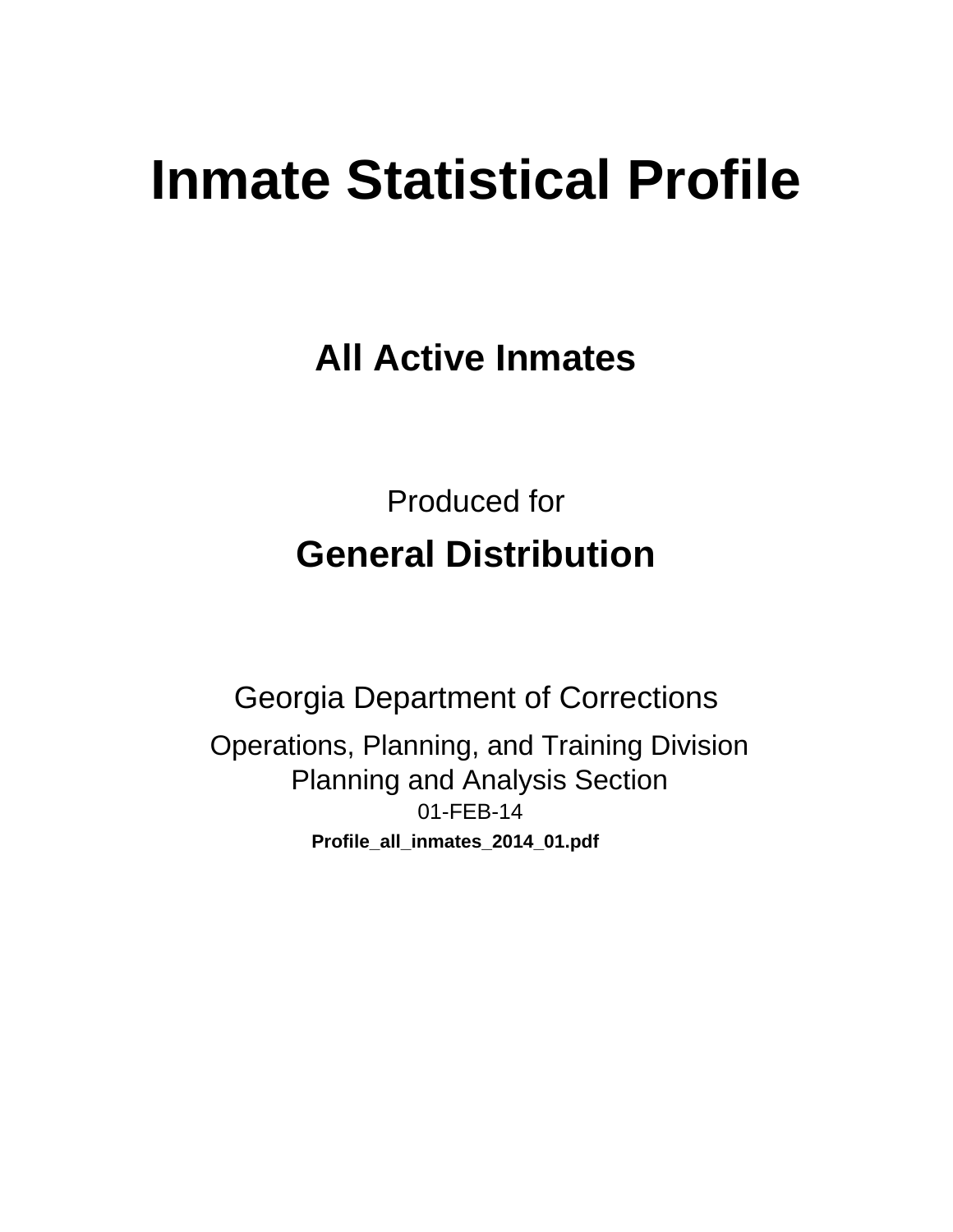### **Inmate Statistical Profile 01-FEB-14** Contents

**All Active Inmates** 

Produced for General Distribution

# **Table of Contents**

|    | <b>Demographic information</b>                                       |
|----|----------------------------------------------------------------------|
|    | 90 Current age, broken out in ten year age groups                    |
|    | 6 Race group                                                         |
|    | 7 Marital status, self-reported at entry to prison                   |
|    | 8 Number of children, self-reported at entry to prison               |
|    | 9 Religious affiliation, self-reported at entry to prison            |
|    | 10 Home county - self-reported at entry to prison                    |
|    | 15 Socioeconomic class, self-reported at entry to prison             |
|    | 16 Environment to age 16, self-reported at entry to prison           |
|    | 17 Guardian status to age 16, self-reported at entry to prison       |
|    | 18 Employment status before prison, self-reported at entry to prison |
|    | 19 Age at admission                                                  |
|    | 21 Height, measured at entry to prison                               |
|    | 22 Weight, measured at entry to prison                               |
|    | 24 Military service                                                  |
|    | <b>Correctional information</b>                                      |
|    | 25 Type of admission to prison                                       |
|    | 26 Current / last security status                                    |
|    | 27 Current / last institution type                                   |
|    | 28 Institution type - transitional centers                           |
|    | 29 Institution type - county prisons                                 |
| 31 | Institution type - state prisons                                     |
|    | 33 Institution type - private prisons                                |
|    | 34 Institution type - pre-release centers                            |
|    | 35 Institution type - inmate boot camp                               |
|    | 36 Number of disciplinary reports                                    |
|    | 37 Number of transfers                                               |
|    | 38 Number of escapes                                                 |
|    | 40 Probable future release type of still active inmates              |
|    | 41 Time served in current (or last) institution                      |
|    | Educational, psychological and physical information                  |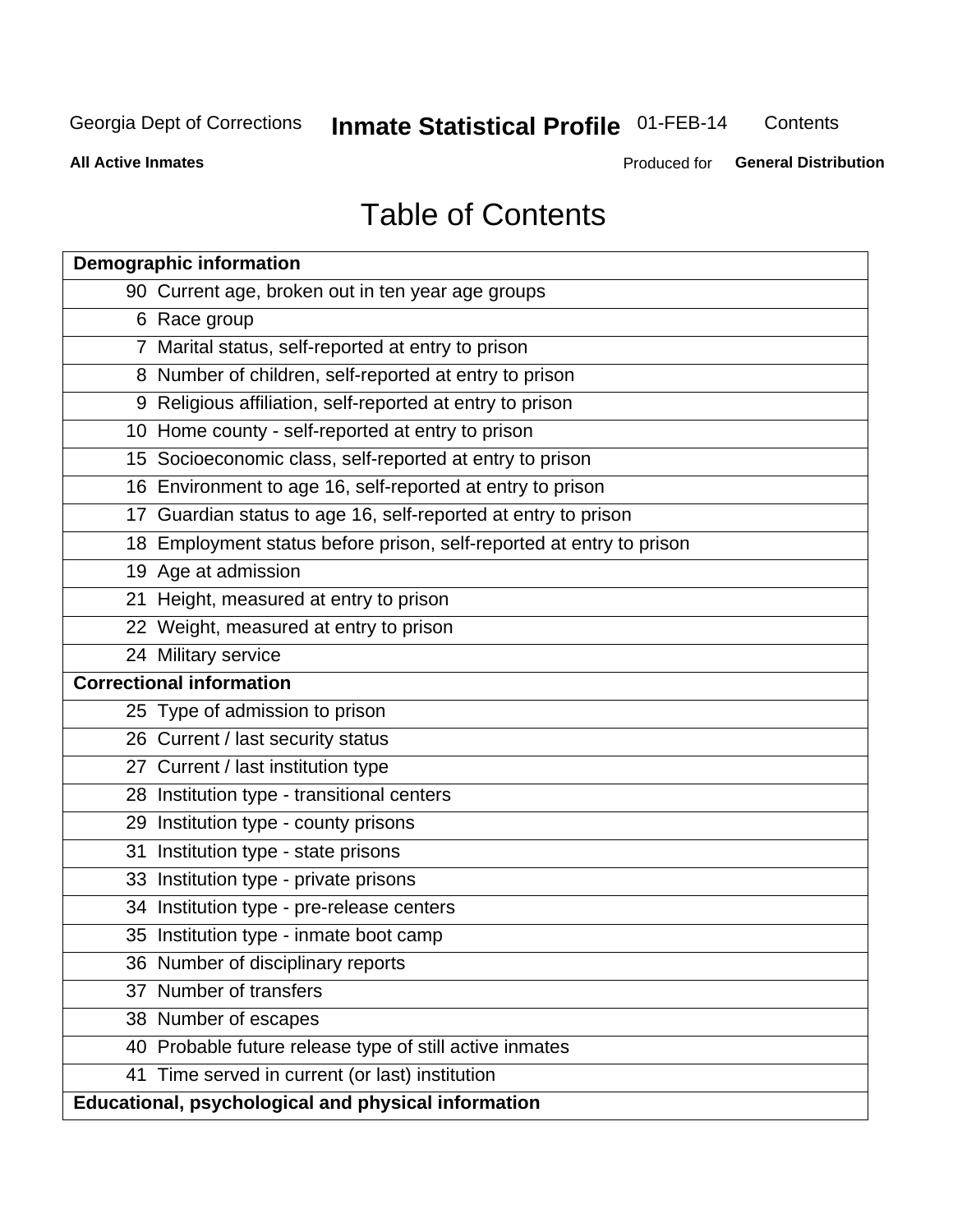# Inmate Statistical Profile 01-FEB-14

Contents

**All Active Inmates** 

Produced for General Distribution

# **Table of Contents**

| Educational, psychological and physical information              |
|------------------------------------------------------------------|
| 39 Culture fair IQ scores                                        |
| 42 Highest grade level attained                                  |
| 43 Culture fair IQ scores                                        |
| 44 Wide Range Achievement Test (WRAT) reading score              |
| 45 Wide Range Achievement Test (WRAT) math score                 |
| 46 Wide Range Achievement Test (WRAT) spelling score             |
| 47 Scope of substance abuse - summary                            |
| 48 Scope of substance abuse - detail                             |
| 49 Current / last mental health treatment level                  |
| 50 PULHESDWIT medical scale - 'P' overall condition ('P'hysical) |
| 51 PULHESDWIT medical scale - 'U' upper body                     |
| 52 PULHESDWIT medical scale - 'L' lower body                     |
| 53 PULHESDWIT medical scale - 'H' hearing                        |
| 54 PULHESDWIT medical scale - 'E' vision                         |
| 55 PULHESDWIT medical scale -'S' psychiatric                     |
| 56 PULHESDWIT medical scale - 'D' dental                         |
| 57 PULHESDWIT medical scale - 'W' work ability                   |
| 58 PULHESDWIT medical scale - 'I' impairment                     |
| 59 PULHESDWIT medical scale - 'T' transportability               |
| 60 Criminality in family, self-reported                          |
| 61 Alcoholism in family, self-reported                           |
| 62 Drug abuse in family, self-reported                           |
| 63 Subjected to frequent beatings, self-reported                 |
| 64 Father absent during inmate's childhood                       |
| 65 Mother absent during inmate's childhood                       |
| 66 Inmate diagnosed as manipulative                              |
| 67 Inmate diagnosed as assaultive                                |
| <b>Crimes and criminal history information</b>                   |
| 68 Number of prior Georgia incarcerations                        |
| 69 Prison sentence in years                                      |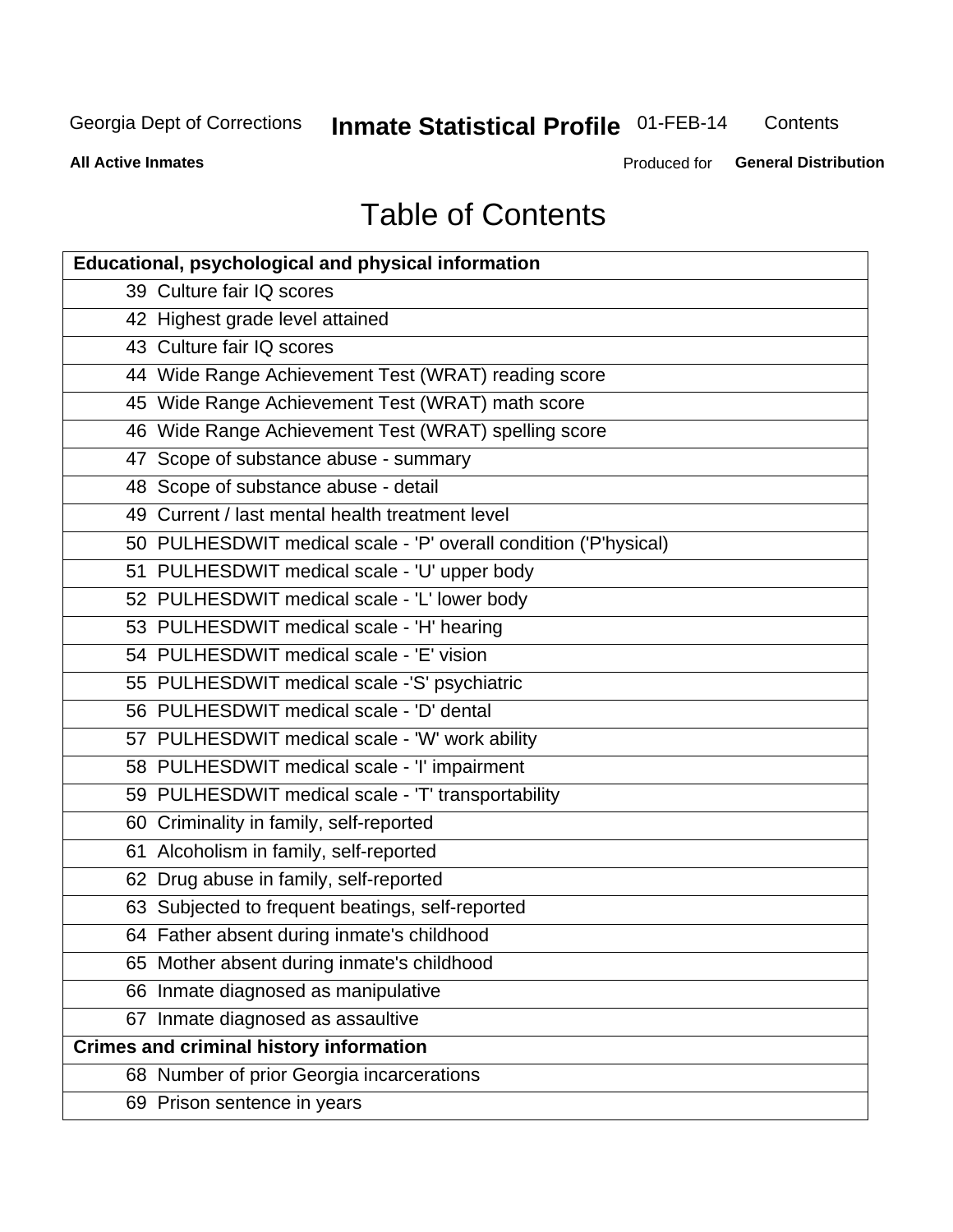### **Inmate Statistical Profile 01-FEB-14** Contents

**All Active Inmates** 

Produced for General Distribution

# **Table of Contents**

| <b>Crimes and criminal history information</b>                 |
|----------------------------------------------------------------|
| 70 Primary offense, broken out into felonies vs misdemeanors   |
| 71 Primary offense, broken out into six broad crime categories |
| 72 Primary offense, detailed offense code                      |
| 81 County of conviction of primary offense                     |
| 86 Circuit of conviction of primary offense                    |
| 88 Years served (jail + prison) in this incarceration          |
| <b>Medical information</b>                                     |
| 89 Results of most recent HIV test                             |
| 90 Results of most recent tuberculosis test                    |
| 91 Results of most recent syphilis test                        |
| 92 Results of most recent Hepatitis-C test                     |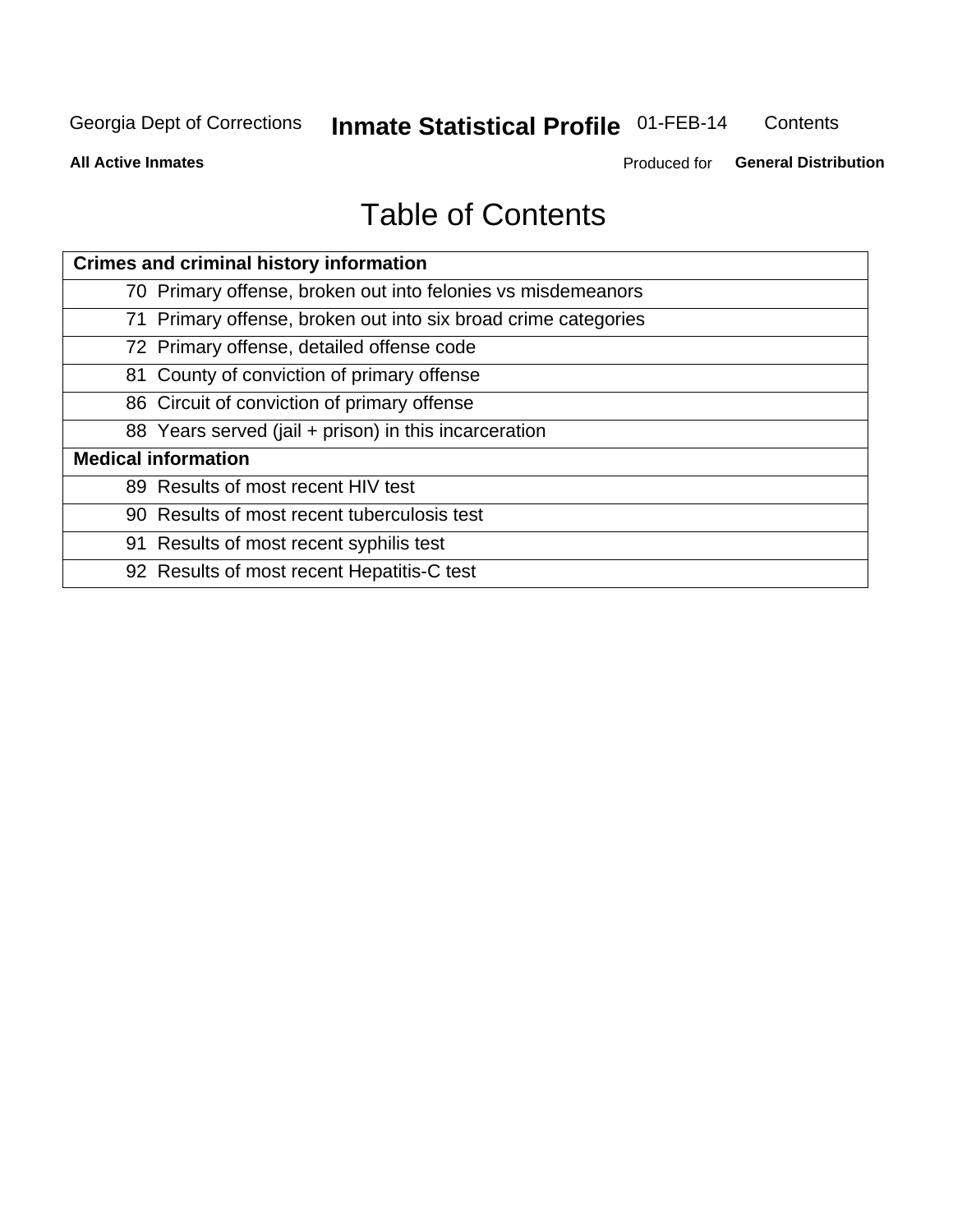#### Inmate Statistical Profile 01-FEB-14 Page 90

# **Inmates Released During Fy 2013**

# Produced for General Distribution

# Current age, broken out in ten-year age groups

COL % - percent each COUNT is of its particular column

|                          |              | <b>Male</b> |        |              | <b>Female</b> |       |        | <b>Total</b> |
|--------------------------|--------------|-------------|--------|--------------|---------------|-------|--------|--------------|
| <b>Current Age</b>       | <b>Count</b> | Col %       | Row %  | <b>Count</b> | Col %         | Row % | Total  | Col %        |
| <b>Teens (1-19)</b>      | 796          | 1.59%       | 95.33% | 39           | 1.10%         | 4.67% | 835    | 1.56%        |
| <b>Twenties (20-29)</b>  | 15,333       | 30.61%      | 94.07% | 967          | 27.24%        | 5.93% | 16,300 | 30.38%       |
| <b>Thirties (30-39)</b>  | 14,580       | 29.10%      | 92.48% | 1,186        | 33.41%        | 7.52% | 15,766 | 29.39%       |
| <b>Forties (40-49)</b>   | 10,495       | 20.95%      | 92.25% | 882          | 24.85%        | 7.75% | 11,377 | 21.21%       |
| <b>Fifties (50-59)</b>   | 6,485        | 12.94%      | 94.44% | 382          | 10.76%        | 5.56% | 6,867  | 12.80%       |
| <b>Sixties (60-69)</b>   | 1,853        | $3.70\%$    | 95.86% | 80           | 2.25%         | 4.14% | 1,933  | 3.60%        |
| Seventy + (70 and above) | 557          | 1.11%       | 97.55% | 14           | 0.39%         | 2.45% | 571    | 1.06%        |
| <b>Total Reported</b>    | 50,099       | 100%        | 93.38% | 3,550        | 100%          | 6.62% | 53,649 | 100%         |

| <b>Not Repo</b><br><b>Enorted</b> |        |       |        |
|-----------------------------------|--------|-------|--------|
| Total                             | 50,099 | 3,550 | 53,649 |

| <b>Mean</b><br>(average) | 37.30     | 36.96 | 37.28 |
|--------------------------|-----------|-------|-------|
| Median (middle)          | -25<br>vu | 36    | 35    |
| Mode<br>(most frequent)  | 24        | 30    |       |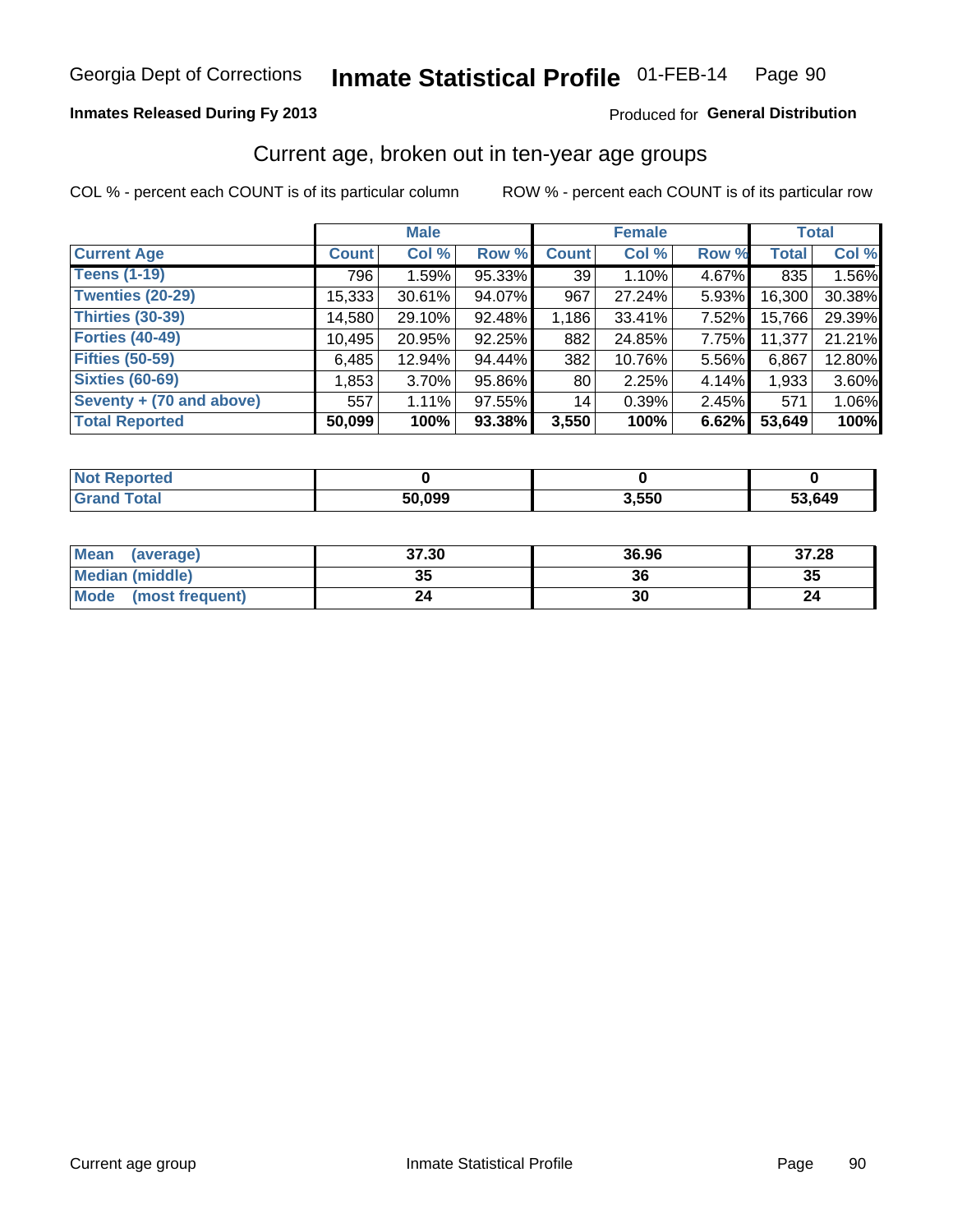### Inmate Statistical Profile 01-FEB-14 Page 91

### **All Active Inmates**

# **Produced for General Distribution**

# Race group

COL % - percent each COUNT is of its particular column

|                                   |                 | <b>Male</b> |                    |       | <b>Female</b> |        |              | <b>Total</b> |
|-----------------------------------|-----------------|-------------|--------------------|-------|---------------|--------|--------------|--------------|
| <b>Race Group</b>                 | <b>Count</b>    | Col %       | <b>Row % Count</b> |       | Col %         | Row %  | <b>Total</b> | Col %        |
| <b>White</b>                      | 16,225          | 32.33%      | 89.44%             | 1,916 | 53.96%        | 10.56% | 18,141       | 33.76%       |
| <b>Black</b><br>$\mathbf{2}$      | 31,552          | 62.87%      | 95.33%             | .545  | 43.51%        | 4.67%  | 33,097       | 61.59%       |
| <b>Other</b><br>5.                | 40              | $.08\%$     | 81.63%             | 9     | .25%          | 18.37% | 49           | .09%         |
| <b>Asian</b><br>6                 | 141             | .28%        | 92.16%             | 12    | .34%          | 7.84%  | 153          | .28%         |
| <b>Unknown</b><br>9               | 2               | $.01\%$     | 66.67%             |       | .03%          | 33.33% | 3            | .01%         |
| <b>Hispanic</b><br>10             | 2,203           | 4.39%       | 97.18%             | 64    | 1.80%         | 2.82%  | 2,267        | 4.22%        |
| <b>Native American</b><br>$12 \,$ | 23 <sub>1</sub> | $.05\%$     | 85.19%             | 4     | .11%          | 14.81% | 27           | .05%         |
| <b>Total Reported</b>             | 50,186          | 100%        | 93.39%             | 3,551 | 100%          | 6.61%  | 53,737       | 100%         |

| <b>Not Reported</b> |        |       |        |
|---------------------|--------|-------|--------|
| <b>Total</b><br>Grs | 50,186 | 3,551 | 53,737 |

| M |  | ------- |
|---|--|---------|
|   |  |         |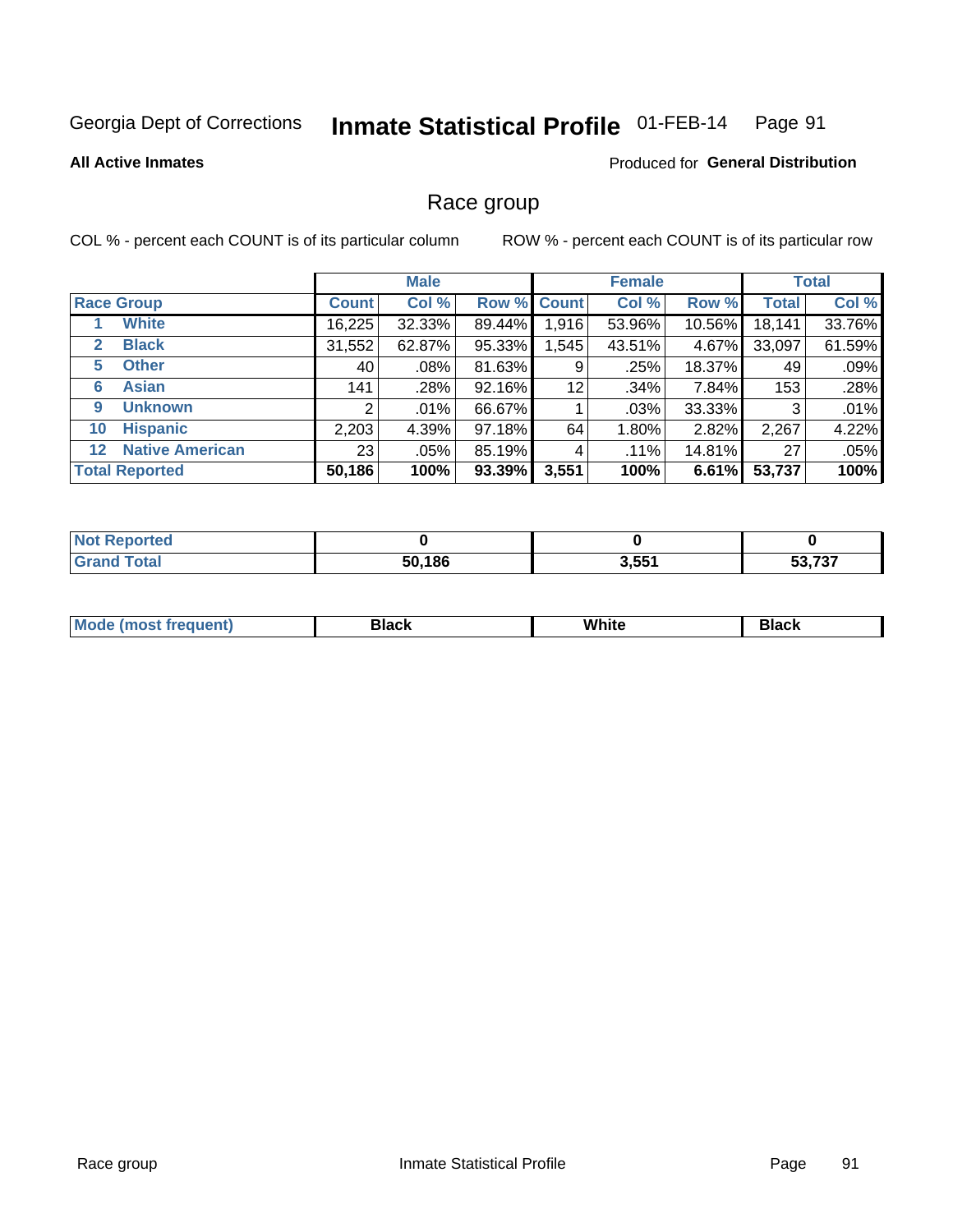### Inmate Statistical Profile 01-FEB-14 Page 7

**All Active Inmates** 

# Produced for General Distribution

# Marital status, self-reported at entry to prison

COL % - percent each COUNT is of its particular column

|                            |              | <b>Male</b> |        |              | <b>Female</b> |        |              | <b>Total</b> |
|----------------------------|--------------|-------------|--------|--------------|---------------|--------|--------------|--------------|
| <b>Marital Status</b>      | <b>Count</b> | Col %       | Row %  | <b>Count</b> | Col %         | Row %  | <b>Total</b> | Col %        |
| <b>Unknown</b><br>$\bf{0}$ | 306          | $.61\%$     | 88.18% | 41           | 1.15%         | 11.82% | 347          | .65%         |
| <b>Divorced</b><br>D       | 4,527        | 9.02%       | 88.73% | 575          | 16.19%        | 11.27% | 5,102        | 9.49%        |
| <b>Married</b><br>M        | 6,822        | 13.59%      | 91.57% | 628          | 17.69%        | 8.43%  | 7,450        | 13.86%       |
| <b>S</b> Separated         | 1,644        | 3.28%       | 85.49% | 279          | 7.86%         | 14.51% | 1,923        | 3.58%        |
| <b>Unmarried</b><br>U      | 36,457       | 72.64%      | 95.13% | 1,867        | 52.58%        | 4.87%  | 38,324       | 71.32%       |
| <b>Widow</b><br>W          | 430          | $.86\%$     | 72.76% | 161          | 4.53%         | 27.24% | 591          | 1.10%        |
| <b>Total Reported</b>      | 50,186       | 100%        | 93.39% | 3,551        | 100%          | 6.61%  | 53,737       | 100%         |

| orted<br>NO |      |                 |                                     |
|-------------|------|-----------------|-------------------------------------|
| $\sim$ 100  | ,186 | 2.551<br>. טטוע | $F^{\alpha}$ $\rightarrow$ $\gamma$ |

|--|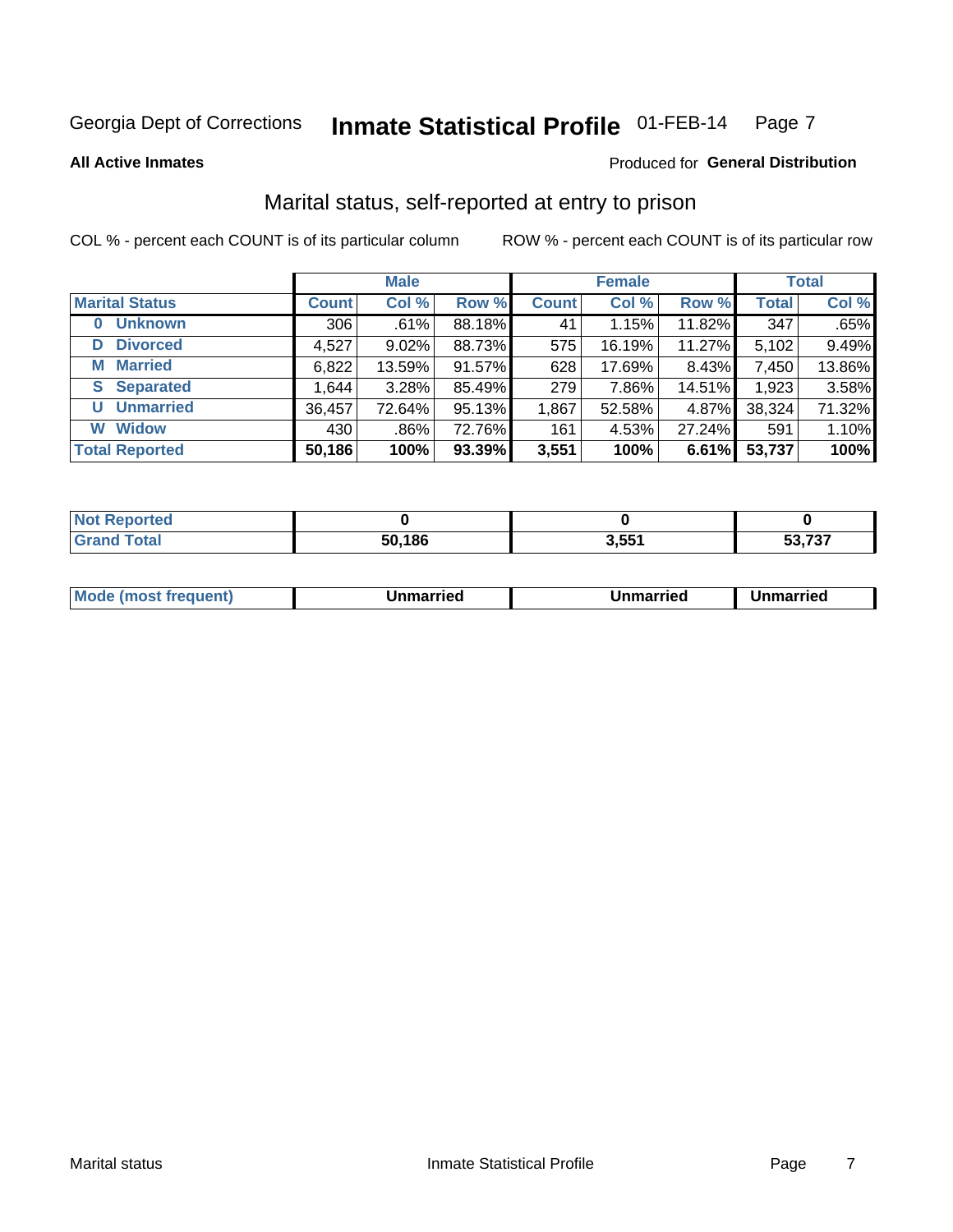### Inmate Statistical Profile 01-FEB-14 Page 8

### **All Active Inmates**

# **Produced for General Distribution**

# Number of children, self reported at entry to prison

COL % - percent each COUNT is of its particular column

|                           |              | <b>Male</b> |        |              | <b>Female</b> |       | <b>Total</b> |               |
|---------------------------|--------------|-------------|--------|--------------|---------------|-------|--------------|---------------|
| <b>Number of Children</b> | <b>Count</b> | Col %       | Row %  | <b>Count</b> | Col %         | Row % | <b>Total</b> | Col %         |
| $\overline{\mathbf{0}}$   | 20,374       | 41.02%      | 94.92% | 1,090        | 30.73%        | 5.08% | 21,464       | 40.34%        |
|                           | 11,202       | 22.56%      | 94.32% | 674          | 19.00%        | 5.68% |              | 11,876 22.32% |
| $\overline{2}$            | 8,169        | 16.45%      | 91.17% | 791          | 22.30%        | 8.83% | 8,960        | 16.84%        |
| $\overline{\mathbf{3}}$   | 4,879        | 9.82%       | 90.02% | 541          | 15.25%        | 9.98% | 5,420        | 10.19%        |
| 4                         | 2,487        | 5.01%       | 90.93% | 248          | 6.99%         | 9.07% | 2,735        | 5.14%         |
| 5                         | 1,229        | 2.47%       | 91.38% | 116          | 3.27%         | 8.62% | 1,345        | 2.53%         |
| $\overline{6}$            | 650          | 1.31%       | 91.81% | 58           | 1.64%         | 8.19% | 708          | 1.33%         |
| 7                         | 281          | 0.57%       | 95.25% | 14           | 0.39%         | 4.75% | 295          | 0.55%         |
| 8                         | 149          | 0.30%       | 94.90% | 8            | 0.23%         | 5.10% | 157          | 0.30%         |
| $\boldsymbol{9}$          | 96           | 0.19%       | 96.97% | 3            | 0.08%         | 3.03% | 99           | 0.19%         |
| 10                        | 63           | 0.13%       | 98.44% |              | 0.03%         | 1.56% | 64           | 0.12%         |
| Over 10                   | 84           | 0.17%       | 96.55% | 3            | 0.08%         | 3.45% | 87           | 0.16%         |
| <b>Total Reported</b>     | 49,663       | 100%        | 93.33% | 3,547        | 100%          | 6.67% | 53,210       | 100.0%        |

| <b>ran</b><br>◡▴◡ |              | $F^{\sim}$<br>32 I       |
|-------------------|--------------|--------------------------|
| 50.186            | O EEA<br>. . | $-22$<br>гл.<br>ວວ, / ວາ |

| <b>Mean</b><br>(average)       | דפ<br>I J J | .70 | 1.39 |
|--------------------------------|-------------|-----|------|
| <b>Median (middle)</b>         |             |     |      |
| <b>Mode</b><br>(most frequent) |             |     |      |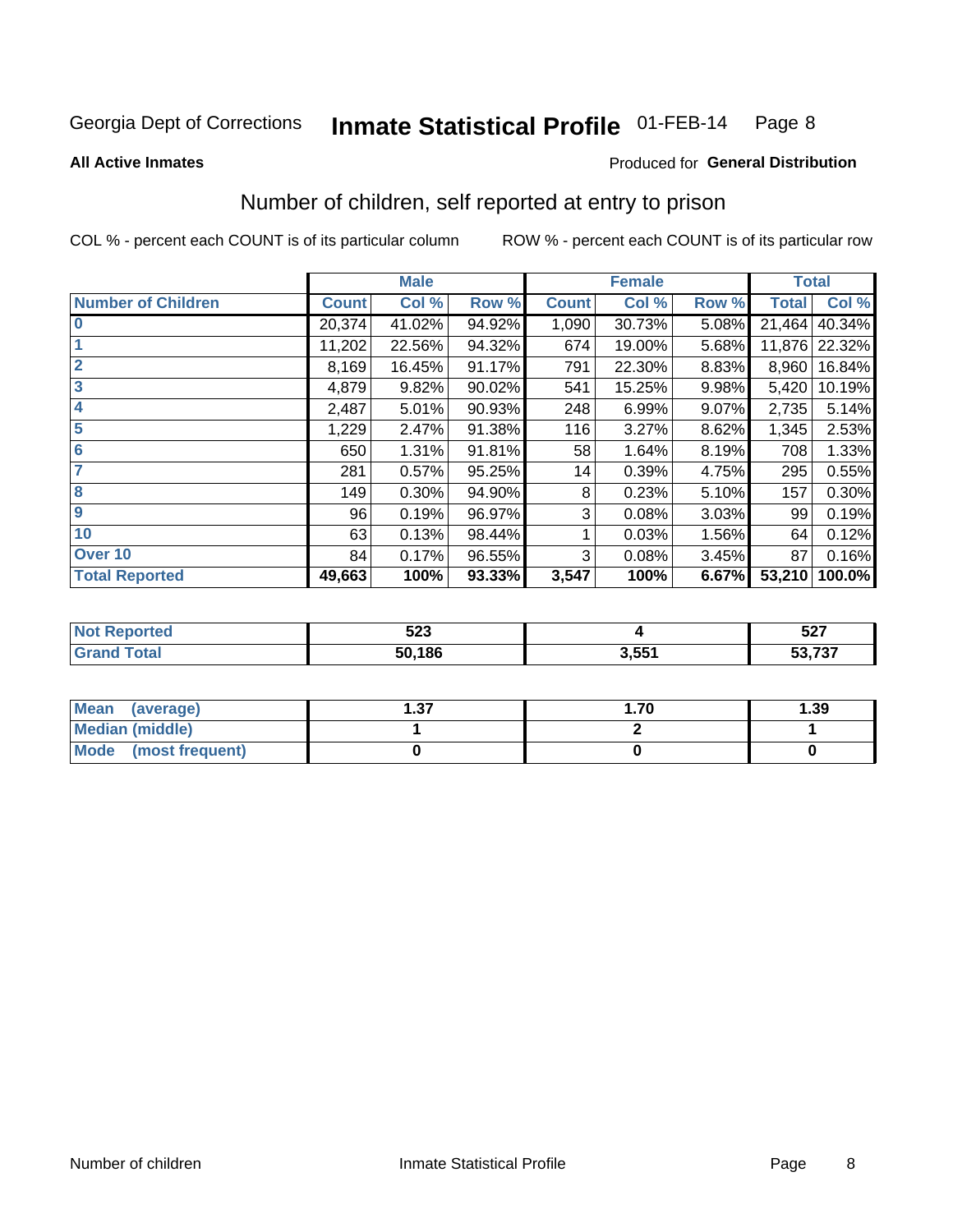### Inmate Statistical Profile 01-FEB-14 Page 9

### **All Active Inmates**

### Produced for General Distribution

# Religious affiliation, self-reported at entry to prison

COL % - percent each COUNT is of its particular column

|                         |                              |              | <b>Male</b> |         |                | <b>Female</b> |        |              | <b>Total</b> |
|-------------------------|------------------------------|--------------|-------------|---------|----------------|---------------|--------|--------------|--------------|
|                         | <b>Religious Affiliation</b> | <b>Count</b> | Col %       | Row %   | <b>Count</b>   | Col %         | Row %  | <b>Total</b> | Col %        |
| 1                       | <b>Islam</b>                 | 901          | 4.43%       | 96.57%  | 32             | 1.24%         | 3.43%  | 933          | 4.07%        |
| $\overline{2}$          | <b>Catholic</b>              | 1,028        | 5.06%       | 87.71%  | 144            | 5.59%         | 12.29% | 1,172        | 5.12%        |
| $\overline{\mathbf{3}}$ | <b>Baptist</b>               | 10,261       | 50.47%      | 85.01%  | 1,810          | 70.24%        | 14.99% | 12,071       | 52.69%       |
| $\overline{\mathbf{4}}$ | <b>Methodist</b>             | 436          | 2.14%       | 85.66%  | 73             | 2.83%         | 14.34% | 509          | 2.22%        |
| $\overline{5}$          | <b>EpiscopIn</b>             | 41           | .20%        | 89.13%  | 5              | .19%          | 10.87% | 46           | .20%         |
| $6\phantom{1}6$         | <b>Presbytrn</b>             | 61           | .30%        | 91.04%  | 6              | .23%          | 8.96%  | 67           | .29%         |
| 7                       | <b>Chc Of God</b>            | 358          | 1.76%       | 84.43%  | 66             | 2.56%         | 15.57% | 424          | 1.85%        |
| 8                       | <b>Holiness</b>              | 695          | 3.42%       | 80.63%  | 167            | 6.48%         | 19.37% | 862          | 3.76%        |
| 9                       | <b>Jewish</b>                | 31           | .15%        | 83.78%  | 6              | .23%          | 16.22% | 37           | .16%         |
| 10                      | <b>Anglican</b>              | 13           | .06%        | 92.86%  |                | .04%          | 7.14%  | 14           | .06%         |
| 11                      | <b>Grk Orthdx</b>            | 4            | .02%        | 80.00%  | 1              | .04%          | 20.00% | 5            | .02%         |
| 12                      | <b>Hindu</b>                 | 4            | .02%        | 100.00% |                |               |        | 4            | .02%         |
| 13                      | <b>Buddhist</b>              | 32           | .16%        | 86.49%  | 5              | .19%          | 13.51% | 37           | .16%         |
| 14                      | <b>Taoist</b>                | 5            | .02%        | 83.33%  | 1              | .04%          | 16.67% | 6            | .03%         |
| 15                      | <b>Shintoist</b>             | 3            | .01%        | 100.00% |                |               |        | 3            | .01%         |
| 16                      | <b>Seven D Ad</b>            | 70           | .34%        | 90.91%  | $\overline{7}$ | .27%          | 9.09%  | 77           | .34%         |
| $\overline{17}$         | <b>Jehovah Wt</b>            | 261          | 1.28%       | 88.47%  | 34             | 1.32%         | 11.53% | 295          | 1.29%        |
| 18                      | <b>Latr Day S</b>            | 31           | .15%        | 88.57%  | 4              | .16%          | 11.43% | 35           | .15%         |
| 20                      | <b>Other Prot</b>            | 3,125        | 15.37%      | 94.47%  | 183            | 7.10%         | 5.53%  | 3,308        | 14.44%       |
| 96                      | <b>None</b>                  | 2,972        | 14.62%      | 98.93%  | 32             | 1.24%         | 1.07%  | 3,004        | 13.11%       |
|                         | <b>Total Reported</b>        | 20,332       | 100%        | 88.75%  | 2,577          | 100%          | 11.25% | 22,909       | 100%         |

| 29,854     | ~-    | 30,828             |
|------------|-------|--------------------|
| .186<br>50 | 3,551 | こつ フクフ<br>.<br>--- |

|  | Mode (most frequent) | 3aptist | 3aptist | Baptist |
|--|----------------------|---------|---------|---------|
|--|----------------------|---------|---------|---------|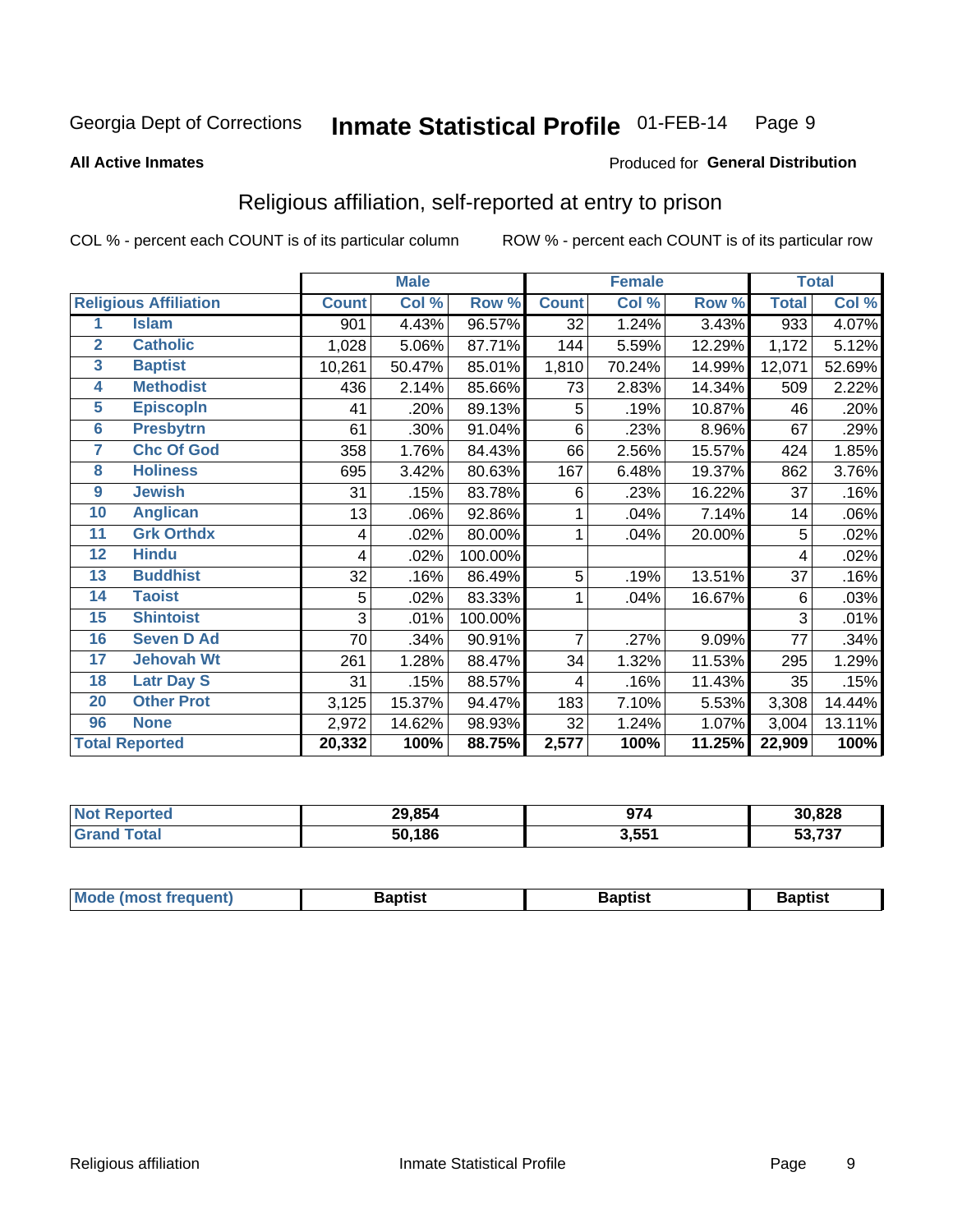### Inmate Statistical Profile 01-FEB-14 Page 10

**All Active Inmates** 

### Produced for General Distribution

# Home county, self-reported at entry to prison

COL % - percent each COUNT is of its particular column

|     |                             |              | <b>Male</b> |                  |                | <b>Female</b> |        | <b>Total</b> |        |
|-----|-----------------------------|--------------|-------------|------------------|----------------|---------------|--------|--------------|--------|
|     | <b>Home County</b>          | <b>Count</b> | Col %       | Row <sup>%</sup> | <b>Count</b>   | Col %         | Row %  | <b>Total</b> | Col %  |
| 000 | <b>Unknown</b>              | 5,506        | 10.97%      | 93.32%           | 394            | 11.10%        | 6.68%  | 5,900        | 10.98% |
| 001 | <b>Appling County</b>       | 101          | .20%        | 94.39%           | 6              | .17%          | 5.61%  | 107          | .20%   |
| 002 | <b>Atkinson County</b>      | 38           | .08%        | 97.44%           | 1              | .03%          | 2.56%  | 39           | .07%   |
| 003 | <b>Bacon County</b>         | 69           | .14%        | 94.52%           | 4              | .11%          | 5.48%  | 73           | .14%   |
| 004 | <b>Baker County</b>         | 19           | .04%        | 100.00%          |                |               |        | 19           | .04%   |
| 005 | <b>Baldwin County</b>       | 257          | .51%        | 94.49%           | 15             | .42%          | 5.51%  | 272          | .51%   |
| 006 | <b>Banks County</b>         | 56           | .11%        | 94.92%           | $\mathbf{3}$   | .08%          | 5.08%  | 59           | .11%   |
| 007 | <b>Barrow County</b>        | 260          | .52%        | 89.04%           | 32             | .90%          | 10.96% | 292          | .54%   |
| 008 | <b>Bartow County</b>        | 517          | 1.03%       | 87.63%           | 73             | 2.06%         | 12.37% | 590          | 1.10%  |
| 009 | <b>Ben Hill County</b>      | 202          | .40%        | 93.52%           | 14             | .39%          | 6.48%  | 216          | .40%   |
| 010 | <b>Berrien County</b>       | 84           | .17%        | 93.33%           | $\,6$          | .17%          | 6.67%  | 90           | .17%   |
| 011 | <b>Bibb County</b>          | 1,128        | 2.25%       | 95.35%           | 55             | 1.55%         | 4.65%  | 1,183        | 2.20%  |
| 012 | <b>Bleckley County</b>      | 56           | .11%        | 94.92%           | 3              | .08%          | 5.08%  | 59           | .11%   |
| 013 | <b>Brantley County</b>      | 53           | .11%        | 89.83%           | $\,6$          | .17%          | 10.17% | 59           | .11%   |
| 014 | <b>Brooks County</b>        | 152          | .30%        | 96.82%           | 5              | .14%          | 3.18%  | 157          | .29%   |
| 015 | <b>Bryan County</b>         | 114          | .23%        | 95.80%           | 5              | .14%          | 4.20%  | 119          | .22%   |
| 016 | <b>Bulloch County</b>       | 333          | .66%        | 91.74%           | 30             | .84%          | 8.26%  | 363          | .68%   |
| 017 | <b>Burke County</b>         | 208          | .41%        | 97.20%           | $\,6$          | .17%          | 2.80%  | 214          | .40%   |
| 018 | <b>Butts County</b>         | 133          | .27%        | 94.33%           | $\bf 8$        | .23%          | 5.67%  | 141          | .26%   |
| 019 | <b>Calhoun County</b>       | 73           | .15%        | 96.05%           | 3              | .08%          | 3.95%  | 76           | .14%   |
| 020 | <b>Camden County</b>        | 131          | .26%        | 90.97%           | 13             | .37%          | 9.03%  | 144          | .27%   |
| 021 | <b>Candler County</b>       | 108          | .22%        | 89.26%           | 13             | .37%          | 10.74% | 121          | .23%   |
| 022 | <b>Carroll County</b>       | 535          | 1.07%       | 91.14%           | 52             | 1.46%         | 8.86%  | 587          | 1.09%  |
| 023 | <b>Catoosa County</b>       | 218          | .43%        | 91.60%           | 20             | .56%          | 8.40%  | 238          | .44%   |
| 024 | <b>Charlton County</b>      | 47           | .09%        | 95.92%           | 2              | .06%          | 4.08%  | 49           | .09%   |
| 025 | <b>Chatham County</b>       | 1,934        | 3.85%       | 97.09%           | 58             | 1.63%         | 2.91%  | 1,992        | 3.71%  |
| 026 | <b>Chattahoochee County</b> | 24           | .05%        | 96.00%           | 1              | .03%          | 4.00%  | 25           | .05%   |
| 027 | <b>Chattooga County</b>     | 225          | .45%        | 88.58%           | 29             | .82%          | 11.42% | 254          | .47%   |
| 028 | <b>Cherokee County</b>      | 388          | .77%        | 91.94%           | 34             | .96%          | 8.06%  | 422          | .79%   |
| 029 | <b>Clarke County</b>        | 453          | .90%        | 94.77%           | 25             | .70%          | 5.23%  | 478          | .89%   |
| 030 | <b>Clay County</b>          | 39           | .08%        | 95.12%           | $\overline{2}$ | .06%          | 4.88%  | 41           | .08%   |
| 031 | <b>Clayton County</b>       | 1,467        | 2.92%       | 93.50%           | 102            | 2.87%         | 6.50%  | 1,569        | 2.92%  |
| 032 | <b>Clinch County</b>        | 38           | .08%        | 95.00%           | $\overline{2}$ | .06%          | 5.00%  | 40           | .07%   |
| 033 | <b>Cobb County</b>          | 1,982        | 3.95%       | 91.42%           | 186            | 5.24%         | 8.58%  | 2,168        | 4.03%  |
| 034 | <b>Coffee County</b>        | 252          | .50%        | 94.74%           | 14             | .39%          | 5.26%  | 266          | .50%   |
| 035 | <b>Colquitt County</b>      | 241          | .48%        | 95.26%           | 12             | .34%          | 4.74%  | 253          | .47%   |
| 036 | <b>Columbia County</b>      | 277          | .55%        | 91.72%           | 25             | .70%          | 8.28%  | 302          | .56%   |
| 037 | <b>Cook County</b>          | 126          | .25%        | 96.18%           | 5              | .14%          | 3.82%  | 131          | .24%   |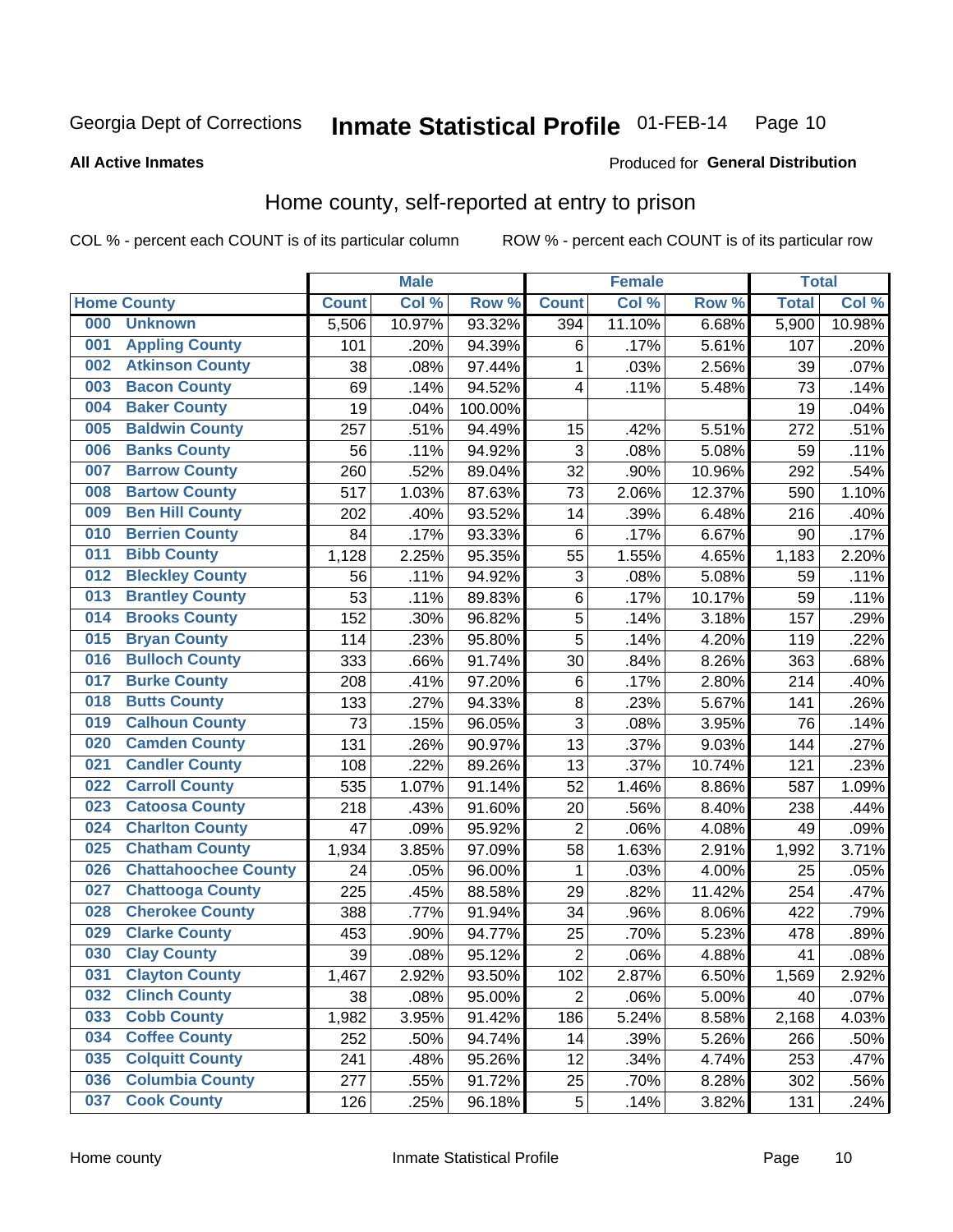### **Inmate Statistical Profile 01-FEB-14** Page 11

**All Active Inmates** 

### Produced for General Distribution

# Home county, self-reported at entry to prison

COL % - percent each COUNT is of its particular column

|     |                         |              | <b>Male</b> |                  |                  | <b>Female</b> |        | <b>Total</b> |        |
|-----|-------------------------|--------------|-------------|------------------|------------------|---------------|--------|--------------|--------|
|     | <b>Home County</b>      | <b>Count</b> | Col %       | Row <sup>%</sup> | <b>Count</b>     | Col %         | Row %  | <b>Total</b> | Col %  |
| 038 | <b>Coweta County</b>    | 414          | .82%        | 94.09%           | 26               | .73%          | 5.91%  | 440          | .82%   |
| 039 | <b>Crawford County</b>  | 42           | .08%        | 95.45%           | $\overline{2}$   | .06%          | 4.55%  | 44           | .08%   |
| 040 | <b>Crisp County</b>     | 200          | .40%        | 96.15%           | $\overline{8}$   | .23%          | 3.85%  | 208          | .39%   |
| 041 | <b>Dade County</b>      | 58           | .12%        | 89.23%           | $\overline{7}$   | .20%          | 10.77% | 65           | .12%   |
| 042 | <b>Dawson County</b>    | 80           | .16%        | 91.95%           | $\overline{7}$   | .20%          | 8.05%  | 87           | .16%   |
| 043 | <b>Decatur County</b>   | 272          | .54%        | 93.15%           | 20               | .56%          | 6.85%  | 292          | .54%   |
| 044 | <b>Dekalb County</b>    | 3,065        | 6.11%       | 94.28%           | 186              | 5.24%         | 5.72%  | 3,251        | 6.05%  |
| 045 | <b>Dodge County</b>     | 137          | .27%        | 88.39%           | 18               | .51%          | 11.61% | 155          | .29%   |
| 046 | <b>Dooly County</b>     | 83           | .17%        | 92.22%           | $\overline{7}$   | .20%          | 7.78%  | 90           | .17%   |
| 047 | <b>Dougherty County</b> | 919          | 1.83%       | 94.16%           | 57               | 1.61%         | 5.84%  | 976          | 1.82%  |
| 048 | <b>Douglas County</b>   | 639          | 1.27%       | 92.74%           | 50               | 1.41%         | 7.26%  | 689          | 1.28%  |
| 049 | <b>Early County</b>     | 81           | .16%        | 94.19%           | 5                | .14%          | 5.81%  | 86           | .16%   |
| 050 | <b>Echols County</b>    | 12           | .02%        | 100.00%          |                  |               |        | 12           | .02%   |
| 051 | <b>Effingham County</b> | 189          | .38%        | 94.03%           | 12               | .34%          | 5.97%  | 201          | .37%   |
| 052 | <b>Elbert County</b>    | 149          | .30%        | 94.30%           | $\boldsymbol{9}$ | .25%          | 5.70%  | 158          | .29%   |
| 053 | <b>Emanuel County</b>   | 165          | .33%        | 93.75%           | 11               | .31%          | 6.25%  | 176          | .33%   |
| 054 | <b>Evans County</b>     | 78           | .16%        | 93.98%           | 5                | .14%          | 6.02%  | 83           | .15%   |
| 055 | <b>Fannin County</b>    | 86           | .17%        | 86.87%           | 13               | .37%          | 13.13% | 99           | .18%   |
| 056 | <b>Fayette County</b>   | 156          | .31%        | 87.15%           | 23               | .65%          | 12.85% | 179          | .33%   |
| 057 | <b>Floyd County</b>     | 708          | 1.41%       | 89.39%           | 84               | 2.37%         | 10.61% | 792          | 1.47%  |
| 058 | <b>Forsyth County</b>   | 190          | .38%        | 87.96%           | 26               | .73%          | 12.04% | 216          | .40%   |
| 059 | <b>Franklin County</b>  | 120          | .24%        | 88.89%           | 15               | .42%          | 11.11% | 135          | .25%   |
| 060 | <b>Fulton County</b>    | 5,141        | 10.24%      | 95.10%           | 265              | 7.46%         | 4.90%  | 5,406        | 10.06% |
| 061 | <b>Gilmer County</b>    | 103          | .21%        | 91.15%           | 10               | .28%          | 8.85%  | 113          | .21%   |
| 062 | <b>Glascock County</b>  | 9            | .02%        | 100.00%          |                  |               |        | 9            | .02%   |
| 063 | <b>Glynn County</b>     | 408          | .81%        | 94.88%           | 22               | .62%          | 5.12%  | 430          | .80%   |
| 064 | <b>Gordon County</b>    | 289          | .58%        | 85.00%           | 51               | 1.44%         | 15.00% | 340          | .63%   |
| 065 | <b>Grady County</b>     | 176          | .35%        | 96.17%           | $\overline{7}$   | .20%          | 3.83%  | 183          | .34%   |
| 066 | <b>Greene County</b>    | 106          | .21%        | 93.81%           | $\overline{7}$   | .20%          | 6.19%  | 113          | .21%   |
| 067 | <b>Gwinnett County</b>  | 1,714        | 3.42%       | 93.15%           | 126              | 3.55%         | 6.85%  | 1,840        | 3.42%  |
| 068 | <b>Habersham County</b> | 96           | .19%        | 93.20%           | 7                | .20%          | 6.80%  | 103          | .19%   |
| 069 | <b>Hall County</b>      | 591          | 1.18%       | 90.64%           | 61               | 1.72%         | 9.36%  | 652          | 1.21%  |
| 070 | <b>Hancock County</b>   | 58           | .12%        | 95.08%           | 3                | .08%          | 4.92%  | 61           | .11%   |
| 071 | <b>Haralson County</b>  | 147          | .29%        | 90.74%           | 15               | .42%          | 9.26%  | 162          | .30%   |
| 072 | <b>Harris County</b>    | 93           | .19%        | 90.29%           | 10               | .28%          | 9.71%  | 103          | .19%   |
| 073 | <b>Hart County</b>      | 139          | .28%        | 96.53%           | 5                | .14%          | 3.47%  | 144          | .27%   |
| 074 | <b>Heard County</b>     | 51           | .10%        | 92.73%           | 4                | .11%          | 7.27%  | 55           | .10%   |
| 075 | <b>Henry County</b>     | 540          | 1.08%       | 93.26%           | 39               | 1.10%         | 6.74%  | 579          | 1.08%  |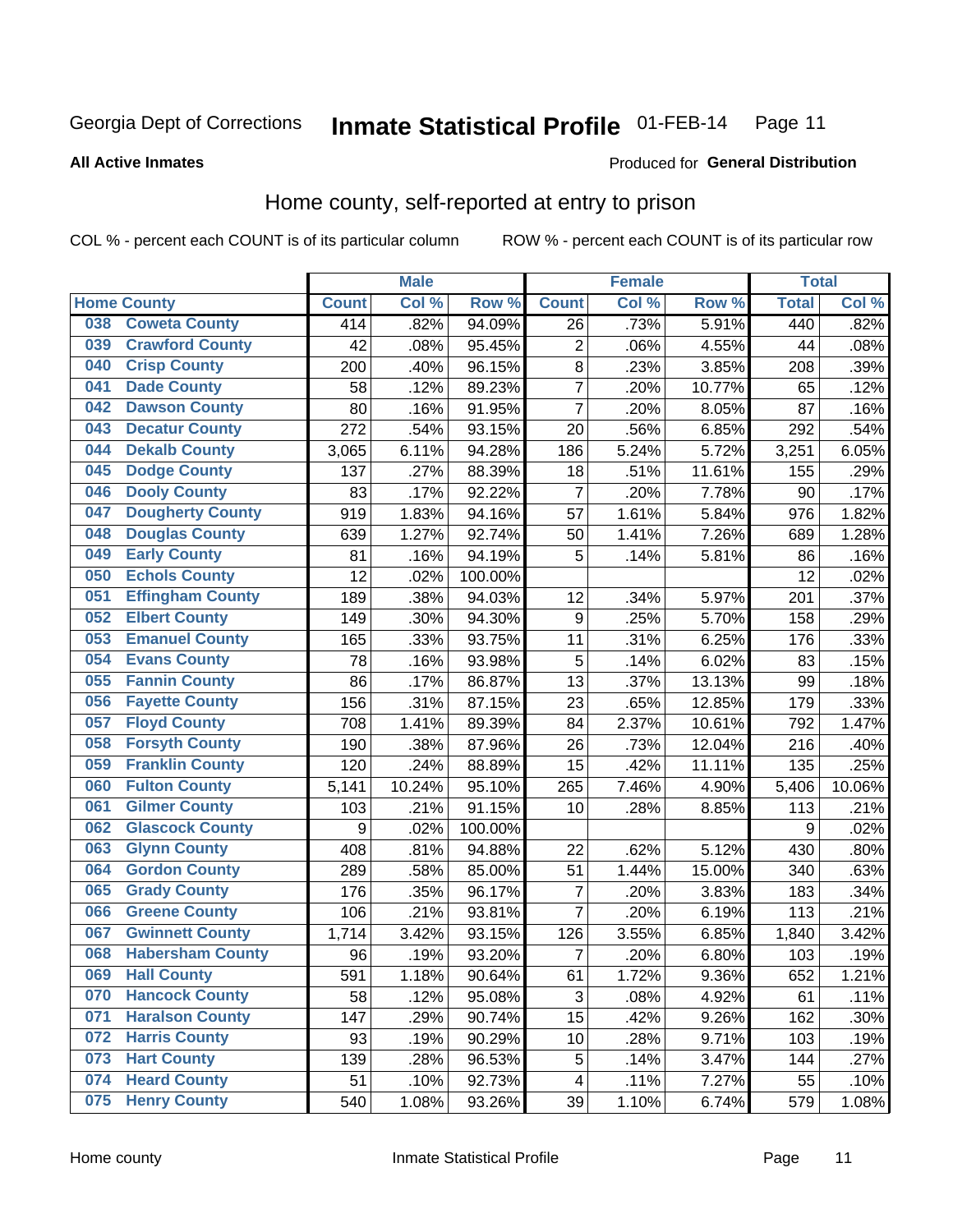### Inmate Statistical Profile 01-FEB-14 Page 12

**All Active Inmates** 

# Produced for General Distribution

# Home county, self-reported at entry to prison

COL % - percent each COUNT is of its particular column

|     |                          |              | <b>Male</b> |                  |                         | <b>Female</b> |        | <b>Total</b> |       |
|-----|--------------------------|--------------|-------------|------------------|-------------------------|---------------|--------|--------------|-------|
|     | <b>Home County</b>       | <b>Count</b> | Col %       | Row <sup>%</sup> | <b>Count</b>            | Col %         | Row %  | <b>Total</b> | Col % |
|     | 076 Houston County       | 532          | 1.06%       | 93.17%           | 39                      | 1.10%         | 6.83%  | 571          | 1.06% |
| 077 | <b>Irwin County</b>      | 79           | .16%        | 96.34%           | 3                       | .08%          | 3.66%  | 82           | .15%  |
| 078 | <b>Jackson County</b>    | 215          | .43%        | 91.49%           | 20                      | .56%          | 8.51%  | 235          | .44%  |
| 079 | <b>Jasper County</b>     | 64           | .13%        | 90.14%           | $\overline{7}$          | .20%          | 9.86%  | 71           | .13%  |
| 080 | <b>Jeff Davis County</b> | 82           | .16%        | 93.18%           | $\,6$                   | .17%          | 6.82%  | 88           | .16%  |
| 081 | <b>Jefferson County</b>  | 195          | .39%        | 95.12%           | 10                      | .28%          | 4.88%  | 205          | .38%  |
| 082 | <b>Jenkins County</b>    | 66           | .13%        | 94.29%           | 4                       | .11%          | 5.71%  | 70           | .13%  |
| 083 | <b>Johnson County</b>    | 45           | .09%        | 90.00%           | 5                       | .14%          | 10.00% | 50           | .09%  |
| 084 | <b>Jones County</b>      | 125          | .25%        | 91.91%           | 11                      | .31%          | 8.09%  | 136          | .25%  |
| 085 | <b>Lamar County</b>      | 58           | .12%        | 93.55%           | $\overline{4}$          | .11%          | 6.45%  | 62           | .12%  |
| 086 | <b>Lanier County</b>     | 44           | .09%        | 100.00%          |                         |               |        | 44           | .08%  |
| 087 | <b>Laurens County</b>    | 282          | .56%        | 93.38%           | 20                      | .56%          | 6.62%  | 302          | .56%  |
| 088 | <b>Lee County</b>        | 83           | .17%        | 90.22%           | $\boldsymbol{9}$        | .25%          | 9.78%  | 92           | .17%  |
| 089 | <b>Liberty County</b>    | 250          | .50%        | 96.15%           | 10                      | .28%          | 3.85%  | 260          | .48%  |
| 090 | <b>Lincoln County</b>    | 29           | .06%        | 93.55%           | $\overline{2}$          | .06%          | 6.45%  | 31           | .06%  |
| 091 | <b>Long County</b>       | 46           | .09%        | 93.88%           | 3                       | .08%          | 6.12%  | 49           | .09%  |
| 092 | <b>Lowndes County</b>    | 506          | 1.01%       | 94.23%           | 31                      | .87%          | 5.77%  | 537          | 1.00% |
| 093 | <b>Lumpkin County</b>    | 81           | .16%        | 92.05%           | $\overline{7}$          | .20%          | 7.95%  | 88           | .16%  |
| 094 | <b>Macon County</b>      | 75           | .15%        | 96.15%           | 3                       | .08%          | 3.85%  | 78           | .15%  |
| 095 | <b>Madison County</b>    | 137          | .27%        | 92.57%           | 11                      | .31%          | 7.43%  | 148          | .28%  |
| 096 | <b>Marion County</b>     | 45           | .09%        | 91.84%           | 4                       | .11%          | 8.16%  | 49           | .09%  |
| 097 | <b>Mcduffie County</b>   | 151          | .30%        | 95.57%           | $\overline{7}$          | .20%          | 4.43%  | 158          | .29%  |
| 098 | <b>Mcintosh County</b>   | 80           | .16%        | 94.12%           | 5                       | .14%          | 5.88%  | 85           | .16%  |
| 099 | <b>Meriwether County</b> | 155          | .31%        | 94.51%           | $\boldsymbol{9}$        | .25%          | 5.49%  | 164          | .31%  |
| 100 | <b>Miller County</b>     | 40           | .08%        | 95.24%           | $\overline{2}$          | .06%          | 4.76%  | 42           | .08%  |
| 101 | <b>Mitchell County</b>   | 192          | .38%        | 93.66%           | 13                      | .37%          | 6.34%  | 205          | .38%  |
| 102 | <b>Monroe County</b>     | 138          | .27%        | 93.88%           | $\boldsymbol{9}$        | .25%          | 6.12%  | 147          | .27%  |
| 103 | <b>Montgomery County</b> | 65           | .13%        | 91.55%           | $\,6$                   | .17%          | 8.45%  | 71           | .13%  |
| 104 | <b>Morgan County</b>     | 110          | .22%        | 94.02%           | $\overline{7}$          | .20%          | 5.98%  | 117          | .22%  |
| 105 | <b>Murray County</b>     | 158          | .31%        | 88.27%           | 21                      | .59%          | 11.73% | 179          | .33%  |
| 106 | <b>Muscogee County</b>   | 1,108        | 2.21%       | 95.03%           | 58                      | 1.63%         | 4.97%  | 1,166        | 2.17% |
| 107 | <b>Newton County</b>     | 550          | 1.10%       | 91.82%           | 49                      | 1.38%         | 8.18%  | 599          | 1.11% |
| 108 | <b>Oconee County</b>     | 40           | .08%        | 90.91%           | 4                       | .11%          | 9.09%  | 44           | .08%  |
| 109 | <b>Oglethorpe County</b> | 60           | .12%        | 92.31%           | 5                       | .14%          | 7.69%  | 65           | .12%  |
| 110 | <b>Paulding County</b>   | 317          | .63%        | 92.96%           | 24                      | .68%          | 7.04%  | 341          | .63%  |
| 111 | <b>Peach County</b>      | 113          | .23%        | 95.76%           | 5                       | .14%          | 4.24%  | 118          | .22%  |
| 112 | <b>Pickens County</b>    | 106          | .21%        | 92.98%           | $\bf 8$                 | .23%          | 7.02%  | 114          | .21%  |
| 113 | <b>Pierce County</b>     | 79           | .16%        | 91.86%           | $\overline{\mathbf{7}}$ | .20%          | 8.14%  | 86           | .16%  |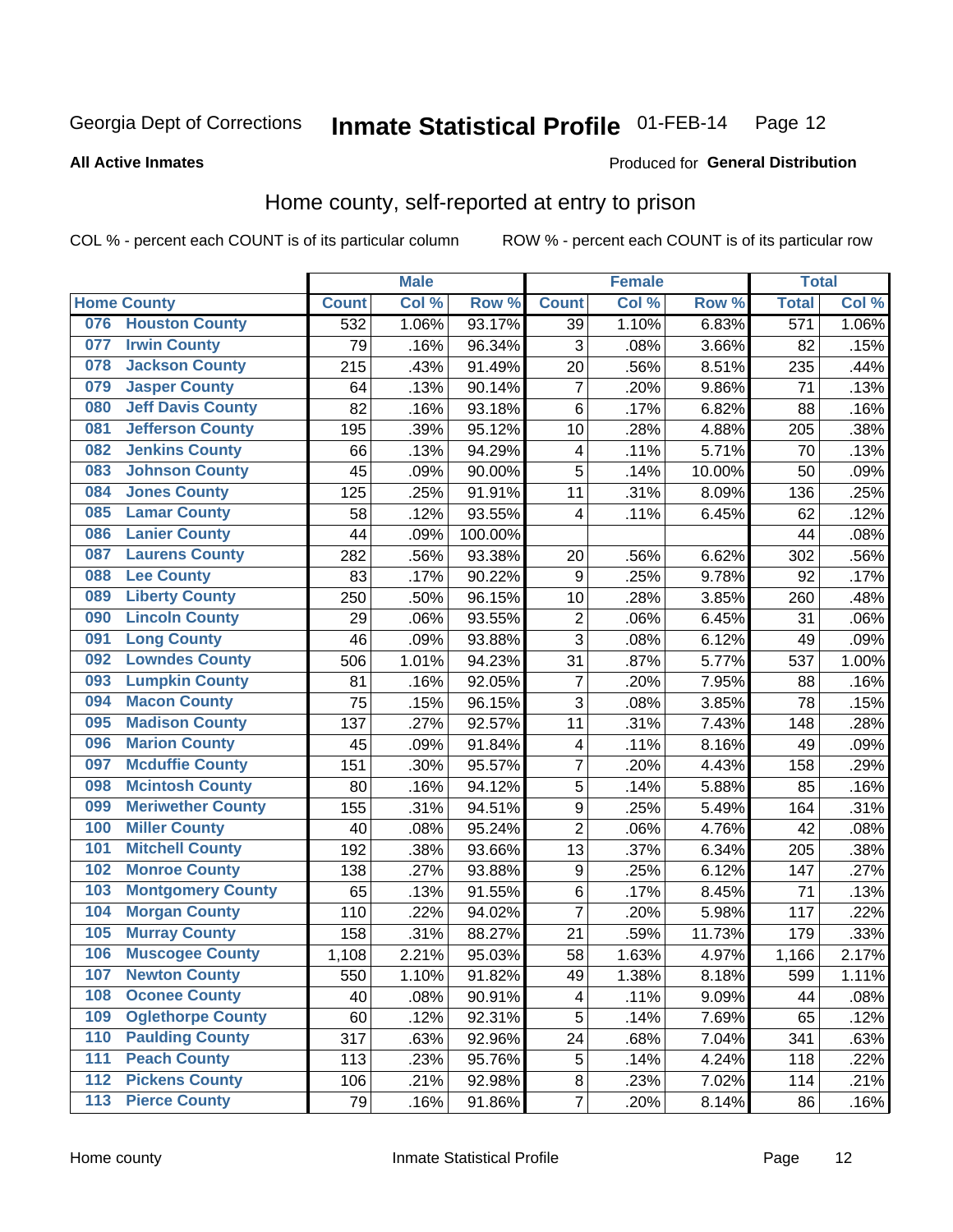### Inmate Statistical Profile 01-FEB-14 Page 13

# **All Active Inmates**

# Produced for General Distribution

# Home county, self-reported at entry to prison

COL % - percent each COUNT is of its particular column

|                                          |                          |              | <b>Male</b> |                  |                | <b>Female</b> |        | <b>Total</b>    |         |
|------------------------------------------|--------------------------|--------------|-------------|------------------|----------------|---------------|--------|-----------------|---------|
| <b>Home County</b>                       |                          | <b>Count</b> | Col %       | Row <sup>%</sup> | <b>Count</b>   | Col %         | Row %  | <b>Total</b>    | Col %   |
| 114<br><b>Pike County</b>                |                          | 46           | .09%        | 95.83%           | 2              | .06%          | 4.17%  | $\overline{48}$ | .09%    |
| <b>Polk County</b><br>115                |                          | 244          | .49%        | 94.21%           | 15             | .42%          | 5.79%  | 259             | .48%    |
| <b>Pulaski County</b><br>116             |                          | 70           | .14%        | 93.33%           | 5              | .14%          | 6.67%  | 75              | .14%    |
| 117                                      | <b>Putnam County</b>     | 174          | .35%        | 92.55%           | 14             | .39%          | 7.45%  | 188             | .35%    |
| 118                                      | <b>Quitman County</b>    | 18           | .04%        | 94.74%           | 1              | .03%          | 5.26%  | 19              | .04%    |
| <b>Rabun County</b><br>119               |                          | 45           | .09%        | 90.00%           | 5              | .14%          | 10.00% | 50              | .09%    |
| 120                                      | <b>Randolph County</b>   | 76           | .15%        | 95.00%           | $\overline{4}$ | .11%          | 5.00%  | 80              | .15%    |
| 121                                      | <b>Richmond County</b>   | 1,701        | 3.39%       | 94.87%           | 92             | 2.59%         | 5.13%  | 1,793           | 3.34%   |
| 122                                      | <b>Rockdale County</b>   | 348          | .69%        | 93.05%           | 26             | .73%          | 6.95%  | 374             | .70%    |
| <b>Schley County</b><br>123              |                          | 19           | .04%        | 100.00%          |                |               |        | 19              | .04%    |
| 124                                      | <b>Screven County</b>    | 127          | .25%        | 94.78%           | 7              | .20%          | 5.22%  | 134             | .25%    |
| 125                                      | <b>Seminole County</b>   | 51           | .10%        | 86.44%           | 8              | .23%          | 13.56% | 59              | .11%    |
| 126                                      | <b>Spalding County</b>   | 452          | .90%        | 94.36%           | 27             | .76%          | 5.64%  | 479             | .89%    |
| 127                                      | <b>Stephens County</b>   | 147          | .29%        | 91.30%           | 14             | .39%          | 8.70%  | 161             | .30%    |
| 128                                      | <b>Stewart County</b>    | 26           | .05%        | 100.00%          |                |               |        | 26              | .05%    |
| <b>Sumter County</b><br>129              |                          | 200          | .40%        | 93.02%           | 15             | .42%          | 6.98%  | 215             | .40%    |
| <b>Talbot County</b><br>130              |                          | 47           | .09%        | 94.00%           | 3              | .08%          | 6.00%  | 50              | .09%    |
| 131                                      | <b>Taliaferro County</b> | 12           | .02%        | 92.31%           | 1              | .03%          | 7.69%  | 13              | .02%    |
| <b>Tattnall County</b><br>132            |                          | 157          | .31%        | 95.73%           | $\overline{7}$ | .20%          | 4.27%  | 164             | .31%    |
| <b>Taylor County</b><br>133              |                          | 70           | .14%        | 92.11%           | $\,6$          | .17%          | 7.89%  | 76              | .14%    |
| <b>Telfair County</b><br>134             |                          | 102          | .20%        | 95.33%           | 5              | .14%          | 4.67%  | 107             | .20%    |
| <b>Terrell County</b><br>135             |                          | 76           | .15%        | 93.83%           | 5              | .14%          | 6.17%  | 81              | .15%    |
| 136                                      | <b>Thomas County</b>     | 211          | .42%        | 93.36%           | 15             | .42%          | 6.64%  | 226             | .42%    |
| <b>Tift County</b><br>137                |                          | 274          | .55%        | 94.81%           | 15             | .42%          | 5.19%  | 289             | .54%    |
| 138                                      | <b>Toombs County</b>     | 302          | .60%        | 92.35%           | 25             | .70%          | 7.65%  | 327             | .61%    |
| <b>Towns County</b><br>139               |                          | 19           | .04%        | 100.00%          |                |               |        | 19              | .04%    |
| 140                                      | <b>Treutlen County</b>   | 70           | .14%        | 92.11%           | $\,6$          | .17%          | 7.89%  | 76              | .14%    |
| <b>Troup County</b><br>141               |                          | 472          | .94%        | 93.47%           | 33             | .93%          | 6.53%  | 505             | .94%    |
| <b>Turner County</b><br>$\overline{142}$ |                          | 62           | .12%        | 89.86%           | 7              | .20%          | 10.14% | 69              | .13%    |
| <b>Twiggs County</b><br>143              |                          | 60           | .12%        | 93.75%           | 4              | .11%          | 6.25%  | 64              | .12%    |
| <b>Union County</b><br>144               |                          | 44           | .09%        | 80.00%           | 11             | .31%          | 20.00% | 55              | .10%    |
| 145<br><b>Upson County</b>               |                          | 154          | .31%        | 94.48%           | 9              | .25%          | 5.52%  | 163             | .30%    |
| <b>Walker County</b><br>146              |                          | 339          | .68%        | 91.62%           | 31             | .87%          | 8.38%  | 370             | .69%    |
| <b>Walton County</b><br>147              |                          | 404          | .81%        | 90.79%           | 41             | 1.15%         | 9.21%  | 445             | .83%    |
| <b>Ware County</b><br>148                |                          | 284          | .57%        | 94.98%           | 15             | .42%          | 5.02%  | 299             | .56%    |
| <b>Warren County</b><br>149              |                          | 32           | .06%        | 88.89%           | 4              | .11%          | 11.11% | 36              | .07%    |
| 150                                      | <b>Washington County</b> | 181          | .36%        | 89.60%           | 21             | .59%          | 10.40% | 202             | .38%    |
| <b>Wayne County</b><br>151               |                          | 176          | .35%        | 90.26%           | 19             | .54%          | 9.74%  | 195             | $.36\%$ |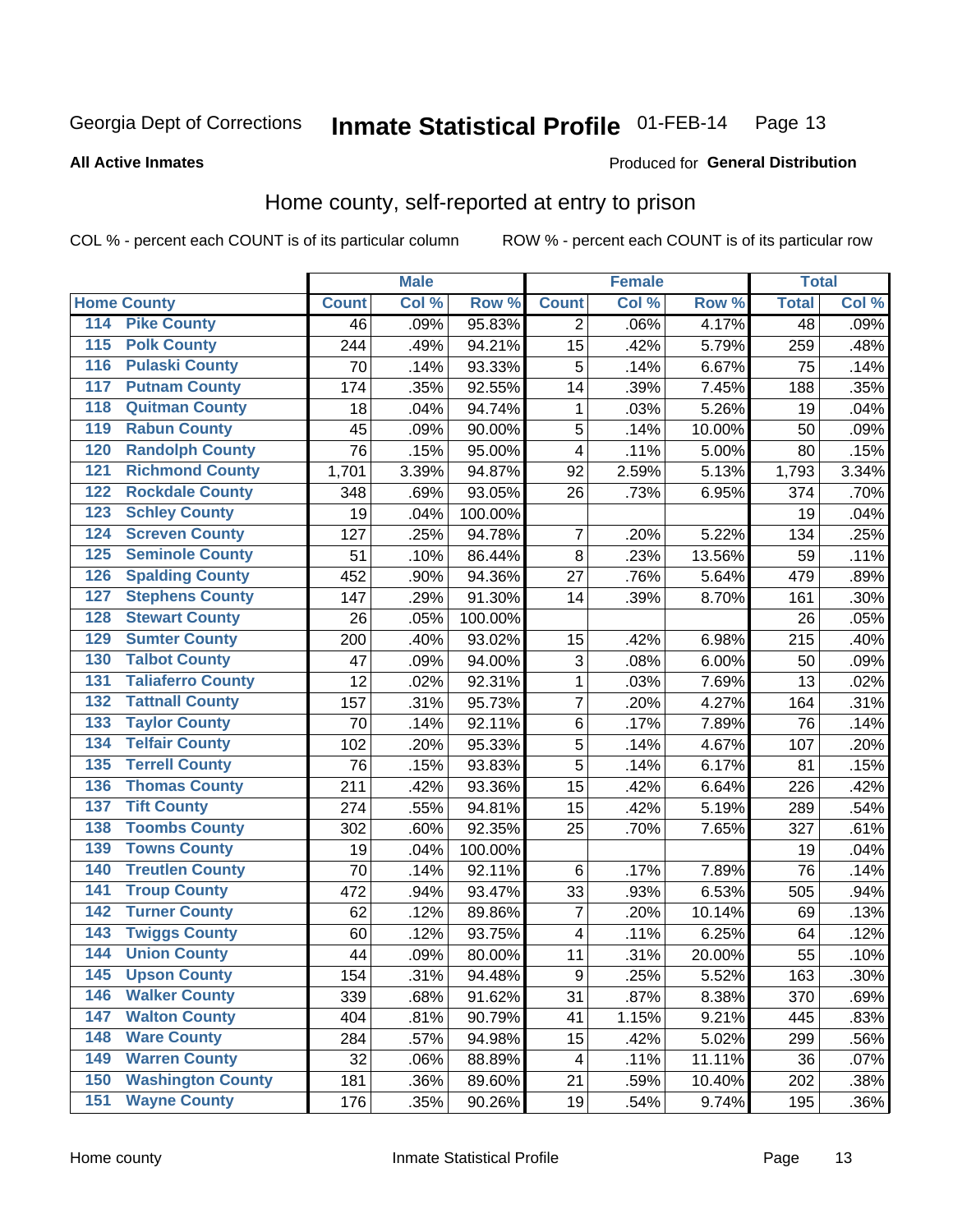### Inmate Statistical Profile 01-FEB-14 Page 14

**All Active Inmates** 

# Produced for General Distribution

# Home county, self-reported at entry to prison

COL % - percent each COUNT is of its particular column

|     |                             |              | <b>Male</b> |        |              | <b>Female</b> |          | <b>Total</b>    |       |
|-----|-----------------------------|--------------|-------------|--------|--------------|---------------|----------|-----------------|-------|
|     | <b>Home County</b>          | <b>Count</b> | Col %       | Row %  | <b>Count</b> | Col %         | Row %    | <b>Total</b>    | Col % |
| 152 | <b>Webster County</b>       | 9            | .02%        | 90.00% |              | .03%          | 10.00%   | 10 <sub>1</sub> | .02%  |
| 153 | <b>Wheeler County</b>       | 24           | .05%        | 96.00% |              | .03%          | 4.00%    | 25              | .05%  |
| 154 | <b>White County</b>         | 80           | .16%        | 81.63% | 18           | .51%          | 18.37%   | 98              | .18%  |
| 155 | <b>Whitfield County</b>     | 452          | .90%        | 91.31% | 43           | 1.21%         | 8.69%    | 495             | .92%  |
| 156 | <b>Wilcox County</b>        | 41           | .08%        | 89.13% | 5            | .14%          | 10.87%   | 46              | .09%  |
| 157 | <b>Wilkes County</b>        | 58           | .12%        | 92.06% | 5            | .14%          | 7.94%    | 63              | .12%  |
| 158 | <b>Wilkinson County</b>     | 50           | .10%        | 98.04% |              | .03%          | $1.96\%$ | 51              | .09%  |
| 159 | <b>Worth County</b>         | 108          | .22%        | 93.91% |              | .20%          | 6.09%    | 115             | .21%  |
| 999 | <b>Other Custody/Out Of</b> | 223          | .44%        | 92.92% | 17           | .48%          | 7.08%    | 240             | .45%  |
|     | <b>State</b>                |              |             |        |              |               |          |                 |       |
|     | <b>Total Rported</b>        | 50,186       | 100%        | 93.39% | 3,551        | 100%          | 6.61%    | 53,737          | 100%  |

| ાલવ |        |                  |                               |
|-----|--------|------------------|-------------------------------|
|     | 50,186 | 2 <sub>E</sub> 4 | $F^{\alpha}$ 707<br>، پ<br>-- |

| Mode<br><b>Tequent)</b><br>ns | nown | mown | เทown |
|-------------------------------|------|------|-------|
|                               |      |      |       |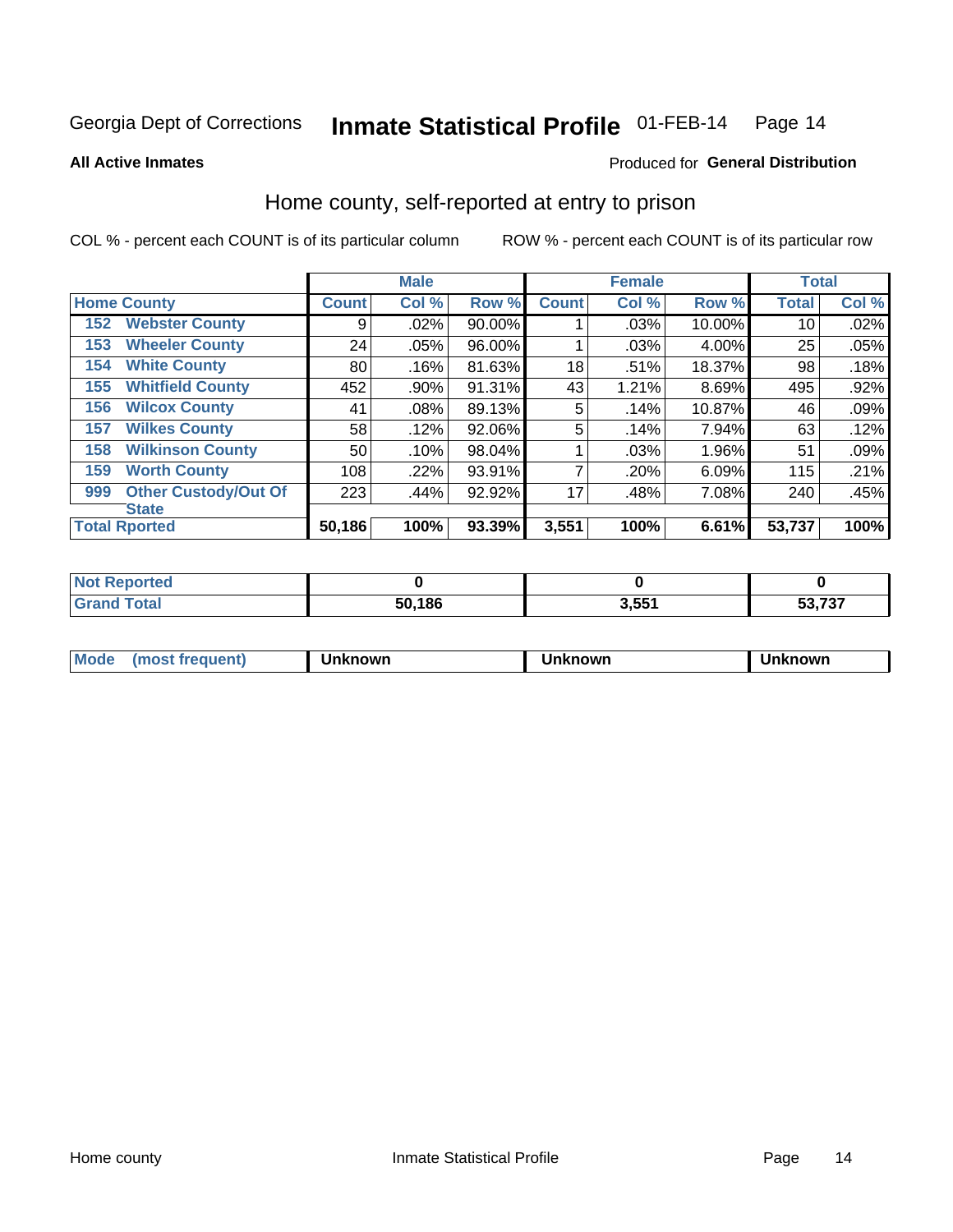#### Inmate Statistical Profile 01-FEB-14 Page 15

**All Active Inmates** 

# **Produced for General Distribution**

# Socioeconomic class, self-reported at entry to prison

COL % - percent each COUNT is of its particular column

|                            |                | <b>Male</b> |        |              | <b>Female</b> |          |        | <b>Total</b> |
|----------------------------|----------------|-------------|--------|--------------|---------------|----------|--------|--------------|
| <b>Socioeconomic Class</b> | <b>Count</b> l | Col %       | Row %  | <b>Count</b> | Col %         | Row %    | Total  | Col %        |
| <b>Welfare</b>             | .643           | 9.83%       | 95.80% | 72           | 10.96%        | $4.20\%$ | 1,715  | $9.88\%$     |
| <b>Occ Employ</b>          | 693            | 4.15%       | 99.43% |              | .61%          | $.57\%$  | 697    | 4.01%        |
| <b>Minimum Std</b>         | 6,964          | 41.69%      | 97.05% | 212          | 32.27%        | 2.95%    | 7,176  | 41.33%       |
| <b>Middle</b>              | .406           | 44.33%      | 95.25% | 369          | 56.16%        | 4.75%    | 7.775  | 44.78%       |
| <b>Total Reported</b>      | 16,706         | 100%        | 96.22% | 657          | 100%          | 3.78%    | 17,363 | 100%         |

| <b>Not Reported</b> | 33,480 | 2,894 | 36,374 |
|---------------------|--------|-------|--------|
| <b>Total</b>        | 50,186 | 3.551 | 53,737 |

| Mi<br>____<br>____ |
|--------------------|
|--------------------|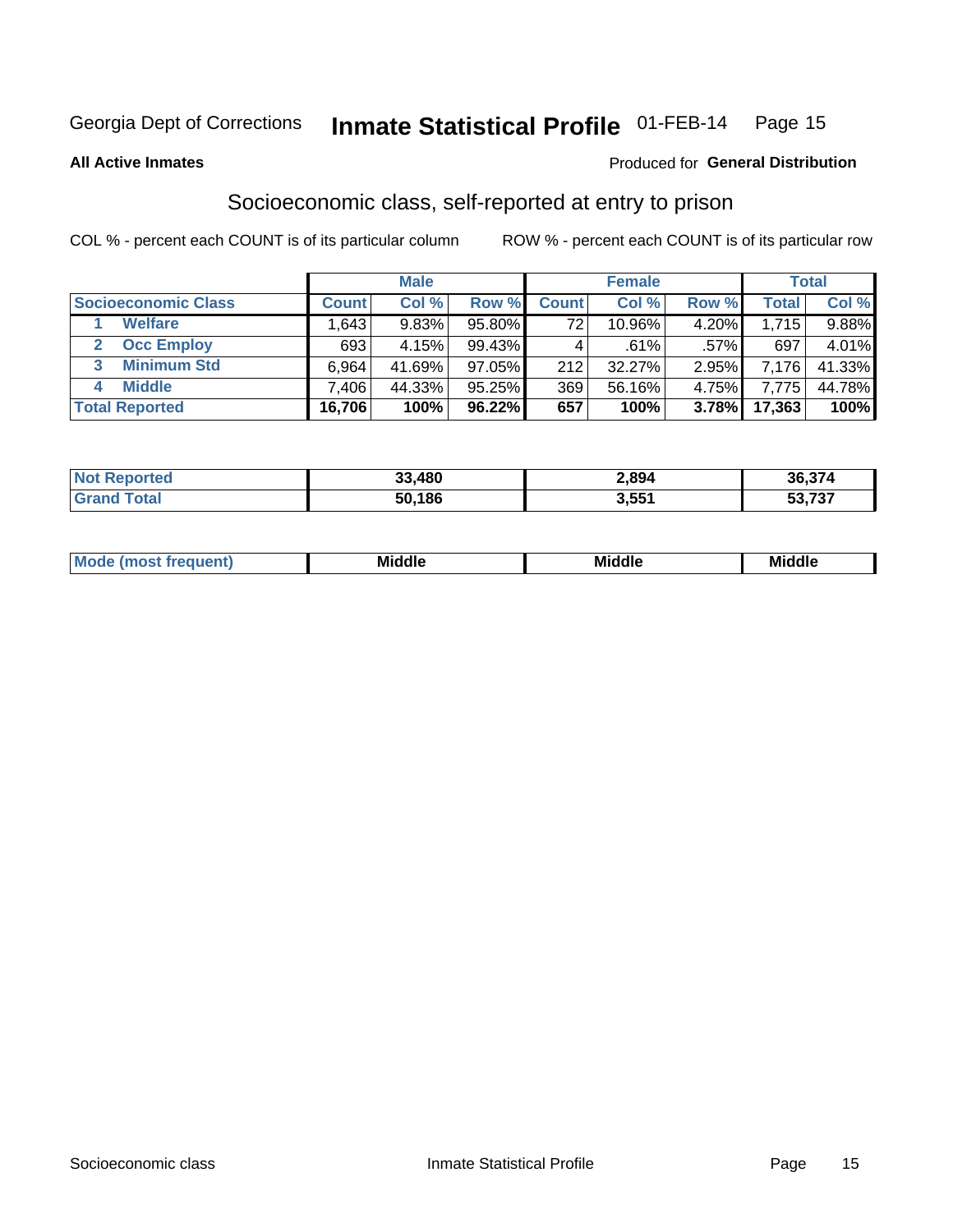# Inmate Statistical Profile 01-FEB-14 Page 16

**All Active Inmates** 

# Produced for General Distribution

# Environment to age 16, self-reported at entry to prison

COL % - percent each COUNT is of its particular column

|                                    |              | <b>Male</b> |        |              | <b>Female</b> |       |              | <b>Total</b> |
|------------------------------------|--------------|-------------|--------|--------------|---------------|-------|--------------|--------------|
| <b>Environment to age 16</b>       | <b>Count</b> | Col %       | Row %  | <b>Count</b> | Col %         | Row % | <b>Total</b> | Col %        |
| <b>Rural/Farm</b>                  | 592          | 3.51%       | 96.42% | 221          | 3.32%         | 3.58% | 614          | 3.50%        |
| <b>Rural/Nfarm</b><br>$\mathbf{2}$ | 901          | $5.34\%$    | 92.13% | 77           | 11.63%        | 7.87% | 978          | 5.58%        |
| 3 S.M.S.A                          | 6,254        | 37.06%      | 98.01% | 127          | 19.18%        | 1.99% | 6,381        | 36.39%       |
| <b>Urban</b><br>4                  | 3,763        | 22.30%      | 94.05% | 238          | 35.95%        | 5.95% | 4,001        | 22.82%       |
| <b>Small Town</b><br>5.            | 5,364        | 31.79%      | 96.44% | 198          | 29.91%        | 3.56% | 5,562        | 31.72%       |
| <b>Total Reported</b>              | 16,874       | 100%        | 96.22% | 662          | 100%          | 3.78% | 17,536       | 100%         |

| <b>Not Reported</b> | 22.212<br>ے ∟د. دد | 2,889 | 36,201 |
|---------------------|--------------------|-------|--------|
| <b>Grand Total</b>  | 50,186             | 3,551 | 53,737 |

| Mo | M<br>______ | Irhan<br>rva<br>_____ | M<br>______ |
|----|-------------|-----------------------|-------------|
|    |             |                       |             |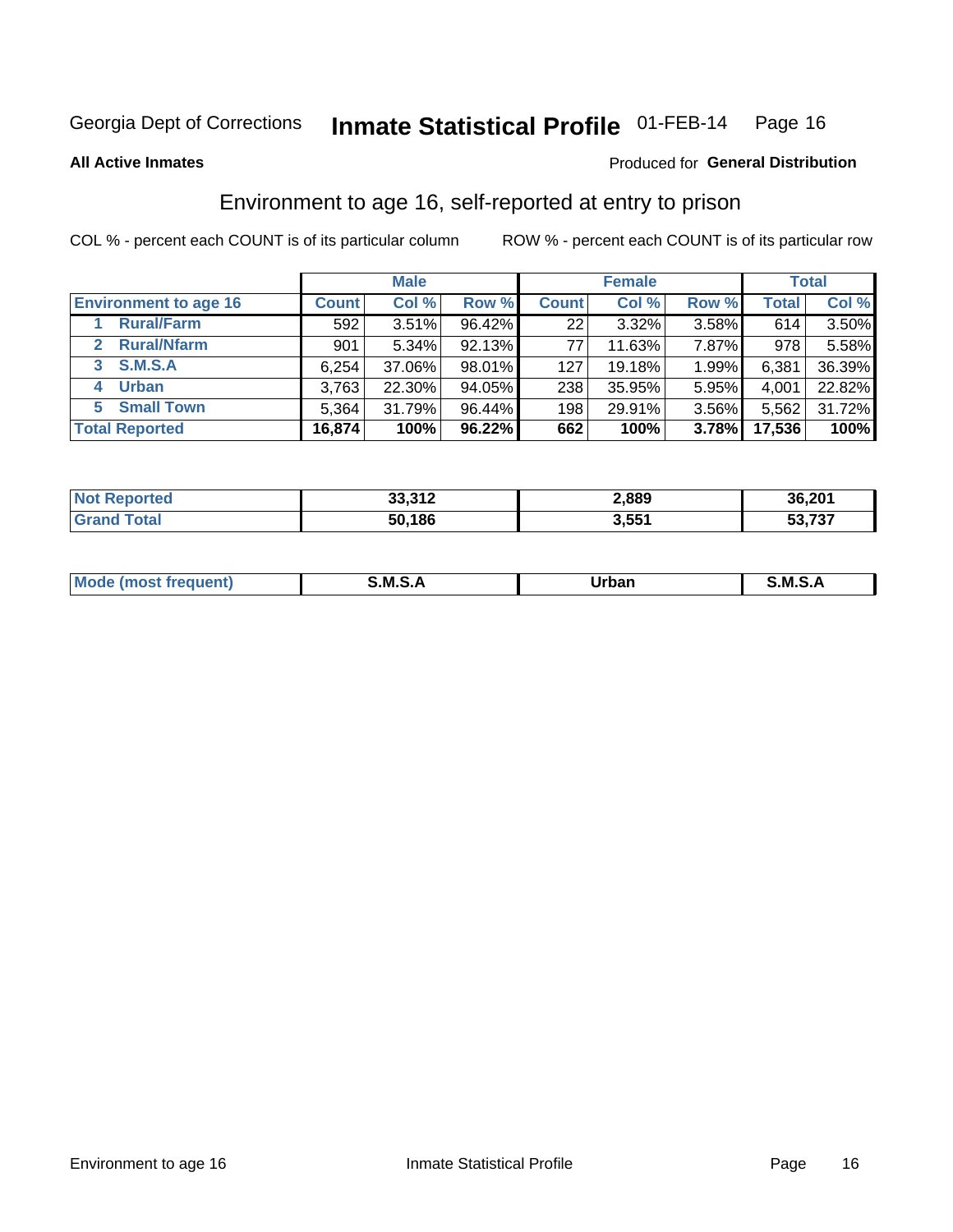#### Inmate Statistical Profile 01-FEB-14 Page 17

### **All Active Inmates**

# Produced for General Distribution

# Guardian status to age 16, self-reported at entry to prison

COL % - percent each COUNT is of its particular column

|                                  |              | <b>Male</b> |         |              | <b>Female</b> |       |        | <b>Total</b> |
|----------------------------------|--------------|-------------|---------|--------------|---------------|-------|--------|--------------|
| <b>Guardian Status To Age 16</b> | <b>Count</b> | Col %       | Row %   | <b>Count</b> | Col %         | Row % | Total  | Col %        |
| 1 Orphanage                      | 11           | $.07\%$     | 100.00% |              |               |       | 11     | $.07\%$      |
| 2 Father Only                    | 525          | 3.28%       | 97.95%  | 11           | 2.97%         | 2.05% | 536    | 3.28%        |
| <b>3 Both Parents</b>            | 6,095        | 38.11%      | 97.60%  | 150          | 40.54%        | 2.40% | 6,245  | 38.17%       |
| <b>4 Mother Only</b>             | 6,992        | 43.72%      | 98.29%  | 122          | 32.97%        | 1.71% | 7,114  | 43.48%       |
| <b>6 Oth Female</b>              | 416          | 2.60%       | 97.88%  | 9            | 2.43%         | 2.12% | 425    | 2.60%        |
| <b>7 Oth Male</b>                | 81           | .51%        | 98.78%  |              | .27%          | 1.22% | 82     | .50%         |
| 8 Step-Parents                   | 156          | .98%        | 99.36%  |              | .27%          | .64%  | 157    | $.96\%$      |
| 9 Foster Home                    | 275          | 1.72%       | 97.17%  | 8            | 2.16%         | 2.83% | 283    | 1.73%        |
| <b>10 Grand Parents</b>          | 1,441        | 9.01%       | 95.49%  | 68           | 18.38%        | 4.51% | 1,509  | 9.22%        |
| <b>Total Reported</b>            | 15,992       | 100%        | 97.74%  | 370          | 100%          | 2.26% | 16,362 | 100%         |

| <b>rreo</b> | 4.194  | 3,181 | クフ クフロ              |
|-------------|--------|-------|---------------------|
| NO.         | 34     |       | 31.JD               |
| Gr:         | 50.186 | 3,551 | につ フクフ<br>53<br>791 |

| Mode | วทIv<br>Mot | <b>Both Parents</b><br>Parents | lM.<br>Only<br>. |
|------|-------------|--------------------------------|------------------|
|      |             |                                |                  |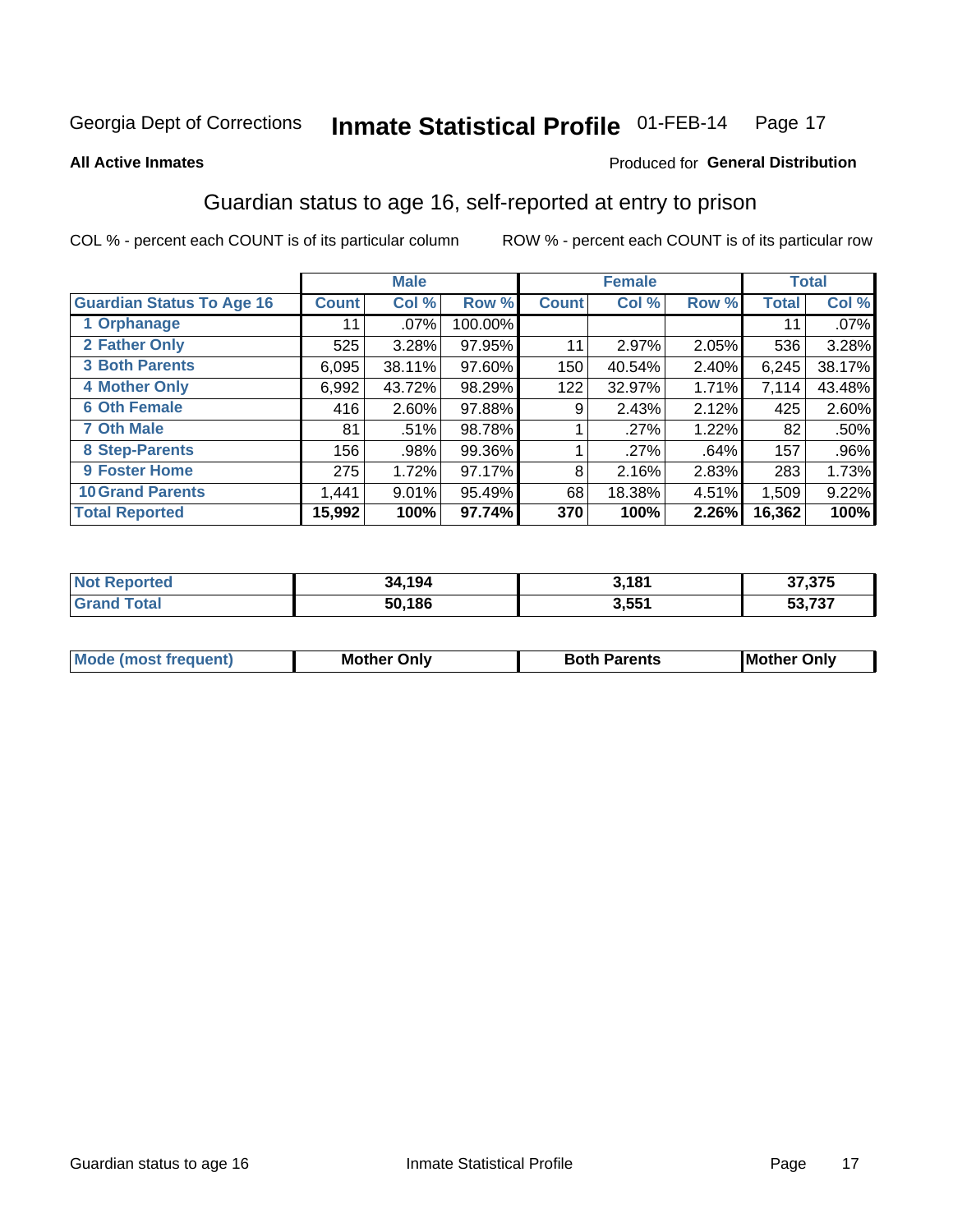#### Inmate Statistical Profile 01-FEB-14 Page 18

# **All Active Inmates**

# Produced for General Distribution

# Employment status before prison, self-reported at entry to prison

COL % - percent each COUNT is of its particular column

|                                  |         | <b>Male</b> |        |              | <b>Female</b> |        |        | <b>Total</b> |
|----------------------------------|---------|-------------|--------|--------------|---------------|--------|--------|--------------|
| <b>Employment Status</b>         | Count l | Col %       | Row %  | <b>Count</b> | Col %         | Row %  | Total  | Col %        |
| <b>Full Time</b>                 | 19,485  | 46.20%      | 96.67% | 671          | 22.07%        | 3.33%  | 20,156 | 44.58%       |
| <b>Part Time</b><br>$\mathbf{2}$ | 3,943   | 9.35%       | 96.12% | 159          | 5.23%         | 3.88%  | 4,102  | 9.07%        |
| Unempl $<$ 6m<br>3               | 2,925   | 6.94%       | 97.60% | 72           | 2.37%         | 2.40%  | 2,997  | 6.63%        |
| Unempl > 6m<br>4                 | 8,380   | 19.87%      | 84.42% | 1,546        | 50.84%        | 15.58% | 9,926  | 21.95%       |
| <b>Never Workd</b><br>5          | 4,376   | 10.38%      | 96.15% | 175          | 5.75%         | 3.85%  | 4,551  | 10.07%       |
| <b>Student</b><br>6              | 1,142   | 2.71%       | 95.17% | 58           | 1.91%         | 4.83%  | 1,200  | 2.65%        |
| <b>Incapable</b>                 | 1,922   | 4.56%       | 84.22% | 360          | 11.84%        | 15.78% | 2,282  | 5.05%        |
| <b>Total Reported</b>            | 42,173  | 100%        | 93.27% | 3,041        | 100%          | 6.73%  | 45,214 | 100%         |

| NΩ<br>$\cdots$ $\cdots$ $\cdots$ $\cdots$ | 8.013  | 510   | E00<br>כ∡כ, |
|-------------------------------------------|--------|-------|-------------|
| <b>ota</b>                                | 50.186 | 3,551 | 53,737      |

| <b>Moo.</b><br><b>THOST</b> | the contract of the contract of the contract of the contract of the contract of the contract of the contract of the contract of the contract of the contract of the contract of the contract of the contract of the contract o | 6m | ıme |
|-----------------------------|--------------------------------------------------------------------------------------------------------------------------------------------------------------------------------------------------------------------------------|----|-----|
|                             |                                                                                                                                                                                                                                |    |     |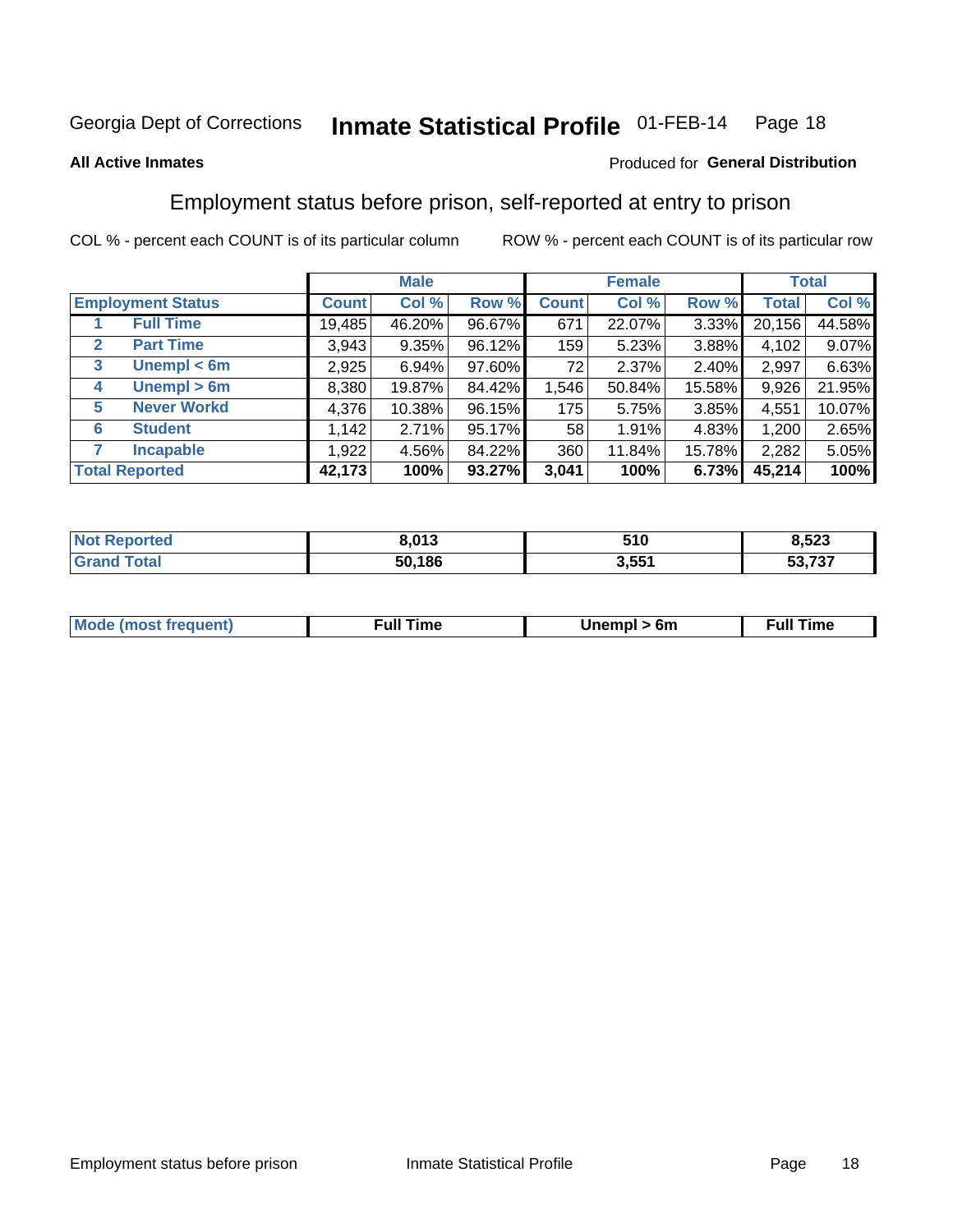#### Inmate Statistical Profile 01-FEB-14 Page 19

# **All Active Inmates**

Produced for General Distribution

# Age at admission

COL % - percent each COUNT is of its particular column

|                         |              | <b>Male</b> |        |                | <b>Female</b> |       |              | <b>Total</b> |
|-------------------------|--------------|-------------|--------|----------------|---------------|-------|--------------|--------------|
| <b>Age At Admission</b> | <b>Count</b> | Col %       | Row %  | <b>Count</b>   | Col %         | Row % | <b>Total</b> | Col %        |
| 14                      | 19           | 0.04%       | 90.48% | $\overline{2}$ | 0.06%         | 9.52% | 21           | 0.04%        |
| $\overline{15}$         | 61           | 0.12%       | 98.39% | 1              | 0.03%         | 1.61% | 62           | 0.12%        |
| 16                      | 189          | 0.38%       | 96.43% | 7              | 0.20%         | 3.57% | 196          | 0.36%        |
| $\overline{17}$         | 700          | 1.39%       | 96.82% | 23             | 0.65%         | 3.18% | 723          | 1.35%        |
| $\overline{18}$         | 1,433        | 2.86%       | 97.15% | 42             | 1.18%         | 2.85% | 1,475        | 2.74%        |
| 19                      | 2,063        | 4.11%       | 96.45% | 76             | 2.14%         | 3.55% | 2,139        | 3.98%        |
| 20                      | 2,315        | 4.61%       | 95.46% | 110            | 3.10%         | 4.54% | 2,425        | 4.51%        |
| $\overline{21}$         | 2,244        | 4.47%       | 95.04% | 117            | 3.30%         | 4.96% | 2,361        | 4.39%        |
| $\overline{22}$         | 2,360        | 4.70%       | 95.55% | 110            | 3.10%         | 4.45% | 2,470        | 4.60%        |
| 23                      | 2,113        | 4.21%       | 93.62% | 144            | 4.06%         | 6.38% | 2,257        | 4.20%        |
| 24                      | 2,029        | 4.04%       | 94.11% | 127            | 3.58%         | 5.89% | 2,156        | 4.01%        |
| $\overline{25}$         | 1,917        | 3.82%       | 94.29% | 116            | 3.27%         | 5.71% | 2,033        | 3.78%        |
| $\overline{26}$         | 1,778        | 3.54%       | 94.02% | 113            | 3.18%         | 5.98% | 1,891        | 3.52%        |
| $\overline{27}$         | 1,793        | 3.57%       | 92.14% | 153            | 4.31%         | 7.86% | 1,946        | 3.62%        |
| 28                      | 1,719        | 3.43%       | 93.17% | 126            | 3.55%         | 6.83% | 1,845        | 3.43%        |
| 29                      | 1,659        | 3.31%       | 92.84% | 128            | 3.61%         | 7.16% | 1,787        | 3.33%        |
| 30                      | 1,644        | 3.28%       | 93.78% | 109            | 3.07%         | 6.22% | 1,753        | 3.26%        |
| 31                      | 1,537        | 3.06%       | 92.37% | 127            | 3.58%         | 7.63% | 1,664        | 3.10%        |
| 32                      | 1,493        | 2.97%       | 92.39% | 123            | 3.46%         | 7.61% | 1,616        | 3.01%        |
| 33                      | 1,431        | 2.85%       | 92.08% | 123            | 3.46%         | 7.92% | 1,554        | 2.89%        |
| 34                      | 1,388        | 2.77%       | 92.35% | 115            | 3.24%         | 7.65% | 1,503        | 2.80%        |
| 35                      | 1,294        | 2.58%       | 93.16% | 95             | 2.68%         | 6.84% | 1,389        | 2.58%        |
| 36                      | 1,240        | 2.47%       | 92.54% | 100            | 2.82%         | 7.46% | 1,340        | 2.49%        |
| $\overline{37}$         | 1,127        | 2.25%       | 92.30% | 94             | 2.65%         | 7.70% | 1,221        | 2.27%        |
| 38                      | 1,090        | 2.17%       | 92.69% | 86             | 2.42%         | 7.31% | 1,176        | 2.19%        |
| 39                      | 1,023        | 2.04%       | 91.42% | 96             | 2.70%         | 8.58% | 1,119        | 2.08%        |
| 40                      | 1,042        | 2.08%       | 91.48% | 97             | 2.73%         | 8.52% | 1,139        | 2.12%        |
| 41                      | 984          | 1.96%       | 92.48% | 80             | 2.25%         | 7.52% | 1,064        | 1.98%        |
| 42                      | 929          | 1.85%       | 91.62% | 85             | 2.39%         | 8.38% | 1,014        | 1.89%        |
| 43                      | 886          | 1.77%       | 90.87% | 89             | 2.51%         | 9.13% | 975          | 1.81%        |
| 44                      | 803          | 1.60%       | 91.04% | 79             | 2.23%         | 8.96% | 882          | 1.64%        |
| 45                      | 777          | 1.55%       | 90.35% | 83             | 2.34%         | 9.65% | 860          | 1.60%        |
| 46                      | 748          | 1.49%       | 91.44% | 70             | 1.97%         | 8.56% | 818          | 1.52%        |
| 47                      | 740          | 1.47%       | 91.36% | 70             | 1.97%         | 8.64% | 810          | 1.51%        |
| 48                      | 714          | 1.42%       | 91.07% | 70             | 1.97%         | 8.93% | 784          | 1.46%        |
| 49                      | 639          | 1.27%       | 91.03% | 63             | 1.77%         | 8.97% | 702          | 1.31%        |
| 50                      | 551          | 1.10%       | 92.45% | 45             | 1.27%         | 7.55% | 596          | 1.11%        |
| 51                      | 488          | 0.97%       | 92.60% | 39             | 1.10%         | 7.40% | 527          | 0.98%        |
| 52                      | 491          | 0.98%       | 92.29% | 41             | 1.15%         | 7.71% | 532          | 0.99%        |
| 53                      | 430          | 0.86%       | 91.10% | 42             | 1.18%         | 8.90% | 472          | 0.88%        |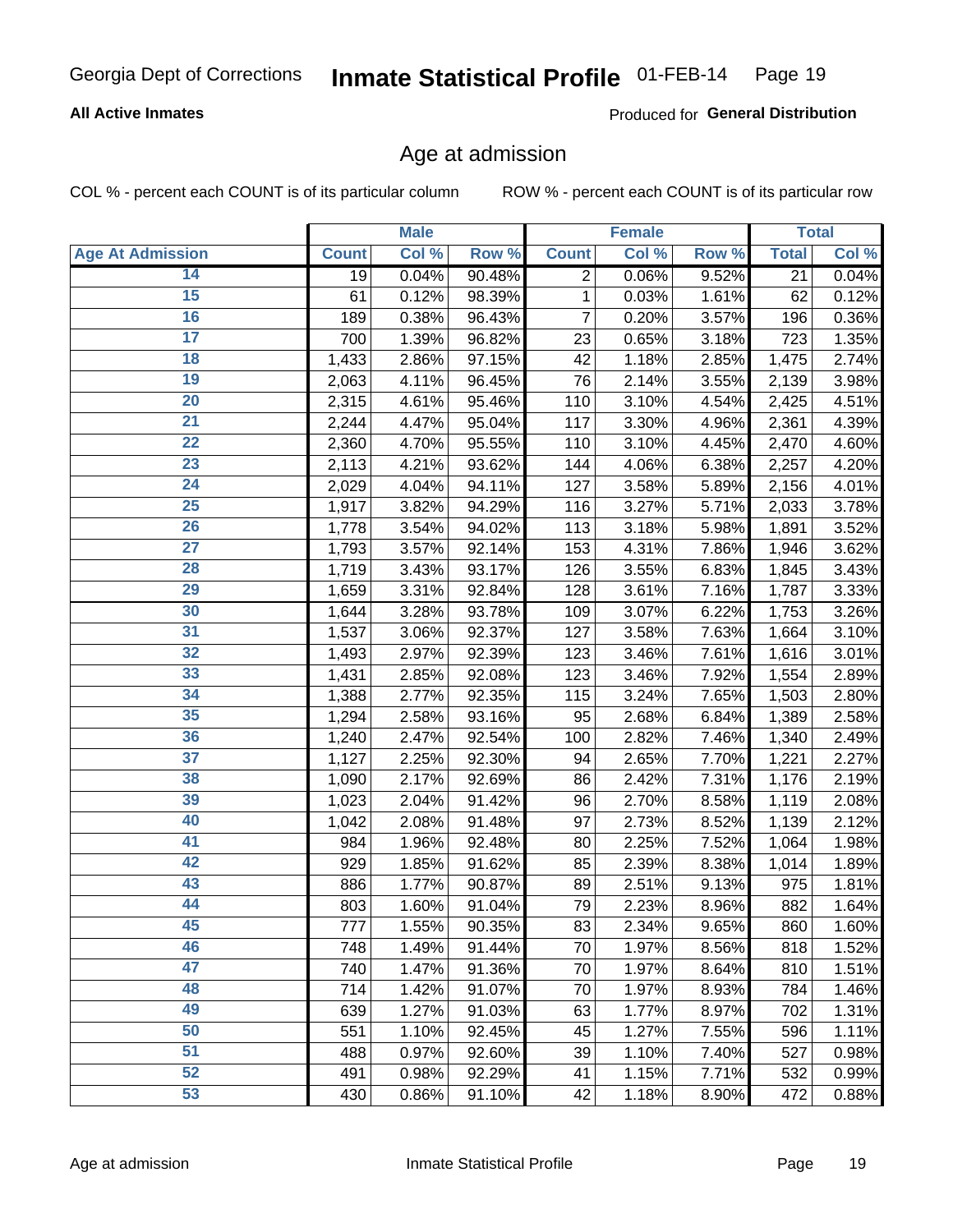#### Inmate Statistical Profile 01-FEB-14 Page 20

# **All Active Inmates**

Produced for General Distribution

# Age at admission

COL % - percent each COUNT is of its particular column

|                         | <b>Male</b>      |       | <b>Female</b> |                 |       | <b>Total</b> |                |       |
|-------------------------|------------------|-------|---------------|-----------------|-------|--------------|----------------|-------|
| <b>Age At Admission</b> | <b>Count</b>     | Col % | Row %         | <b>Count</b>    | Col % | Row %        | <b>Total</b>   | Col % |
| 54                      | 359              | 0.72% | 92.76%        | 28              | 0.79% | 7.24%        | 387            | 0.72% |
| 55                      | $\overline{3}10$ | 0.62% | 93.37%        | 22              | 0.62% | 6.63%        | 332            | 0.62% |
| 56                      | 280              | 0.56% | 93.02%        | $\overline{21}$ | 0.59% | 6.98%        | 301            | 0.56% |
| 57                      | 236              | 0.47% | 96.33%        | 9               | 0.25% | 3.67%        | 245            | 0.46% |
| 58                      | 183              | 0.36% | 95.31%        | 9               | 0.25% | 4.69%        | 192            | 0.36% |
| 59                      | 153              | 0.30% | 94.44%        | 9               | 0.25% | 5.56%        | 162            | 0.30% |
| 60                      | 132              | 0.26% | 96.35%        | 5               | 0.14% | 3.65%        | 137            | 0.25% |
| 61                      | 118              | 0.24% | 94.40%        | 7               | 0.20% | 5.60%        | 125            | 0.23% |
| 62                      | 104              | 0.21% | 95.41%        | 5               | 0.14% | 4.59%        | 109            | 0.20% |
| 63                      | 74               | 0.15% | 97.37%        | $\overline{2}$  | 0.06% | 2.63%        | 76             | 0.14% |
| 64                      | 73               | 0.15% | 96.05%        | $\overline{3}$  | 0.08% | 3.95%        | 76             | 0.14% |
| 65                      | 44               | 0.09% | 93.62%        | 3               | 0.08% | 6.38%        | 47             | 0.09% |
| 66                      | 44               | 0.09% | 97.78%        | 1               | 0.03% | 2.22%        | 45             | 0.08% |
| 67                      | 33               | 0.07% | 94.29%        | $\overline{2}$  | 0.06% | 5.71%        | 35             | 0.07% |
| 68                      | 30               | 0.06% | 93.75%        | $\overline{2}$  | 0.06% | 6.25%        | 32             | 0.06% |
| 69                      | 30               | 0.06% | 100.00%       |                 |       |              | 30             | 0.06% |
| 70                      | 22               | 0.04% | 88.00%        | 3               | 0.08% | 12.00%       | 25             | 0.05% |
| $\overline{71}$         | 15               | 0.03% | 100.00%       |                 |       |              | 15             | 0.03% |
| $\overline{72}$         | 18               | 0.04% | 94.74%        | 1               | 0.03% | 5.26%        | 19             | 0.04% |
| $\overline{73}$         | 10               | 0.02% | 90.91%        | 1               | 0.03% | 9.09%        | 11             | 0.02% |
| $\overline{74}$         | 9                | 0.02% | 100.00%       |                 |       |              | $\mathsf g$    | 0.02% |
| 75                      | 8                | 0.02% | 100.00%       |                 |       |              | 8              | 0.01% |
| 76                      | 6                | 0.01% | 100.00%       |                 |       |              | 6              | 0.01% |
| $\overline{77}$         | $\overline{5}$   | 0.01% | 100.00%       |                 |       |              | 5              | 0.01% |
| 78                      | $\overline{2}$   | 0.01% | 100.00%       |                 |       |              | $\overline{2}$ | 0.01% |
| 79                      | $\overline{2}$   | 0.01% | 66.67%        | 1               | 0.03% | 33.33%       | $\overline{3}$ | 0.01% |
| 82                      | $\overline{2}$   | 0.01% | 100.00%       |                 |       |              | $\overline{2}$ | 0.01% |
| 84                      | $\overline{2}$   | 0.01% | 100.00%       |                 |       |              | $\overline{2}$ | 0.01% |
| <b>Total Reported</b>   | 50,185           | 100%  | 93.39%        | 3,550           | 100%  | 6.61%        | 53,735         | 100%  |

| тео<br>N    |        |       |                   |
|-------------|--------|-------|-------------------|
| <b>otal</b> | 50,186 | 3,551 | よっ フッフ<br>.<br>ວວ |

| Mean<br>(average)       | 32.18 | 34.09   | 32.31     |
|-------------------------|-------|---------|-----------|
| Median (middle)         | 30    | ົ<br>აა | 30        |
| Mode<br>(most frequent) | ∸∸    |         | ne.<br>LL |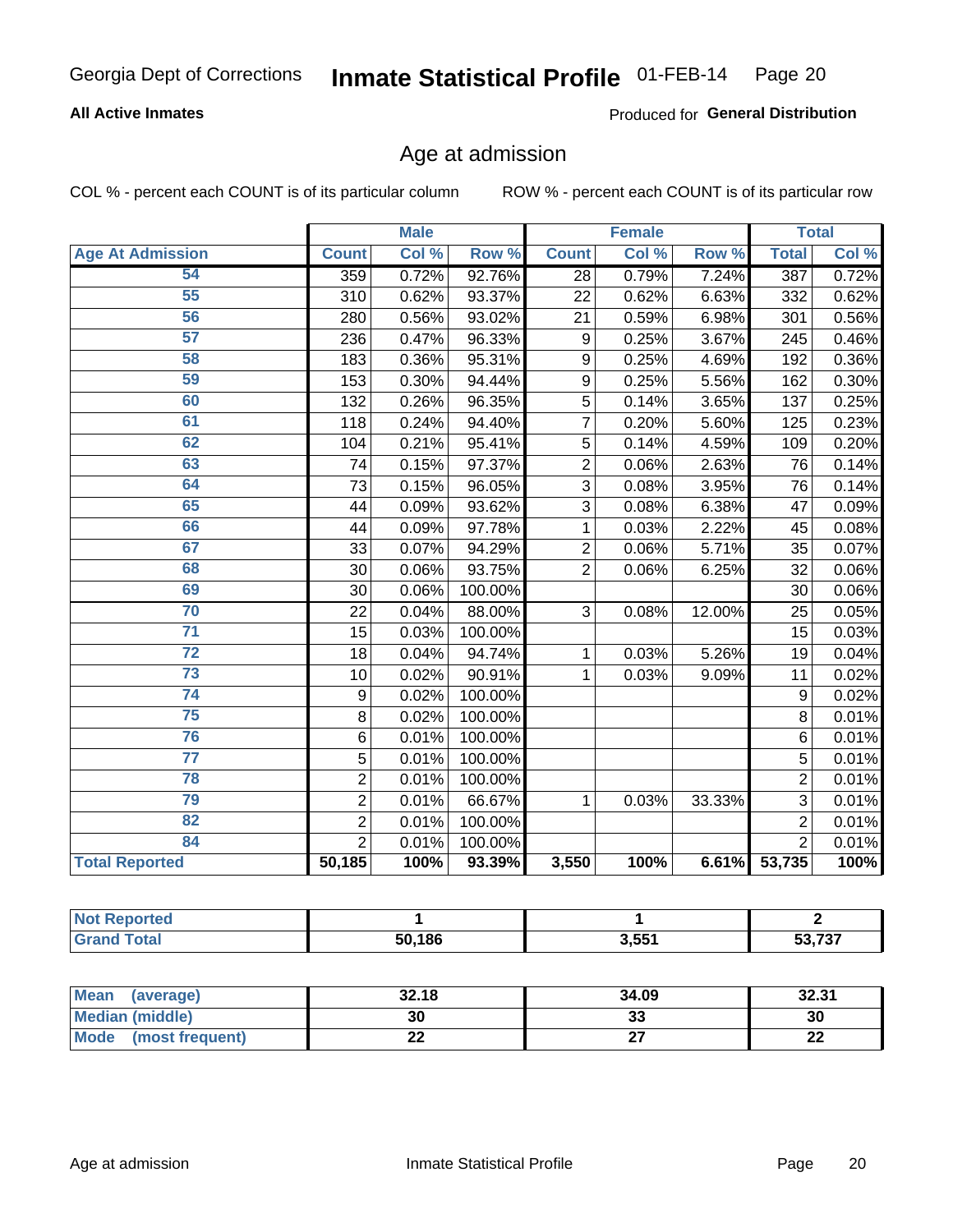# Inmate Statistical Profile 01-FEB-14 Page 21

# **All Active Inmates**

# Produced for General Distribution

# Height, measured at entry to prison

COL % - percent each COUNT is of its particular column

|                       | <b>Male</b>             |        |         | <b>Female</b> |        |        | <b>Total</b>   |        |
|-----------------------|-------------------------|--------|---------|---------------|--------|--------|----------------|--------|
| <b>Height</b>         | <b>Count</b>            | Col %  | Row %   | <b>Count</b>  | Col %  | Row %  | <b>Total</b>   | Col %  |
| 4'10"                 | 3                       | 0.03%  | 17.65%  | 14            | 6.86%  | 82.35% | 17             | 0.14%  |
| 4'11''                | 9                       | 0.08%  | 11.54%  | 69            | 33.82% | 88.46% | 78             | 0.66%  |
| 5'02"                 | $\mathbf 2$             | 0.02%  | 66.67%  | 1             | 0.49%  | 33.33% | 3              | 0.03%  |
| 5'03''                | 1                       | 0.01%  | 100.00% |               |        |        | 1              | 0.01%  |
| 5'05''                | 6                       | 0.05%  | 100.00% |               |        |        | 6              | 0.05%  |
| 5'06''                | 8                       | 0.07%  | 100.00% |               |        |        | 8              | 0.07%  |
| 5'07''                | 10                      | 0.09%  | 100.00% |               |        |        | 10             | 0.08%  |
| 5'08''                | 9                       | 0.08%  | 100.00% |               |        |        | 9              | 0.08%  |
| 5'09''                | 12                      | 0.10%  | 100.00% |               |        |        | 12             | 0.10%  |
| 5'10''                | 5,592                   | 48.11% | 98.71%  | 73            | 35.78% | 1.29%  | 5,665          | 47.89% |
| 5'11''                | 5,928                   | 51.00% | 99.21%  | 47            | 23.04% | 0.79%  | 5,975          | 50.52% |
| 6'00''                | 12                      | 0.10%  | 100.00% |               |        |        | 12             | 0.10%  |
| 6'01''                | 6                       | 0.05%  | 100.00% |               |        |        | 6              | 0.05%  |
| 6'02''                | 6                       | 0.05%  | 100.00% |               |        |        | 6              | 0.05%  |
| 6'03''                | 1                       | 0.01%  | 100.00% |               |        |        | 1              | 0.01%  |
| 6'04''                | $\overline{2}$          | 0.02%  | 100.00% |               |        |        | $\overline{2}$ | 0.02%  |
| 6'05''                | 1                       | 0.01%  | 100.00% |               |        |        | 1              | 0.01%  |
| 6'10''                | $\overline{\mathbf{4}}$ | 0.03%  | 100.00% |               |        |        | 4              | 0.03%  |
| 6'11''                | 11                      | 0.09%  | 100.00% |               |        |        | 11             | 0.09%  |
| Seven feet +          | 1                       | 0.01%  | 100.00% |               |        |        | 1              | 0.01%  |
| <b>Total Reported</b> | 11,624                  | 100%   | 98.28%  | 204           | 100%   | 1.72%  | 11,828         | 100%   |

| <b>NOT</b><br><b>Reported</b> | 38,562 | 3,347 | 41,909            |
|-------------------------------|--------|-------|-------------------|
|                               | 50,186 | 3.551 | こへ フヘフ<br>งง, เ ง |

| <b>Mean</b><br>(average) | 544" | 5'06" | 5'10" |
|--------------------------|------|-------|-------|
| <b>Median (middle)</b>   | 544" | 5'10" | 5'11" |
| Mode<br>(most frequent)  | 544" | 5'10" | 544"  |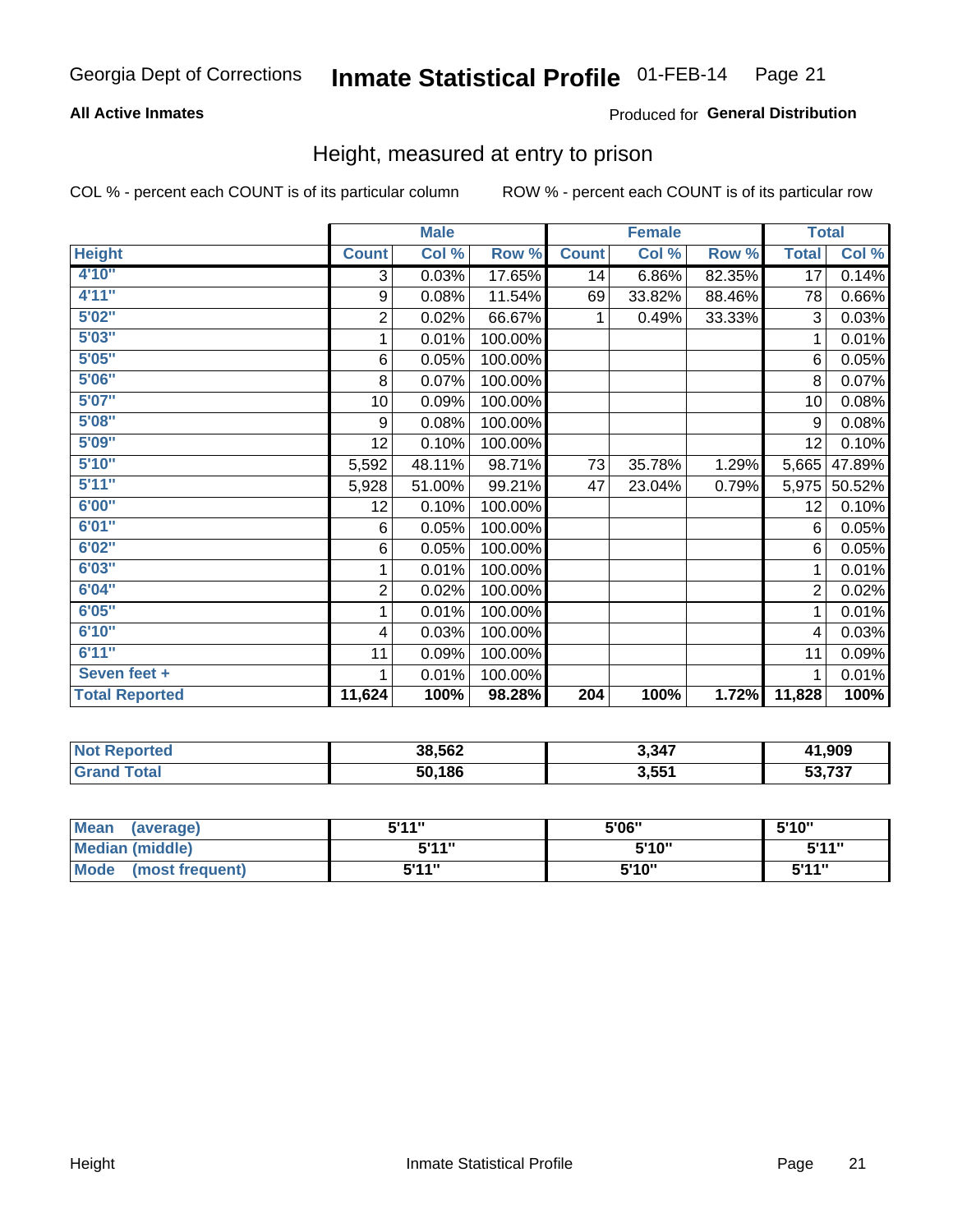### Inmate Statistical Profile 01-FEB-14 Page 22

# **All Active Inmates**

# Produced for General Distribution

# Weight, measured at entry to prison

COL % - percent each COUNT is of its particular column

|                        |              | <b>Male</b> |                  |                | <b>Female</b> |        | <b>Total</b>    |        |
|------------------------|--------------|-------------|------------------|----------------|---------------|--------|-----------------|--------|
| Weight                 | <b>Count</b> | Col %       | Row <sup>%</sup> | <b>Count</b>   | Col %         | Row %  | <b>Total</b>    | Col %  |
| <b>Under 80 pounds</b> | 18           | 0.04%       | 100.00%          |                |               |        | 18              | 0.03%  |
| 80 - 89 pounds         | 5            | 0.01%       | 83.33%           | 1              | 0.03%         | 16.67% | 6               | 0.01%  |
| 90 - 99 pounds         | 3            | 0.01%       | 27.27%           | 8              | 0.23%         | 72.73% | 11              | 0.02%  |
| 100 - 109 pounds       | 27           | 0.05%       | 47.37%           | 30             | 0.85%         | 52.63% | 57              | 0.11%  |
| 110 - 119 pounds       | 89           | 0.18%       | 45.41%           | 107            | 3.02%         | 54.59% | 196             | 0.37%  |
| 120 - 129 pounds       | 423          | 0.85%       | 66.61%           | 212            | 5.99%         | 33.39% | 635             | 1.19%  |
| 130 - 139 pounds       | 1,406        | 2.83%       | 80.48%           | 341            | 9.64%         | 19.52% | 1,747           | 3.29%  |
| 140 - 149 pounds       | 3,096        | 6.24%       | 89.02%           | 382            | 10.79%        | 10.98% | 3,478           | 6.54%  |
| 150 - 159 pounds       | 4,929        | 9.94%       | 92.56%           | 396            | 11.19%        | 7.44%  | 5,325           | 10.02% |
| 160 - 169 pounds       | 6,574        | 13.25%      | 93.98%           | 421            | 11.90%        | 6.02%  | 6,995           | 13.16% |
| 170 - 179 pounds       | 6,418        | 12.94%      | 94.95%           | 341            | 9.64%         | 5.05%  | 6,759           | 12.72% |
| 180 - 189 pounds       | 6,507        | 13.12%      | 95.09%           | 336            | 9.49%         | 4.91%  | 6,843           | 12.88% |
| 190 - 199 pounds       | 4,626        | 9.32%       | 95.52%           | 217            | 6.13%         | 4.48%  | 4,843           | 9.11%  |
| 200 - 209 pounds       | 4,026        | 8.12%       | 95.81%           | 176            | 4.97%         | 4.19%  | 4,202           | 7.91%  |
| 210 - 219 pounds       | 3,042        | 6.13%       | 96.27%           | 118            | 3.33%         | 3.73%  | 3,160           | 5.95%  |
| 220 - 229 pounds       | 2,504        | 5.05%       | 95.98%           | 105            | 2.97%         | 4.02%  | 2,609           | 4.91%  |
| 230 - 239 pounds       | 1,703        | 3.43%       | 94.98%           | 90             | 2.54%         | 5.02%  | 1,793           | 3.37%  |
| 240 - 249 pounds       | 1,278        | 2.58%       | 94.67%           | 72             | 2.03%         | 5.33%  | 1,350           | 2.54%  |
| 250 - 259 pounds       | 870          | 1.75%       | 94.57%           | 50             | 1.41%         | 5.43%  | 920             | 1.73%  |
| 260 - 269 pounds       | 627          | 1.26%       | 94.57%           | 36             | 1.02%         | 5.43%  | 663             | 1.25%  |
| 270 - 279 pounds       | 420          | 0.85%       | 93.54%           | 29             | 0.82%         | 6.46%  | 449             | 0.84%  |
| 280 - 289 pounds       | 331          | 0.67%       | 92.98%           | 25             | 0.71%         | 7.02%  | 356             | 0.67%  |
| 290 - 299 pounds       | 184          | 0.37%       | 94.36%           | 11             | 0.31%         | 5.64%  | 195             | 0.37%  |
| 300 - 309 pounds       | 161          | 0.32%       | 89.44%           | 19             | 0.54%         | 10.56% | 180             | 0.34%  |
| 310 - 319 pounds       | 90           | 0.18%       | 97.83%           | $\overline{c}$ | 0.06%         | 2.17%  | 92              | 0.17%  |
| 320 - 329 pounds       | 86           | 0.17%       | 96.63%           | $\overline{3}$ | 0.08%         | 3.37%  | 89              | 0.17%  |
| 330 - 339 pounds       | 47           | 0.09%       | 94.00%           | $\overline{3}$ | 0.08%         | 6.00%  | 50              | 0.09%  |
| 340 - 349 pounds       | 33           | 0.07%       | 94.29%           | $\overline{2}$ | 0.06%         | 5.71%  | 35              | 0.07%  |
| 350 - 359 pounds       | 32           | 0.06%       | 96.97%           | $\mathbf{1}$   | 0.03%         | 3.03%  | 33              | 0.06%  |
| 360 - 369 pounds       | 13           | 0.03%       | 81.25%           | 3              | 0.08%         | 18.75% | 16              | 0.03%  |
| 370 - 379 pounds       | 12           | 0.02%       | 100.00%          |                |               |        | 12              | 0.02%  |
| 380 - 389 pounds       | 3            | 0.01%       | 100.00%          |                |               |        | 3               | 0.01%  |
| 390 - 399 pounds       | 5            | 0.01%       | 83.33%           | $\mathbf{1}$   | 0.03%         | 16.67% | $6\phantom{1}6$ | 0.01%  |
| 400 pounds and over    | 22           | 0.04%       | 95.65%           | $\mathbf 1$    | 0.03%         | 4.35%  | 23              | 0.04%  |
| <b>Total Reported</b>  | 49,610       | 100%        | 93.34%           | 3,539          | 100%          | 6.66%  | 53,149          | 100%   |

| N<br>neo | <b>F70</b><br>JI U |                | 588            |
|----------|--------------------|----------------|----------------|
|          | 50,186             | 3551<br>ו טעוט | -707<br>33,737 |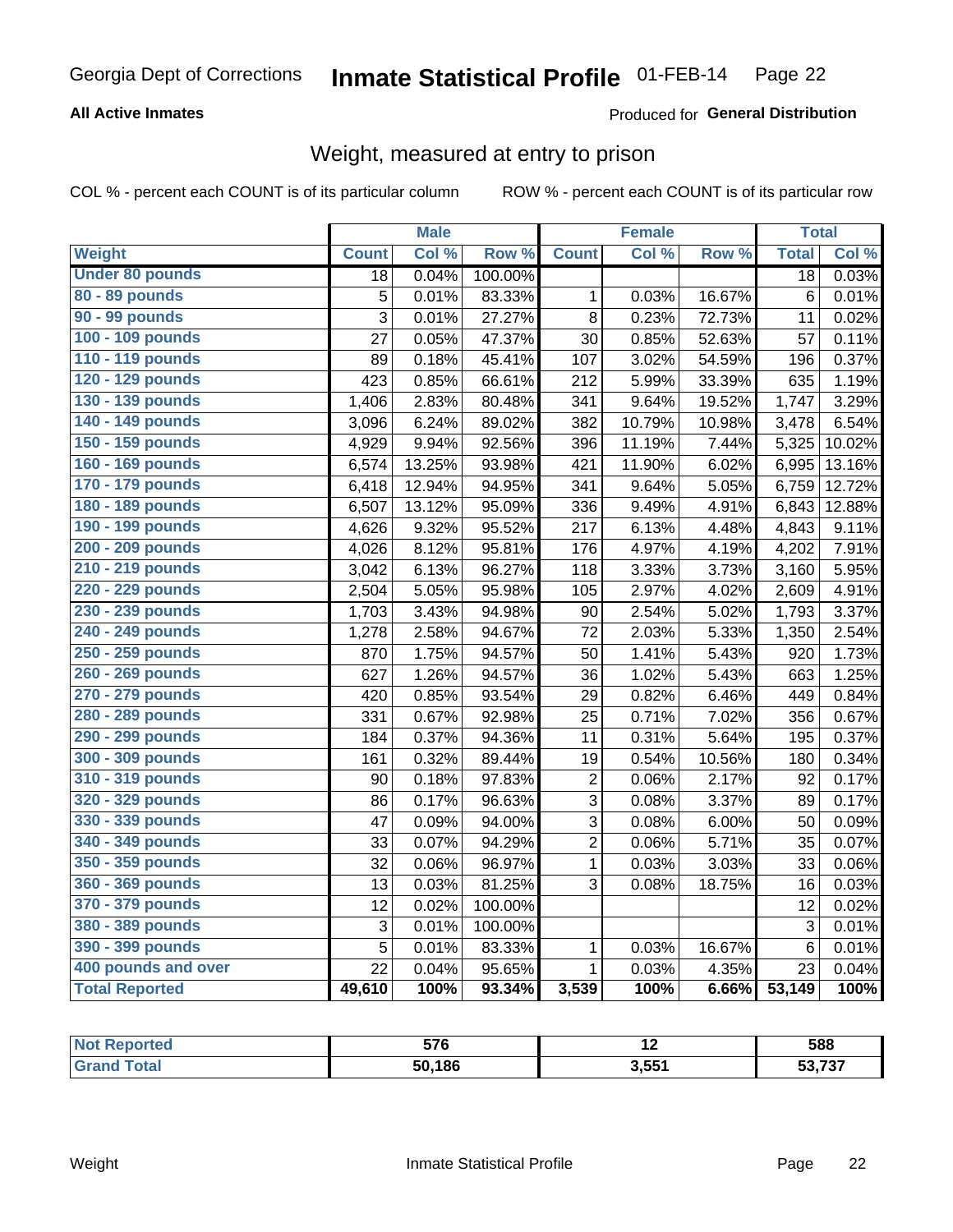### Inmate Statistical Profile 01-FEB-14 Page 23

# **All Active Inmates**

# Produced for General Distribution

# Weight, measured at entry to prison

COL % - percent each COUNT is of its particular column

|                                | <b>Male</b> | <b>Female</b> | Total |
|--------------------------------|-------------|---------------|-------|
| Mean<br>(average)              | 186         | 172           | 185   |
| <b>Median (middle)</b>         | 180         | 165           | 180   |
| <b>Mode</b><br>(most frequent) | 180         | 150           | 180   |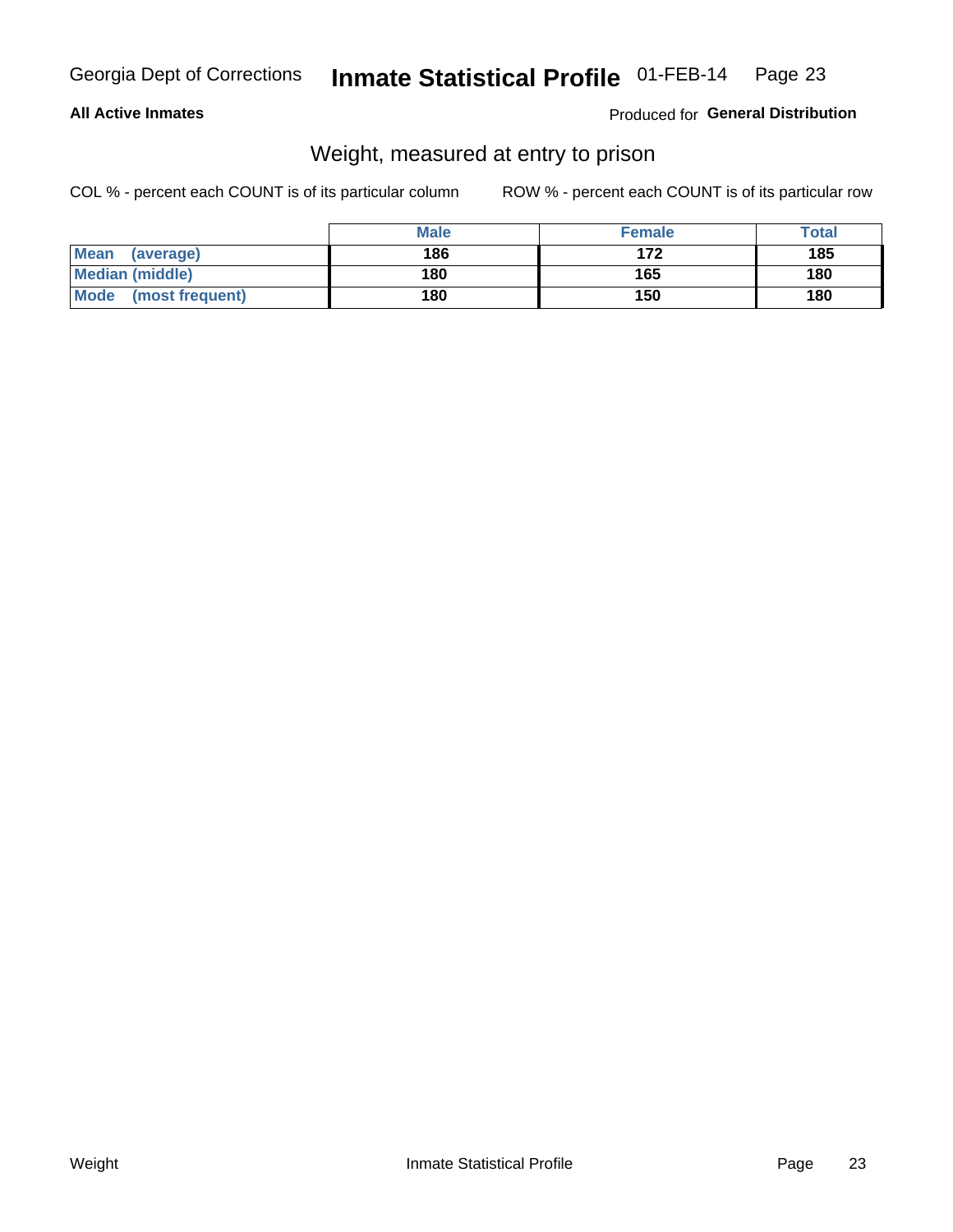### Inmate Statistical Profile 01-FEB-14 Page 24

**All Active Inmates** 

# Produced for General Distribution

# Veterans validated by Veteran's Administration

COL % - percent each COUNT is of its particular column

|                             | <b>Male</b>     |        |             | <b>Female</b> |        |         | <b>Total</b> |        |
|-----------------------------|-----------------|--------|-------------|---------------|--------|---------|--------------|--------|
| <b>Military service</b>     | <b>Count</b>    | Col %  | Row % Count |               | Col %  | Row %   | <b>Total</b> | Col %  |
| <b>Others</b><br>0          | .426            | 41.83% | 97.67%      | 34            | 53.13% | 2.33%   | 1,460        | 42.04% |
| <b>Air Force</b>            | 1,178           | 34.56% | 98.25%      | 21            | 32.81% | 1.75%   | 1,199        | 34.52% |
| <b>Army</b><br>$\mathbf{2}$ | 158             | 4.63%  | 98.14%      | 3             | 4.69%  | 1.86%   | 161          | 4.64%  |
| <b>Navy</b><br>3            | 363             | 10.65% | 98.91%      | 4             | 6.25%  | 1.09%   | 367          | 10.57% |
| <b>Marines</b><br>4         | 10 <sup>1</sup> | .29%   | 100.00%     |               |        |         | 10           | .29%   |
| <b>Coast Guard</b><br>5     | 274             | 8.04%  | 99.28%      | 2             | 3.13%  | $.72\%$ | 276          | 7.95%  |
| <b>Total Reported</b>       | 3,409           | 100%   | 98.16%      | 64            | 100%   | 1.84%   | 3,473        | 100%   |

| orted<br><b>NOT</b> | 46,777 | 3,487 | 50,264                   |
|---------------------|--------|-------|--------------------------|
| $\sim$              | 50,186 | 3,551 | $E_2 = 727$<br>,791<br>. |

|  |  | <b>Mode</b><br>quent)<br>most trea | <b>Dthers</b> | Others | Others |
|--|--|------------------------------------|---------------|--------|--------|
|--|--|------------------------------------|---------------|--------|--------|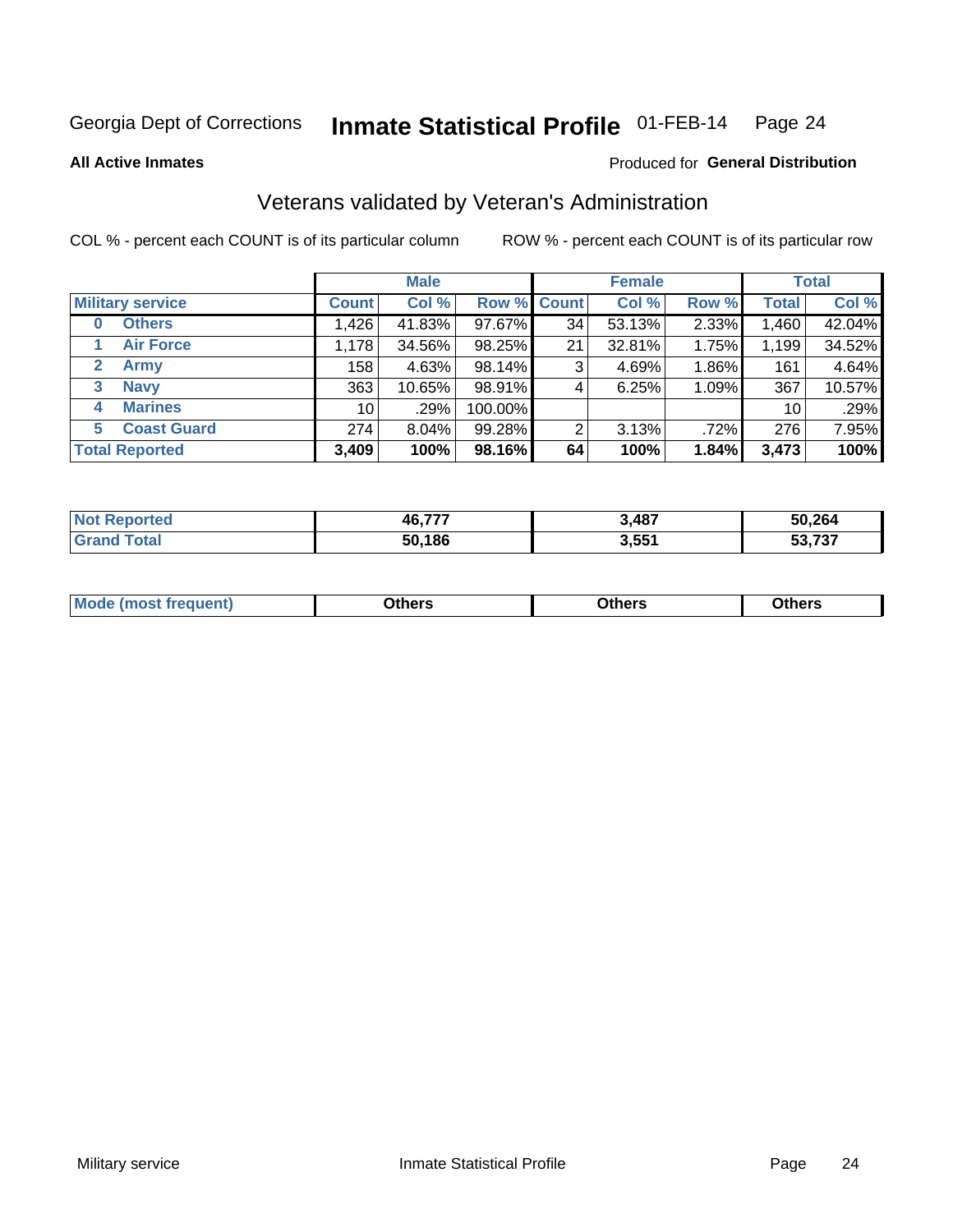### Inmate Statistical Profile 01-FEB-14 Page 25

**All Active Inmates** 

# Produced for General Distribution

# Type of admission to prison

COL % - percent each COUNT is of its particular column

|    |                                |                | <b>Male</b> |                    |       | <b>Female</b> |        |        | <b>Total</b> |
|----|--------------------------------|----------------|-------------|--------------------|-------|---------------|--------|--------|--------------|
|    | <b>Type of Admission</b>       | <b>Count</b>   | Col %       | <b>Row % Count</b> |       | Col %         | Row %  | Total  | Col %        |
| 52 | <b>New Sentence</b>            | 40,760         | 81.26%      | 93.61% 2,783       |       | 78.39%        | 6.39%  | 43,543 | 81.07%       |
| 53 | <b>Probation Rev Partial</b>   | 2,188          | 4.36%       | 89.64%             | 253   | 7.13%         | 10.36% | 2,441  | 4.54%        |
| 54 | <b>Probation Rev Remainder</b> | 3,065          | 6.11%       | 89.94%             | 343   | 9.66%         | 10.06% | 3,408  | 6.35%        |
| 55 | <b>Parole Rev New Sentence</b> | 2,713          | 5.41%       | 95.97%             | 114   | 3.21%         | 4.03%  | 2,827  | 5.26%        |
| 56 | <b>Parole Rev No New</b>       | 1,352          | 2.70%       | 95.95%             | 57    | 1.61%         | 4.05%  | 1,409  | 2.62%        |
|    | <b>Sentence</b>                |                |             |                    |       |               |        |        |              |
| 57 | <b>Released In Error</b>       | 13             | .03%        | 100.00%            |       |               |        | 13     | .02%         |
| 65 | <b>Return Appeal/Bond</b>      | 2              | .01%        | 100.00%            |       |               |        | 2      | .01%         |
| 66 | <b>Prob Viol/Total Rev</b>     |                | .01%        | 100.00%            |       |               |        |        | .01%         |
| 67 | <b>Admit Fm Other Cust</b>     | 7              | .01%        | 100.00%            |       |               |        | 7      | .01%         |
| 69 | <b>New Sent/Par Rev Pnd</b>    | 6              | .01%        | 100.00%            |       |               |        | 6      | .01%         |
| 70 | <b>Life W/O Parole</b>         | 15             | .03%        | 100.00%            |       |               |        | 15     | .03%         |
| 72 | <b>Par Rev/Rsn Unknown</b>     | 32             | .06%        | 100.00%            |       |               |        | 32     | .06%         |
| 74 | <b>Pb Parole Rescinded</b>     | 2              | .01%        | 100.00%            |       |               |        | 2      | .01%         |
| 76 | <b>Par Rev/Revoc Center</b>    | $\overline{2}$ | .01%        | 100.00%            |       |               |        | 2      | .01%         |
|    | <b>Total Reported</b>          | 50,158         | 100%        | 93.39%             | 3,550 | 100%          | 6.61%  | 53,708 | 100%         |

| neo<br>' NO)            | ŽΩ     |       | າເ<br>29         |
|-------------------------|--------|-------|------------------|
| $f$ $f \circ f \circ f$ | 50,186 | 3,551 | E272<br>.<br>JJ. |

| Mode (most frequent) | <b>New Sentence</b> | <b>New Sentence</b> | <b>New Sentence</b> |
|----------------------|---------------------|---------------------|---------------------|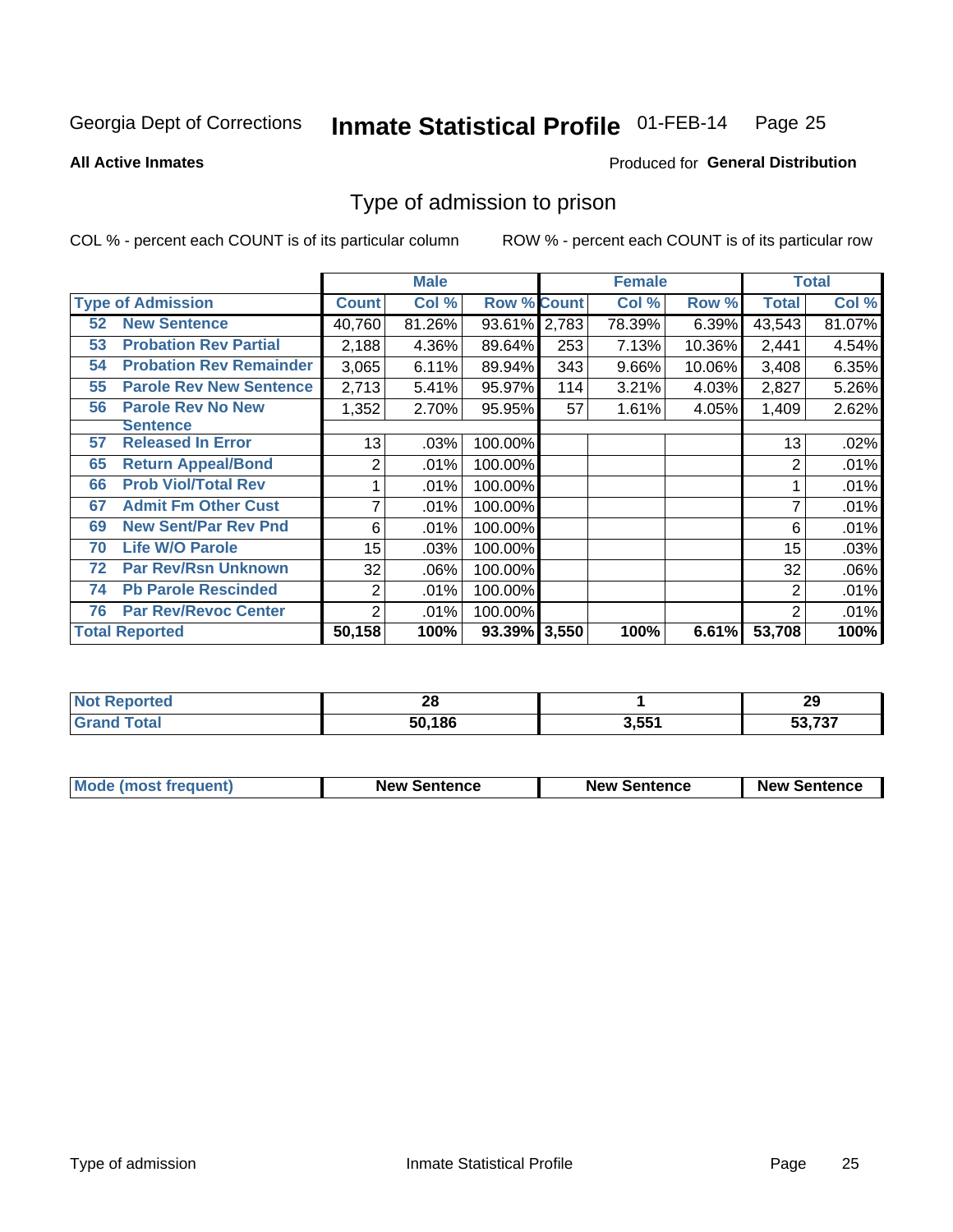### Inmate Statistical Profile 01-FEB-14 Page 26

**All Active Inmates** 

# Produced for General Distribution

# Current / last security status

COL % - percent each COUNT is of its particular column

|                        |              | <b>Male</b> |             |       | <b>Female</b> |          |              | <b>Total</b> |
|------------------------|--------------|-------------|-------------|-------|---------------|----------|--------------|--------------|
| <b>Security Status</b> | <b>Count</b> | Col %       | Row % Count |       | Col %         | Row %    | <b>Total</b> | Col %        |
| 1 Wrk Releas           | ⌒            | $.01\%$     | 66.67%      |       | .03%          | 33.33%   | 3            | .01%         |
| 2 Trusty               |              | $.01\%$     | 100.00%     |       | .00%          |          |              | .01%         |
| 3 Minimum              | 9,097        | 18.68%      | 86.59%      | 1,409 | 43.26%        | 13.41%   | 10,506       | 20.22%       |
| 4 Medium               | 30,345       | 62.30%      | 94.89%      | 1,633 | 50.14%        | $5.11\%$ | 31,978       | 61.54%       |
| 5 Close                | 9,179        | 18.84%      | 97.72%      | 214   | 6.57%         | 2.28%    | 9,393        | 18.08%       |
| <b>6 Maximum</b>       | 81           | .17%        | 100.00%     |       | $.00\%$       |          | 81           | .16%         |
| <b>Total Reported</b>  | 48,708       | 100%        | 93.73%      | 3,257 | 100%          | 6.27%    | 51,965       | 100%         |

| <b>Still being diagnosed</b> |        |       |        |
|------------------------------|--------|-------|--------|
| <b>Not Reported</b>          | .478   | 294   | 1.772  |
| <b>Grand Total</b>           | 50,186 | 3,551 | 53,737 |

| <b>Mo</b><br>ети | M.<br>. .<br>dium | M٢<br>. | <br><b>Medium</b> |
|------------------|-------------------|---------|-------------------|
|                  |                   |         |                   |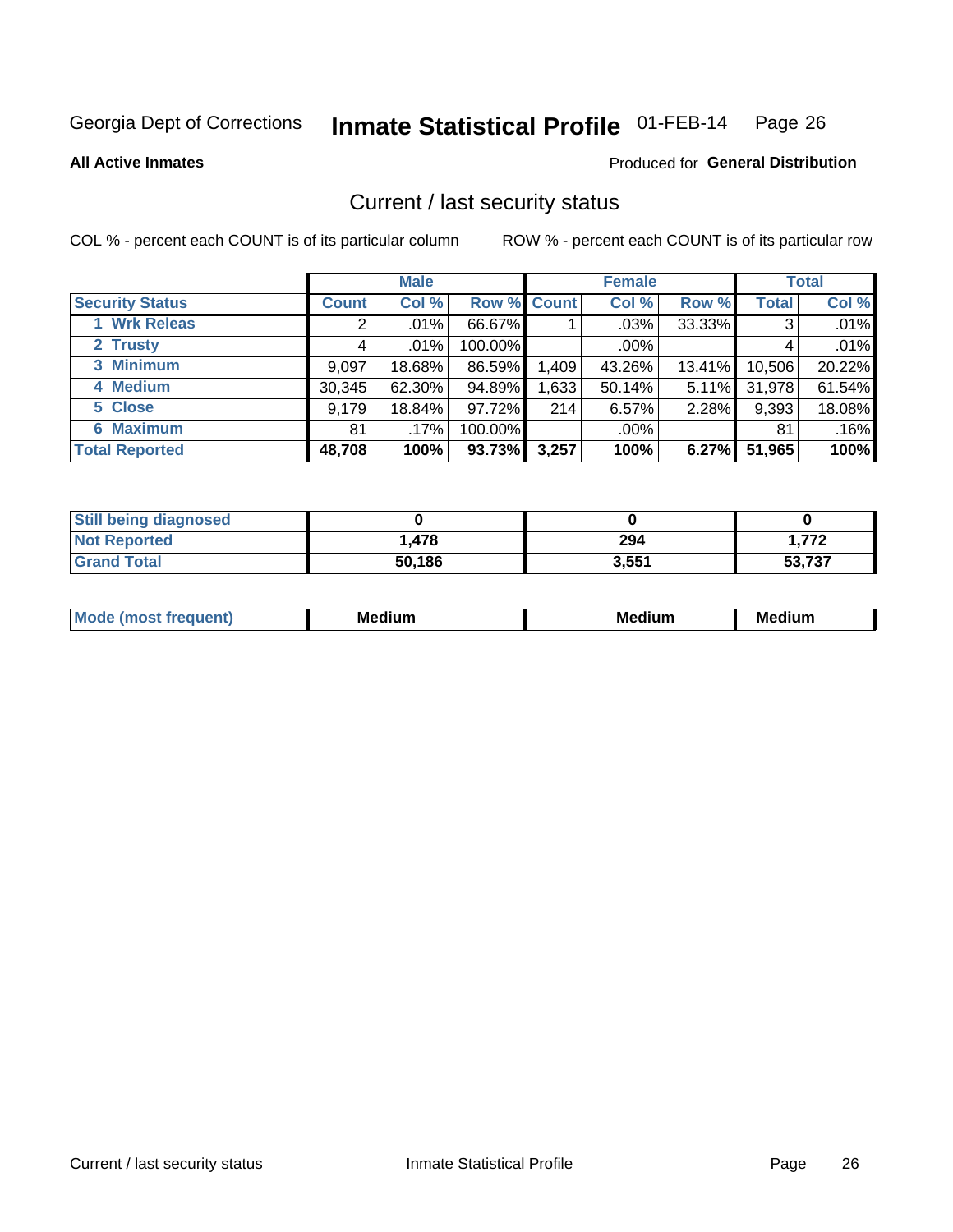### Inmate Statistical Profile 01-FEB-14 Page 27

**All Active Inmates** 

# Produced for General Distribution

# Current / last type of institution

COL % - percent each COUNT is of its particular column

|                                   |                 | <b>Male</b> |             |       | <b>Female</b> |          |              | <b>Total</b> |
|-----------------------------------|-----------------|-------------|-------------|-------|---------------|----------|--------------|--------------|
| <b>Type of Institution</b>        | <b>Count</b>    | Col %       | Row % Count |       | Col %         | Row %    | <b>Total</b> | Col %        |
| <b>County Ci</b>                  | 4,983           | 9.97%       | 99.98%      |       | $.03\%$       | $.02\%$  | 4,984        | 9.31%        |
| <b>Probation Detention Center</b> |                 | $.01\%$     | 50.00%      |       | $.03\%$       | 50.00%   | 2            | .01%         |
| <b>State Prison</b>               | 34,975          | 69.97%      | $91.37\%$   | 3,305 | $93.07\%$     | $8.63\%$ | 38,280       | 71.50%       |
| <b>Transitional Center</b>        | 2,018           | 4.04%       | 89.93%      | 226   | $6.36\%$      | 10.07%   | 2,244        | 4.19%        |
| <b>Private Prison</b>             | 7,993           | 15.99%      | 100.00%     |       |               |          | 7,993        | 14.93%       |
| <b>County Jail</b>                | 14 <sub>1</sub> | .03%        | 93.33%      |       | $.03\%$       | $6.67\%$ | 15           | .03%         |
| <b>Rsat - Center</b>              |                 | .01%        | 5.88%       | 16    | .45%          | 94.12%   | 17           | .03%         |
| <b>State Hospital</b>             | 3               | .01%        | 75.00%      |       | .03%          | 25.00%   | 4            | .01%         |
| <b>Total Reported</b>             | 49,988          | 100%        | 93.37%      | 3,551 | 100%          | 6.63%    | 53,539       | 100%         |

| orted<br><b>NOT</b> |        |       |        |
|---------------------|--------|-------|--------|
| `otal               | 49,988 | 3,551 | 53,539 |

| Mode (most frequent) | <b>State Prison</b> | <b>State Prison</b> | <b>State Prison</b> |
|----------------------|---------------------|---------------------|---------------------|
|                      |                     |                     |                     |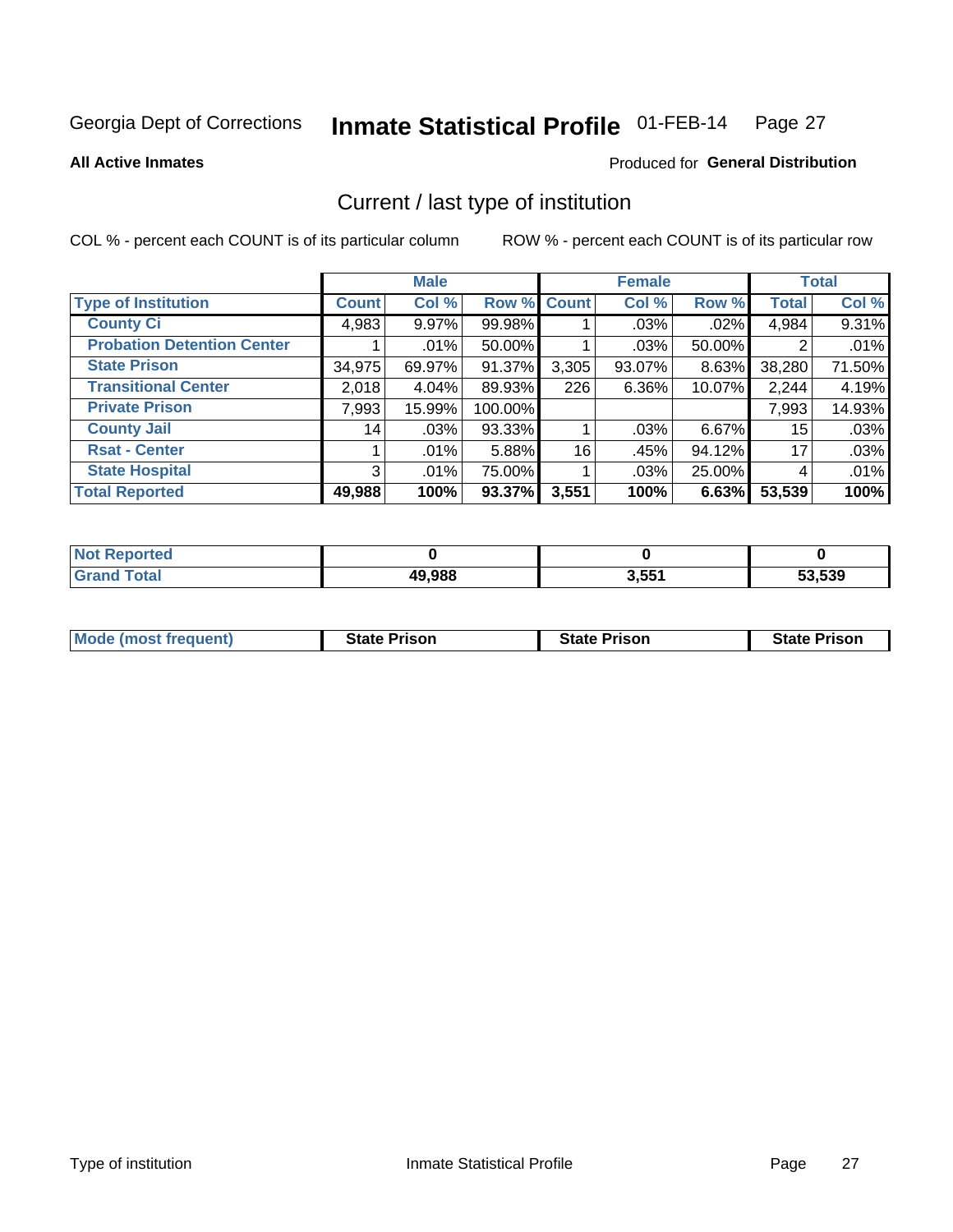### Inmate Statistical Profile 01-FEB-14 Page 28

Produced for General Distribution

### **All Active Inmates**

# Institution type - transitional centers

COL % - percent each COUNT is of its particular column

|                                          |              | <b>Male</b> |         |              | <b>Female</b> |         |              | <b>Total</b> |
|------------------------------------------|--------------|-------------|---------|--------------|---------------|---------|--------------|--------------|
| <b>Institution Type - Trans. Centers</b> | <b>Count</b> | Col %       | Row %   | <b>Count</b> | Col %         | Row %   | <b>Total</b> | Col %        |
| <b>Albany Transitional Ct</b>            | 151          | 6.59%       | 100.00% |              |               |         | 151          | 5.76%        |
| <b>Arrendale State Prison</b>            |              |             |         | 103          | 31.31%        | 100.00% | 103          | 3.93%        |
| <b>Atl. Transitional Ctr (M)</b>         | 255          | 11.13%      | 100.00% |              |               |         | 255          | 9.73%        |
| <b>Augusta Tc</b>                        | 198          | 8.64%       | 100.00% |              |               |         | 198          | 7.55%        |
| <b>Clayton Tc</b>                        | 342          | 14.92%      | 100.00% |              |               |         | 342          | 13.05%       |
| <b>Coastal Tc</b>                        | 257          | 11.21%      | 100.00% |              |               |         | 257          | 9.81%        |
| <b>Columbus Tc</b>                       | 140          | 6.11%       | 100.00% |              |               |         | 140          | 5.34%        |
| <b>Lagrange Tc</b>                       | 153          | 6.68%       | 100.00% |              |               |         | 153          | 5.84%        |
| <b>Macon Transitional Ctr (M)</b>        | 153          | 6.68%       | 100.00% |              |               |         | 153          | 5.84%        |
| <b>Macon Womens Transit Ctr</b>          |              |             |         | 3            | .91%          | 100.00% | 3            | .11%         |
| <b>Metro Transitional Ctr</b>            |              |             |         | 223          | 67.78%        | 100.00% | 223          | 8.51%        |
| <b>Phillips State Prison</b>             | 274          | 11.95%      | 100.00% |              |               |         | 274          | 10.45%       |
| Smith T.C                                | 205          | 8.94%       | 100.00% |              |               |         | 205          | 7.82%        |
| <b>Valdosta Tc</b>                       | 164          | 7.16%       | 100.00% |              |               |         | 164          | 6.26%        |
| <b>Total Reported</b>                    | 2,292        | 100%        | 87.45%  | 329          | 100%          | 12.55%  | 2,621        | 100%         |

| orted<br>$\sim$ |       |            |               |
|-----------------|-------|------------|---------------|
| <b>ota</b>      | 2,292 | 220<br>JLJ | 621<br>2,02 I |

| Mode (most frequent) | <b>Phillips State Prison</b> | Arrendale State Prison | <b>Phillips State</b><br>Prison |
|----------------------|------------------------------|------------------------|---------------------------------|
|                      |                              |                        |                                 |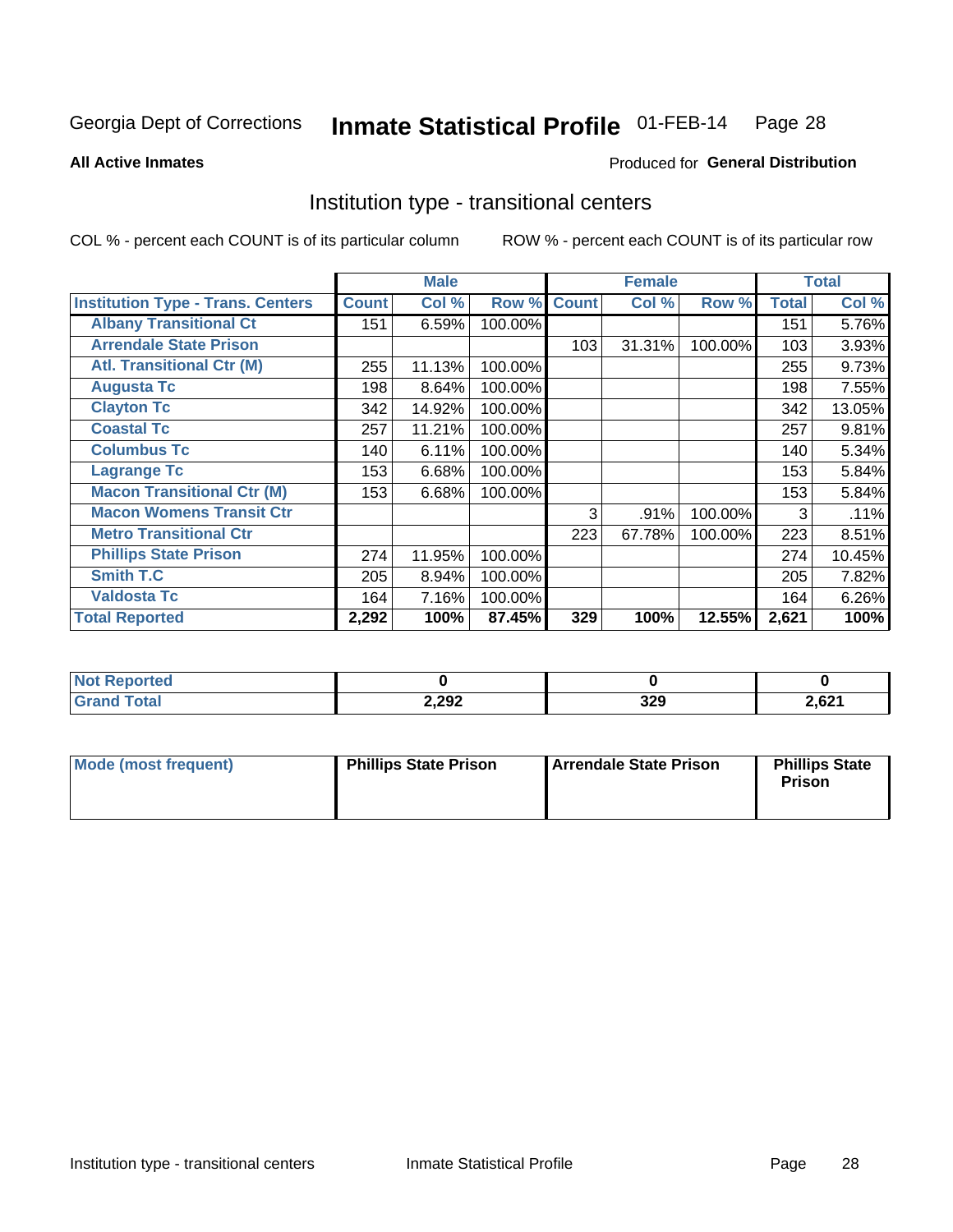# Inmate Statistical Profile 01-FEB-14 Page 29

**Produced for General Distribution** 

### **All Active Inmates**

# Institution type - county prisons

COL % - percent each COUNT is of its particular column

|                                          |                | <b>Male</b> |         |              | <b>Female</b> |       |                  | <b>Total</b> |
|------------------------------------------|----------------|-------------|---------|--------------|---------------|-------|------------------|--------------|
| <b>Institution Type - County Prisons</b> | <b>Count</b>   | Col %       | Row %   | <b>Count</b> | Col %         | Row % | <b>Total</b>     | Col %        |
| <b>Baldwin County Ci</b>                 | $\overline{2}$ | .04%        | 100.00% |              |               |       | $\overline{2}$   | .04%         |
| <b>Bulloch County Ci</b>                 | 136            | 2.73%       | 100.00% |              |               |       | 136              | 2.73%        |
| <b>Carroll County Ci</b>                 | 236            | 4.74%       | 100.00% |              |               |       | 236              | 4.74%        |
| <b>Clarke County Ci</b>                  | 103            | 2.07%       | 100.00% |              |               |       | 103              | 2.07%        |
| <b>Clayton County Ci</b>                 | 232            | 4.66%       | 100.00% |              |               |       | 232              | 4.65%        |
| <b>Colquitt County Ci</b>                | 177            | 3.55%       | 100.00% |              |               |       | 177              | 3.55%        |
| <b>Cook County Ci</b>                    | 1              | .02%        | 100.00% |              |               |       | 1                | .02%         |
| <b>Coweta County Ci</b>                  | 200            | 4.01%       | 100.00% |              |               |       | 200              | 4.01%        |
| <b>Decatur County Ci</b>                 | 216            | 4.33%       | 100.00% |              |               |       | 216              | 4.33%        |
| <b>Dougherty County Ci</b>               | 1              | .02%        | 100.00% |              |               |       | 1                | .02%         |
| <b>Effingham County Ci</b>               | 186            | 3.73%       | 100.00% |              |               |       | 186              | 3.73%        |
| <b>Floyd County Ci</b>                   | 420            | 8.43%       | 100.00% |              |               |       | 420              | 8.43%        |
| <b>Fulton County Ci</b>                  | 9              | .18%        | 100.00% |              |               |       | $\boldsymbol{9}$ | .18%         |
| <b>Gilmer County Ci</b>                  | 5              | .10%        | 100.00% |              |               |       | 5                | .10%         |
| <b>Grady County Ci</b>                   | $\overline{2}$ | .04%        | 100.00% |              |               |       | $\overline{2}$   | .04%         |
| <b>Gwinnett County Ci</b>                | 116            | 2.33%       | 100.00% |              |               |       | 116              | 2.33%        |
| <b>Hall County Ci</b>                    | 206            | 4.13%       | 100.00% |              |               |       | 206              | 4.13%        |
| <b>Hancock County Ci</b>                 | 1              | .02%        | 100.00% |              |               |       | 1                | .02%         |
| <b>Harris County Ci</b>                  | 113            | 2.27%       | 100.00% |              |               |       | 113              | 2.27%        |
| <b>Hart County Ci</b>                    | 5              | .10%        | 100.00% |              |               |       | 5                | .10%         |
| <b>Henry County Ci</b>                   | 1              | .02%        | 100.00% |              |               |       | $\mathbf{1}$     | .02%         |
| <b>Jackson County Ci</b>                 | 145            | 2.91%       | 100.00% |              |               |       | 145              | 2.91%        |
| <b>Jefferson County Ci</b>               | 182            | 3.65%       | 100.00% |              |               |       | 182              | 3.65%        |
| <b>Meriwether County Ci</b>              | 3              | .06%        | 100.00% |              |               |       | 3                | .06%         |
| <b>Miller County Ci</b>                  | $\overline{2}$ | .04%        | 100.00% |              |               |       | $\overline{2}$   | .04%         |
| <b>Mitchell County Ci</b>                | 92             | 1.85%       | 100.00% |              |               |       | 92               | 1.85%        |
| <b>Morgan County Ci</b>                  | 1              | .02%        | 100.00% |              |               |       | 1                | .02%         |
| <b>Muscogee County Ci</b>                | 528            | 10.60%      | 100.00% |              |               |       | 528              | 10.59%       |
| <b>Richmond County Ci</b>                | 212            | 4.25%       | 100.00% |              |               |       | 212              | 4.25%        |
| <b>Screven County Ci</b>                 | 140            | 2.81%       | 100.00% |              |               |       | 140              | 2.81%        |
| <b>Spalding County Ci</b>                | 375            | 7.53%       | 100.00% |              |               |       | 375              | 7.52%        |
| <b>Stewart County Ci</b>                 | $\overline{2}$ | .04%        | 100.00% |              |               |       | $\overline{2}$   | .04%         |
| <b>Sumter County Ci</b>                  | 347            | 6.96%       | 100.00% |              |               |       | 347              | 6.96%        |
| <b>Terrell County Ci</b>                 | 137            | 2.75%       | 100.00% |              |               |       | 137              | 2.75%        |
| <b>Thomas County Ci</b>                  | 174            | 3.49%       | 100.00% |              |               |       | 174              | 3.49%        |
| <b>Tift County Ci</b>                    | 1              | .02%        | 100.00% |              |               |       | 1                | .02%         |
| <b>Troup County Ci</b>                   | 263            | 5.28%       | 100.00% |              |               |       | 263              | 5.28%        |
| <b>Turner County Ci</b>                  | 1              | .02%        | 100.00% |              |               |       | 1                | .02%         |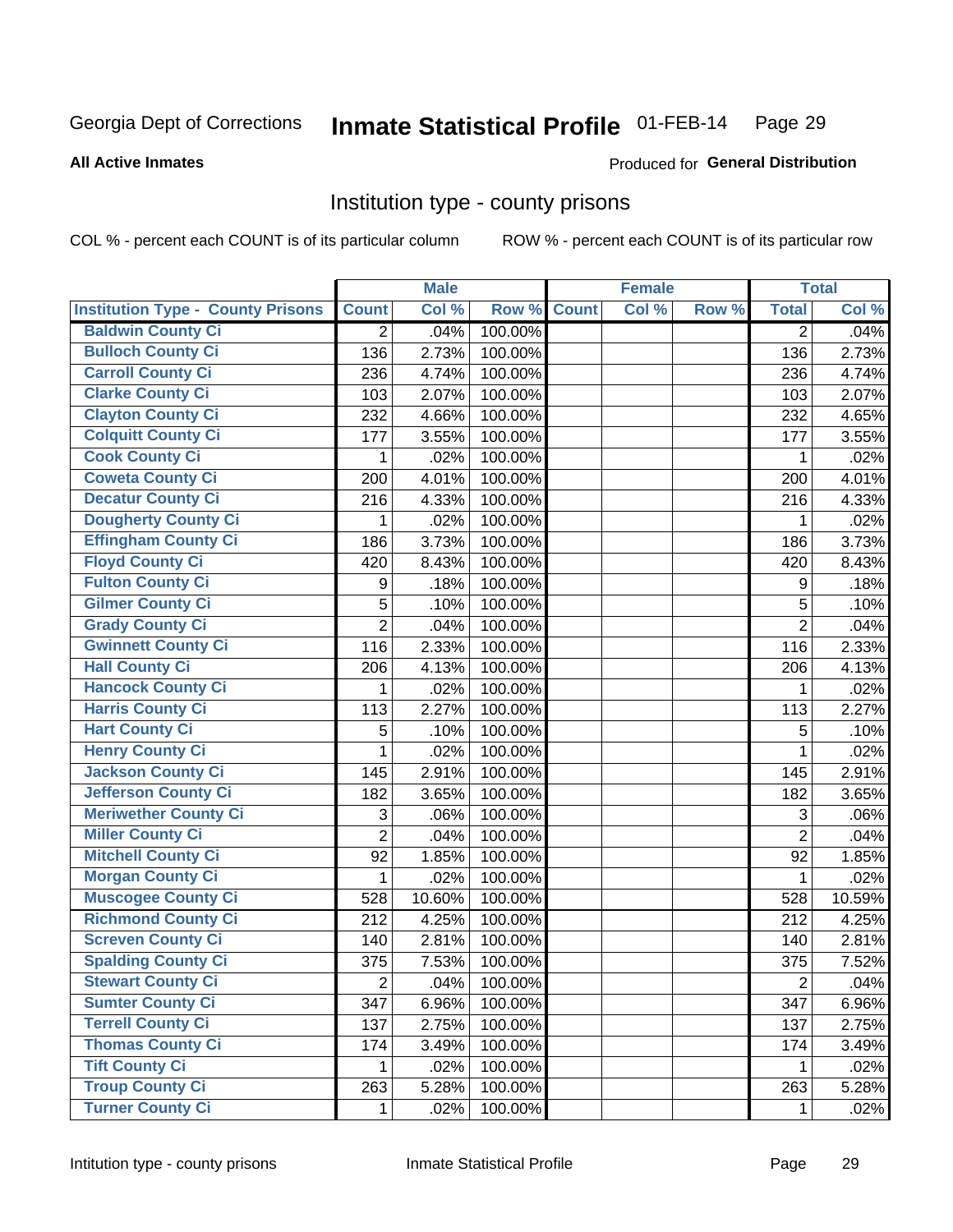### Inmate Statistical Profile 01-FEB-14 Page 30

**All Active Inmates** 

# **Produced for General Distribution**

# Institution type - county prisons

COL % - percent each COUNT is of its particular column

|                                          |              | <b>Male</b> |             | <b>Female</b> |         |         |              | <b>Total</b> |  |
|------------------------------------------|--------------|-------------|-------------|---------------|---------|---------|--------------|--------------|--|
| <b>Institution Type - County Prisons</b> | <b>Count</b> | Col %       | Row % Count |               | Col %   | Row %   | <b>Total</b> | Col %        |  |
| <b>Upson County Ci</b>                   | 2            | $.04\%$     | 100.00%     |               |         |         |              | .04%         |  |
| <b>Walker County Ci</b>                  | 3            | $.06\%$     | 100.00%     |               |         |         |              | .06%         |  |
| <b>Walton County Ci</b>                  | 3            | $.06\%$     | 100.00%     |               |         |         |              | .06%         |  |
| <b>Wilkes County Ci</b>                  |              | .02%        | 100.00%     |               |         |         |              | .02%         |  |
| <b>Womens Ci</b>                         |              |             |             |               | 100.00% | 100.00% |              | .02%         |  |
| <b>Worth County Ci</b>                   |              | $.02\%$     | 100.00%     |               |         |         |              | .02%         |  |
| <b>Total Reported</b>                    | 4,983        | 100%        | 99.98%      |               | 100%    | $.02\%$ | 4,984        | 100%         |  |

| <b>Not</b><br><b>Reported</b> |       |       |
|-------------------------------|-------|-------|
| <b>Total</b>                  | 4,983 | 1,984 |

| <b>Mode (most frequent)</b> | Muscogee County Ci | <b>Womens Ci</b> | Muscogee County |
|-----------------------------|--------------------|------------------|-----------------|
|-----------------------------|--------------------|------------------|-----------------|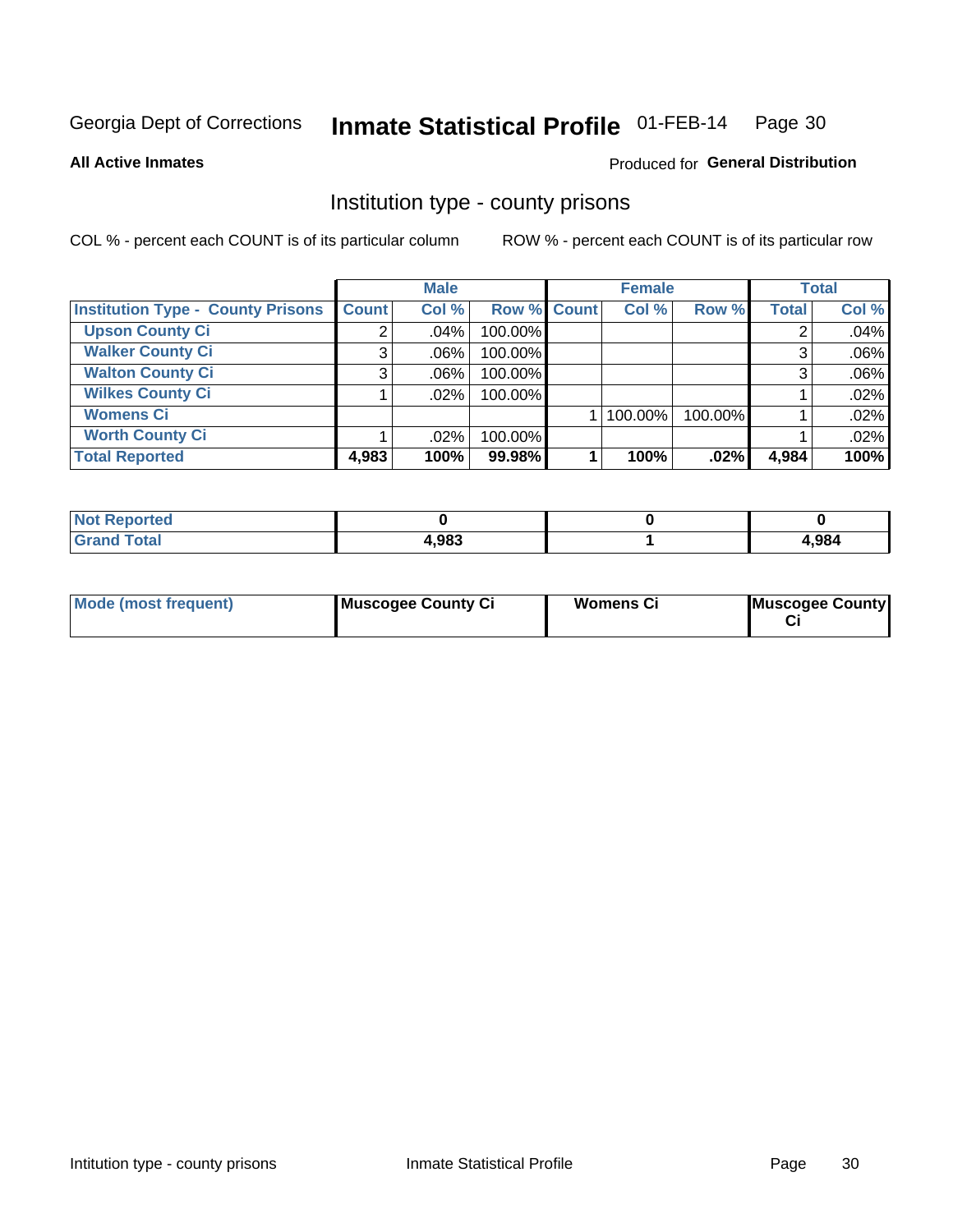### Inmate Statistical Profile 01-FEB-14 Page 31

**All Active Inmates** 

### Produced for General Distribution

# Institution type - state prisons

COL % - percent each COUNT is of its particular column

|                                         |                | <b>Male</b> |         |              | <b>Female</b> |         | <b>Total</b>   |       |
|-----------------------------------------|----------------|-------------|---------|--------------|---------------|---------|----------------|-------|
| <b>Institution Type - State Prisons</b> | <b>Count</b>   | Col %       | Row %   | <b>Count</b> | Col %         | Row %   | <b>Total</b>   | Col % |
| <b>Arrendale State Prison</b>           |                |             |         | 1,465        | 44.33%        | 100.00% | 1,465          | 3.83% |
| <b>Augusta State Med. Prison</b>        | 1,263          | 3.61%       | 99.68%  | 4            | .12%          | .32%    | 1,267          | 3.31% |
| <b>Autry State Prison</b>               | 1,689          | 4.83%       | 100.00% |              |               |         | 1,689          | 4.41% |
| <b>Baldwin State Prison</b>             | 966            | 2.76%       | 100.00% |              |               |         | 966            | 2.52% |
| <b>Bostick Unit</b>                     | 1              | .01%        | 100.00% |              |               |         | 1              | .01%  |
| <b>Burrus Corr Trn Cntr</b>             | 608            | 1.74%       | 100.00% |              |               |         | 608            | 1.59% |
| <b>Calhoun State Prison</b>             | 1,623          | 4.64%       | 100.00% |              |               |         | 1,623          | 4.24% |
| <b>Central State Prison</b>             | 1,097          | 3.14%       | 100.00% |              |               |         | 1,097          | 2.87% |
| <b>Chatham State Prison</b>             | $\overline{7}$ | .02%        | 100.00% |              |               |         | 7              | .02%  |
| <b>Coastal State Prison</b>             | 1,587          | 4.54%       | 100.00% |              |               |         | 1,587          | 4.15% |
| <b>Dodge State Prison</b>               | 1,215          | 3.47%       | 100.00% |              |               |         | 1,215          | 3.17% |
| <b>Dooly State Prison</b>               | 1,662          | 4.75%       | 100.00% |              |               |         | 1,662          | 4.34% |
| <b>Emanuel - Swainsboro</b>             |                |             |         | 281          | 8.50%         | 100.00% | 281            | .73%  |
| <b>Ga Diag Class Prison</b>             | 2,781          | 7.95%       | 100.00% |              |               |         | 2,781          | 7.26% |
| <b>Ga State Prison</b>                  | 1,499          | 4.29%       | 100.00% |              |               |         | 1,499          | 3.92% |
| <b>Hancock State Prison</b>             | 1,098          | 3.14%       | 100.00% |              |               |         | 1,098          | 2.87% |
| <b>Hays State Prison</b>                | 1,265          | 3.62%       | 100.00% |              |               |         | 1,265          | 3.30% |
| <b>Helms Facility</b>                   | 15             | .04%        | 37.50%  | 25           | .76%          | 62.50%  | 40             | .10%  |
| <b>Johnson State Prison</b>             | 1,518          | 4.34%       | 100.00% |              |               |         | 1,518          | 3.97% |
| <b>Lee State Prison</b>                 | 745            | 2.13%       | 100.00% |              |               |         | 745            | 1.95% |
| Long                                    | 220            | .63%        | 100.00% |              |               |         | 220            | .57%  |
| <b>Lowndes Unit</b>                     | 6              | .02%        | 100.00% |              |               |         | 6              | .02%  |
| <b>Macon State Prison</b>               | 1,680          | 4.80%       | 100.00% |              |               |         | 1,680          | 4.39% |
| <b>Metro State Prison (W)</b>           |                |             |         | $\mathbf{1}$ | .03%          | 100.00% | 1              | .01%  |
| <b>Montgomery State Prison</b>          | 370            | 1.06%       | 100.00% |              |               |         | 370            | .97%  |
| <b>Phillips State Prison</b>            | 1,149          | 3.29%       | 100.00% |              |               |         | 1,149          | 3.00% |
| <b>Pulaski State Prison</b>             |                |             |         | 1,144        | 34.61%        | 100.00% | 1,144          | 2.99% |
| <b>Putnam State Prison</b>              | 3              | .01%        | 100.00% |              |               |         | 3              | .01%  |
| <b>Rivers State Prison</b>              | $\mathbf{1}$   | .01%        | 100.00% |              |               |         | 1              | .01%  |
| <b>Rogers State Prison</b>              | 1,294          | 3.70%       | 100.00% |              |               |         | 1,294          | 3.38% |
| <b>Rutledge State Prison</b>            | 621            | 1.78%       | 100.00% |              |               |         | 621            | 1.62% |
| <b>Smith State Prison</b>               | 1,560          | 4.46%       | 100.00% |              |               |         | 1,560          | 4.08% |
| <b>Telfair State Prison</b>             | 1,296          | 3.71%       | 100.00% |              |               |         | 1,296          | 3.39% |
| <b>Valdosta Sp</b>                      | 1,112          | 3.18%       | 100.00% |              |               |         | 1,112          | 2.90% |
| <b>Walker State Prison</b>              | 388            | 1.11%       | 100.00% |              |               |         | 388            | 1.01% |
| <b>Ware State Prison</b>                | 1,426          | 4.08%       | 100.00% |              |               |         | 1,426          | 3.73% |
| <b>Washington State Prison</b>          | 1,341          | 3.83%       | 100.00% |              |               |         | 1,341          | 3.50% |
| <b>Wayne State Prison</b>               | $\overline{2}$ | .01%        | 100.00% |              |               |         | $\overline{2}$ | .01%  |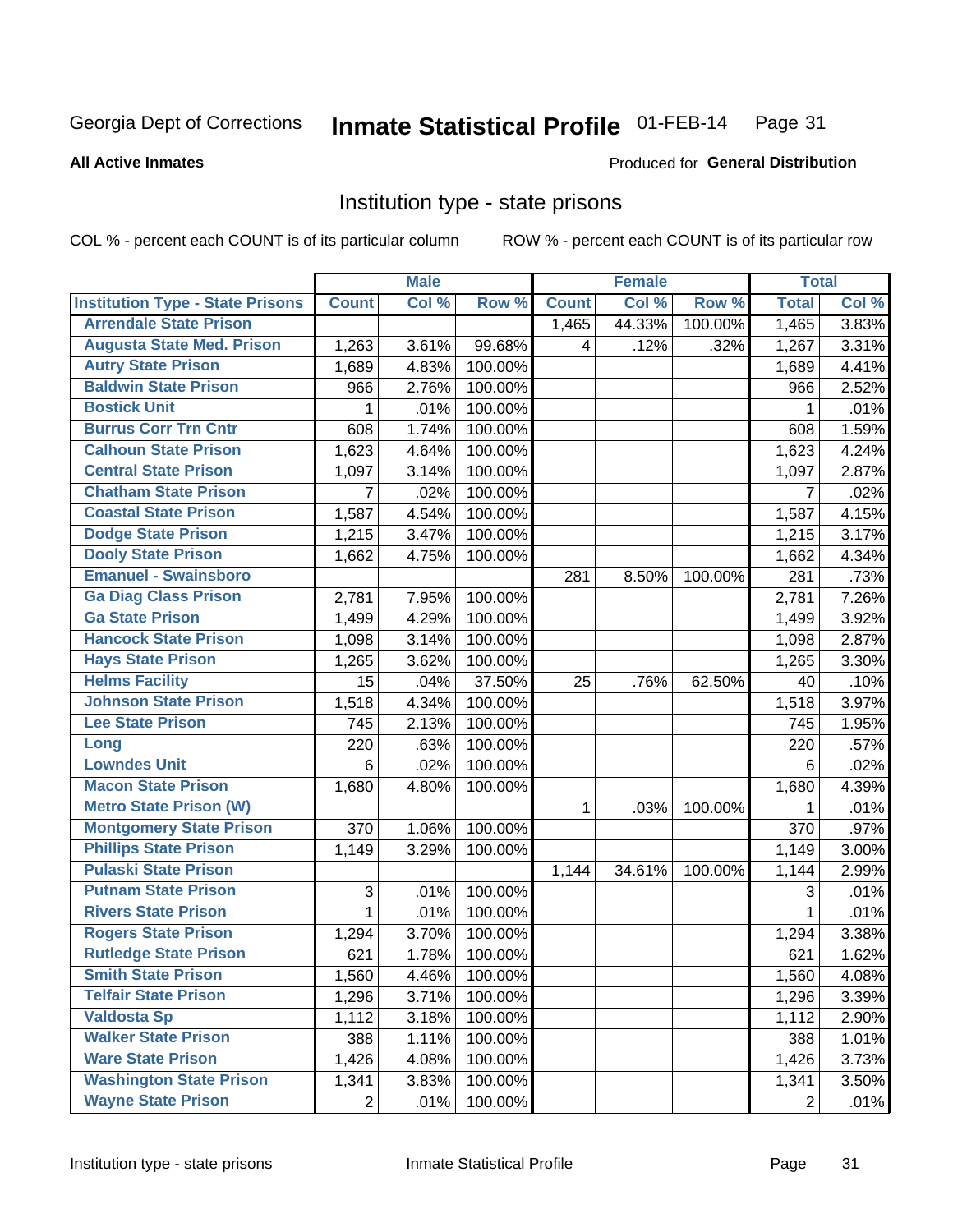# Inmate Statistical Profile 01-FEB-14 Page 32

**All Active Inmates** 

Produced for General Distribution

# Institution type - state prisons

COL % - percent each COUNT is of its particular column

|                                         |                             | <b>Male</b> |                               |              | <b>Female</b> |                                       | <b>Total</b> |        |  |
|-----------------------------------------|-----------------------------|-------------|-------------------------------|--------------|---------------|---------------------------------------|--------------|--------|--|
| <b>Institution Type - State Prisons</b> | <b>Count</b>                | Col %       | Row %                         | <b>Count</b> | Col %         | Row %                                 | Total        | Col %  |  |
| <b>Whitworth Facility</b>               |                             |             |                               | 385          | 11.65%        | 100.00%                               | 385          | 1.01%  |  |
| <b>Wilcox State Prison</b>              | .867                        | 5.34%       | 100.00%                       |              |               |                                       | 1.867        | 4.88%  |  |
| <b>Total Reported</b>                   | 34,975                      | 100%        | 91.37%                        | 3,305        | 100%          | 8.63%                                 | 38,280       | 100%   |  |
|                                         |                             |             |                               |              |               |                                       |              |        |  |
| <b>Not Reported</b>                     |                             | 0           |                               |              | 0             |                                       | 0            |        |  |
| <b>Grand Total</b>                      |                             | 34,975      |                               |              | 3,305         |                                       |              | 38,280 |  |
| <b>Mode (most frequent)</b>             | <b>Ga Diag Class Prison</b> |             | <b>Arrendale State Prison</b> |              |               | <b>Ga Diag Class</b><br><b>Prison</b> |              |        |  |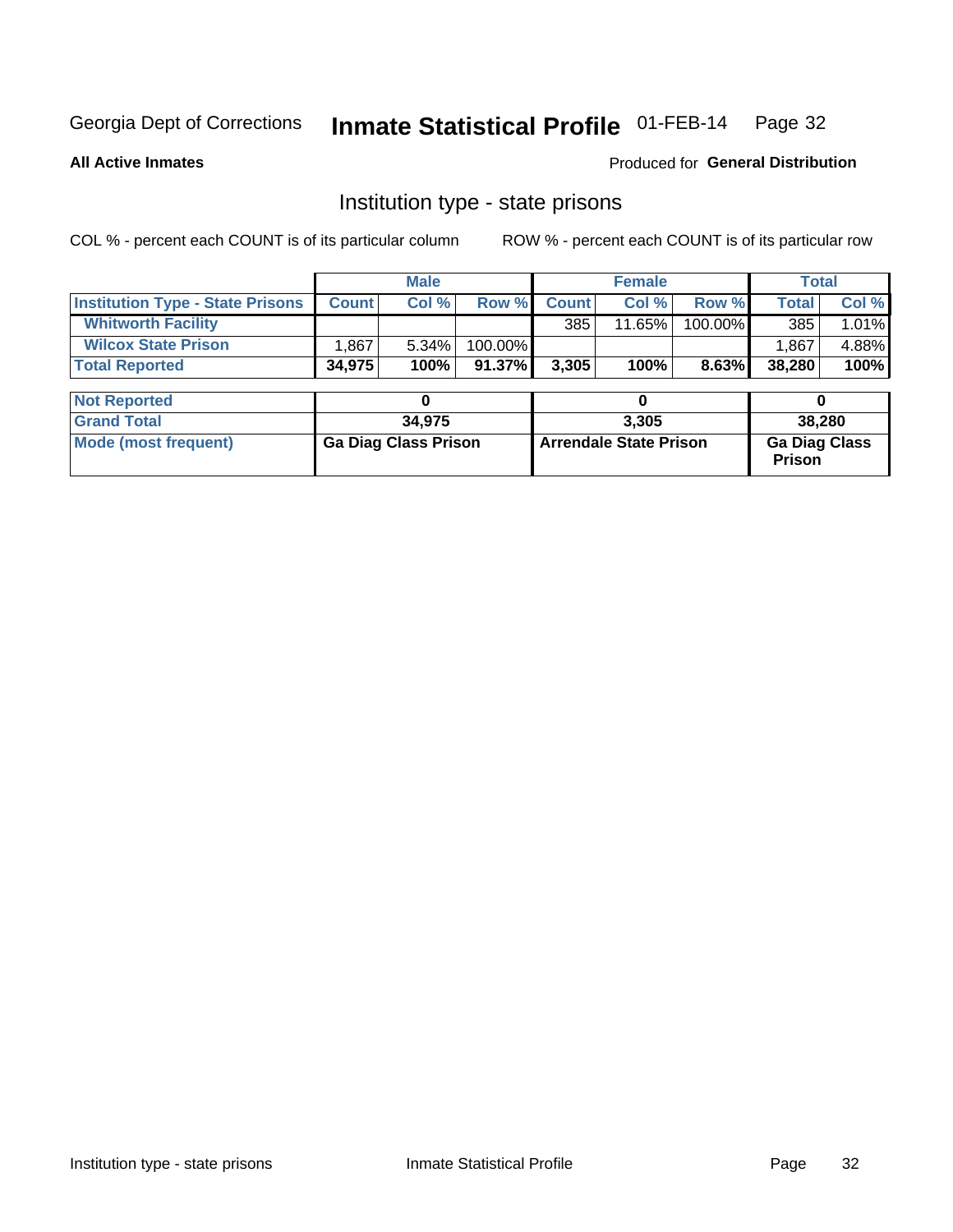### Inmate Statistical Profile 01-FEB-14 Page 33

**All Active Inmates** 

# Produced for General Distribution

# Institution type - private prisons

COL % - percent each COUNT is of its particular column

|                                           | <b>Male</b>                       |           | <b>Female</b> |  |       | <b>Total</b> |              |        |
|-------------------------------------------|-----------------------------------|-----------|---------------|--|-------|--------------|--------------|--------|
| <b>Institution Type - Private Prisons</b> | <b>Count</b>                      | Col %     | Row % Count   |  | Col % | Row %        | <b>Total</b> | Col %  |
| <b>Coffee Corr Facility</b>               | 2,636                             | 32.98%    | 100.00%       |  |       |              | 2,636        | 32.98% |
| <b>Jenkins Corr Facility</b>              | $1,163$ <sup><math>+</math></sup> | 14.55%    | 100.00%       |  |       |              | 1,163        | 14.55% |
| <b>Riverbend Corr Facility</b>            | .464 <sub>1</sub>                 | $18.32\%$ | 100.00%       |  |       |              | 1,464        | 18.32% |
| <b>Wheeler Corr Facility</b>              | 2.730                             | 34.15%    | 100.00%       |  |       |              | 2,730        | 34.15% |
| <b>Total Reported</b>                     | 7,993                             | 100%      | $100\%$       |  |       | %।           | 7,993        | 100%   |

| Reported |       |       |
|----------|-------|-------|
| `otal    | 7,993 | 7,993 |

| <b>Mode (most frequent)</b> | <b>Wheeler Corr Facility</b> | Null | <b>Wheeler Corr</b><br><b>Facility</b> |
|-----------------------------|------------------------------|------|----------------------------------------|
|-----------------------------|------------------------------|------|----------------------------------------|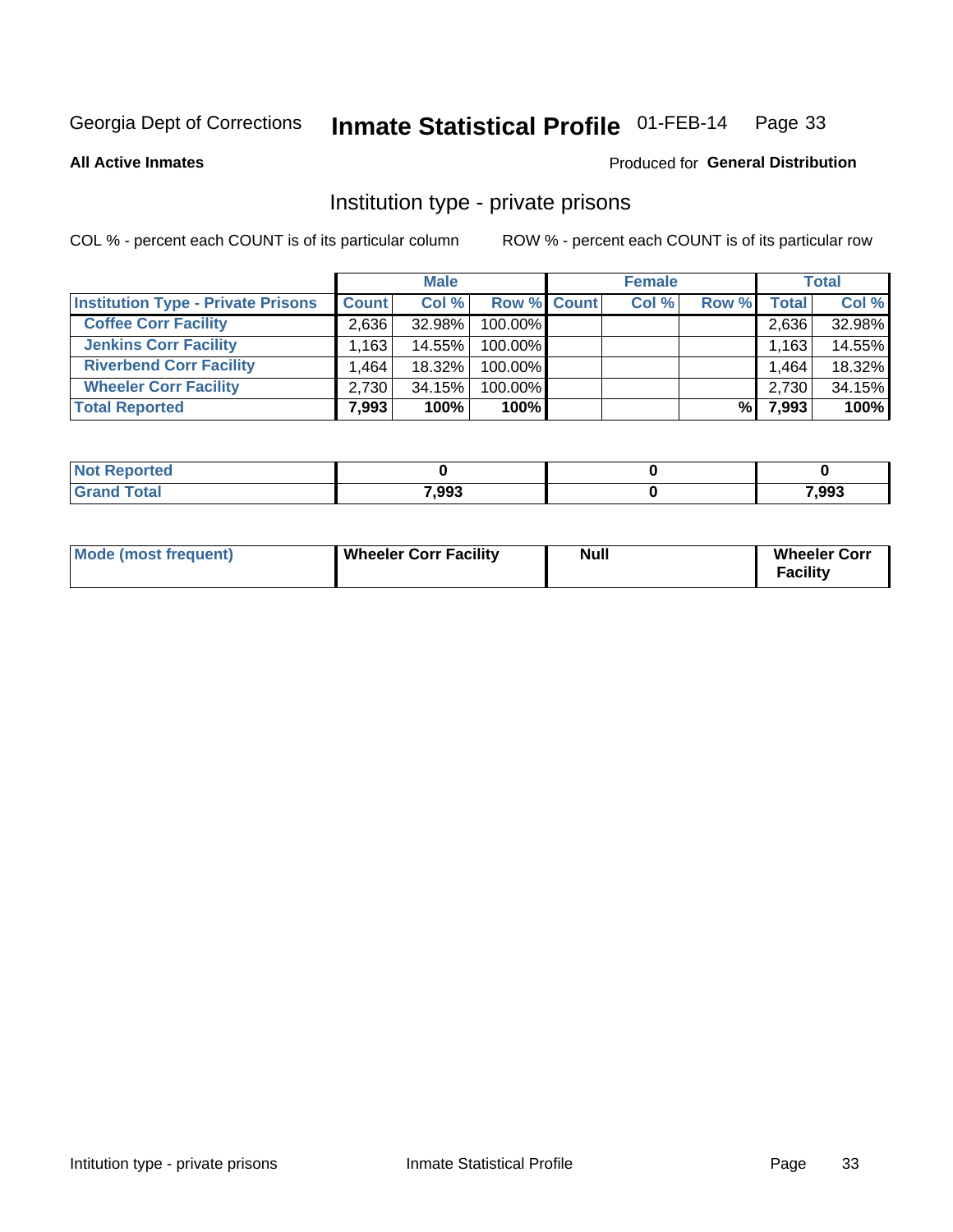# Inmate Statistical Profile 01-FEB-14 Page 34

**All Active Inmates** 

Produced for General Distribution

# Institution type - pre-release centers

COL % - percent each COUNT is of its particular column

|                                                   | <b>Male</b> |       |  | <b>Female</b> |       |             | <b>Total</b> |       |
|---------------------------------------------------|-------------|-------|--|---------------|-------|-------------|--------------|-------|
| <b>Institution Type - Prison Annexe   Count  </b> |             | Col % |  | Row % Count   | Col % | Row % Total |              | Col % |
| <b>Total Reported</b>                             |             |       |  |               |       |             |              |       |

| <b>Reported</b><br>I NOT |  |  |
|--------------------------|--|--|
| <b>Total</b><br>$C$ ren  |  |  |

| Mor<br><b>ruent</b> )<br>rea<br>nos | <b>Null</b> | <b>Moll</b><br>_____ | . .<br><b>Null</b> |
|-------------------------------------|-------------|----------------------|--------------------|
|                                     |             |                      |                    |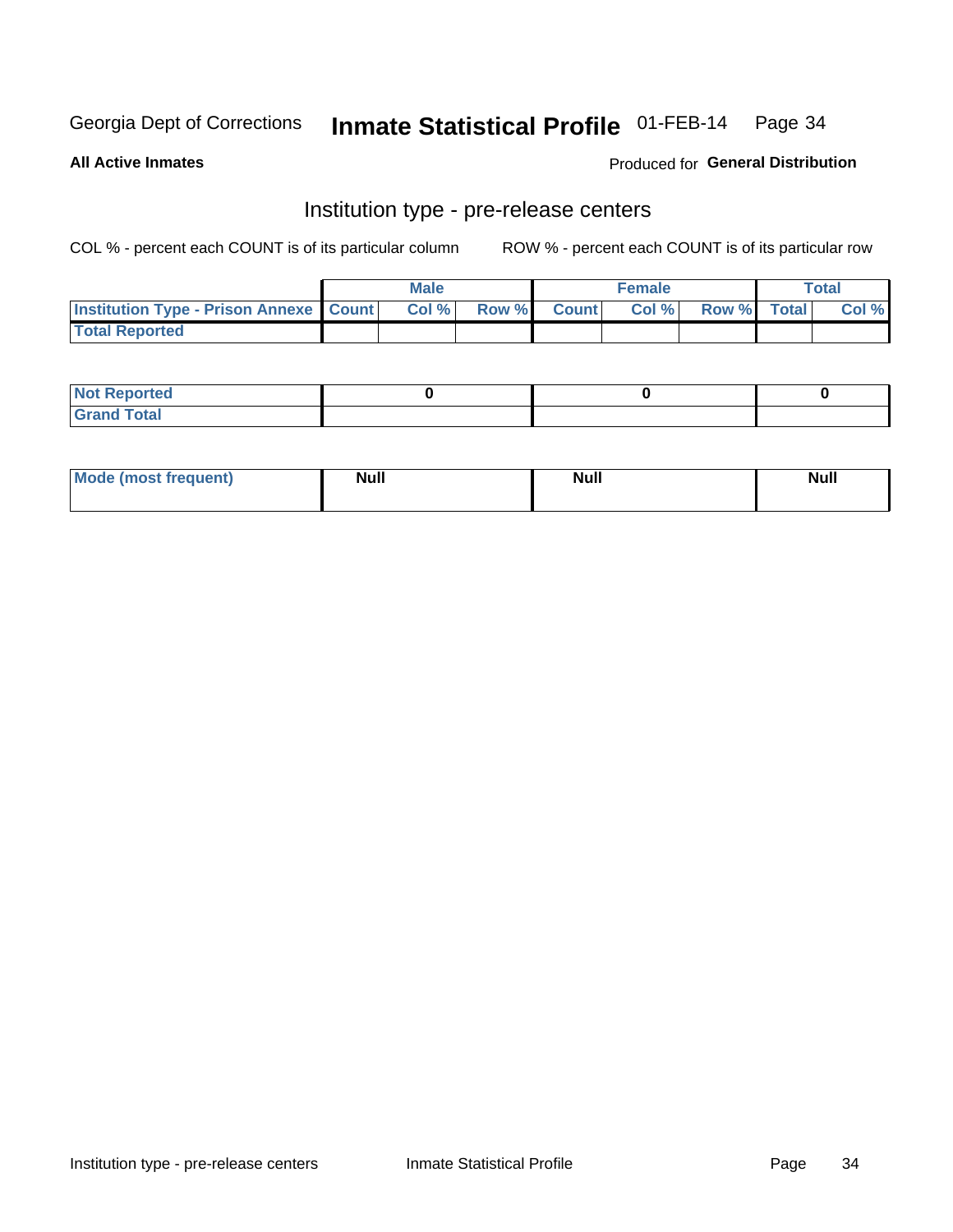#### Inmate Statistical Profile 01-FEB-14 Page 35

**All Active Inmates** 

# Produced for General Distribution

# Institution type - inmate boot camp

COL % - percent each COUNT is of its particular column

|                                      |                  | <b>Male</b> |              |              | <b>Female</b> |             | <b>Total</b> |
|--------------------------------------|------------------|-------------|--------------|--------------|---------------|-------------|--------------|
| <b>Institution Type - Boot Camps</b> | <b>I</b> Count I | Col %       | <b>Row %</b> | <b>Count</b> | Col %         | Row % Total | Col %        |
| <b>Total Rported</b>                 |                  |             |              |              |               |             |              |

| <b>Not Reported</b>            |  |  |
|--------------------------------|--|--|
| <b>Total</b><br>C <sub>r</sub> |  |  |

| Mode (most<br>Treauent) | <b>Null</b> | . .<br><b>Nu</b> |  |
|-------------------------|-------------|------------------|--|
|                         |             |                  |  |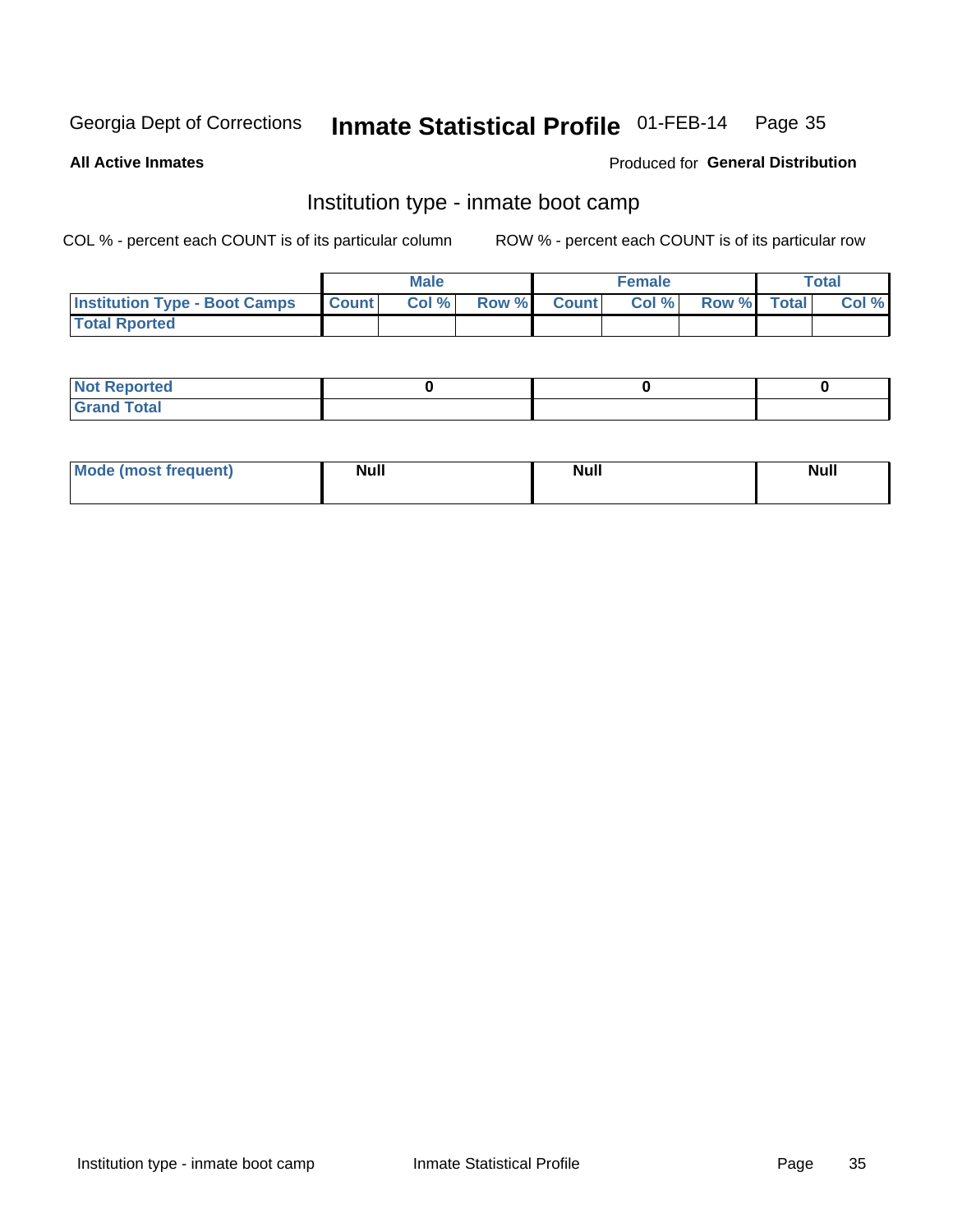### Inmate Statistical Profile 01-FEB-14 Page 36

### **All Active Inmates**

# Produced for General Distribution

# Number of disciplinary reports

COL % - percent each COUNT is of its particular column

|                                       |              | <b>Male</b> |        |              | <b>Female</b> |          |              | <b>Total</b> |
|---------------------------------------|--------------|-------------|--------|--------------|---------------|----------|--------------|--------------|
| <b>Number of Disciplinary Reports</b> | <b>Count</b> | Col %       | Row %  | <b>Count</b> | Col %         | Row %    | <b>Total</b> | Col %        |
|                                       | 21,523       | 42.89%      | 91.63% | 1,966        | 55.36%        | $8.37\%$ | 23,489       | 43.71%       |
|                                       | 6,507        | 12.97%      | 92.64% | 517          | 14.56%        | 7.36%    | 7,024        | 13.07%       |
| $\mathbf{2}$                          | 3,990        | 7.95%       | 94.02% | 254          | 7.15%         | $5.98\%$ | 4,244        | 7.90%        |
| 3                                     | 2,649        | 5.28%       | 94.74% | 147          | 4.14%         | $5.26\%$ | 2,796        | 5.20%        |
|                                       | 2,021        | 4.03%       | 94.53% | 117          | 3.29%         | $5.47\%$ | 2,138        | 3.98%        |
| 5                                     | 1,633        | 3.25%       | 94.94% | 87           | 2.45%         | $5.06\%$ | 1,720        | 3.20%        |
| <b>More Than 5</b>                    | 11,863       | 23.64%      | 96.24% | 463          | 13.04%        | $3.76\%$ | 12,326       | 22.94%       |
| <b>Total Reported</b>                 | 50,186       | 100%        | 93.39% | 3,551        | 100%          | 6.61%    | 53,737       | 100%         |

| orted<br>NO. |        |       |            |
|--------------|--------|-------|------------|
| <b>Total</b> | 50.186 | 3,551 | $\sim$ 707 |

| Mean (average)       | 5.44 | 3.00 | 5.28 |
|----------------------|------|------|------|
| Median (middle)      |      |      |      |
| Mode (most frequent) |      |      |      |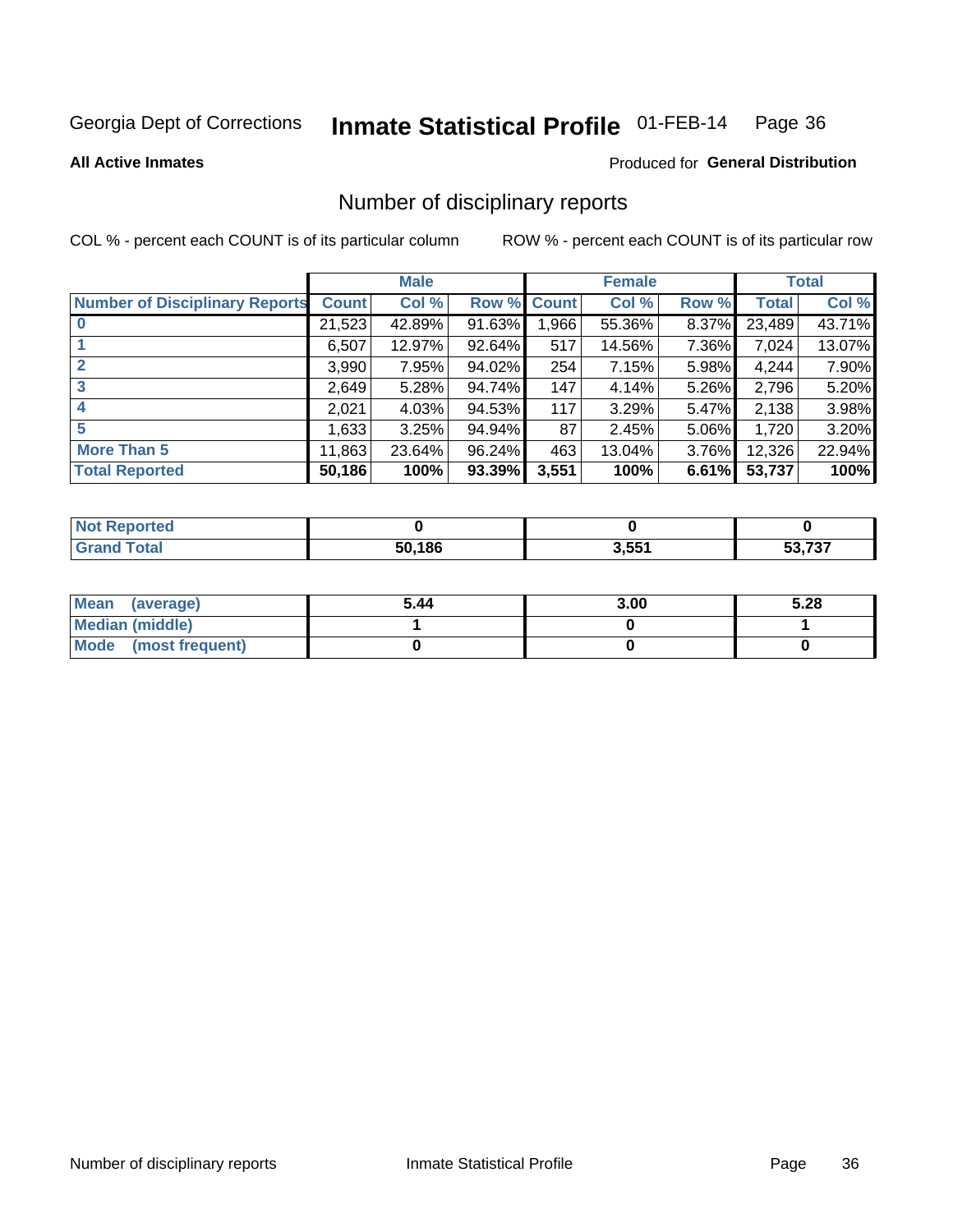#### Inmate Statistical Profile 01-FEB-14 Page 37

#### **All Active Inmates**

### **Produced for General Distribution**

## Number of transfers

COL % - percent each COUNT is of its particular column

|                            |         | <b>Male</b> |        |              | <b>Female</b> |          |              | <b>Total</b> |
|----------------------------|---------|-------------|--------|--------------|---------------|----------|--------------|--------------|
| <b>Number of Transfers</b> | Count l | Col %       | Row %  | <b>Count</b> | Col %         | Row %    | <b>Total</b> | Col %        |
|                            | 3,926   | $7.82\%$    | 83.07% | 800          | 22.53%        | 16.93%   | 4,726        | 8.79%        |
|                            | 372     | 0.74%       | 85.32% | 64           | 1.80%         | 14.68%   | 436          | 0.81%        |
| $\mathbf{2}$               | 15,762  | $31.41\%$   | 91.67% | 1,433        | 40.35%        | 8.33%    | 17,195       | 32.00%       |
| 3                          | 1,955   | $3.90\%$    | 92.13% | 167          | 4.70%         | 7.87%    | 2,122        | 3.95%        |
| 4                          | 6,915   | 13.78%      | 94.35% | 414          | 11.66%        | 5.65%    | 7,329        | 13.64%       |
| 5                          | 2,298   | 4.58%       | 95.27% | 114          | 3.21%         | 4.73%    | 2,412        | 4.49%        |
| <b>More Than 5</b>         | 18,958  | 37.78%      | 97.14% | 559          | 15.74%        | $2.86\%$ | 19,517       | 36.32%       |
| <b>Total Reported</b>      | 50,186  | 100%        | 93.39% | 3,551        | 100%          | 6.61%    | 53,737       | 100%         |

| orted<br>NO. |        |       |            |
|--------------|--------|-------|------------|
| <b>Total</b> | 50.186 | 3,551 | $\sim$ 707 |

| Mean (average)         | 6.03 | 2.93 | 5.82 |
|------------------------|------|------|------|
| <b>Median (middle)</b> |      |      |      |
| Mode (most frequent)   |      |      |      |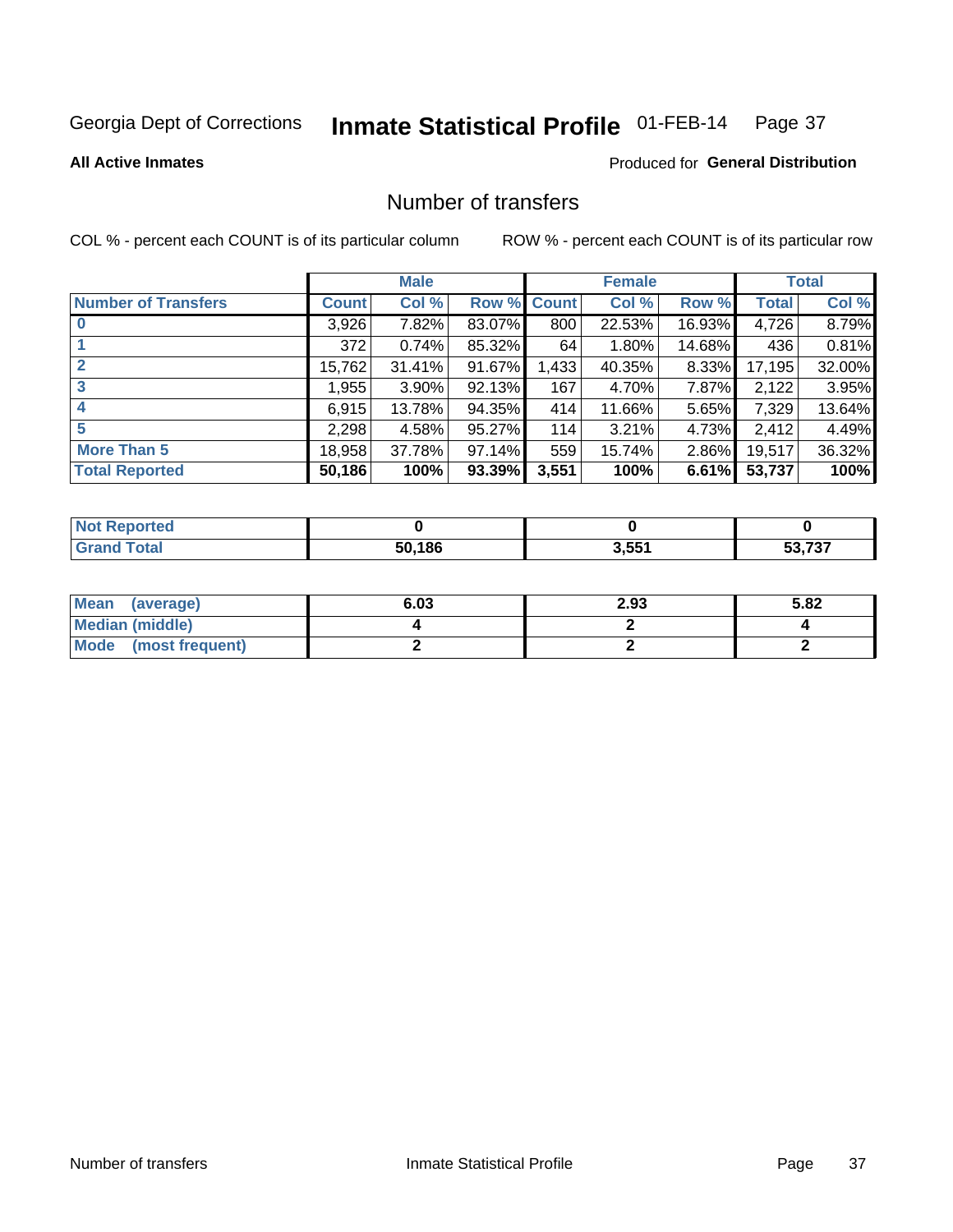#### Inmate Statistical Profile 01-FEB-14 Page 38

**All Active Inmates** 

Produced for General Distribution

## Number of escapes

COL % - percent each COUNT is of its particular column

|                          |              | <b>Male</b> |                    |       | <b>Female</b> |          |        | <b>Total</b> |
|--------------------------|--------------|-------------|--------------------|-------|---------------|----------|--------|--------------|
| <b>Number of Escapes</b> | <b>Count</b> | Col %       | <b>Row % Count</b> |       | Col %         | Row %    | Total  | Col %        |
|                          | 49,609       | 98.85%      | 93.34%             | 3,537 | 99.61%        | $6.66\%$ | 53,146 | 98.90%       |
|                          | 521          | 1.04%       | 97.38%             | 14    | 0.39%         | 2.62%    | 535    | 1.00%        |
|                          | 49           | 0.10%       | 100.00%            |       |               |          | 49     | 0.09%        |
|                          | 6.           | 0.01%       | $100.00\%$         |       |               |          | 6      | 0.01%        |
|                          |              | 0.01%       | 100.00%            |       |               |          |        | 0.01%        |
| <b>Total Reported</b>    | 50,186       | 100%        | 93.39%             | 3,551 | 100%          | 6.61%    | 53,737 | 100.0%       |

| тео. |        |       |     |
|------|--------|-------|-----|
|      | 50.186 | 3.551 | ラヘラ |

| Mean (average)       |  | .01 |
|----------------------|--|-----|
| Median (middle)      |  |     |
| Mode (most frequent) |  |     |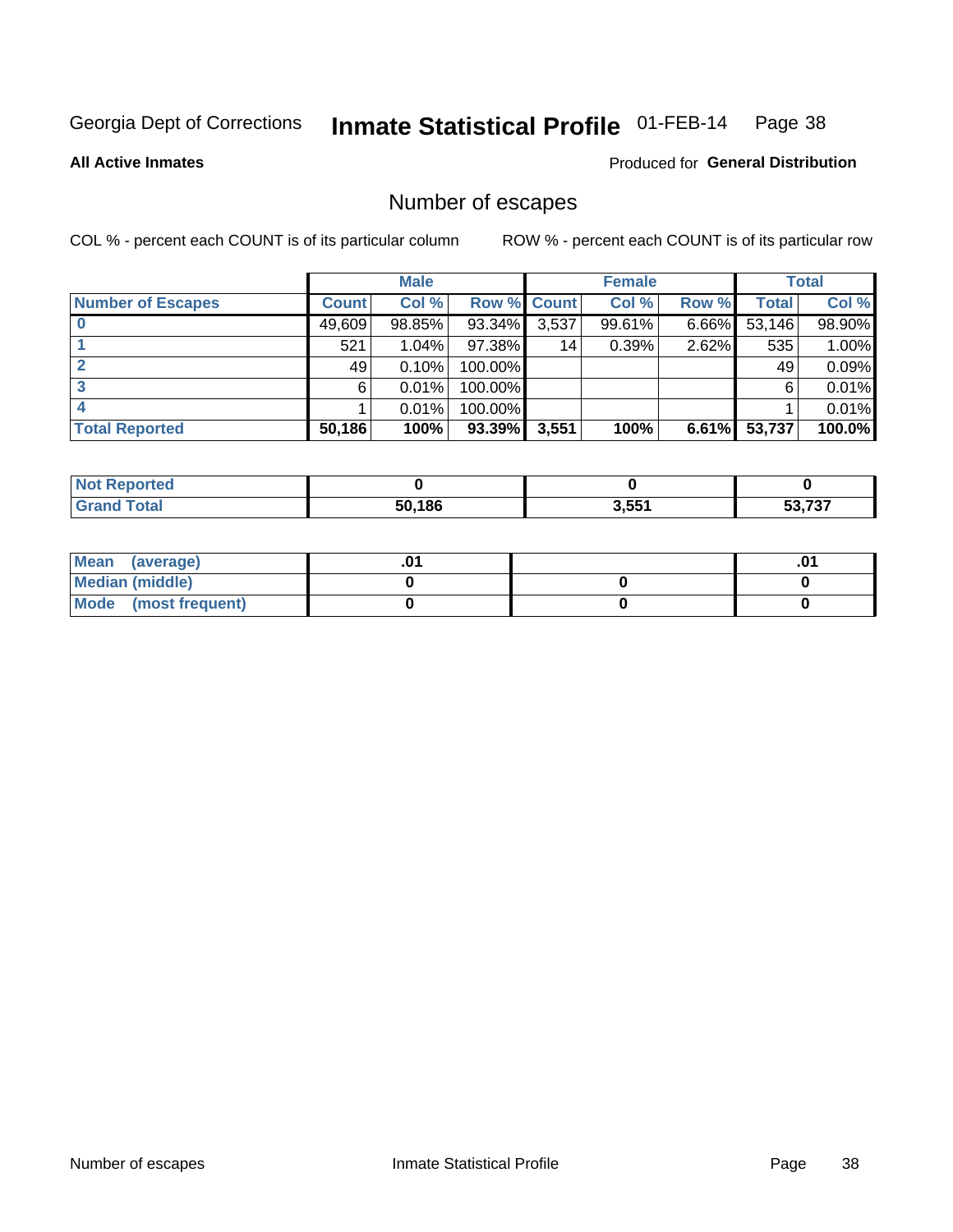#### Inmate Statistical Profile 01-FEB-14 Page 39

**All Active Inmates** 

#### Produced for General Distribution

## Split sentences - Probation to follow

COL % - percent each COUNT is of its particular column

|                            |              | <b>Male</b> |                 |     | <b>Female</b> |              |              | <b>Total</b> |
|----------------------------|--------------|-------------|-----------------|-----|---------------|--------------|--------------|--------------|
| <b>Probation to follow</b> | <b>Count</b> | Col%        | Row % Count     |     | Col %         | <b>Row %</b> | Total        | Col %        |
| <b>Yes</b>                 | 33,138       | 66.03%      | 92.75% 2,592    |     | 72.99%        |              | 7.25% 35,730 | 66.49%       |
| <b>No</b>                  | 17.048       | 33.97%      | 94.67%          | 959 | 27.01%        | $5.33\%$     | 18,007       | 33.51%       |
| <b>Total Reported</b>      | 50,186       | 100%        | $93.39\%$ 3,551 |     | 100%          |              | 6.61% 53,737 | 100%         |

|  |  | 50.186 | 3.551 | $F^{\alpha}$ $\rightarrow$ $\gamma$<br>79.<br>JJ. |
|--|--|--------|-------|---------------------------------------------------|
|--|--|--------|-------|---------------------------------------------------|

| reauent)<br>Yes<br>v.c<br>0٥<br>.<br>. .<br>$\sim$ |  | <b>Mode</b> |  |  |  |
|----------------------------------------------------|--|-------------|--|--|--|
|----------------------------------------------------|--|-------------|--|--|--|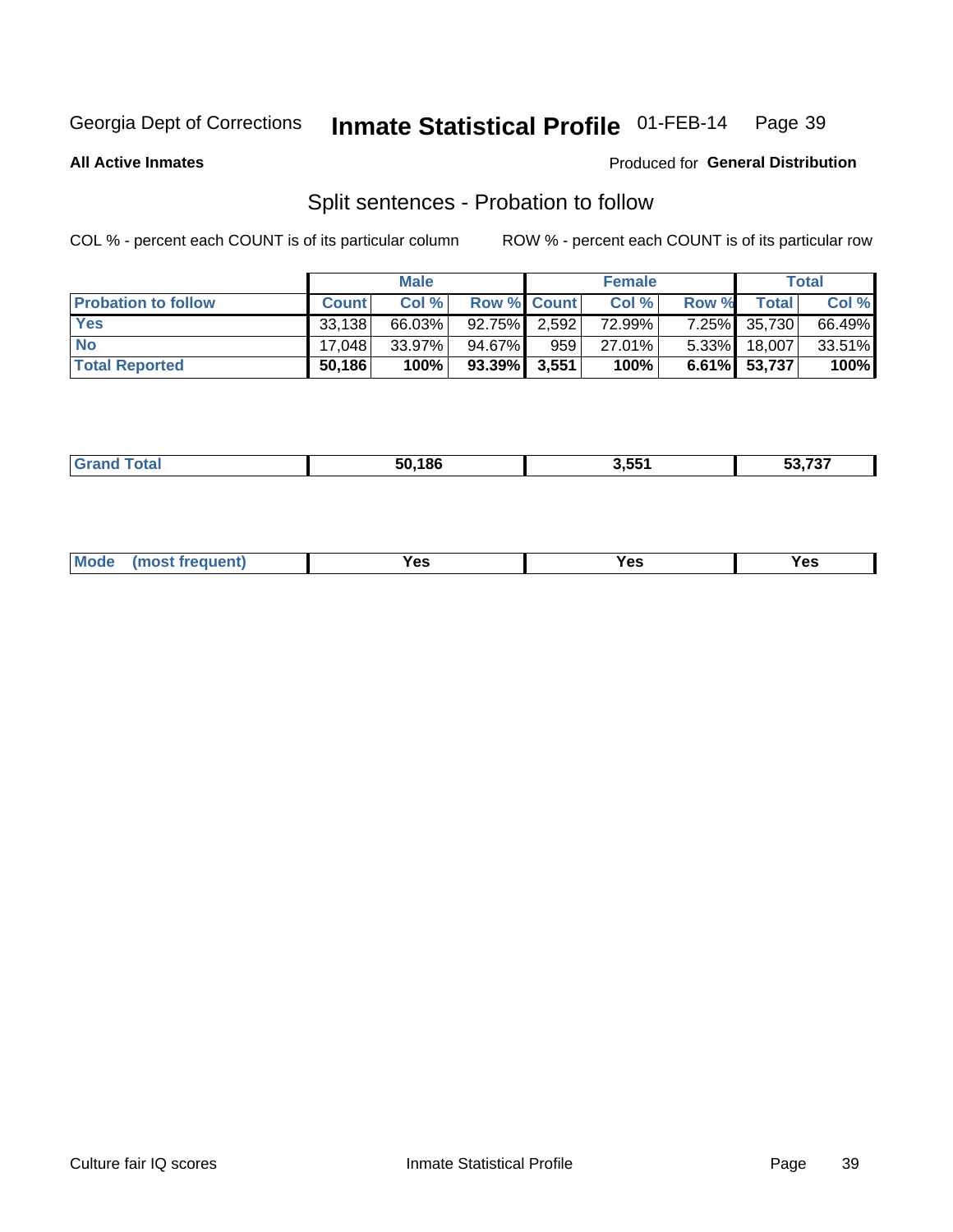#### Inmate Statistical Profile 01-FEB-14 Page 40

**All Active Inmates** 

#### Produced for General Distribution

## Probable future release type of still active inmates

COL % - percent each COUNT is of its particular column

|                                        |              | <b>Male</b> |                    |     | <b>Female</b> |       | <b>Total</b> |        |
|----------------------------------------|--------------|-------------|--------------------|-----|---------------|-------|--------------|--------|
| <b>Probable Future Release Type</b>    | <b>Count</b> | Col %       | <b>Row % Count</b> |     | Col %         | Row % | <b>Total</b> | Col %  |
| Paroled with probation to follow       | 20,957       | 42.15%      | 91.66% 1.908       |     | 53.94%        | 8.34% | 22,865       | 42.93% |
| Paroled w/o probation to follow        | 8,835        | 17.77%      | 93.29%             | 635 | 17.95%        | 6.71% | 9,470        | 17.78% |
| <b>Maxout with probation to follow</b> | 11,553       | 23.23%      | 94.53%             | 669 | 18.91%        | 5.47% | 12,222       | 22.95% |
| <b>Maxout w/o probation to follow</b>  | 3,695        | 7.43%       | 95.70%             | 166 | 4.69%         | 4.30% | 3,861        | 7.25%  |
| Life, LWOP or death sentence           | 4,684        | 9.42%       | 96.72%             | 159 | 4.50%         | 3.28% | 4,843        | 9.09%  |
| <b>Total Reported</b>                  | 49,724       | 100%        | $93.36\%$ 3,537    |     | 100%          | 6.64% | 53,261       | 100%   |

| eleased     |      |               |        |
|-------------|------|---------------|--------|
| <b>otal</b> | AOZ2 | 2E27<br>נים.נ | 53,261 |

| Mode (most frequent) | <b>PAR with PROB follow</b> | <b>PAR with PROB follow</b> | <b>PAR with PROB</b><br>follow |
|----------------------|-----------------------------|-----------------------------|--------------------------------|
|                      |                             |                             |                                |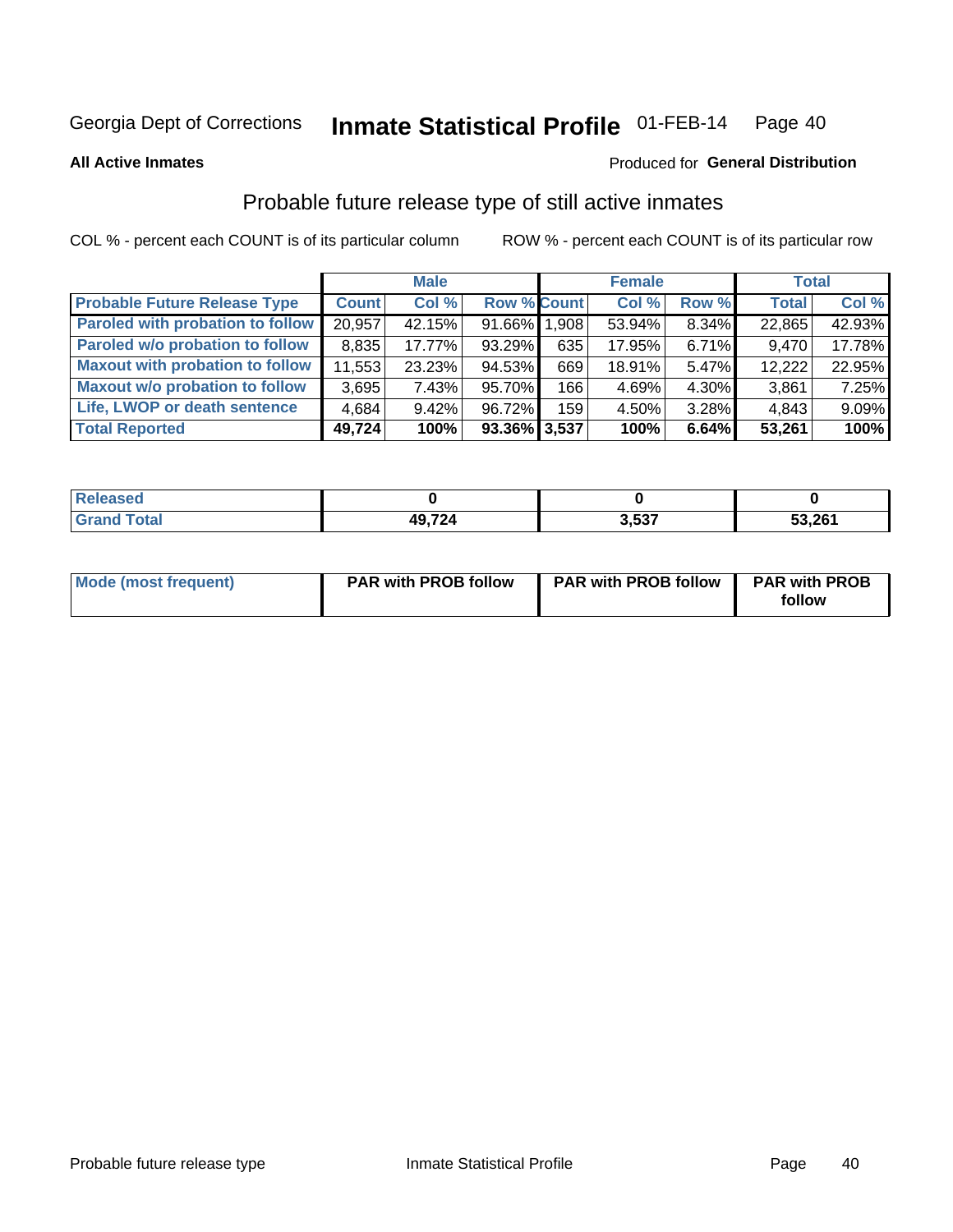### **All Active Inmates**

### Produced for General Distribution

# Time served in current (or last) institution

COL % - percent each COUNT is of its particular column

|                            |              | <b>Male</b> |        |              | <b>Female</b> |        |              | <b>Total</b> |
|----------------------------|--------------|-------------|--------|--------------|---------------|--------|--------------|--------------|
| <b>Time In Institution</b> | <b>Count</b> | Col %       | Row %  | <b>Count</b> | Col %         | Row %  | <b>Total</b> | Col $%$      |
| 0 to 3 months              | 10,966       | 21.85%      | 93.21% | 799          | 22.50%        | 6.79%  | 11,765       | 21.89%       |
| <b>3.01 to 6 months</b>    | 7,719        | 15.38%      | 93.56% | 531          | 14.95%        | 6.44%  | 8,250        | 15.35%       |
| 6.01 to 9 months           | 5,883        | 11.72%      | 93.50% | 409          | 11.52%        | 6.50%  | 6,292        | 11.71%       |
| 9.01 to 12 months          | 4,352        | 8.67%       | 89.31% | 521          | 14.67%        | 10.69% | 4,873        | 9.07%        |
| <b>12.01 to 18 months</b>  | 5,969        | 11.89%      | 94.19% | 368          | 10.36%        | 5.81%  | 6,337        | 11.79%       |
| <b>18.01 to 24 months</b>  | 4,310        | 8.59%       | 95.61% | 198          | 5.58%         | 4.39%  | 4,508        | 8.39%        |
| 2.01 to 3 years            | 4,554        | 9.07%       | 92.60% | 364          | 10.25%        | 7.40%  | 4,918        | 9.15%        |
| $3.01$ to 4 years          | 2,378        | 4.74%       | 95.31% | 117          | 3.29%         | 4.69%  | 2,495        | 4.64%        |
| 4.01 to 5 years            | 1,332        | 2.65%       | 94.40% | 79           | 2.22%         | 5.60%  | 1,411        | 2.63%        |
| 5.01 to 6 years            | 920          | 1.83%       | 94.85% | 50           | 1.41%         | 5.15%  | 970          | 1.81%        |
| $6.01$ to 7 years          | 402          | 0.80%       | 95.71% | 18           | 0.51%         | 4.29%  | 420          | 0.78%        |
| $7.01$ to 8 years          | 266          | 0.53%       | 92.04% | 23           | 0.65%         | 7.96%  | 289          | 0.54%        |
| $8.01$ to 9 years          | 219          | 0.44%       | 86.56% | 34           | 0.96%         | 13.44% | 253          | 0.47%        |
| 9.01 to 10 years           | 128          | 0.26%       | 92.09% | 11           | 0.31%         | 7.91%  | 139          | 0.26%        |
| Over 10 years              | 788          | 1.57%       | 96.45% | 29           | 0.82%         | 3.55%  | 817          | 1.52%        |
| <b>Total Reported</b>      | 50,186       | 100%        | 93.39% | 3,551        | 100%          | 6.61%  | 53,737       | 100%         |

| orted<br>NO1 |        |     |        |
|--------------|--------|-----|--------|
| nta.         | 50,186 | 551 | こつ フクフ |

| <b>Mean</b><br>(average) | 22 months | 17 months | 22 months |
|--------------------------|-----------|-----------|-----------|
| Median (middle)          | 9 months  | 9 months  | 9 months  |
| Mode (most frequent)     | 0 months  | months    | l months  |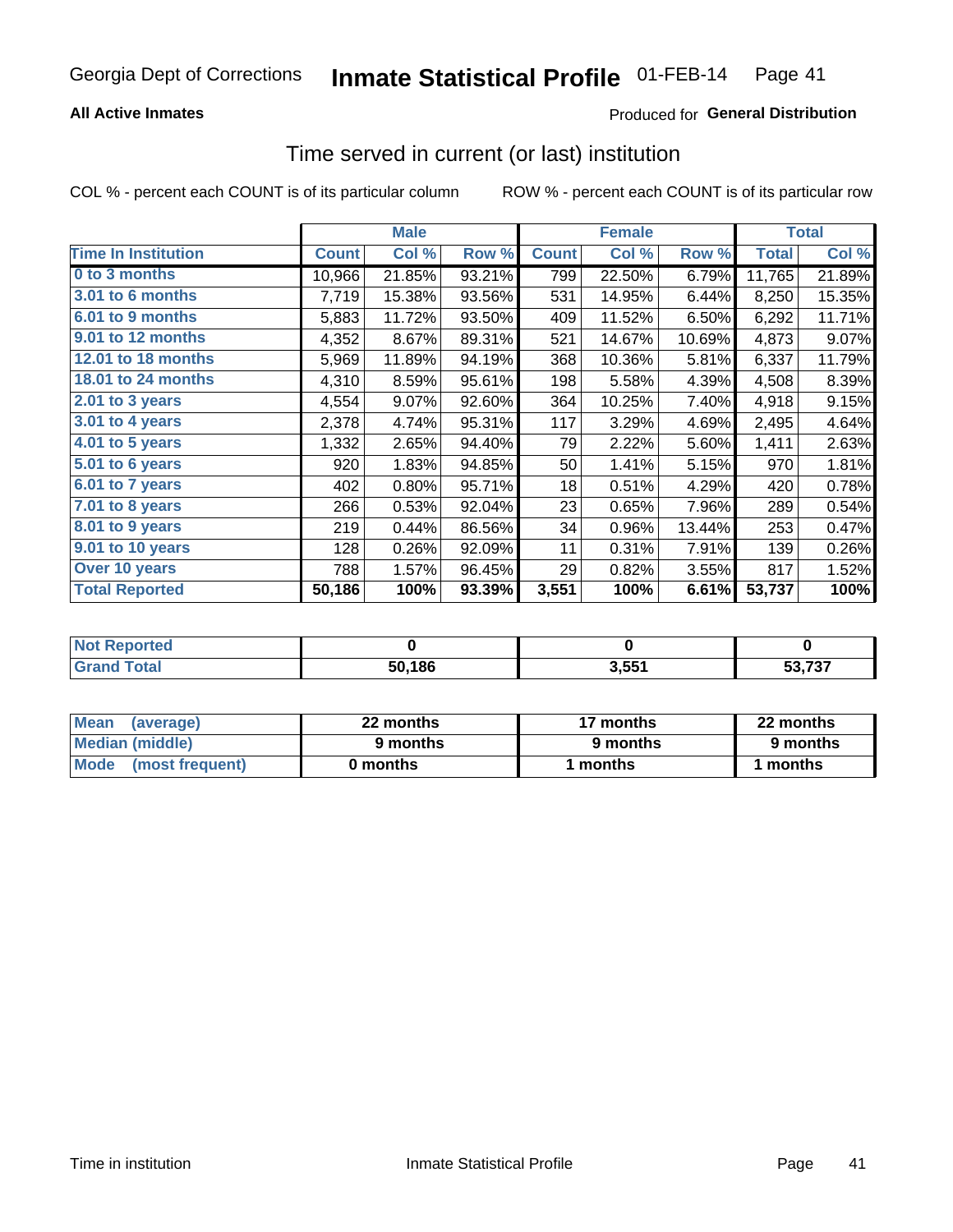#### Inmate Statistical Profile 01-FEB-14 Page 42

#### **All Active Inmates**

#### Produced for General Distribution

## Highest grade level attained

COL % - percent each COUNT is of its particular column

|                              |                | <b>Male</b> |         |                         | Female |        |                | <b>Total</b> |
|------------------------------|----------------|-------------|---------|-------------------------|--------|--------|----------------|--------------|
| <b>Grade Level</b>           | <b>Count</b>   | Col %       | Row %   | <b>Count</b>            | Col %  | Row %  | <b>Total</b>   | Col %        |
| No school at all             | 15             | 0.03%       | 93.75%  | 1                       | 0.03%  | 6.25%  | 16             | 0.03%        |
| Grade 1                      | 34             | 0.07%       | 97.14%  | 1                       | 0.03%  | 2.86%  | 35             | 0.07%        |
| <b>Grade 2</b>               | 73             | 0.15%       | 96.05%  | 3                       | 0.09%  | 3.95%  | 76             | 0.15%        |
| <b>Grade 3</b>               | 115            | 0.24%       | 95.04%  | $\,6$                   | 0.17%  | 4.96%  | 121            | 0.24%        |
| Grade 4                      | 125            | 0.26%       | 97.66%  | $\overline{3}$          | 0.09%  | 2.34%  | 128            | 0.25%        |
| Grade 5                      | 164            | 0.35%       | 95.35%  | $\overline{8}$          | 0.23%  | 4.65%  | 172            | 0.34%        |
| Grade 6                      | 616            | 1.30%       | 94.62%  | 35                      | 1.02%  | 5.38%  | 651            | 1.28%        |
| <b>Grade 7</b>               | 847            | 1.78%       | 93.08%  | 63                      | 1.84%  | 6.92%  | 910            | 1.79%        |
| <b>Grade 8</b>               | 3,165          | 6.66%       | 92.54%  | 255                     | 7.43%  | 7.46%  | 3,420          | 6.71%        |
| Grade 9                      | 5,713          | 12.03%      | 94.65%  | 323                     | 9.42%  | 5.35%  | 6,036          | 11.85%       |
| Grade 10                     | 7,642          | 16.09%      | 95.41%  | 368                     | 10.73% | 4.59%  | 8,010          | 15.72%       |
| Grade 11                     | 7,754          | 16.32%      | 95.73%  | 346                     | 10.09% | 4.27%  | 8,100          | 15.90%       |
| <b>Grade 12 or GED</b>       | 16,190         | 34.08%      | 93.35%  | 1,153                   | 33.62% | 6.65%  | 17,343         | 34.05%       |
| Some tech school             | 271            | 0.57%       | 73.84%  | 96                      | 2.80%  | 26.16% | 367            | 0.72%        |
| <b>Completed tech school</b> | 290            | 0.61%       | 67.60%  | 139                     | 4.05%  | 32.40% | 429            | 0.84%        |
| College, 1 year              | 1,396          | 2.94%       | 87.74%  | 195                     | 5.69%  | 12.26% | 1,591          | 3.12%        |
| College, 2 year              | 1,861          | 3.92%       | 88.16%  | 250                     | 7.29%  | 11.84% | 2,111          | 4.14%        |
| College, 3 year              | 462            | 0.97%       | 87.50%  | 66                      | 1.92%  | 12.50% | 528            | 1.04%        |
| <b>Bachelor's degree</b>     | 605            | 1.27%       | 86.68%  | 93                      | 2.71%  | 13.32% | 698            | 1.37%        |
| <b>Master's degree</b>       | 115            | 0.24%       | 87.12%  | 17                      | 0.50%  | 12.88% | 132            | 0.26%        |
| Ph.D. degree                 | 22             | 0.05%       | 91.67%  | $\overline{\mathbf{c}}$ | 0.06%  | 8.33%  | 24             | 0.05%        |
| Law degree                   | 21             | 0.04%       | 80.77%  | 5                       | 0.15%  | 19.23% | 26             | 0.05%        |
| <b>Some medical school</b>   | $\overline{2}$ | 0.01%       | 100.00% |                         |        |        | $\overline{2}$ | 0.01%        |
| <b>Medical degree</b>        | 11             | 0.02%       | 84.62%  | $\overline{2}$          | 0.06%  | 15.38% | 13             | 0.03%        |
| <b>Total Reported</b>        | 47,509         | 100%        | 93.27%  | 3,430                   | 100.0% | 6.73%  | 50,939         | 100.0%       |

| ን 677  | 12 <sub>2</sub><br>.  | 2,798            |
|--------|-----------------------|------------------|
| 50.186 | 2 <sub>551</sub><br>ີ | $F^{\alpha}$ 707 |

| <b>Mean</b><br>(average)       | 10.86           | 11.43           | 10.89           |
|--------------------------------|-----------------|-----------------|-----------------|
| Median (middle)                | Grade 11        | Grade 12 or GED | Grade 11        |
| <b>Mode</b><br>(most frequent) | Grade 12 or GED | Grade 12 or GED | Grade 12 or GED |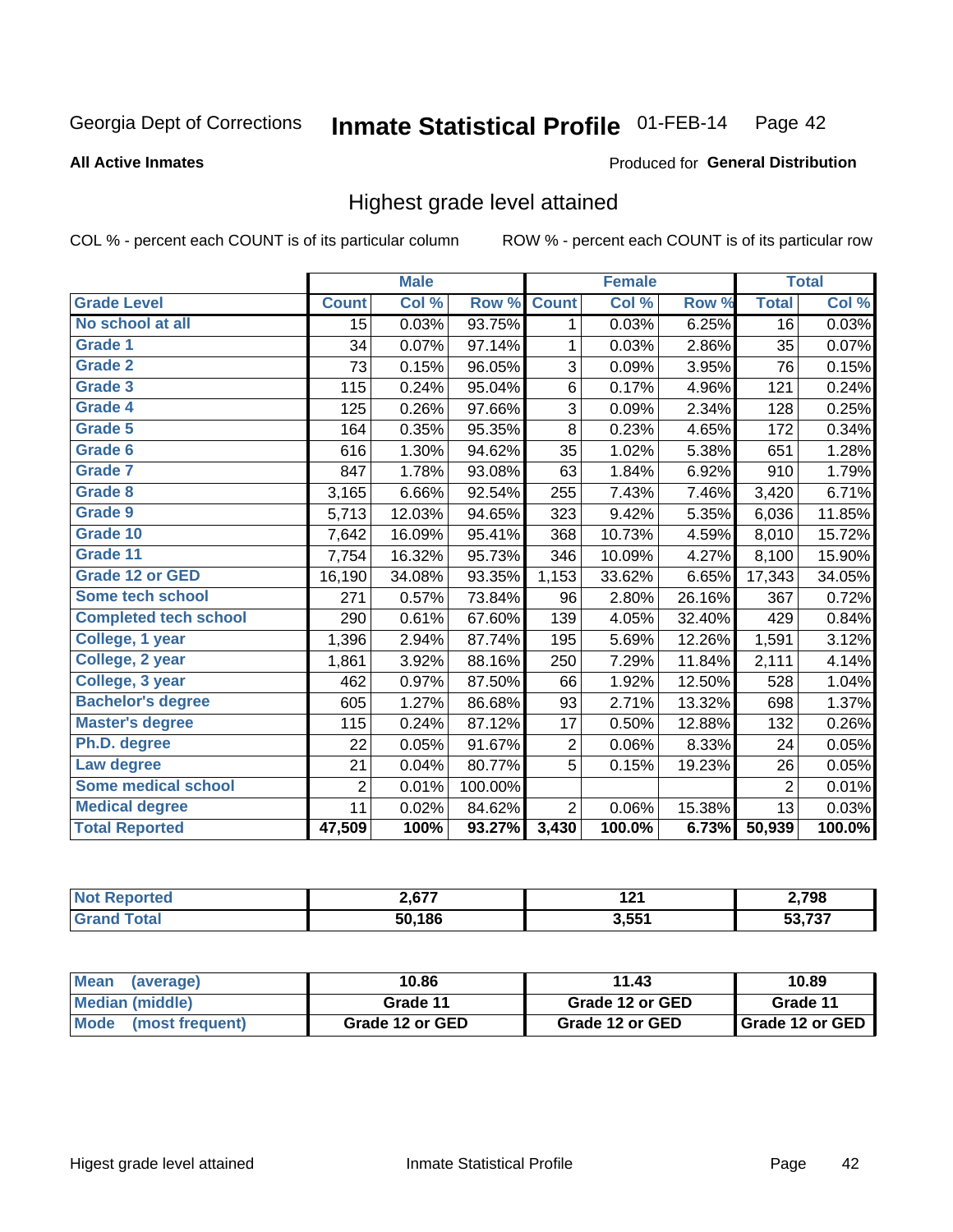#### Inmate Statistical Profile 01-FEB-14 Page 43

**All Active Inmates** 

### **Produced for General Distribution**

## Culture fair IQ scores

COL % - percent each COUNT is of its particular column

|                       |              | <b>Male</b> |             |       | <b>Female</b> |        |              | <b>Total</b> |
|-----------------------|--------------|-------------|-------------|-------|---------------|--------|--------------|--------------|
| <b>IQ Scores</b>      | <b>Count</b> | Col %       | Row % Count |       | Col %         | Row %  | <b>Total</b> | Col %        |
| $60 - 69$             | 1,155        | 2.55%       | 94.59%      | 66    | 2.14%         | 5.41%  | 1,221        | 2.52%        |
| $70 - 79$             | 3,320        | 7.32%       | 92.69%      | 262   | 8.49%         | 7.31%  | 3,582        | 7.39%        |
| $80 - 89$             | 6,918        | 15.25%      | 90.10%      | 760   | 24.64%        | 9.90%  | 7,678        | 15.85%       |
| $90 - 99$             | 12,698       | 27.99%      | 91.72%      | 1,146 | 37.15%        | 8.28%  | 13,844       | 28.58%       |
| $100 - 109$           | 12,199       | 26.89%      | 96.31%      | 468   | 15.17%        | 3.69%  | 12,667       | 26.15%       |
| $110 - 119$           | 7,619        | 16.80%      | 97.37%      | 206   | 6.68%         | 2.63%  | 7,825        | 16.15%       |
| $120 - 129$           | 1,384        | 3.05%       | 92.33%      | 115   | 3.73%         | 7.67%  | 1,499        | 3.09%        |
| $130 - 139$           | 57           | 0.13%       | 55.88%      | 45    | 1.46%         | 44.12% | 102          | 0.21%        |
| 140 & Up              | 11           | 0.02%       | 39.29%      | 17    | 0.55%         | 60.71% | 28           | 0.06%        |
| <b>Total Reported</b> | 45,361       | 100%        | 93.63%      | 3,085 | 100.0%        | 6.37%  | 48,446       | 100%         |

| <b>Not Reported</b>  | 3,956  | 291   | 4,247  |
|----------------------|--------|-------|--------|
| Not Valid (under 60) | 869    | 175   | 1,044  |
| <b>Grand Total</b>   | 50,186 | 3,551 | 53,737 |

| <b>Mean</b><br>(average) | 98 | 95 | 98 |
|--------------------------|----|----|----|
| <b>Median (middle)</b>   | 99 | 94 | 99 |
| Mode<br>(most frequent)  | 99 | 99 | 99 |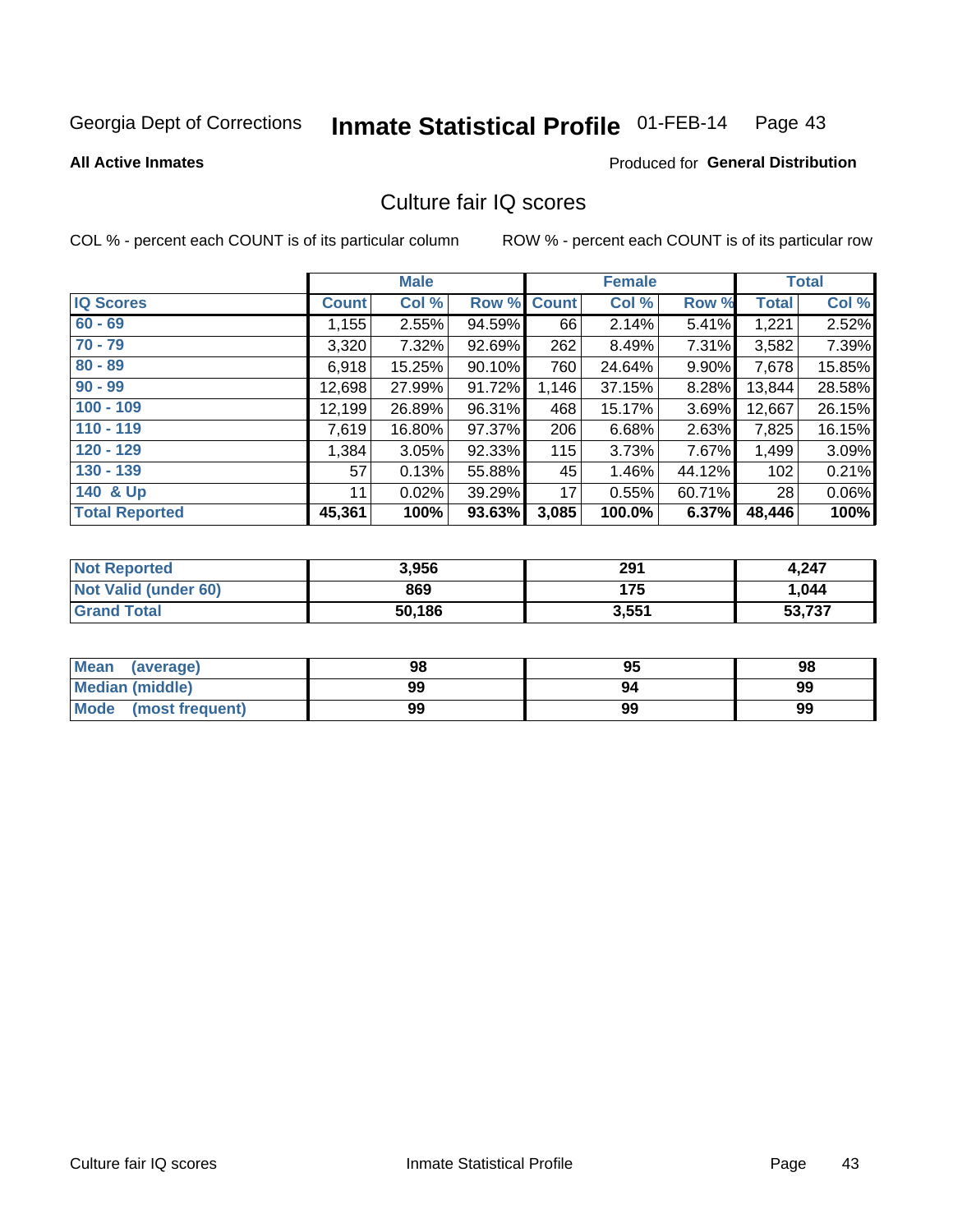#### Inmate Statistical Profile 01-FEB-14 Page 44

**All Active Inmates** 

### Produced for General Distribution

## Wide Range Achievement Test (WRAT) reading score

COL % - percent each COUNT is of its particular column

|                           |              | <b>Male</b> |        |              | <b>Female</b> |       |              | <b>Total</b> |
|---------------------------|--------------|-------------|--------|--------------|---------------|-------|--------------|--------------|
| <b>WRAT Reading Score</b> | <b>Count</b> | Col %       | Row %  | <b>Count</b> | Col %         | Row % | <b>Total</b> | Col %        |
| $0.1$ to $0.9$            | 436          | 2.00%       | 98.64% | 6            | 0.70%         | 1.36% | 442          | 1.95%        |
| 1.0 to 1.9                | 514          | 2.35%       | 98.28% | 9            | 1.05%         | 1.72% | 523          | 2.30%        |
| 2.0 to 2.9                | 1,001        | 4.58%       | 97.85% | 22           | 2.56%         | 2.15% | 1,023        | 4.51%        |
| 3.0 to 3.9                | 1,852        | 8.48%       | 97.94% | 39           | 4.55%         | 2.06% | 1,891        | 8.33%        |
| 4.0 to 4.9                | 2,119        | 9.70%       | 97.07% | 64           | 7.46%         | 2.93% | 2,183        | 9.62%        |
| 5.0 to 5.9                | 1,864        | 8.54%       | 97.64% | 45           | 5.24%         | 2.36% | 1,909        | 8.41%        |
| 6.0 to 6.9                | 1,829        | 8.38%       | 96.57% | 65           | 7.58%         | 3.43% | 1,894        | 8.35%        |
| 7.0 to 7.9                | 911          | 4.17%       | 95.79% | 40           | 4.66%         | 4.21% | 951          | 4.19%        |
| 8.0 to 8.9                | 1,808        | 8.28%       | 96.43% | 67           | 7.81%         | 3.57% | 1,875        | 8.26%        |
| 9.0 to 9.9                | 1,455        | 6.66%       | 97.13% | 43           | 5.01%         | 2.87% | 1,498        | 6.60%        |
| 10.0 to 10.9              | 1,152        | 5.28%       | 95.60% | 53           | 6.18%         | 4.40% | 1,205        | 5.31%        |
| 11.0 to 11.9              | 1,448        | 6.63%       | 95.58% | 67           | 7.81%         | 4.42% | 1,515        | 6.68%        |
| 12.0 to 12.9              | 4,378        | 20.05%      | 95.19% | 221          | 25.76%        | 4.81% | 4,599        | 20.26%       |
| 13                        | 1,071        | 4.90%       | 90.15% | 117          | 13.64%        | 9.85% | 1,188        | 5.23%        |
| <b>Total Reported</b>     | 21,838       | 100%        | 96.22% | 858          | 100.0%        | 3.78% | 22,696       | 100%         |

| <b>Not Reported</b> | 28,348 | 2,693 | 31,041            |
|---------------------|--------|-------|-------------------|
| Total<br>'Grand     | 50,186 | 3,551 | より フクフ<br>. 1 3 1 |

| <b>Mean</b><br>(average)       | 8.02       | 9.42 | 8.08 |
|--------------------------------|------------|------|------|
| <b>Median (middle)</b>         | י ה<br>0.Z | 10.5 | 0.Z  |
| <b>Mode</b><br>(most frequent) | 12.8       | 12.9 | 12.8 |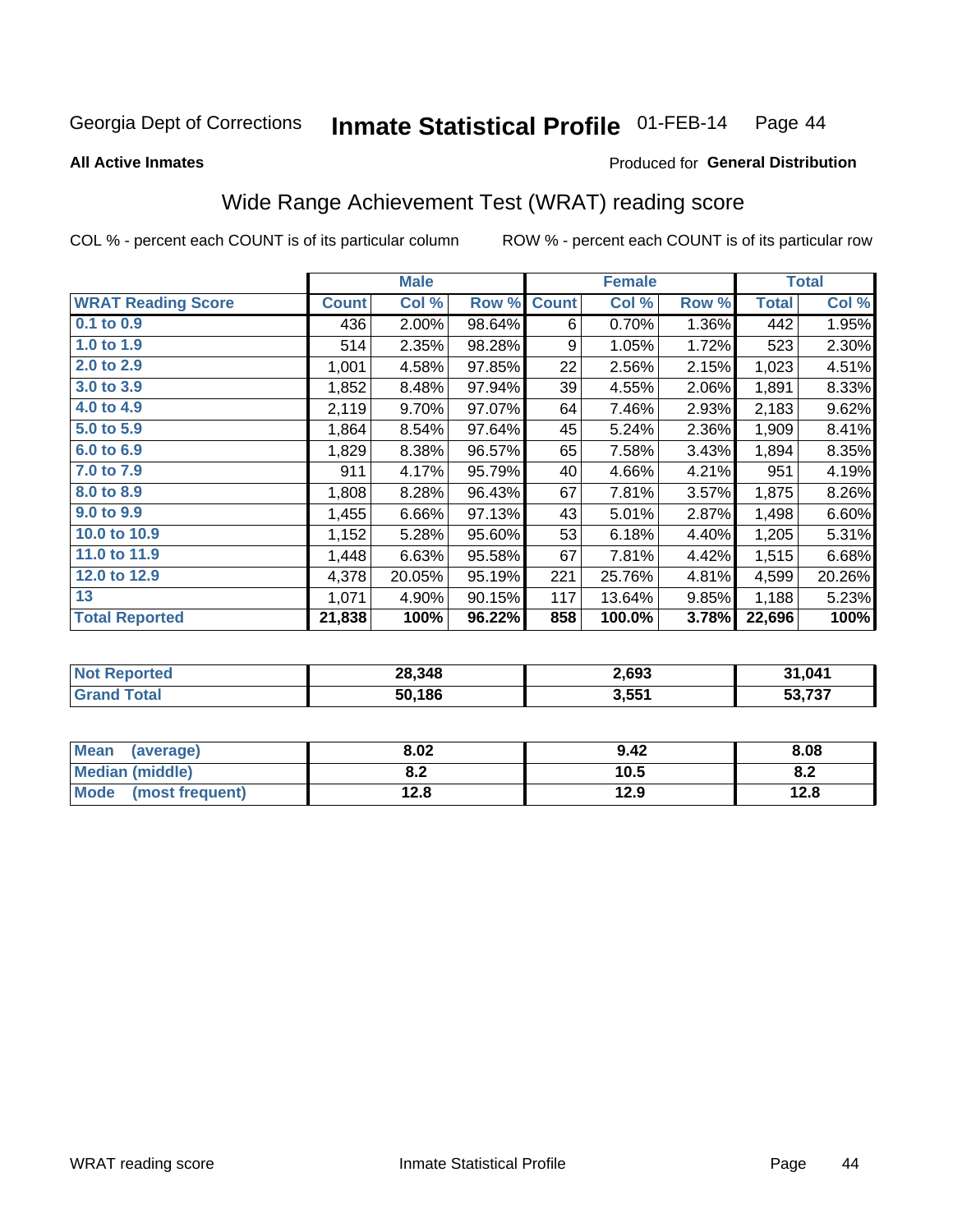#### Inmate Statistical Profile 01-FEB-14 Page 45

**All Active Inmates** 

#### Produced for General Distribution

## Wide Range Achievement Test (WRAT) math score

COL % - percent each COUNT is of its particular column

|                              |              | <b>Male</b> |         |              | <b>Female</b> |        |              | <b>Total</b> |
|------------------------------|--------------|-------------|---------|--------------|---------------|--------|--------------|--------------|
| <b>WRAT Mathematic Score</b> | <b>Count</b> | Col %       | Row %   | <b>Count</b> | Col %         | Row %  | <b>Total</b> | Col %        |
| $0.1$ to $0.9$               | 63           | 0.29%       | 100.00% |              |               |        | 63           | 0.28%        |
| 1.0 to 1.9                   | 140          | 0.64%       | 97.90%  | 3            | 0.35%         | 2.10%  | 143          | 0.63%        |
| 2.0 to 2.9                   | 519          | 2.38%       | 96.83%  | 17           | 2.00%         | 3.17%  | 536          | 2.37%        |
| 3.0 to 3.9                   | 1,343        | 6.16%       | 97.25%  | 38           | 4.46%         | 2.75%  | 1,381        | 6.10%        |
| 4.0 to 4.9                   | 2,537        | 11.64%      | 97.24%  | 72           | 8.45%         | 2.76%  | 2,609        | 11.52%       |
| 5.0 to 5.9                   | 3,181        | 14.59%      | 97.04%  | 97           | 11.38%        | 2.96%  | 3,278        | 14.47%       |
| 6.0 to 6.9                   | 4,962        | 22.76%      | 96.82%  | 163          | 19.13%        | 3.18%  | 5,125        | 22.63%       |
| 7.0 to 7.9                   | 2,581        | 11.84%      | 96.49%  | 94           | 11.03%        | 3.51%  | 2,675        | 11.81%       |
| 8.0 to 8.9                   | 1,808        | 8.29%       | 95.11%  | 93           | 10.92%        | 4.89%  | 1,901        | 8.39%        |
| 9.0 to 9.9                   | 1,509        | 6.92%       | 95.87%  | 65           | 7.63%         | 4.13%  | 1,574        | 6.95%        |
| 10.0 to 10.9                 | 738          | 3.39%       | 96.85%  | 24           | 2.82%         | 3.15%  | 762          | 3.36%        |
| 11.0 to 11.9                 | 760          | 3.49%       | 93.94%  | 49           | 5.75%         | 6.06%  | 809          | 3.57%        |
| 12.0 to 12.9                 | 1,518        | 6.96%       | 92.90%  | 116          | 13.62%        | 7.10%  | 1,634        | 7.21%        |
| 13                           | 138          | 0.63%       | 86.79%  | 21           | 2.46%         | 13.21% | 159          | 0.70%        |
| <b>Total Reported</b>        | 21,797       | 100%        | 96.24%  | 852          | 100%          | 3.76%  | 22,649       | 100%         |

| 'Not<br><b>Reported</b> | 28,389 | 2,699 | 31,088        |
|-------------------------|--------|-------|---------------|
| <b>Total</b>            | 50,186 | 3,551 | より フクフ<br>791 |

| <b>Mean</b><br>(average)       | $^{\prime}$ .07 | 7.94 | 7.10                |
|--------------------------------|-----------------|------|---------------------|
| <b>Median (middle)</b>         | כ.ס             |      | c 7<br>$\mathbf{v}$ |
| <b>Mode</b><br>(most frequent) | υ.υ             | 12.9 | დ.g                 |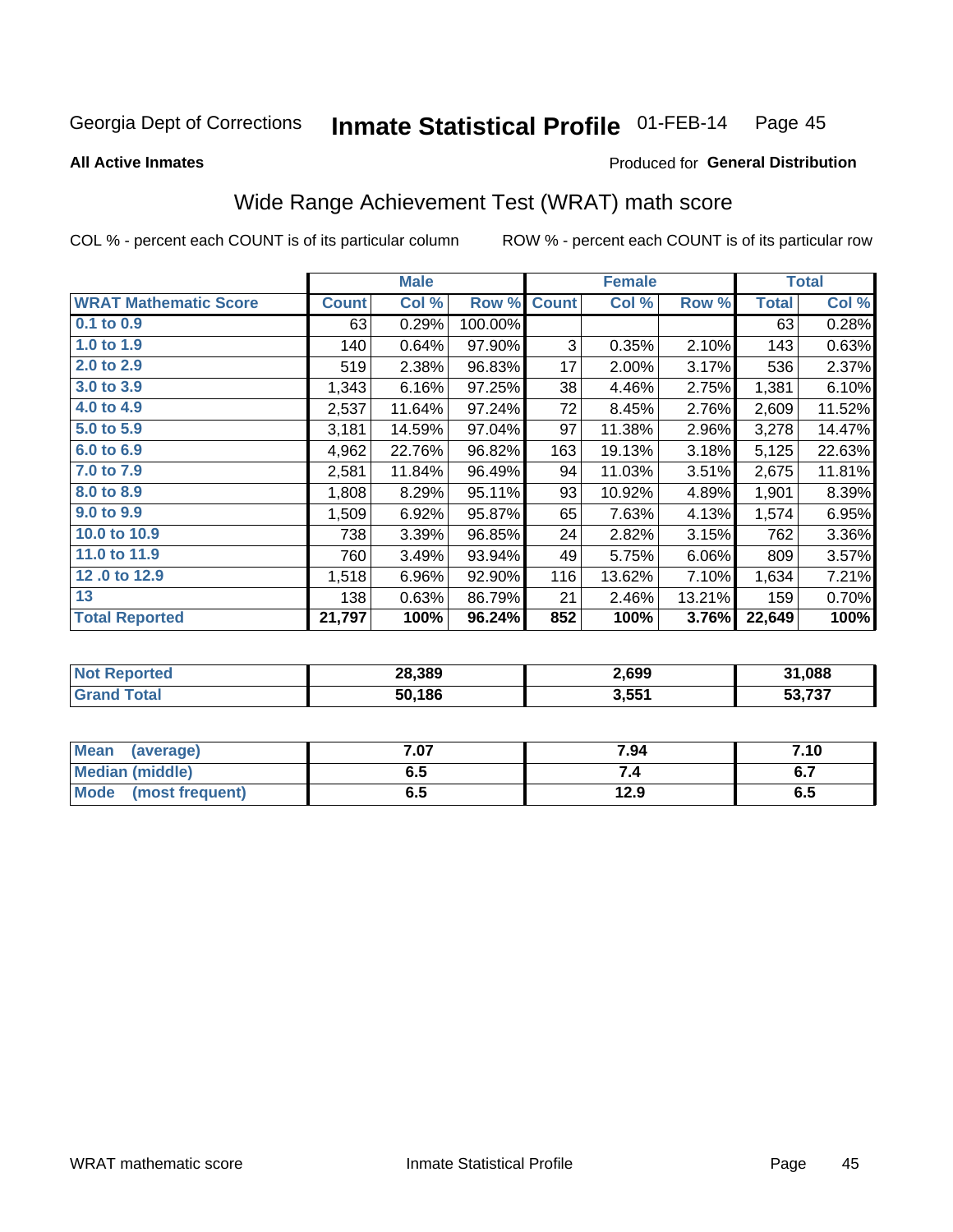#### Inmate Statistical Profile 01-FEB-14 Page 46

#### **All Active Inmates**

### Produced for General Distribution

## Wide Range Achievement Test (WRAT) spelling score

COL % - percent each COUNT is of its particular column

|                            |              | <b>Male</b> |        |              | <b>Female</b> |        |              | <b>Total</b> |
|----------------------------|--------------|-------------|--------|--------------|---------------|--------|--------------|--------------|
| <b>WRAT Spelling Score</b> | <b>Count</b> | Col %       | Row %  | <b>Count</b> | Col %         | Row %  | <b>Total</b> | Col %        |
| $0.1$ to $0.9$             | 451          | 2.06%       | 99.34% | 3            | 0.35%         | 0.66%  | 454          | 1.99%        |
| 1.0 to 1.9                 | 833          | 3.80%       | 98.70% | 11           | 1.28%         | 1.30%  | 844          | 3.71%        |
| 2.0 to 2.9                 | 1,418        | 6.47%       | 98.68% | 19           | 2.21%         | 1.32%  | 1,437        | 6.31%        |
| 3.0 to 3.9                 | 1,866        | 8.52%       | 98.52% | 28           | 3.26%         | 1.48%  | 1,894        | 8.32%        |
| 4.0 to 4.9                 | 1,900        | 8.67%       | 97.89% | 41           | 4.78%         | 2.11%  | 1,941        | 8.53%        |
| 5.0 to 5.9                 | 2,581        | 11.78%      | 97.18% | 75           | 8.74%         | 2.82%  | 2,656        | 11.67%       |
| 6.0 to 6.9                 | 2,362        | 10.78%      | 97.04% | 72           | 8.39%         | 2.96%  | 2,434        | 10.69%       |
| 7.0 to 7.9                 | 1,826        | 8.33%       | 96.56% | 65           | 7.58%         | 3.44%  | 1,891        | 8.31%        |
| 8.0 to 8.9                 | 1,682        | 7.68%       | 95.73% | 75           | 8.74%         | 4.27%  | 1,757        | 7.72%        |
| 9.0 to 9.9                 | 1,354        | 6.18%       | 96.10% | 55           | 6.41%         | 3.90%  | 1,409        | 6.19%        |
| 10.0 to 10.9               | 1,251        | 5.71%       | 95.57% | 58           | 6.76%         | 4.43%  | 1,309        | 5.75%        |
| 11.0 to 11.9               | 1,141        | 5.21%       | 95.32% | 56           | 6.53%         | 4.68%  | 1,197        | 5.26%        |
| 12.0 to 12.9               | 2,746        | 12.53%      | 92.15% | 234          | 27.27%        | 7.85%  | 2,980        | 13.09%       |
| 13                         | 497          | 2.27%       | 88.28% | 66           | 7.69%         | 11.72% | 563          | 2.47%        |
| <b>Total Reported</b>      | 21,908       | 100%        | 96.23% | 858          | 100%          | 3.77%  | 22,766       | 100.0%       |
|                            |              |             |        |              |               |        |              |              |

| olatelo | 28,278 | 2,693             | 30.971   |
|---------|--------|-------------------|----------|
|         | 50.186 | 3,55 <sup>4</sup> | ラヘラ<br>. |

| <b>Mean</b><br>(average) | 7.19 | 9.27 | 7.07<br>1 .ZI |
|--------------------------|------|------|---------------|
| <b>Median (middle)</b>   | ხ.4  | 9.6  | <b>v.,</b>    |
| Mode<br>(most frequent)  | 12.9 | 12.9 | 12.9          |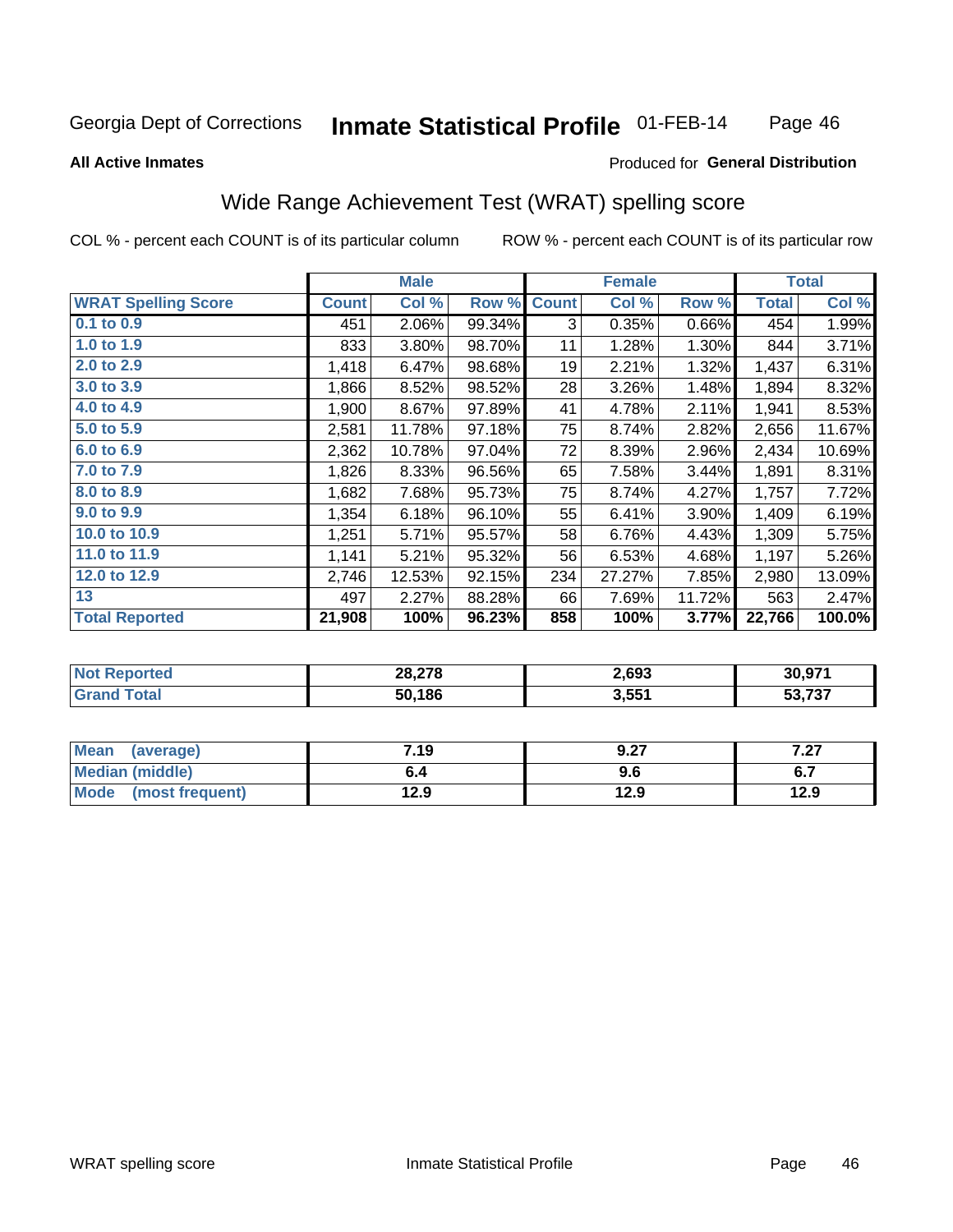#### **All Active Inmates**

### Produced for General Distribution

# Scope of substance abuse - summary

COL % - percent each COUNT is of its particular column

|                        |              | <b>Male</b> |           |              | <b>Female</b> |          |              | <b>Total</b> |
|------------------------|--------------|-------------|-----------|--------------|---------------|----------|--------------|--------------|
| <b>Substance Abuse</b> | <b>Count</b> | Col %       | Row %     | <b>Count</b> | Col %         | Row %    | <b>Total</b> | Col %        |
| <b>None</b>            | 39,132       | 77.97%      | 92.51%    | 3,167        | 89.19%        | 7.49%    | 42,299       | 78.71%       |
| <b>Drugs only</b>      | 5.915        | 11.79%      | 95.43%    | 283          | 7.97%         | 4.57%    | 6,198        | 11.53%       |
| <b>Alcohol only</b>    | .288         | $2.57\%$    | 98.10%    | 25           | 0.70%         | $1.90\%$ | 1,313        | 2.44%        |
| Drugs and alcohol      | 3,851        | 7.67%       | 98.06%    | 76           | 2.14%         | 1.94%    | 3,927        | 7.31%        |
| <b>Total Reported</b>  | 50,186       | 100%        | $93.39\%$ | 3,551        | 100%          | 6.61%    | 53,737       | 100%         |

| <b>Not Reported</b> |        |       |                                            |
|---------------------|--------|-------|--------------------------------------------|
| <b>Grand Total</b>  | 50.186 | 3,551 | $F^{\alpha}$ $\rightarrow$ $\gamma$<br>וטי |

| nuem | <b>Mo</b> | None | <b>None</b> | None |
|------|-----------|------|-------------|------|
|------|-----------|------|-------------|------|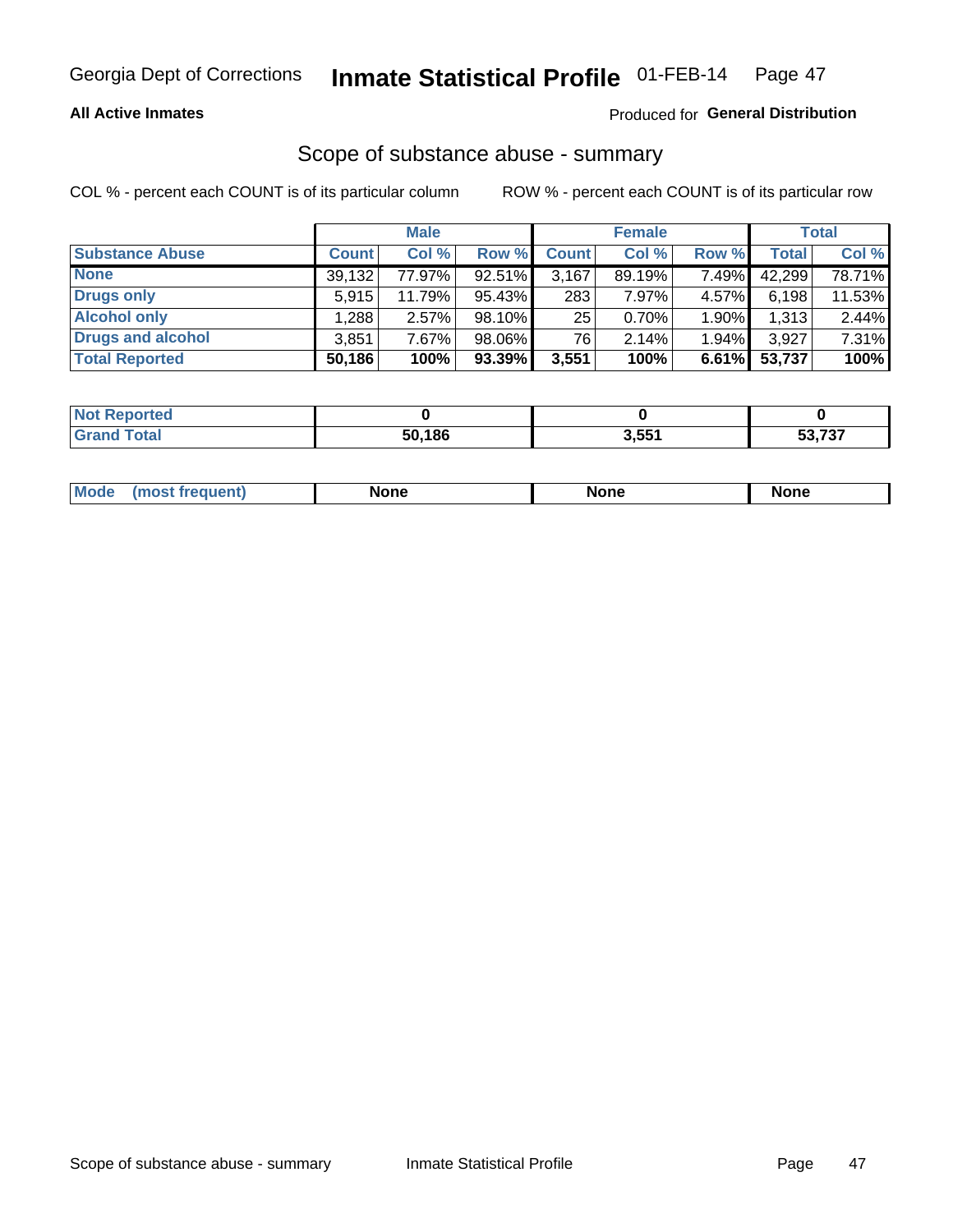### **All Active Inmates**

### **Produced for General Distribution**

### Scope of substance abuse - detail

COL % - percent each COUNT is of its particular column

|                                      |              | <b>Male</b> |         |              | <b>Female</b> |       |              | <b>Total</b> |
|--------------------------------------|--------------|-------------|---------|--------------|---------------|-------|--------------|--------------|
| <b>Substance Abuse</b>               | <b>Count</b> | Col %       | Row %   | <b>Count</b> | Col %         | Row % | <b>Total</b> | Col %        |
| No drug or alcohol problems          | 39,132       | 77.97%      | 92.51%  | 3,167        | 89.19%        | 7.49% | 42,299       | 78.71%       |
| Drug addiction but no alcohol        | 113          | 0.23%       | 93.39%  | 8            | 0.23%         | 6.61% | 121          | 0.23%        |
| <b>Drug addiction and alcohol</b>    | 61           | 0.12%       | 100.00% |              |               |       | 61           | 0.11%        |
| <b>labuse</b>                        |              |             |         |              |               |       |              |              |
| <b>Drug addiction and alcoholism</b> | 39           | 0.08%       | 100.00% |              |               |       | 39           | 0.07%        |
| No drug problem but alcohol          | 1,064        | 2.12%       | 99.07%  | 10           | 0.28%         | 0.93% | 1,074        | 2.00%        |
| <b>labuse</b>                        |              |             |         |              |               |       |              |              |
| No drug problem but alcoholism       | 224          | 0.45%       | 93.72%  | 15           | 0.42%         | 6.28% | 239          | 0.44%        |
| Drug experiment but no alcohol       | 3,056        | 6.09%       | 97.45%  | 80           | 2.25%         | 2.55% | 3,136        | 5.84%        |
| <b>Drug experiment &amp; alcohol</b> | 634          | 1.26%       | 98.60%  | 9            | 0.25%         | 1.40% | 643          | 1.20%        |
| <b>labuse</b>                        |              |             |         |              |               |       |              |              |
| Drug experiment & alcoholism         | 195          | 0.39%       | 96.06%  | 8            | 0.23%         | 3.94% | 203          | 0.38%        |
| Drug abuse but no alcohol            | 2,746        | 5.47%       | 93.37%  | 195          | 5.49%         | 6.63% | 2,941        | 5.47%        |
| Drug abuse and alcohol abuse         | 2,460        | 4.90%       | 98.80%  | 30           | 0.84%         | 1.20% | 2,490        | 4.63%        |
| <b>Drug abuse and alcoholism</b>     | 462          | 0.92%       | 94.09%  | 29           | 0.82%         | 5.91% | 491          | 0.91%        |
| <b>Total Reported</b>                | 50,186       | 100%        | 93.39%  | 3,551        | 100%          | 6.61% | 53,737       | 100%         |

| orted<br>NOT |        |       |                         |
|--------------|--------|-------|-------------------------|
|              | 50,186 | 3,551 | E2727<br><b>JJ,</b> IJI |

| Mode (most frequent) | No drug or alcohol problems No drug or alcohol problems No drug or alcohol |          |
|----------------------|----------------------------------------------------------------------------|----------|
|                      |                                                                            | problems |
|                      |                                                                            |          |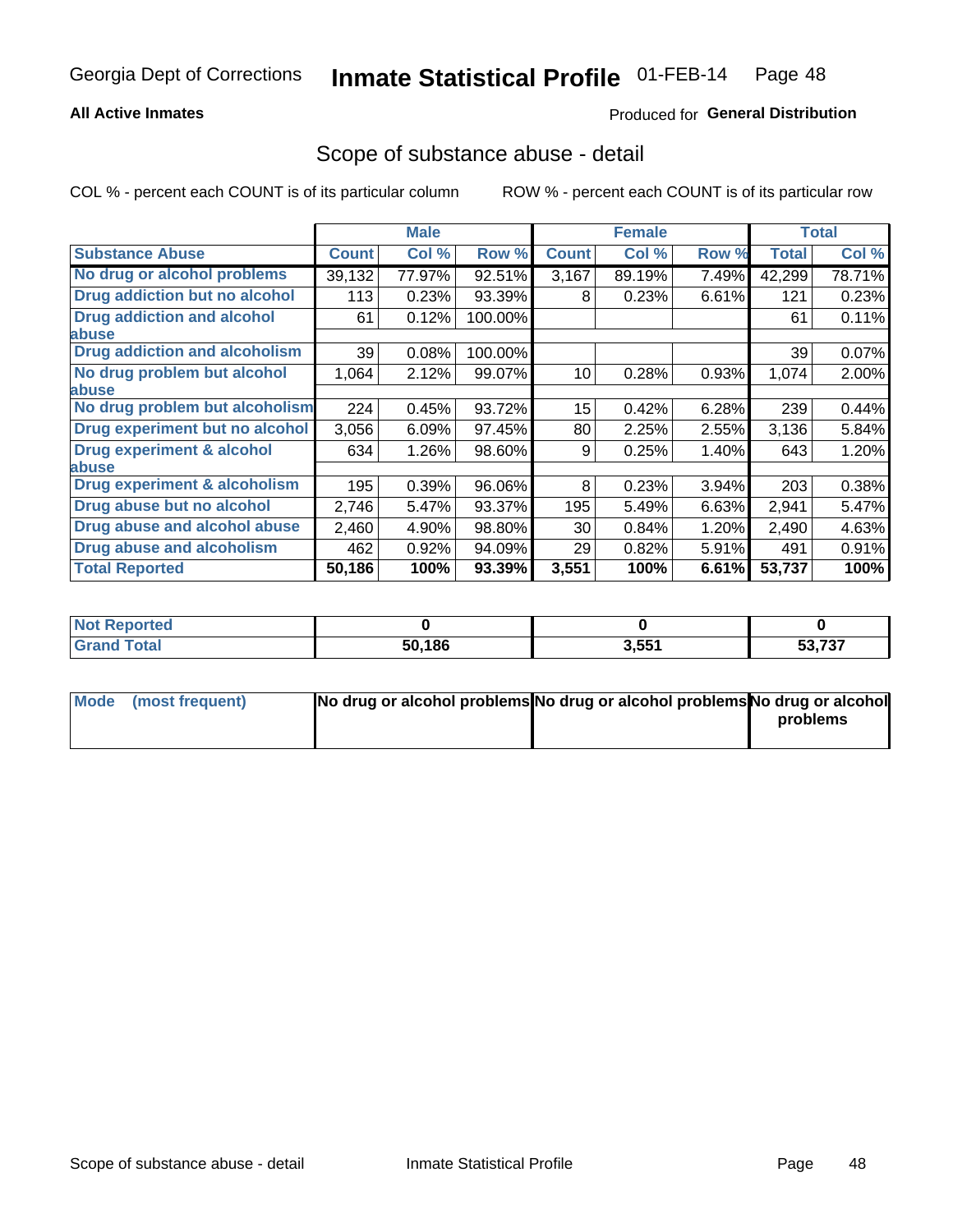#### Inmate Statistical Profile 01-FEB-14 Page 49

**All Active Inmates** 

### **Produced for General Distribution**

## Current / last mental health treatment level

COL % - percent each COUNT is of its particular column

|                                    |              | <b>Male</b> |         |              | <b>Female</b> |        |              | <b>Total</b> |
|------------------------------------|--------------|-------------|---------|--------------|---------------|--------|--------------|--------------|
| <b>Mental Health Treatment Lev</b> | <b>Count</b> | Col %       | Row %   | <b>Count</b> | Col %         | Row %  | <b>Total</b> | Col %        |
| 1 No problem at current time       | 7,855        | 51.94%      | 92.16%  | 668          | 27.58%        | 7.84%  | 8,523        | 48.58%       |
| 2 Receiving outpatient             | 5,288        | 34.97%      | 75.64%  | 1,703        | 70.31%        | 24.36% | 6,991        | 39.85%       |
| <b>Treatment</b>                   |              |             |         |              |               |        |              |              |
| 3 Inpatient, moderate              | 1,585        | 10.48%      | 97.72%  | 37           | 1.53%         | 2.28%  | 1,622        | 9.25%        |
| <b>Treatment</b>                   |              |             |         |              |               |        |              |              |
| 4 Inpatient, intensive             | 364          | 2.41%       | 96.30%  | 14           | 0.58%         | 3.70%  | 378          | 2.15%        |
| <b>Treatment</b>                   |              |             |         |              |               |        |              |              |
| <b>5 Undergoing crisis</b>         | 25           | 0.17%       | 100.00% |              |               |        | 25           | 0.14%        |
| <b>stabilization</b>               |              |             |         |              |               |        |              |              |
| <b>6 Hospital for criminally</b>   | 5            | 0.03%       | 100.00% |              |               |        | 5            | 0.03%        |
| <b>Tinsane</b>                     |              |             |         |              |               |        |              |              |
| <b>Total Evaluated</b>             | 15,122       | 100%        | 86.19%  | 2,422        | 100%          | 13.81% | 17,544       | 100%         |

| Never had MH evaluation | 35,064 | 129.، | 36,193 |
|-------------------------|--------|-------|--------|
| <b>Grand Total</b>      | 50,186 | 3,551 | 53,737 |

| Median (middle) | No problem at current time | <b>Receiving outpatient</b><br>treatment | <b>Receiving</b><br>outpatient<br>treatment |  |  |
|-----------------|----------------------------|------------------------------------------|---------------------------------------------|--|--|
| <b>Mode</b>     | No problem at current time | <b>Receiving outpatient</b>              | No problem at                               |  |  |
| (most frequent) |                            | treatment                                | current time                                |  |  |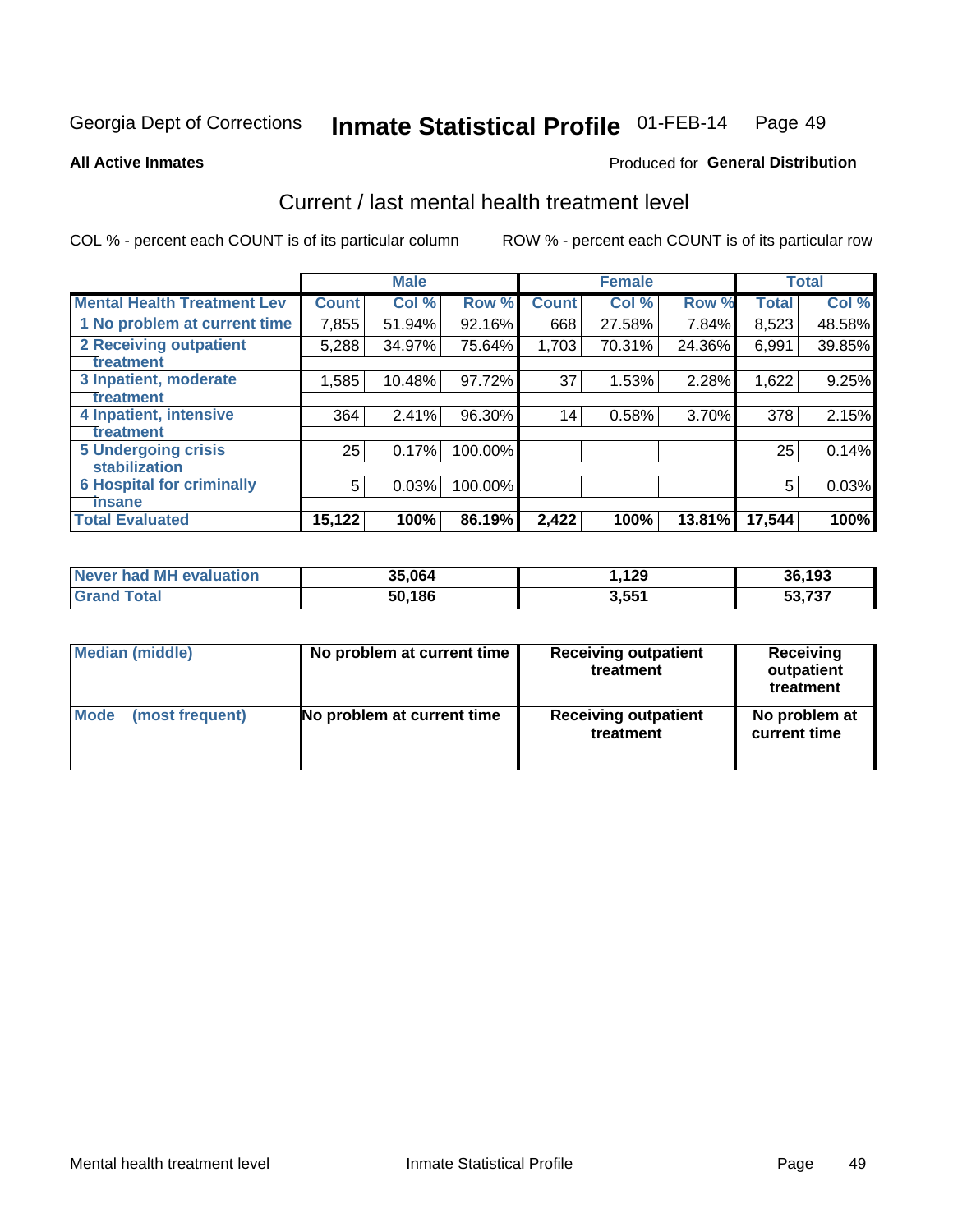### **All Active Inmates**

### Produced for General Distribution

## PULHESDWIT medical scale - 'P' overall condition ('P'hysical)

COL % - percent each COUNT is of its particular column

|                                  |              | <b>Male</b> |         |                 | <b>Female</b> |         |              | <b>Total</b> |
|----------------------------------|--------------|-------------|---------|-----------------|---------------|---------|--------------|--------------|
| 'P' Overall Condition            | <b>Count</b> | Col %       | Row %   | <b>Count</b>    | Col %         | Row %   | <b>Total</b> | Col %        |
| 1 No medical illness             | 34,036       | 73.78%      | 94.48%  | .989            | 60.40%        | 5.52%   | 36,025       | 72.89%       |
| 2 Well-controlled chronic        | 10,926       | 23.68%      | 90.38%  | 1,163           | 35.32%        | 9.62%   | 12,089       | 24.46%       |
| <b>illness</b>                   |              |             |         |                 |               |         |              |              |
| 3 Poorly-controlled chronic      | 1,074        | 2.33%       | 93.80%  | 71              | 2.16%         | 6.20%   | 1,145        | 2.32%        |
| <b>illness</b>                   |              |             |         |                 |               |         |              |              |
| 4 Significant problems requiring | 79           | 0.17%       | 88.76%  | 10 <sup>1</sup> | 0.30%         | 11.24%  | 89           | 0.18%        |
| special housing                  |              |             |         |                 |               |         |              |              |
| 5 Terminal illness, < 6 months   | 171          | 0.04%       | 100.00% |                 |               |         | 17           | 0.03%        |
| to live                          |              |             |         |                 |               |         |              |              |
| 6 Inmate is pregnant             |              |             |         | 60              | 1.82%         | 100.00% | 60           | 0.12%        |
| <b>Total Reported</b>            | 46,132       | 100%        | 93.34%  | 3,293           | 100%          | 6.66%   | 49,425       | 100%         |

| тео | .054 | neo<br>∠ວ໐ | 240<br>−.∪ I ⊥ |
|-----|------|------------|----------------|
|     | .186 | 551<br>.   | こへ フヘフ<br>.    |

| Mode | (most frequent) | 1 No medical illness | 1 No medical illness | 1 No medical<br>illness |
|------|-----------------|----------------------|----------------------|-------------------------|
|------|-----------------|----------------------|----------------------|-------------------------|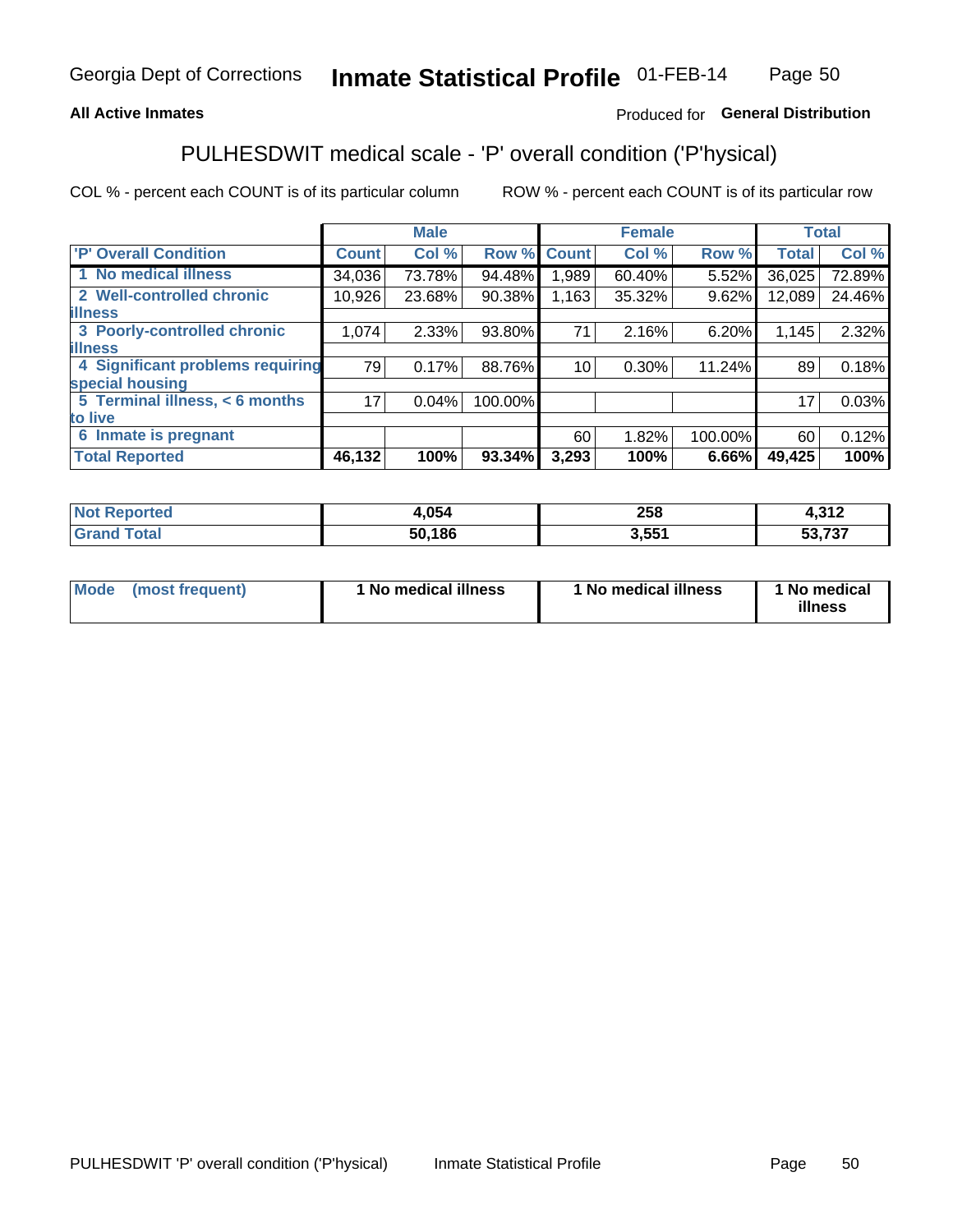#### **All Active Inmates**

### Produced for General Distribution

# PULHESDWIT medical scale - 'U' upper body

COL % - percent each COUNT is of its particular column

|                              |              | <b>Male</b> |         |              | <b>Female</b> |       |              | <b>Total</b> |
|------------------------------|--------------|-------------|---------|--------------|---------------|-------|--------------|--------------|
| <b>U' Upper Body</b>         | <b>Count</b> | Col %       | Row %   | <b>Count</b> | Col %         | Row % | <b>Total</b> | Col %        |
| 1 Upper bones, joints,       | 43,878       | 95.32%      | 93.33%  | 3,138        | 95.32%        | 6.67% | 47,016       | 95.32%       |
| muscles all OK               |              |             |         |              |               |       |              |              |
| 2 One or both arms minimally | 1,842        | 4.00%       | 93.03%  | 138          | 4.19%         | 6.97% | 1,980        | 4.01%        |
| limited                      |              |             |         |              |               |       |              |              |
| 3 One or both arms           | 273          | 0.59%       | 94.79%  | 15           | 0.46%         | 5.21% | 288          | 0.58%        |
| <b>moderately limited</b>    |              |             |         |              |               |       |              |              |
| 4 One arm disabled,          | 37           | 0.08%       | 97.37%  |              | 0.03%         | 2.63% | 38           | 0.08%        |
| paralyzed, or amputated      |              |             |         |              |               |       |              |              |
| 5 Both arms disabled,        | 4            | 0.01%       | 100.00% |              |               |       | 4            | 0.01%        |
| paralyzed, or amputated      |              |             |         |              |               |       |              |              |
| <b>Total Reported</b>        | 46,034       | 100%        | 93.33%  | 3,292        | 100%          | 6.67% | 49,326       | 100%         |

| <b>Not Reported</b>   | イドク<br>4, I JZ | 259   | 411<br>.                          |
|-----------------------|----------------|-------|-----------------------------------|
| <b>Total</b><br>Grand | 50,186         | 3,551 | こへ フヘフ<br>ວວ. <i>ເ</i> ວ <i>ເ</i> |

| Mode (most frequent) | 1 Upper bones, joints,<br>muscles all OK | 1 Upper bones, joints,<br>muscles all OK | 1 Upper bones,<br>joints, muscles all<br>ΟK |
|----------------------|------------------------------------------|------------------------------------------|---------------------------------------------|
|----------------------|------------------------------------------|------------------------------------------|---------------------------------------------|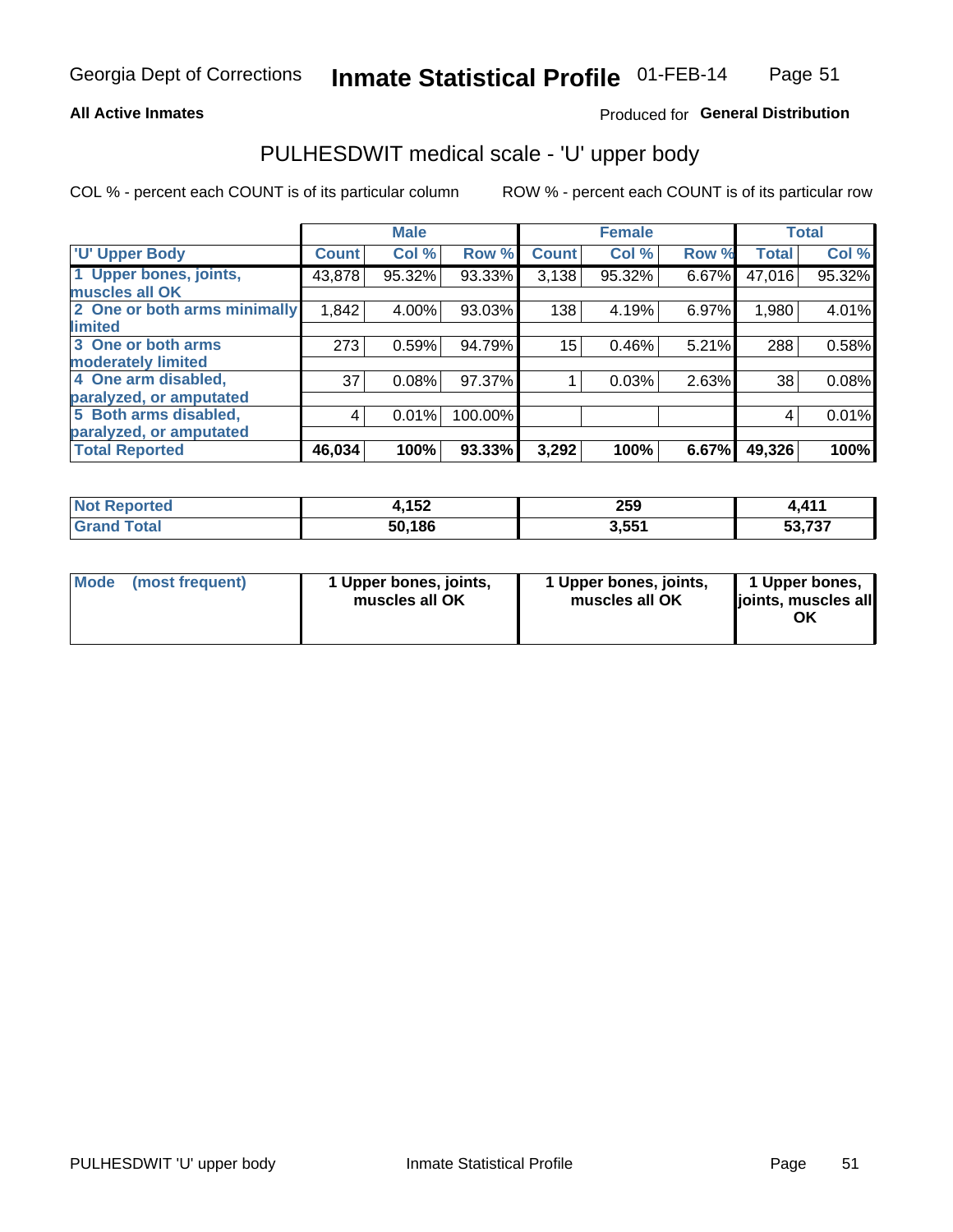#### **All Active Inmates**

### Produced for General Distribution

## PULHESDWIT medical scale - 'L' lower body

COL % - percent each COUNT is of its particular column

|                                |              | <b>Male</b> |         |              | <b>Female</b> |       |              | <b>Total</b> |
|--------------------------------|--------------|-------------|---------|--------------|---------------|-------|--------------|--------------|
| 'L' Lower Body                 | <b>Count</b> | Col %       | Row %   | <b>Count</b> | Col %         | Row % | <b>Total</b> | Col %        |
| 1 Lower bones, joints,         | 40,583       | 88.16%      | 93.16%  | 2,981        | 90.55%        | 6.84% | 43,564       | 88.32%       |
| muscles all OK                 |              |             |         |              |               |       |              |              |
| 2 One or both legs minimally   | 4,622        | 10.04%      | 94.27%  | 281          | 8.54%         | 5.73% | 4,903        | 9.94%        |
| limited                        |              |             |         |              |               |       |              |              |
| 3 One or both legs             | 699          | 1.52%       | 96.41%  | 26           | 0.79%         | 3.59% | 725          | 1.47%        |
| moderately limited             |              |             |         |              |               |       |              |              |
| 4 One leg disabled, paralyzed, | 118          | 0.26%       | 96.72%  | 4            | 0.12%         | 3.28% | 122          | 0.25%        |
| or amputated                   |              |             |         |              |               |       |              |              |
| 5 Both legs disabled,          | 10           | 0.02%       | 100.00% |              |               |       | 10           | 0.02%        |
| paralyzed, or amputated        |              |             |         |              |               |       |              |              |
| <b>Total Reported</b>          | 46,032       | 100%        | 93.33%  | 3,292        | 100%          | 6.67% | 49,324       | 100%         |

| <b>Not Reported</b> | l.154  | 259   | ,413              |
|---------------------|--------|-------|-------------------|
| <b>Total</b>        | 50,186 | 3,551 | よつ フクフ<br>. 1 3 1 |

| Mode (most frequent) | 1 Lower bones, joints,<br>muscles all OK | 1 Lower bones, joints,<br>muscles all OK | 1 Lower bones,<br>joints, muscles all<br>ΟK |
|----------------------|------------------------------------------|------------------------------------------|---------------------------------------------|
|----------------------|------------------------------------------|------------------------------------------|---------------------------------------------|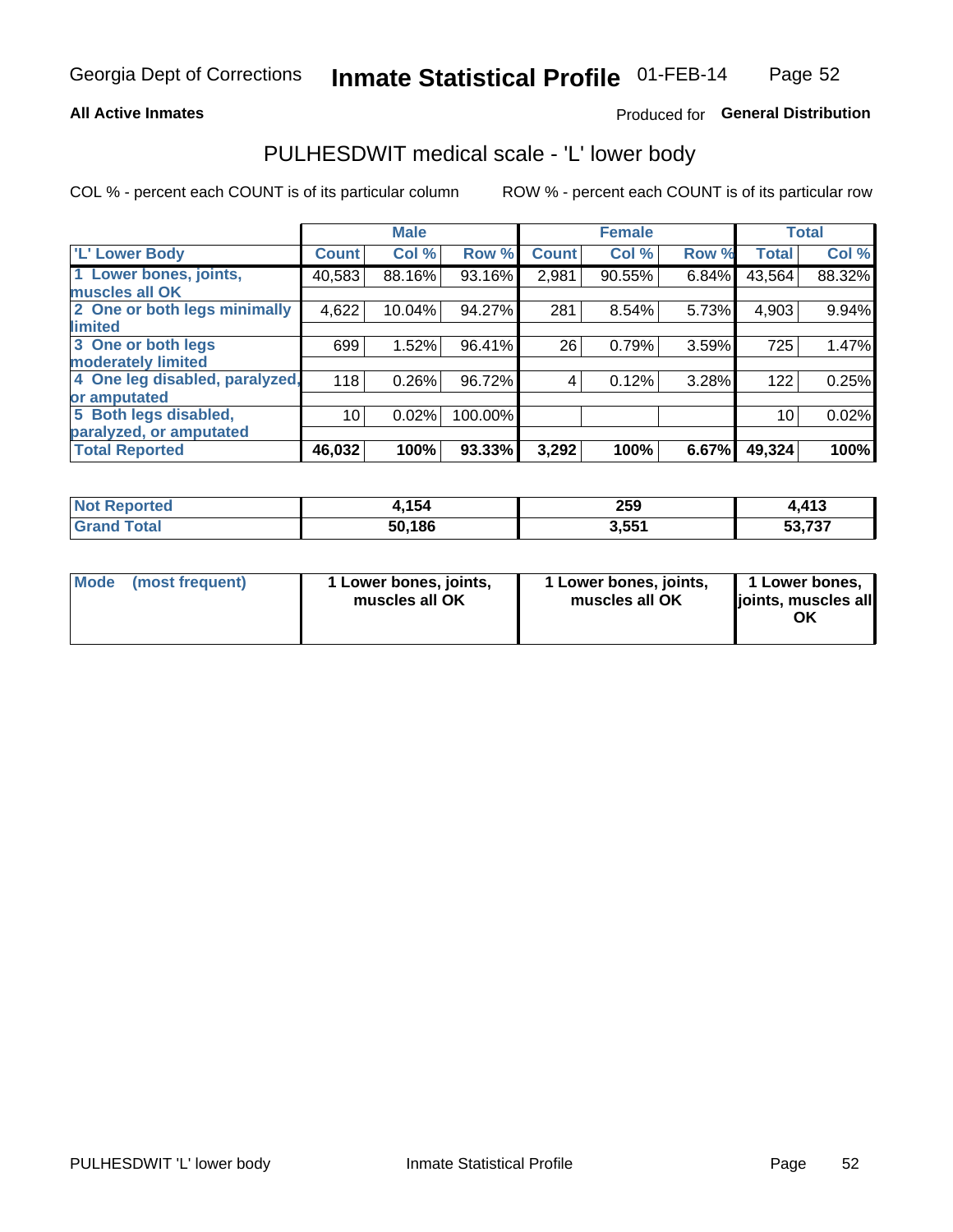#### **All Active Inmates**

### Produced for General Distribution

## PULHESDWIT medical scale - 'H' hearing

COL % - percent each COUNT is of its particular column

|                                |              | <b>Male</b> |        |             | <b>Female</b> |       | <b>Total</b> |        |
|--------------------------------|--------------|-------------|--------|-------------|---------------|-------|--------------|--------|
| <b>'H' Hearing</b>             | <b>Count</b> | Col %       |        | Row % Count | Col %         | Row % | <b>Total</b> | Col %  |
| 1 Normal hearing both ears     | 45,417       | 98.69%      | 93.32% | 3,251       | 98.90%        | 6.68% | 48,668       | 98.71% |
| 2 Some loss in one ear with    | 457          | 0.99%       | 93.27% | 33          | $1.00\%$      | 6.73% | 490          | 0.99%  |
| other OK, or mild loss in both |              |             |        |             |               |       |              |        |
| 3 Total loss in one ear with   | 104          | 0.23%       | 99.05% |             | 0.03%         | 0.95% | 105          | 0.21%  |
| mild loss in other             |              |             |        |             |               |       |              |        |
| 4 Severe loss in both ears     | 29           | 0.06%       | 96.67% |             | 0.03%         | 3.33% | 30           | 0.06%  |
| 5 Total loss in both ears,     | 11           | 0.02%       | 91.67% |             | 0.03%         | 8.33% | 12           | 0.02%  |
| requiring special housing      |              |             |        |             |               |       |              |        |
| <b>Total Reported</b>          | 46,018       | 100%        | 93.33% | 3,287       | 100%          | 6.67% | 49,305       | 100%   |

| <b>Not Reno</b><br>ాorted | .168،  | 264   | 4,432                  |
|---------------------------|--------|-------|------------------------|
| Total                     | 50,186 | 3,551 | ラヘラ<br>-^<br>วง. เ ง เ |

| Mode (most frequent) | 1 Normal hearing both ears 1 Normal hearing both ears 1 Normal hearing | both ears |
|----------------------|------------------------------------------------------------------------|-----------|
|                      |                                                                        |           |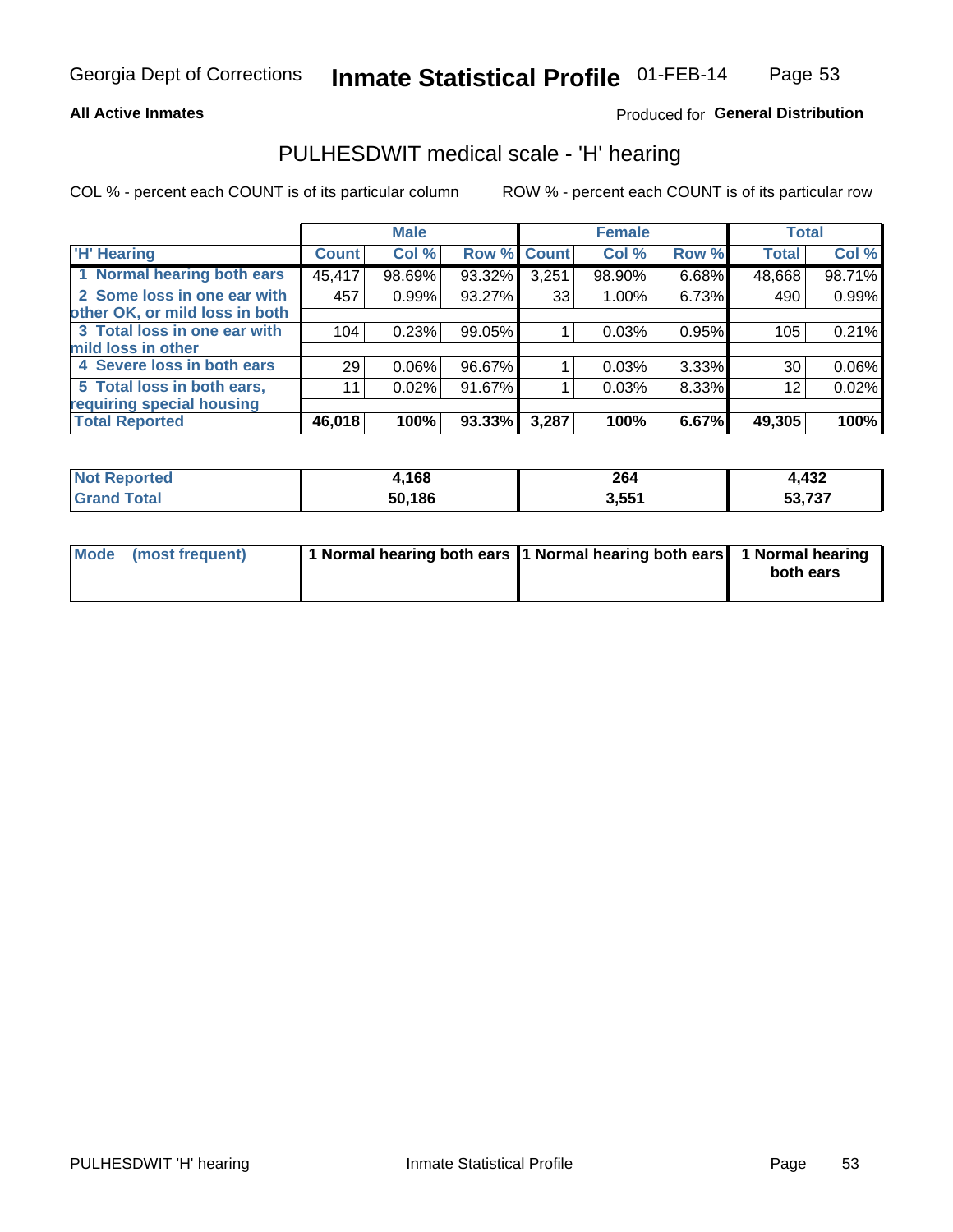#### **All Active Inmates**

### Produced for General Distribution

## PULHESDWIT medical scale - 'E' vision

COL % - percent each COUNT is of its particular column

|                                 |              | <b>Male</b> |        |              | <b>Female</b> |        |              | <b>Total</b> |
|---------------------------------|--------------|-------------|--------|--------------|---------------|--------|--------------|--------------|
| 'E' Vision                      | <b>Count</b> | Col %       | Row %  | <b>Count</b> | Col %         | Row %  | <b>Total</b> | Col %        |
| 1 Correctable to 20/40 in both  | 35,107       | 77.52%      | 95.94% | .486         | 45.35%        | 4.06%  | 36,593       | 75.35%       |
| eyes                            |              |             |        |              |               |        |              |              |
| 2 Correctable to 20/70 in one   | 9,197        | 20.31%      | 86.27% | ,464         | 44.68%        | 13.73% | 10,661       | 21.95%       |
| eye, may be blind in other      |              |             |        |              |               |        |              |              |
| 3 Correctable to 20/200 in one  | 837          | 1.85%       | 74.80% | 282          | 8.61%         | 25.20% | 1,119        | 2.30%        |
| eye, may be blind in other      |              |             |        |              |               |        |              |              |
| 4 One eye not correctable to    | 132          | 0.29%       | 75.00% | 44           | 1.34%         | 25.00% | 176          | 0.36%        |
| 20/200, other may be blind      |              |             |        |              |               |        |              |              |
| 5 Blind in both eyes, requiring | 13           | 0.03%       | 92.86% |              | 0.03%         | 7.14%  | 14           | 0.03%        |
| special housing                 |              |             |        |              |               |        |              |              |
| <b>Total Reported</b>           | 45,286       | 100%        | 93.25% | 3,277        | 100%          | 6.75%  | 48,563       | 100%         |

| <b>Not Reported</b>   | ,900   | 27 <sub>A</sub><br>214 | ;174   |
|-----------------------|--------|------------------------|--------|
| <b>Total</b><br>Grand | 50,186 | 3,551                  | 53,737 |

| Mode (most frequent) | 1 Correctable to 20/40 in both<br>eves | 1 Correctable to 20/40 in   1 Correctable to  <br>both eves | 20/40 in both eyes |
|----------------------|----------------------------------------|-------------------------------------------------------------|--------------------|
|                      |                                        |                                                             |                    |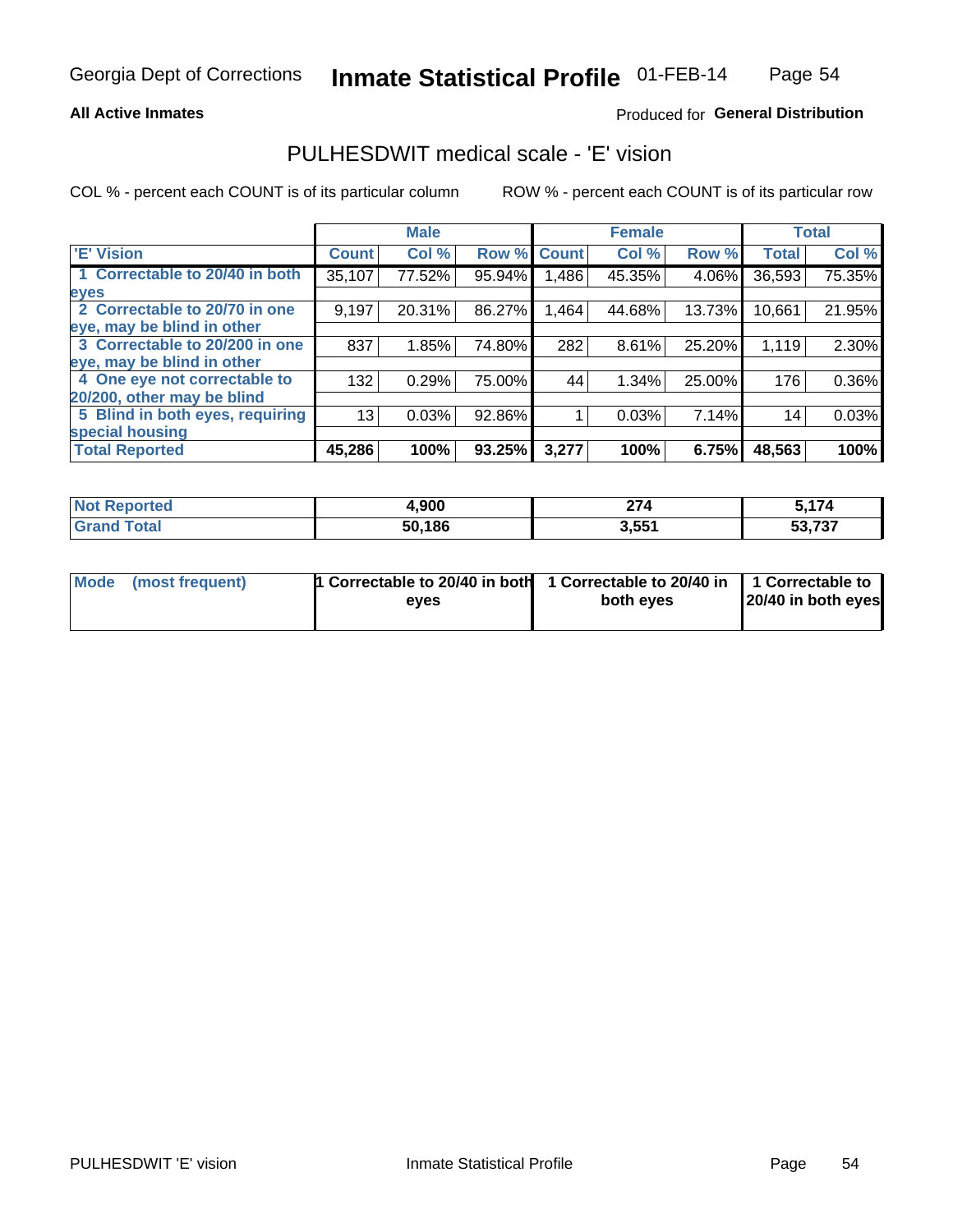### **All Active Inmates**

### Produced for General Distribution

## PULHESDWIT medical scale - 'S' pSychiatric

COL % - percent each COUNT is of its particular column

|                                        |              | <b>Male</b> |        |              | <b>Female</b> |        |              | <b>Total</b> |
|----------------------------------------|--------------|-------------|--------|--------------|---------------|--------|--------------|--------------|
| 'S' pSychiatric                        | <b>Count</b> | Col %       | Row %  | <b>Count</b> | Col %         | Row %  | <b>Total</b> | Col %        |
| 1 No impairment or disorders           | 38,956       | 86.82%      | 95.94% | .650         | 53.73%        | 4.06%  | 40,606       | 84.70%       |
| 2 Stable, or in remission, or          | 4,636        | 10.33%      | 76.87% | ,395         | 45.42%        | 23.13% | 6,031        | 12.58%       |
| mild impairment or retardation         |              |             |        |              |               |        |              |              |
| 3 Requires moderate inpatient          | 1,057        | 2.36%       | 98.42% | 17           | 0.55%         | 1.58%  | 1,074        | 2.24%        |
| treatment                              |              |             |        |              |               |        |              |              |
| 4 Requires intensive inpatient         | 201          | 0.45%       | 96.17% | 8            | 0.26%         | 3.83%  | 209          | 0.44%        |
| treatment                              |              |             |        |              |               |        |              |              |
| <b>5 Requires Crisis Stabilization</b> | 21           | 0.05%       | 95.45% |              | 0.03%         | 4.55%  | 22           | 0.05%        |
| Unit (CSU) inpatient care              |              |             |        |              |               |        |              |              |
| <b>Total Reported</b>                  | 44,871       | 100%        | 93.59% | 3,071        | 100%          | 6.41%  | 47,942       | 100.0%       |

| <b>Not Reported</b> | 5,315  | 480   | 5,795            |
|---------------------|--------|-------|------------------|
| Total<br>Grar       | 50,186 | 3,551 | 52.727<br>33.737 |

| Mode<br>1 No impairment or disorders<br>(most frequent) | 1 No impairment or<br>disorders | 1 No impairment or<br>disorders |
|---------------------------------------------------------|---------------------------------|---------------------------------|
|---------------------------------------------------------|---------------------------------|---------------------------------|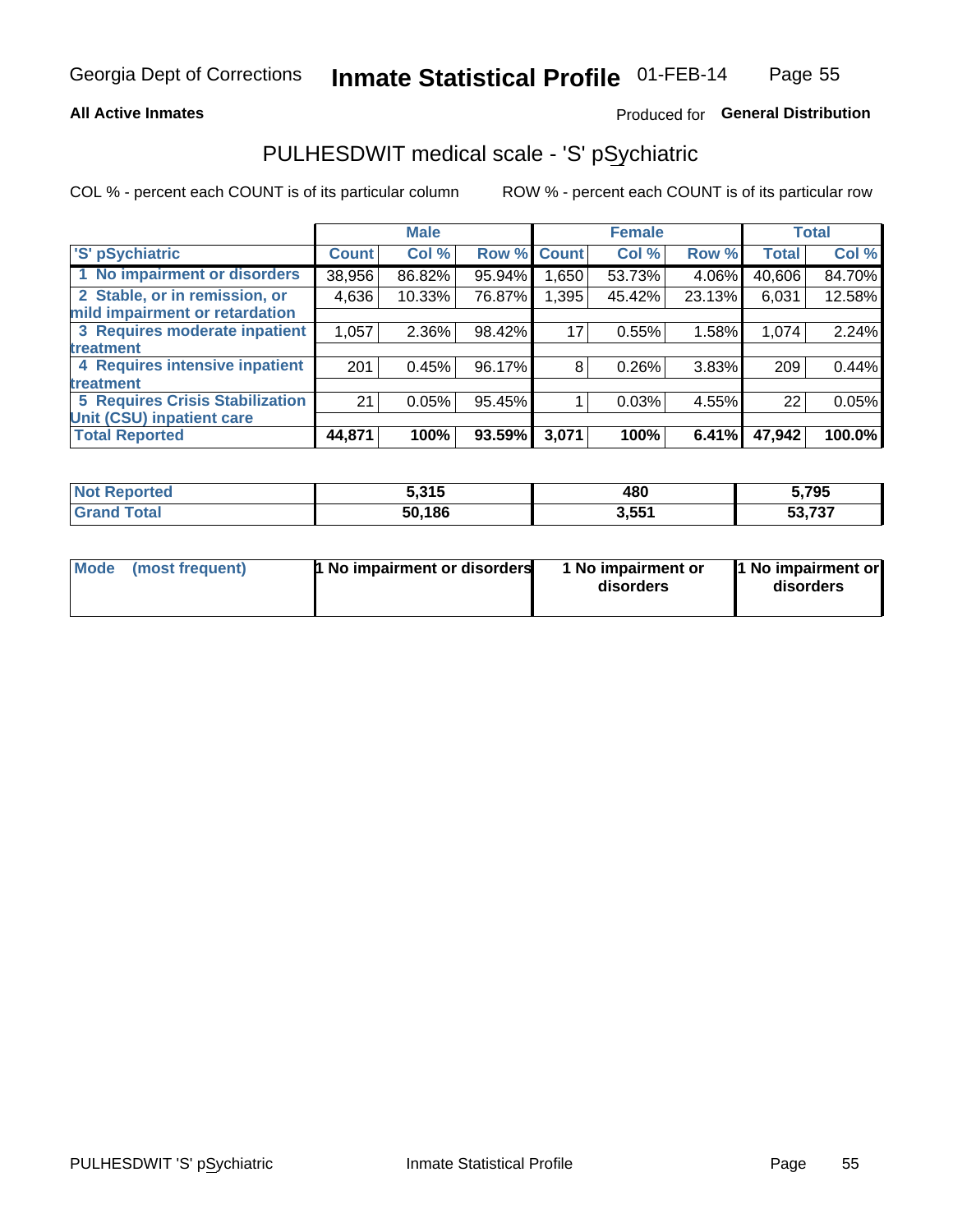#### **All Active Inmates**

### Produced for General Distribution

## PULHESDWIT medical scale - 'D' dental

COL % - percent each COUNT is of its particular column

|                                 |              | <b>Male</b> |         |              | <b>Female</b> |       |              | <b>Total</b> |
|---------------------------------|--------------|-------------|---------|--------------|---------------|-------|--------------|--------------|
| <b>D'</b> Dental                | <b>Count</b> | Col %       | Row %   | <b>Count</b> | Col %         | Row % | <b>Total</b> | Col %        |
| 1 Minimal routine dental health | 24,256       | 56.56%      | 92.70%  | 1,910        | 61.26%        | 7.30% | 26,166       | 56.88%       |
| <b>needs</b>                    |              |             |         |              |               |       |              |              |
| 2 Moderate cavities and/or gum  | 14,828       | 34.58%      | 93.68%  | 1,000        | 32.07%        | 6.32% | 15,828       | 34.41%       |
| disease                         |              |             |         |              |               |       |              |              |
| 3 Extensive gum disease         | 3,784        | 8.82%       | 94.81%  | 207          | 6.64%         | 5.19% | 3,991        | 8.68%        |
| and/or widespread decay         |              |             |         |              |               |       |              |              |
| 4 Urgent need for dental        | 14           | 0.03%       | 93.33%  |              | 0.03%         | 6.67% | 15           | 0.03%        |
| <b>services</b>                 |              |             |         |              |               |       |              |              |
| 5 Life-threatening disease or   | 2            | 0.01%       | 100.00% |              |               |       | 2            | 0.01%        |
| extreme pain or infection       |              |             |         |              |               |       |              |              |
| <b>Total Reported</b>           | 42,884       | 100%        | 93.22%  | 3,118        | 100%          | 6.78% | 46,002       | 100.0%       |

| <b>Not Reported</b>     | 7,302  | ハウク<br>433 | 7,735  |
|-------------------------|--------|------------|--------|
| <b>Total</b><br>' Grand | 50,186 | 3,551      | 53,737 |

| 1 Minimal routine dental<br>Mode<br>(most frequent)<br>health needs | 1 Minimal routine dental 1 Minimal routine<br>health needs | dental health<br>needs |
|---------------------------------------------------------------------|------------------------------------------------------------|------------------------|
|---------------------------------------------------------------------|------------------------------------------------------------|------------------------|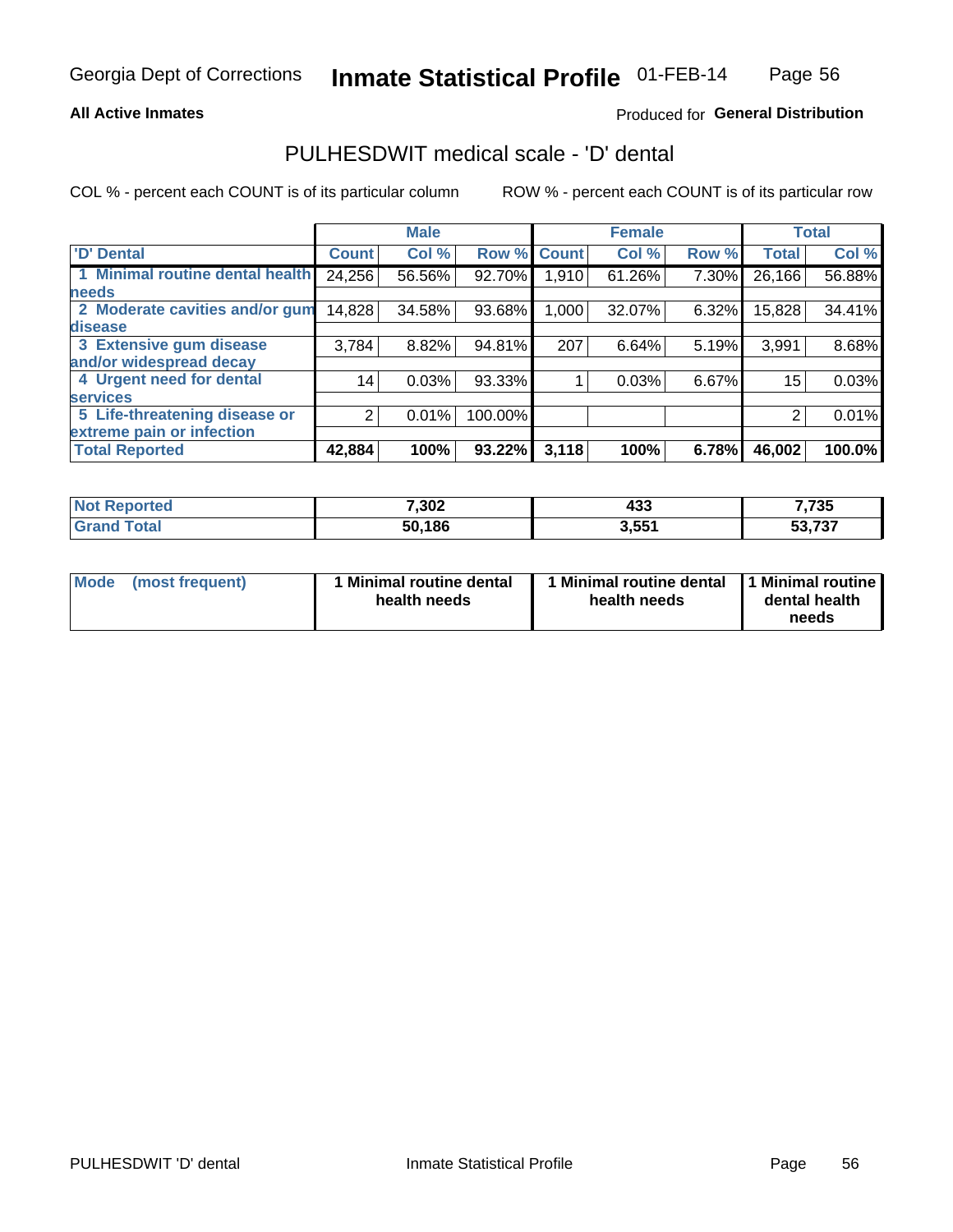### **All Active Inmates**

### Produced for General Distribution

## PULHESDWIT medical scale - 'W' work ability

COL % - percent each COUNT is of its particular column

|                                 |              | <b>Male</b> |        |             | <b>Female</b> |        |              | <b>Total</b> |
|---------------------------------|--------------|-------------|--------|-------------|---------------|--------|--------------|--------------|
| <b>W' work ability</b>          | <b>Count</b> | Col %       |        | Row % Count | Col %         | Row %  | <b>Total</b> | Col %        |
| 1 Unrestricted work or activity | 38,210       | 83.00%      | 93.21% | 2,784       | 84.57%        | 6.79%  | 40,994       | 83.10%       |
| 2 Minor restrictions on type of | 6,170        | 13.40%      | 94.88% | 333         | 10.12%        | 5.12%  | 6,503        | 13.18%       |
| <b>work</b>                     |              |             |        |             |               |        |              |              |
| 3 Moderate restrictions on type | 1,109        | 2.41%       | 93.19% | 81          | 2.46%         | 6.81%  | 1,190        | 2.41%        |
| lof work                        |              |             |        |             |               |        |              |              |
| 4 Major restrictions on type of | 404          | 0.88%       | 89.18% | 49          | 1.49%         | 10.82% | 453          | 0.92%        |
| <b>work</b>                     |              |             |        |             |               |        |              |              |
| 5 Cannot work under any         | 143          | 0.31%       | 76.06% | 45          | 1.37%         | 23.94% | 188          | 0.38%        |
| <b>circumstances</b>            |              |             |        |             |               |        |              |              |
| <b>Total Reported</b>           | 46,036       | 100%        | 93.33% | 3,292       | 100%          | 6.67%  | 49,328       | 100%         |

| <b>Not Reported</b>     | 4,150  | 259   | 409,ا  |
|-------------------------|--------|-------|--------|
| <b>Total</b><br>' Grand | 50,186 | 3,551 | 53,737 |

| Mode            | 1 Unrestricted work or | 1 Unrestricted work or | 1 Unrestricted   |
|-----------------|------------------------|------------------------|------------------|
| (most frequent) | activity               | activity               | work or activity |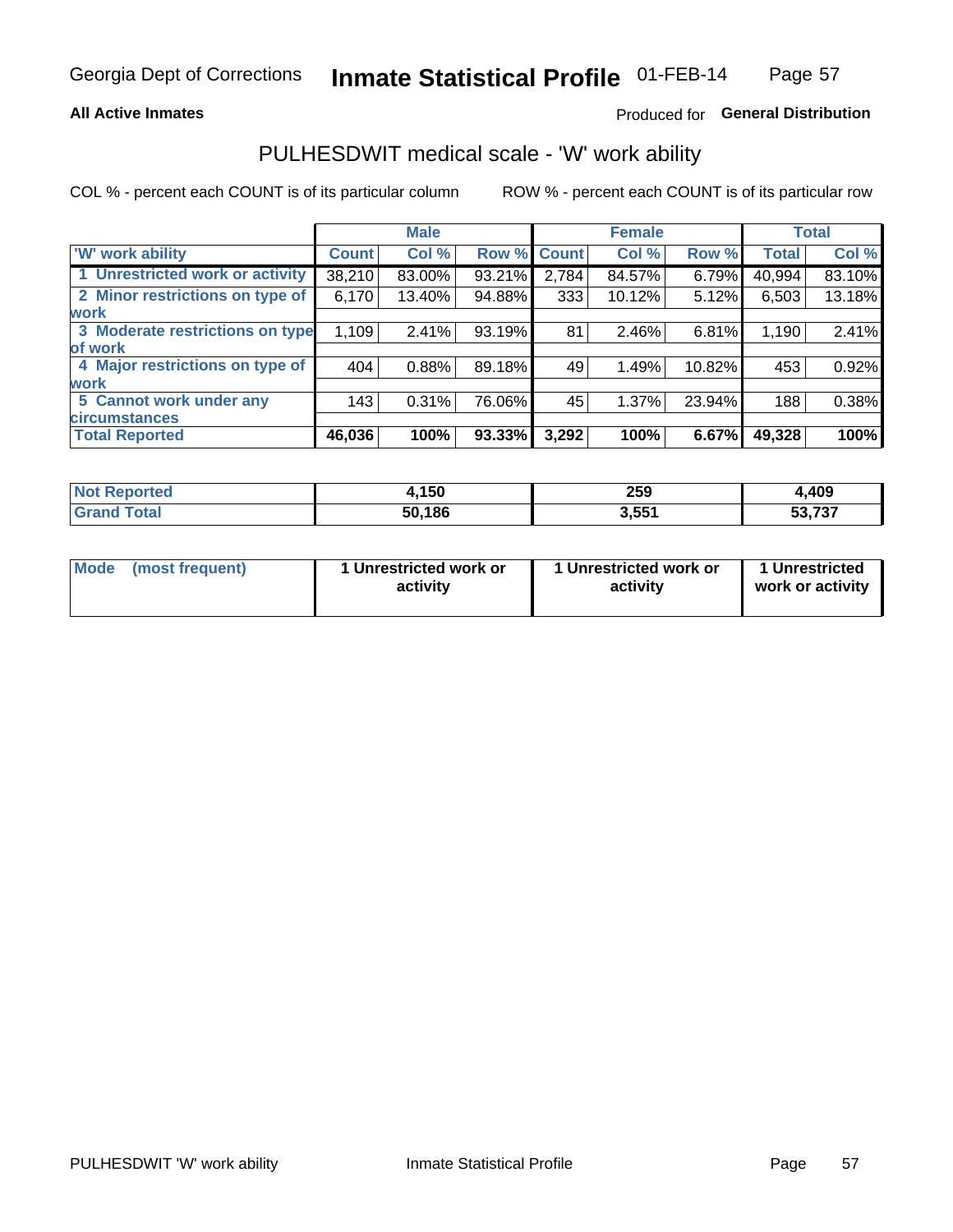#### **All Active Inmates**

### Produced for General Distribution

## PULHESDWIT medical scale - 'I' impairment

COL % - percent each COUNT is of its particular column

|                                   |              | <b>Male</b> |             |       | <b>Female</b> |       |              | <b>Total</b> |
|-----------------------------------|--------------|-------------|-------------|-------|---------------|-------|--------------|--------------|
| <b>T' Impairment</b>              | <b>Count</b> | Col %       | Row % Count |       | Col %         | Row % | <b>Total</b> | Col %        |
| 1 No impairments or               | 45,673       | 99.25%      | 93.33%      | 3,265 | 99.24%        | 6.67% | 48,938       | 99.25%       |
| disabilities                      |              |             |             |       |               |       |              |              |
| 2 Wheelchair-bound but            | 237          | 0.52%       | 91.51%      | 22    | 0.67%         | 8.49% | 259          | 0.53%        |
| otherwise OK                      |              |             |             |       |               |       |              |              |
| <b>3 Needs low-level Assisted</b> | 36           | 0.08%       | 97.30%      |       | 0.03%         | 2.70% | 37           | 0.08%        |
| Living (level I)                  |              |             |             |       |               |       |              |              |
| 4 Needs moderate Assisted         | 14           | 0.03%       | 93.33%      |       | 0.03%         | 6.67% | 15           | 0.03%        |
| Living (level II)                 |              |             |             |       |               |       |              |              |
| <b>5 Needs maximal Assisted</b>   | 59           | 0.13%       | 98.33%      |       | 0.03%         | 1.67% | 60           | 0.12%        |
| Living (level III)                |              |             |             |       |               |       |              |              |
| <b>Total Reported</b>             | 46,019       | 100%        | 93.33%      | 3,290 | 100%          | 6.67% | 49,309       | 100.0%       |

| <b>Not</b><br>Reported | ,167   | 261<br>____       | 4,428             |
|------------------------|--------|-------------------|-------------------|
| Total                  | 50,186 | 3,55 <sup>4</sup> | ラヘラ<br>ວວ.<br>ى ، |

| <b>Mode</b> | (most frequent) | <b>No impairments or</b><br>disabilities | 1 No impairments or<br>disabilities | 1 No impairments<br>or disabilities |
|-------------|-----------------|------------------------------------------|-------------------------------------|-------------------------------------|
|-------------|-----------------|------------------------------------------|-------------------------------------|-------------------------------------|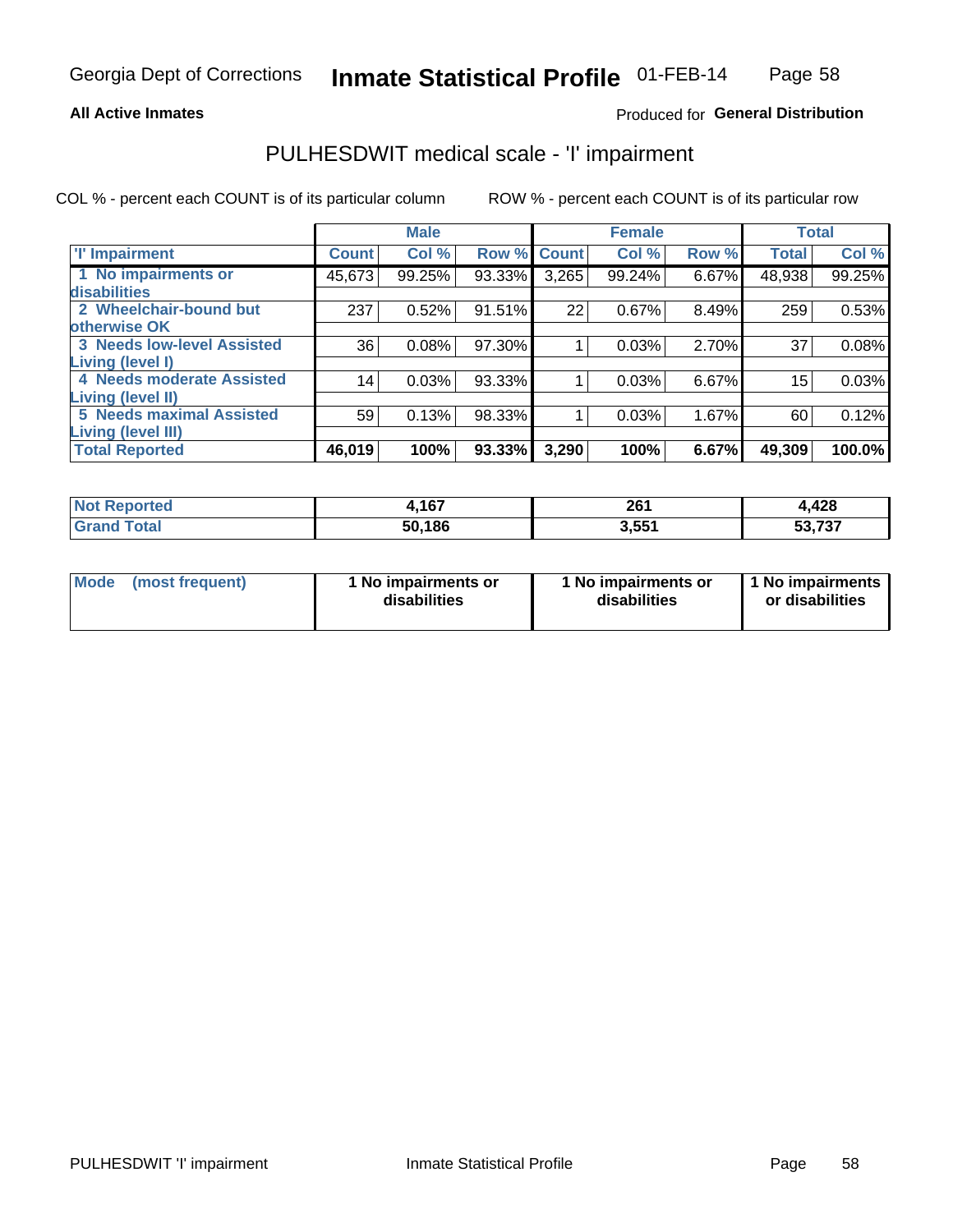#### **All Active Inmates**

### Produced fo General Distribution

## PULHESDWIT medical scale - 'T' transportability

COL % - percent each COUNT is of its particular column

|                              |                    | <b>Male</b> |         |              | <b>Female</b> |        |              | <b>Total</b> |
|------------------------------|--------------------|-------------|---------|--------------|---------------|--------|--------------|--------------|
| <b>T' Transportability</b>   | Count <sup>!</sup> | Col %       | Row %   | <b>Count</b> | Col %         | Row %  | <b>Total</b> | Col %        |
| 1 Can be transported in any  | 45,757             | 99.39%      | 93.34%  | 3,263        | 99.48%        | 6.66%  | 49,020       | 99.40%       |
| ordinary approved vehicle    |                    |             |         |              |               |        |              |              |
| 2 Wheelchair-bound, not      | 72                 | 0.16%       | 92.31%  | 6            | 0.18%         | 7.69%  | 78           | 0.16%        |
| needing special vehicle      |                    |             |         |              |               |        |              |              |
| 3 Wheelchair-bound, requires | 11                 | 0.02%       | 78.57%  | 3            | 0.09%         | 21.43% | 14           | 0.03%        |
| special vehicle              |                    |             |         |              |               |        |              |              |
| 4 Needs specially-equipped   | 9                  | 0.02%       | 100.00% |              |               |        | 9            | 0.02%        |
| medical vehicle              |                    |             |         |              |               |        |              |              |
| <b>5 Requires ambulance</b>  | 188                | 0.41%       | 95.92%  | 8            | 0.24%         | 4.08%  | 196          | 0.40%        |
| transport                    |                    |             |         |              |               |        |              |              |
| <b>Total Reported</b>        | 46,037             | 100%        | 93.35%  | 3,280        | 100%          | 6.65%  | 49,317       | 100.0%       |

| <b>Not</b><br>Reported | ,149   | ヘライ                | 4,420               |
|------------------------|--------|--------------------|---------------------|
| Total                  | 50,186 | 551<br><b>.</b> ບບ | . 707<br>ວວ.<br>، ت |

|  | Mode (most frequent) | 1 Can be transported in any 1 Can be transported in any<br>ordinary approved vehicle   ordinary approved vehicle   transported in any |  | 1 Can be<br>  ordinary approved  <br>vehicle |
|--|----------------------|---------------------------------------------------------------------------------------------------------------------------------------|--|----------------------------------------------|
|--|----------------------|---------------------------------------------------------------------------------------------------------------------------------------|--|----------------------------------------------|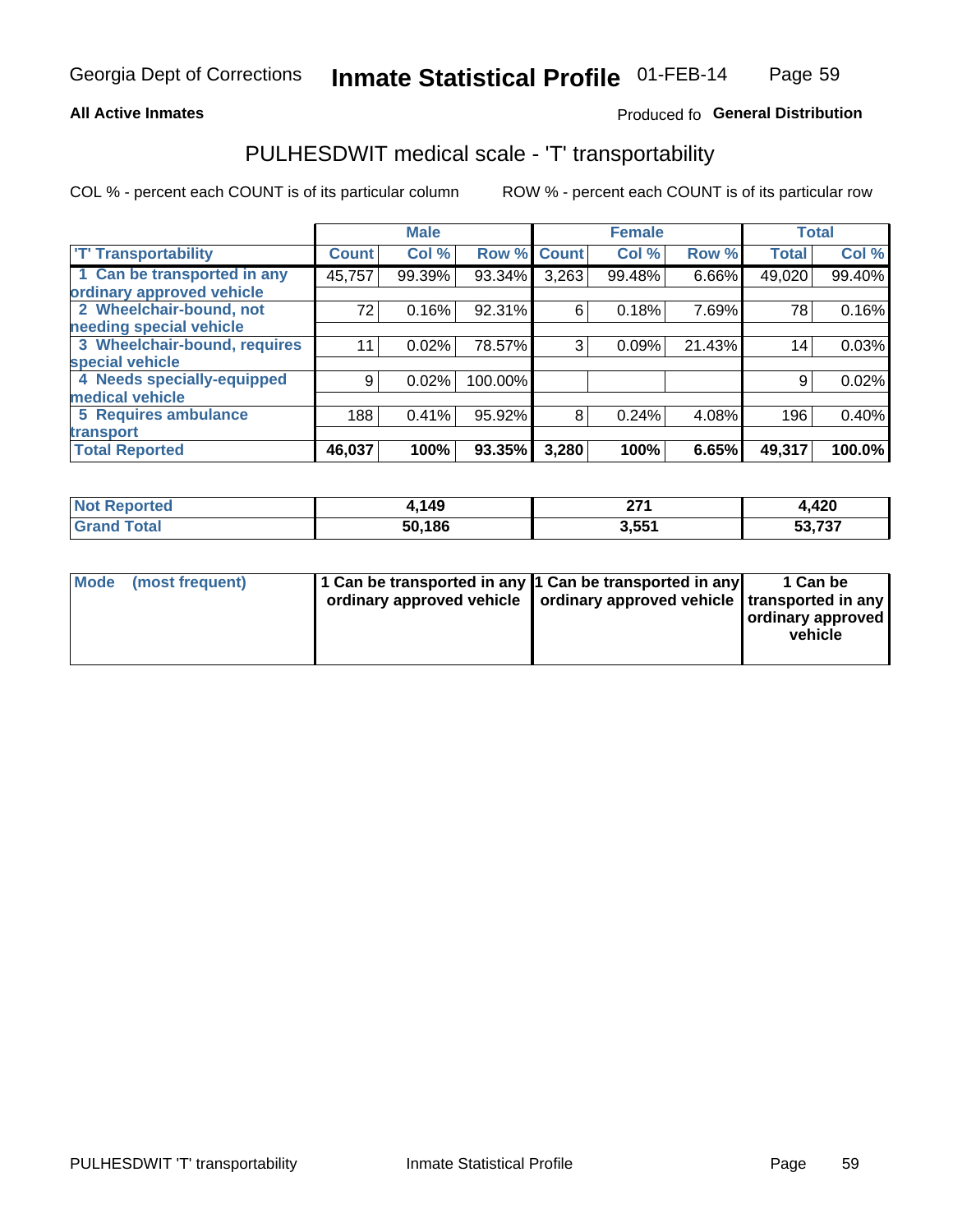### **All Active Inmates**

### Produced for General Distribution

## Criminality in family, self-reported

COL % - percent each COUNT is of its particular column

|                              |              | <b>Male</b> |        |              | <b>Female</b> |          |              | <b>Total</b> |
|------------------------------|--------------|-------------|--------|--------------|---------------|----------|--------------|--------------|
| <b>Criminality In Family</b> | <b>Count</b> | Col%        | Row %  | <b>Count</b> | Col %         | Row %    | <b>Total</b> | Col %        |
| Yes, criminality in family   | 4.233        | 23.73%      | 94.15% | 263          | 39.02%        | $5.85\%$ | 4.496        | 24.28%       |
| No criminality in family     | 13.607       | 76.27%      | 97.07% | 411          | 60.98%        | $2.93\%$ | 14.018       | 75.72%       |
| <b>Total Reported</b>        | 17,840       | 100%        | 96.36% | 674          | 100%          |          | 3.64% 18,514 | 100%         |

| <b>Not</b><br>Reported | 32,346 | 2077<br>2,07 | 35,223                 |
|------------------------|--------|--------------|------------------------|
| <b>ota</b>             | 50,186 | 3,551        | より フクフ<br>، ت<br>- 1.3 |

|  | Mode (most frequent) | No criminality in family | No criminality in family | No criminality in<br>family |
|--|----------------------|--------------------------|--------------------------|-----------------------------|
|--|----------------------|--------------------------|--------------------------|-----------------------------|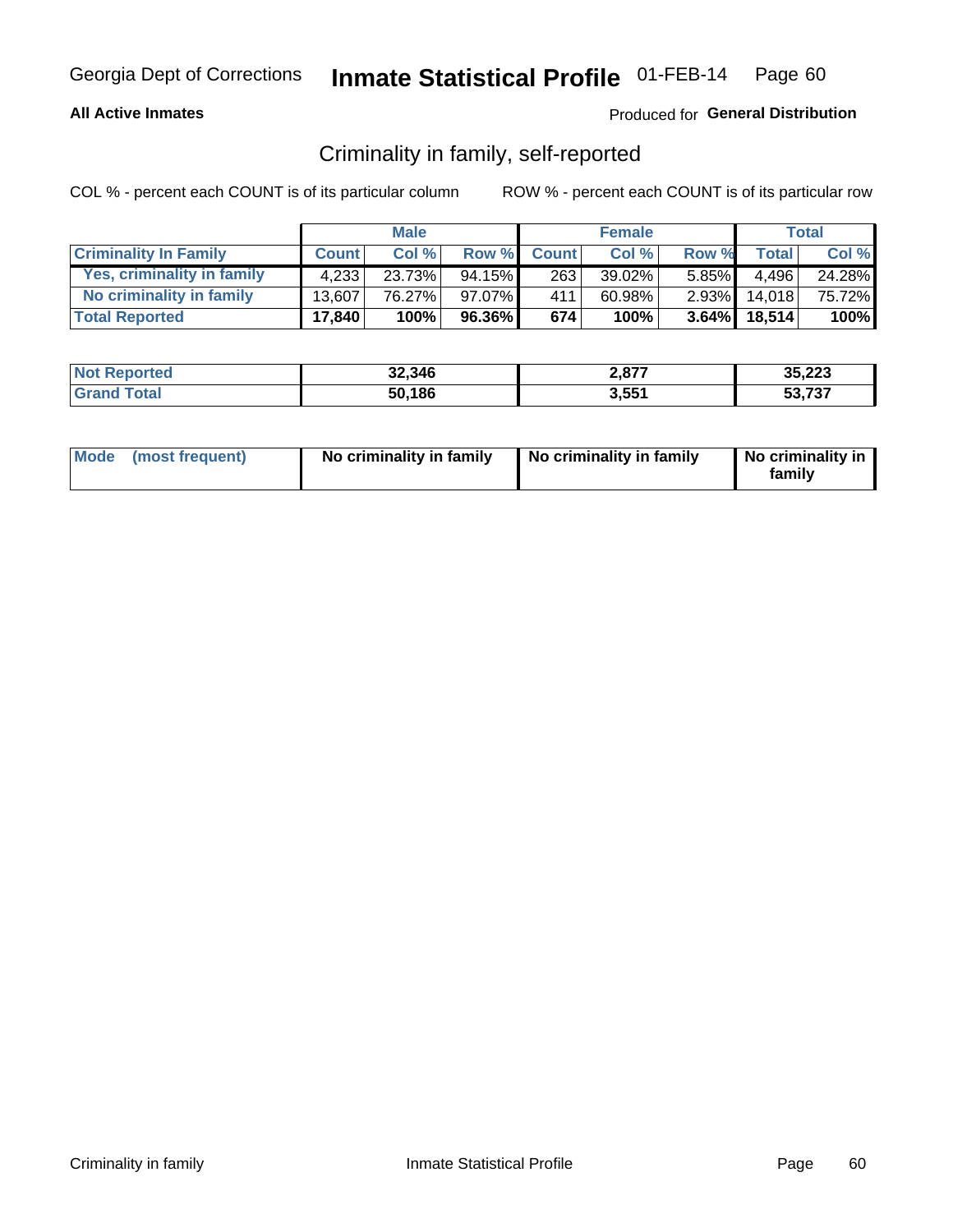### **All Active Inmates**

### Produced for General Distribution

## Alcoholism in family, self-reported

COL % - percent each COUNT is of its particular column

|                             |              | <b>Male</b> |        |              | <b>Female</b> |          |                    | Total   |
|-----------------------------|--------------|-------------|--------|--------------|---------------|----------|--------------------|---------|
| <b>Alcoholism In Family</b> | <b>Count</b> | Col%        | Row %  | <b>Count</b> | Col %         | Row %    | <b>Total</b>       | Col %   |
| Yes, alcoholism in family   | 2.622        | 14.70%      | 93.84% | 172          | 25.52%        | $6.16\%$ | 2.794 <sub>1</sub> | 15.09%  |
| No alcoholism in family     | 15.218       | 85.30%      | 96.81% | 502          | 74.48%        | $3.19\%$ | 15.720             | 84.91%  |
| <b>Total Reported</b>       | 17,840       | 100%        | 96.36% | 674          | 100%          |          | $3.64\%$ 18,514    | $100\%$ |

| <b>Not Reported</b>     | 32,346 | 2,877 | 35,223               |
|-------------------------|--------|-------|----------------------|
| <b>Total</b><br>l Grand | 50,186 | 3,551 | より フクフ<br>751<br>эə. |

|  | Mode (most frequent) | No alcoholism in family | No alcoholism in family | No alcoholism in<br>family |
|--|----------------------|-------------------------|-------------------------|----------------------------|
|--|----------------------|-------------------------|-------------------------|----------------------------|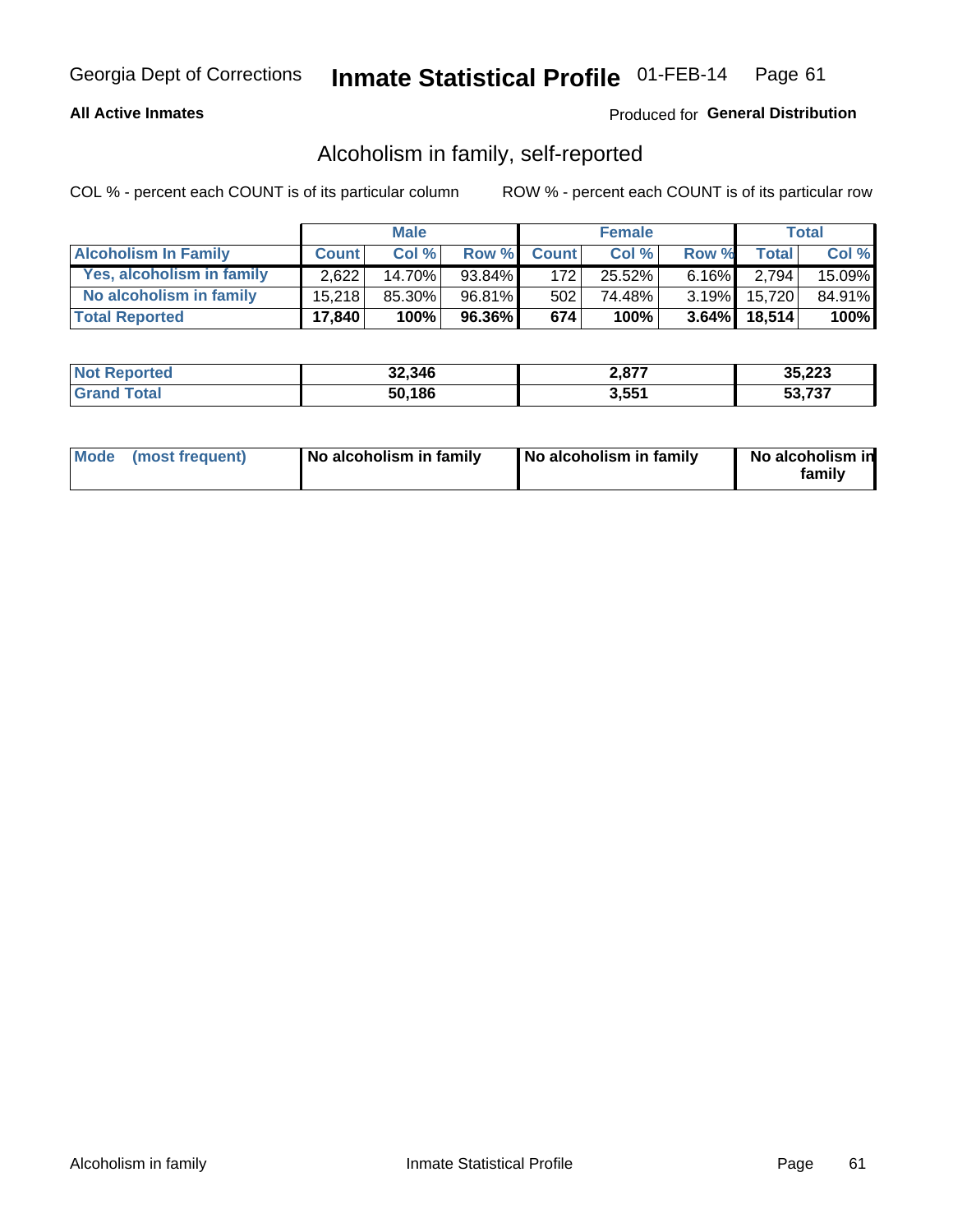### **All Active Inmates**

### Produced for General Distribution

## Drug abuse in family, self-reported

COL % - percent each COUNT is of its particular column

|                           |              | <b>Male</b> |           |              | <b>Female</b> |          |              | Total     |
|---------------------------|--------------|-------------|-----------|--------------|---------------|----------|--------------|-----------|
| Drug Abuse In Family      | <b>Count</b> | Col %       | Row %     | <b>Count</b> | Col %         | Row %    | Total        | Col %     |
| Yes, drug abuse in family | 1.478        | 8.28%       | $91.18\%$ | 143          | 21.22%        | $8.82\%$ | 1,621        | 8.76%     |
| No drug abuse in family   | 16.362       | 91.72%      | 96.86%    | 531          | 78.78%        | $3.14\%$ | 16,893       | $91.24\%$ |
| <b>Total Reported</b>     | 17,840       | 100%        | 96.36%    | 674          | 100%          |          | 3.64% 18,514 | $100\%$   |

| <b>Not Reported</b> | 32,346 | $2,87^{7}$ | 35,223 |
|---------------------|--------|------------|--------|
| <b>Grand Total</b>  | 50,186 | 3.551      | 53.737 |

|  | Mode (most frequent) | No drug abuse in family | No drug abuse in family | No drug abuse in<br>familv |
|--|----------------------|-------------------------|-------------------------|----------------------------|
|--|----------------------|-------------------------|-------------------------|----------------------------|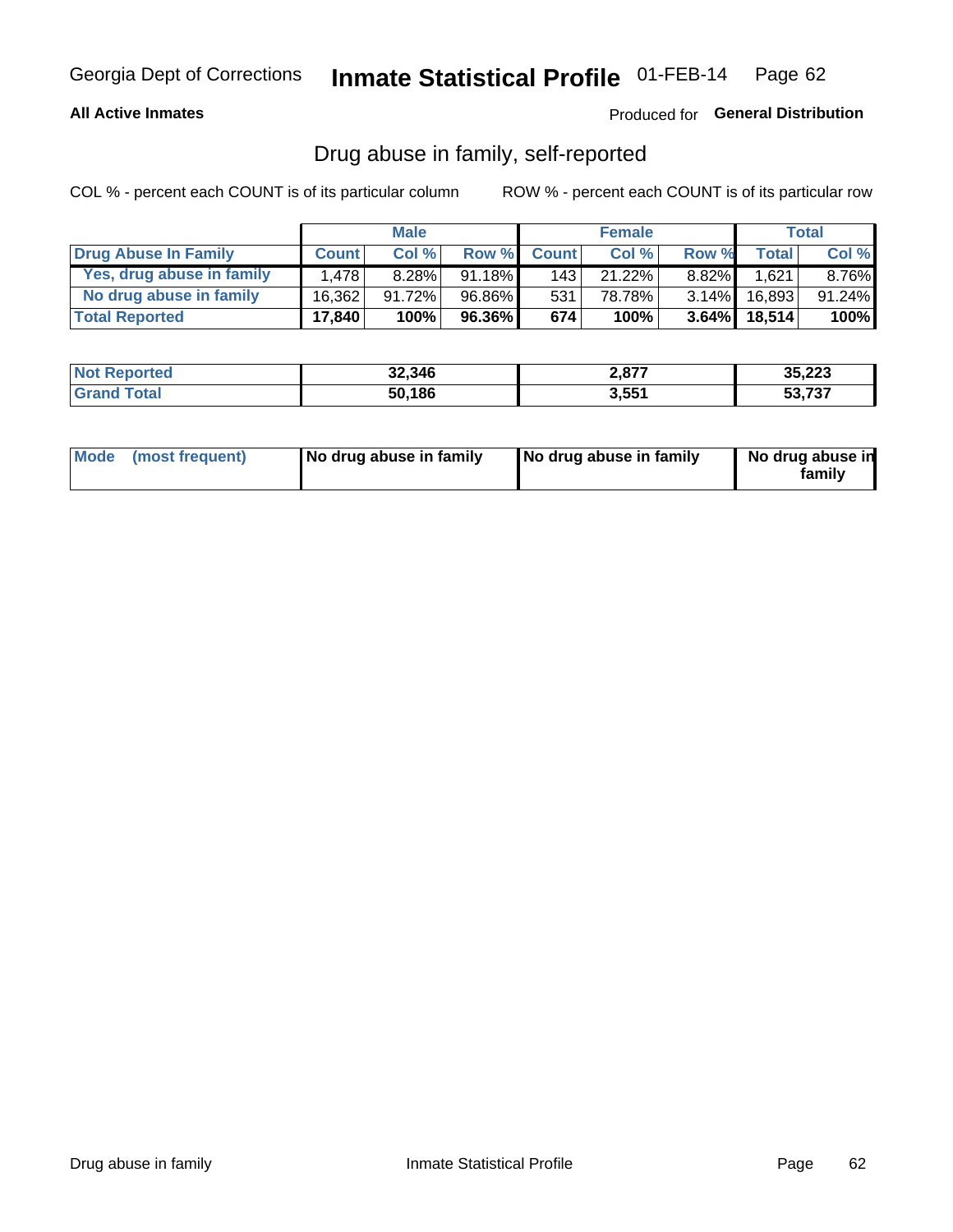#### **All Active Inmates**

### Produced for General Distribution

## Subjected to frequent beatings, self-reported

COL % - percent each COUNT is of its particular column

|                            |              | <b>Male</b> |        |              | <b>Female</b> |          |              | Total  |
|----------------------------|--------------|-------------|--------|--------------|---------------|----------|--------------|--------|
| <b>Frequent beatings</b>   | <b>Count</b> | Col %       | Row %  | <b>Count</b> | Col %         | Row %    | <b>Total</b> | Col %  |
| Yes, subjected to frequent | 862          | 4.83%       | 87.96% | 118          | $17.51\%$     | 12.04%   | 980          | 5.29%  |
| beatings                   |              |             |        |              |               |          |              |        |
| Not subjected to frequent  | 16.978       | 95.17%      | 96.83% | 556          | 82.49%        | $3.17\%$ | 17.534       | 94.71% |
| beatings                   |              |             |        |              |               |          |              |        |
| <b>Total Reported</b>      | 17,840       | 100%        | 96.36% | 674          | 100%          | 3.64%    | 18,514       | 100%   |

| <b>Not</b><br>Reported | 32,346 | <b>2077</b><br>2,077 | 35,223 |
|------------------------|--------|----------------------|--------|
| Total                  | 50,186 | 3,551                | 53,737 |

| Mode (most frequent) | Not subjected to frequent<br>beatings | Not subjected to frequent<br>beatings | Not subjected to<br><b>frequent beatings</b> |
|----------------------|---------------------------------------|---------------------------------------|----------------------------------------------|
|                      |                                       |                                       |                                              |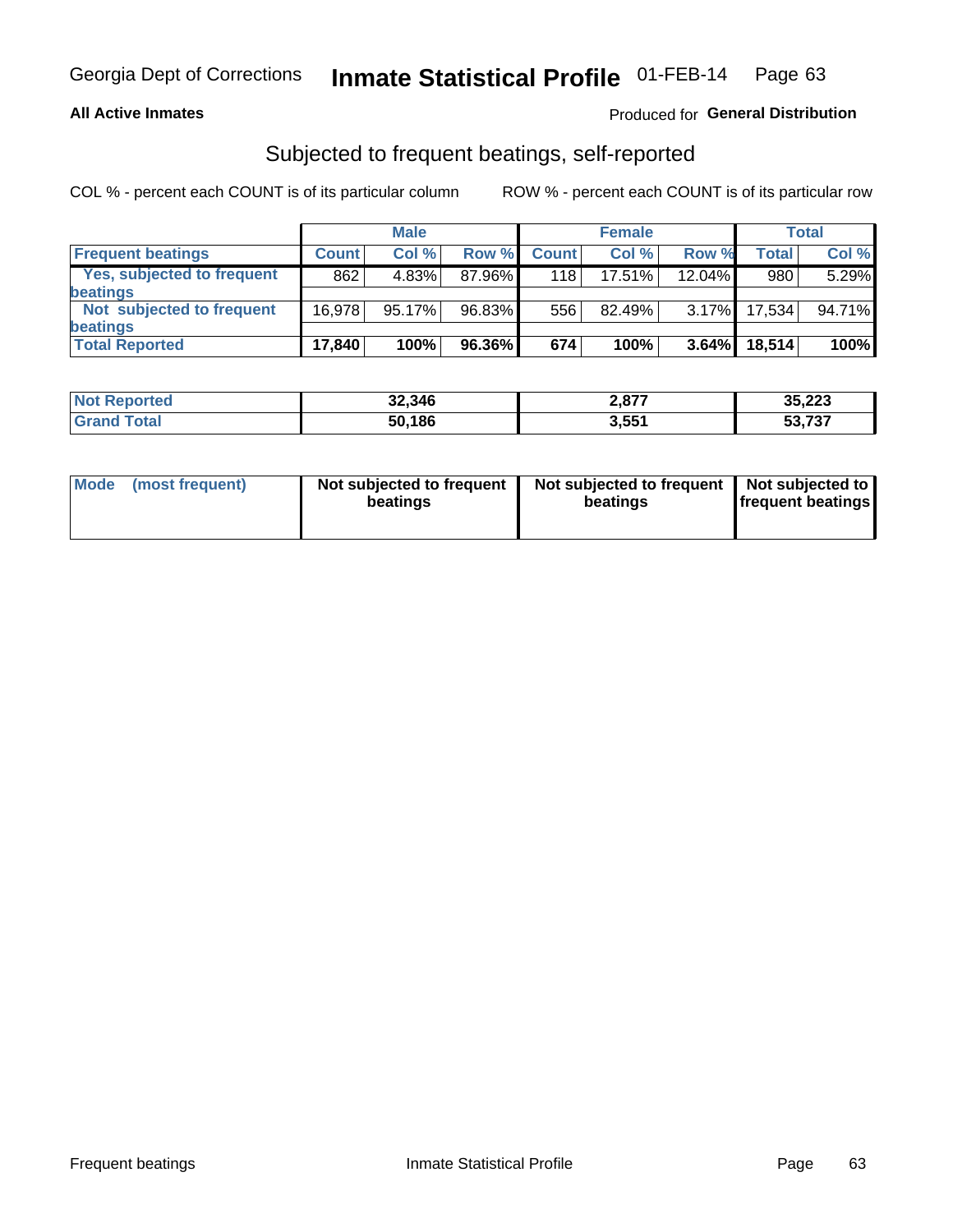### **All Active Inmates**

### **Produced for General Distribution**

## Father absent during inmate's childhood

COL % - percent each COUNT is of its particular column

|                           |              | <b>Male</b> |           |              | <b>Female</b> |          |        | <b>Total</b> |
|---------------------------|--------------|-------------|-----------|--------------|---------------|----------|--------|--------------|
| <b>Father Absent</b>      | <b>Count</b> | Col%        | Row %     | <b>Count</b> | Col %         | Row %    | Total  | Col %        |
| Yes, father was absent    | 8.639        | 48.42%      | $97.10\%$ | 258          | 38.28%        | $2.90\%$ | 8,897  | 48.06%       |
| No, father was not absent | 9.201        | 51.58%      | 95.67%    | 416          | 61.72%        | 4.33%I   | 9.617  | 51.94%       |
| <b>Total Reported</b>     | 17,840       | 100%        | 96.36%I   | 674          | 100%          | $3.64\%$ | 18,514 | 100%         |

| <b>Not Reported</b> | 32,346 | 2,877 | 35,223 |
|---------------------|--------|-------|--------|
| <b>Grand Total</b>  | 50,186 | 3,551 | 53.737 |

|  | Mode (most frequent) |  | No, father was not absent No, father was not absent No, father was not | absent |
|--|----------------------|--|------------------------------------------------------------------------|--------|
|--|----------------------|--|------------------------------------------------------------------------|--------|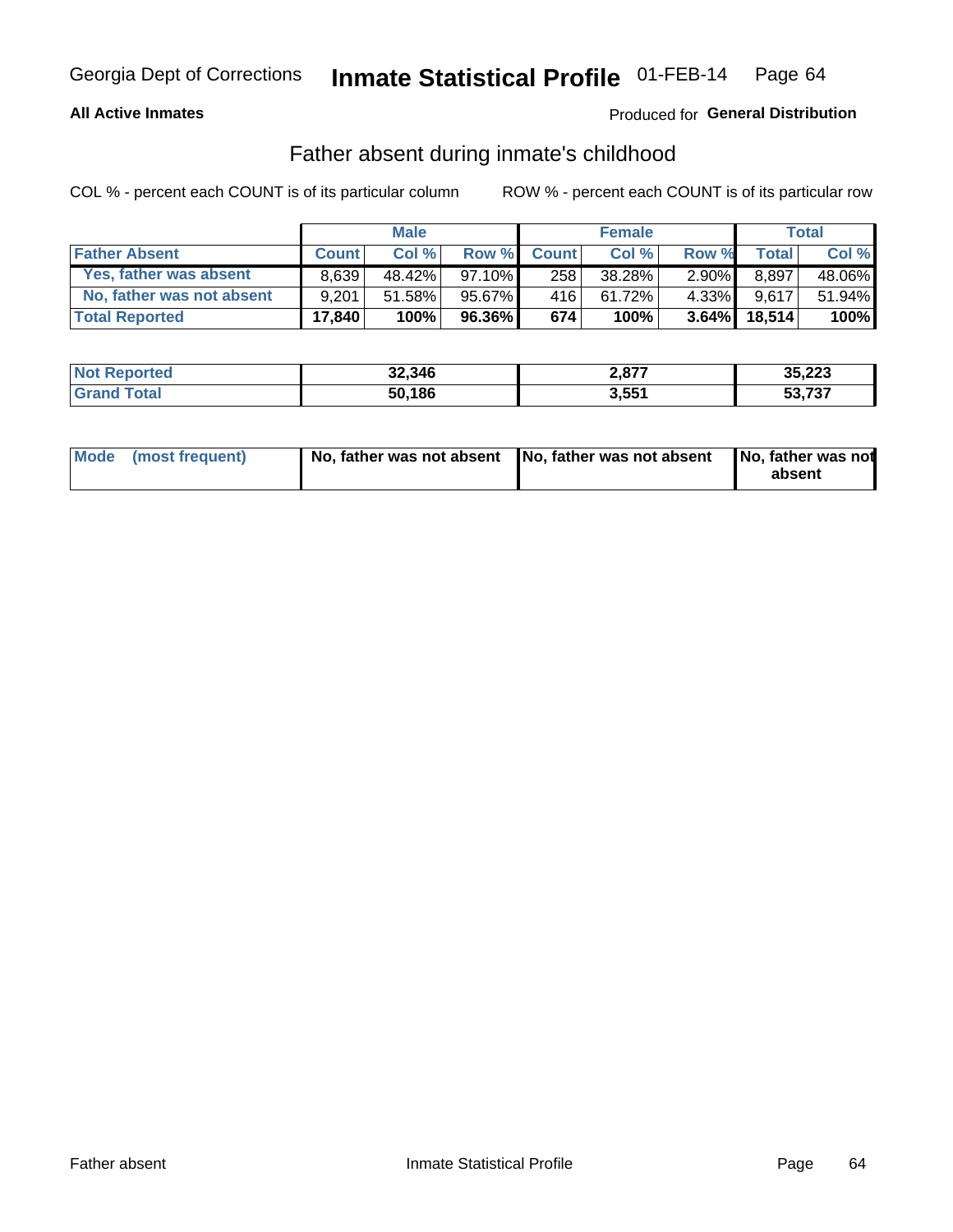### **All Active Inmates**

### Produced for General Distribution

## Mother absent during inmate's childhood

COL % - percent each COUNT is of its particular column

|                           | <b>Male</b>  |        |           | <b>Female</b> |        |          | Total        |        |
|---------------------------|--------------|--------|-----------|---------------|--------|----------|--------------|--------|
| <b>Mother Absent</b>      | <b>Count</b> | Col%   | Row %     | <b>Count</b>  | Col %  | Row %    | <b>Total</b> | Col %  |
| Yes, mother was absent    | 2.273        | 12.74% | $95.95\%$ | 96            | 14.24% | $4.05\%$ | 2,369        | 12.80% |
| No, mother was not absent | 15.567       | 87.26% | 96.42%    | 578           | 85.76% | $3.58\%$ | 16.145       | 87.20% |
| <b>Total Reported</b>     | 17,840       | 100%   | $96.36\%$ | 674           | 100%   | $3.64\%$ | 18.514       | 100%   |

| <b>Not Reported</b> | 32,346 | 2,877 | 35,223            |
|---------------------|--------|-------|-------------------|
| Total<br>l Grand T  | 50,186 | 3,551 | より フクフ<br>. 1 3 1 |

| Mode (most frequent) | No, mother was not absent   No, mother was not absent   No, mother was | not absent |
|----------------------|------------------------------------------------------------------------|------------|
|                      |                                                                        |            |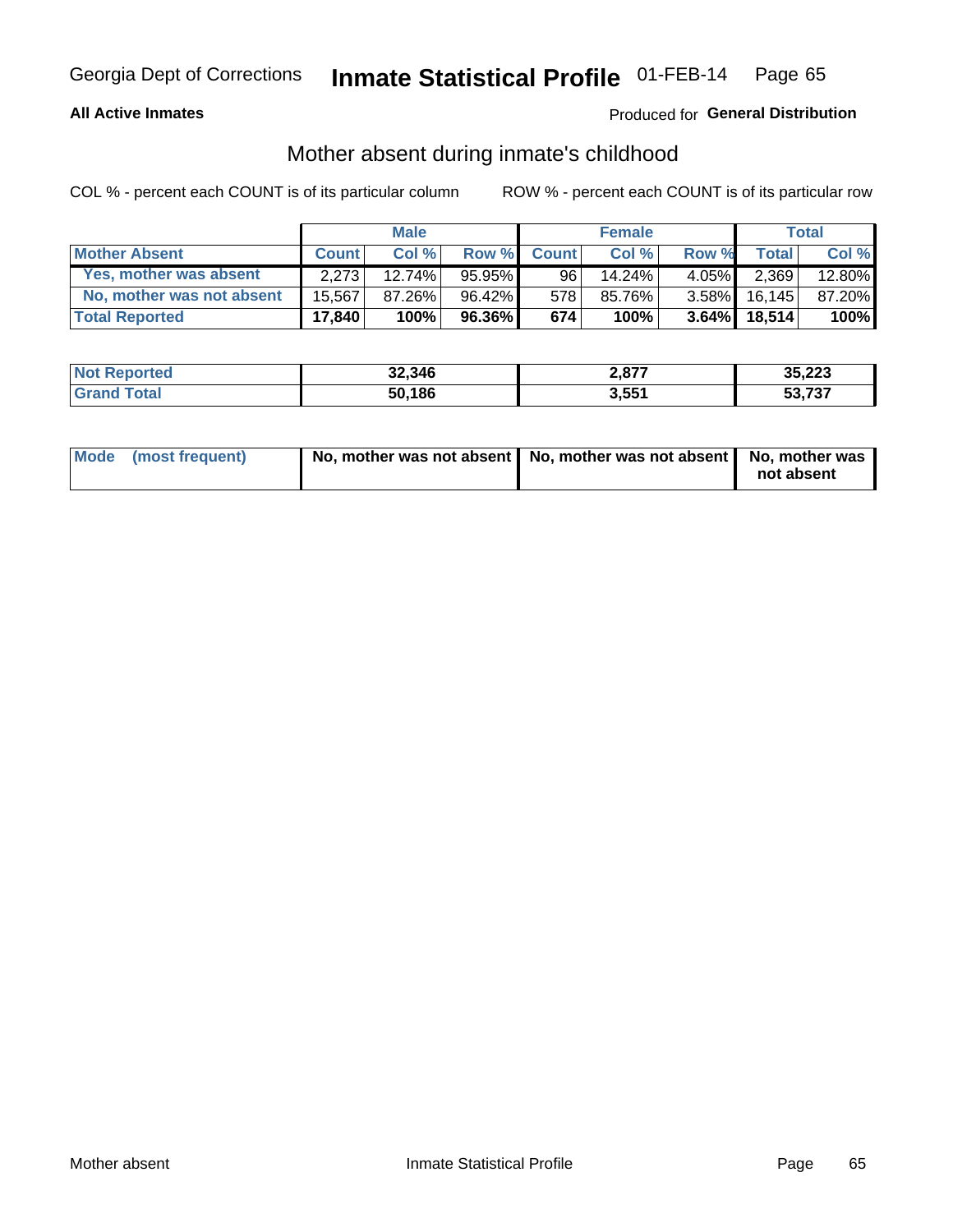### **All Active Inmates**

### Produced for General Distribution

## Inmate diagnosed as manipulative

COL % - percent each COUNT is of its particular column

|                       | <b>Male</b>  |        |           | <b>Female</b> |          |          | Total        |        |
|-----------------------|--------------|--------|-----------|---------------|----------|----------|--------------|--------|
| <b>Manipulative</b>   | <b>Count</b> | Col %  | Row %     | <b>Count</b>  | Col%     | Row %    | <b>Total</b> | Col %  |
| Yes, manipulative     | 3.451        | 20.08% | 99.60%    | 141           | $2.08\%$ | 0.40%    | 3.465        | 19.40% |
| No, not manipulative  | 13.739       | 79.92% | $95.42\%$ | 659           | 97.92%   | 4.58%I   | 14.398       | 80.60% |
| <b>Total Reported</b> | 17,190       | 100%   | $96.23\%$ | 673           | 100%     | $3.77\%$ | 17.863       | 100%   |

| <b>Not</b><br>Reported | 32,996 | 2,878 | 35.874                  |
|------------------------|--------|-------|-------------------------|
| ota                    | 50,186 | 3,551 | フクフ<br>-0<br>უკ<br>,731 |

| Mode | (most frequent) | No, not manipulative | No, not manipulative | No. not<br><b>I</b> manipulative |
|------|-----------------|----------------------|----------------------|----------------------------------|
|------|-----------------|----------------------|----------------------|----------------------------------|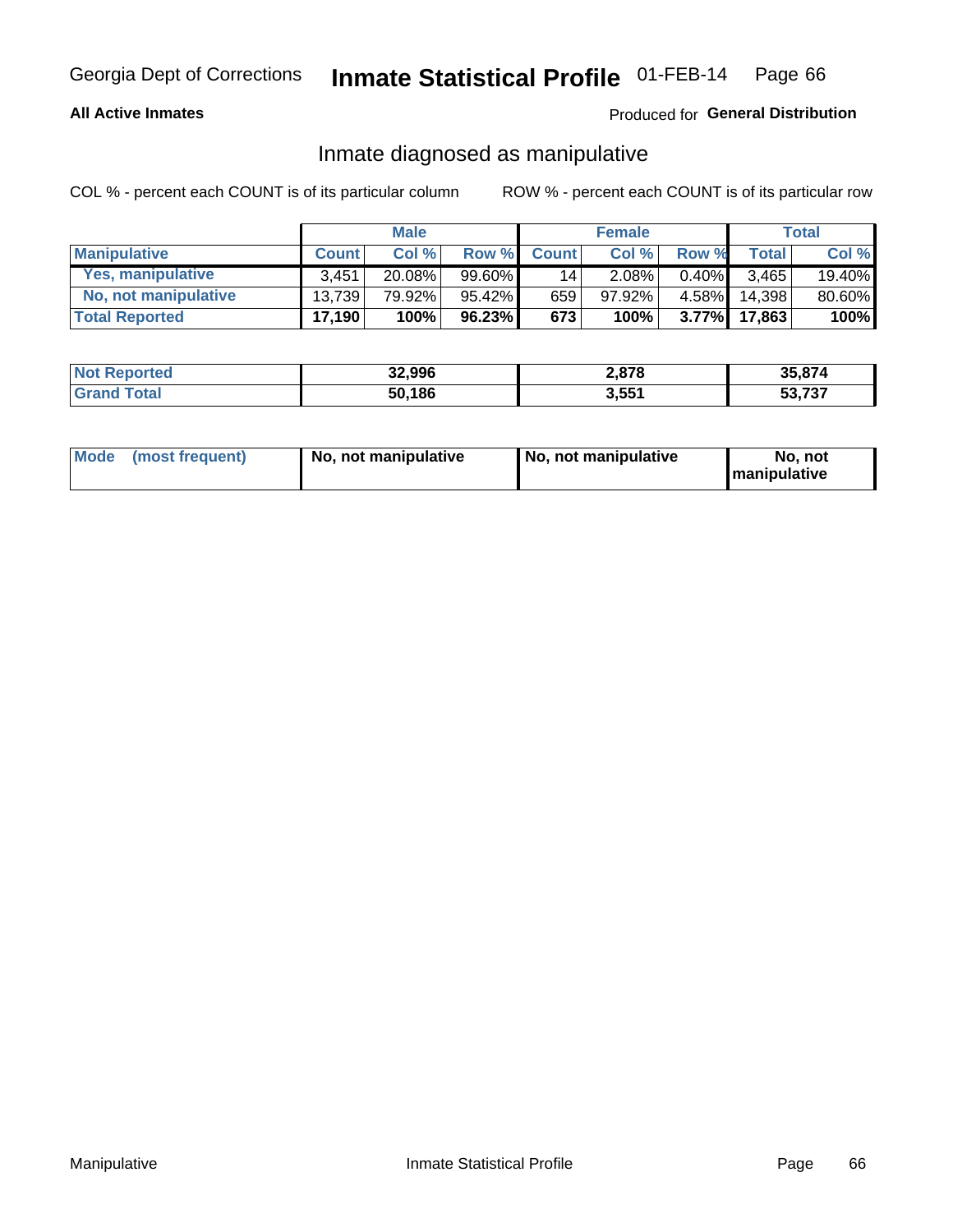### **All Active Inmates**

Produced for General Distribution

## Inmate diagnosed as assaultive

COL % - percent each COUNT is of its particular column

|                        | <b>Male</b>  |           |        | <b>Female</b> |         |          | Total        |        |
|------------------------|--------------|-----------|--------|---------------|---------|----------|--------------|--------|
| <b>Assaultive</b>      | <b>Count</b> | Col%      | Row %  | <b>Count</b>  | Col %   | Row %    | <b>Total</b> | Col %  |
| <b>Yes, assaultive</b> | 10.343       | $60.17\%$ | 95.92% | 440           | 65.38%  | $4.08\%$ | 10,783       | 60.37% |
| No, not assaultive     | 6.847        | 39.83%    | 96.71% | 233           | 34.62%  | $3.29\%$ | 7,080        | 39.63% |
| <b>Total Reported</b>  | 17,190       | 100%      | 96.23% | 673           | $100\%$ | $3.77\%$ | 17,863       | 100%   |

| <b>Not Reported</b> | 32,996 | 2,878 | 35.874                   |
|---------------------|--------|-------|--------------------------|
| ⊺ota                | 50,186 | 3,551 | より フクフ<br>55.5.<br>، ت ا |

| Mode (most frequent)<br>Yes, assaultive | Yes, assaultive | <b>Yes, assaultive</b> |
|-----------------------------------------|-----------------|------------------------|
|-----------------------------------------|-----------------|------------------------|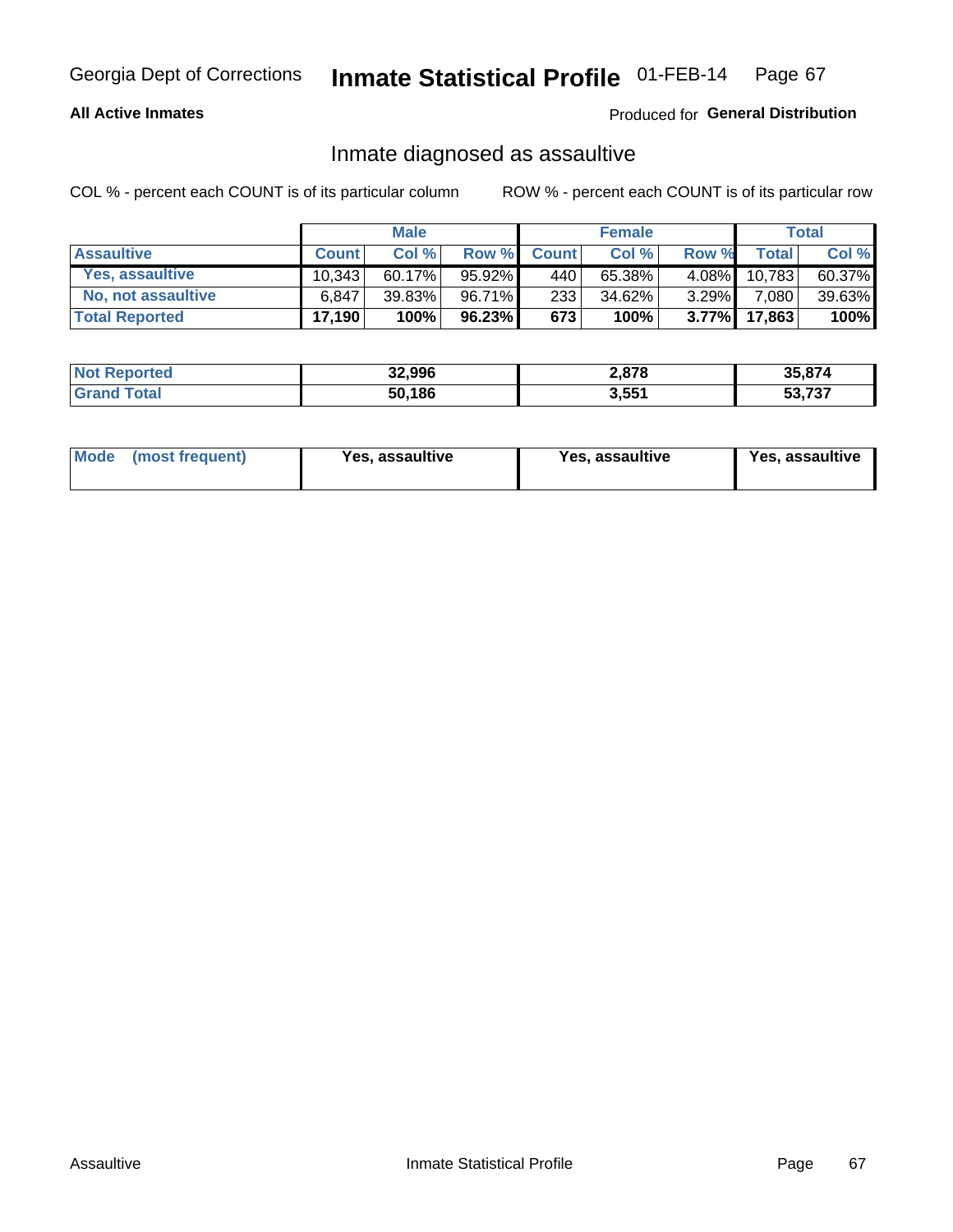#### Inmate Statistical Profile 01-FEB-14 Page 68

**All Active Inmates** 

### **Produced for General Distribution**

## Number of prior Georgia incarcerations

COL % - percent each COUNT is of its particular column

|                                       |              | <b>Male</b> |        |             | <b>Female</b> |       |        | <b>Total</b> |
|---------------------------------------|--------------|-------------|--------|-------------|---------------|-------|--------|--------------|
| <b>Num of Prior GA Incarcerations</b> | <b>Count</b> | Col %       |        | Row % Count | Col %         | Row % | Total  | Col %        |
| $\bf{0}$                              | 28,854       | 57.49%      | 91.69% | 2,616       | 73.67%        | 8.31% | 31,470 | 58.56%       |
|                                       | 8,963        | 17.86%      | 95.54% | 418         | 11.77%        | 4.46% | 9,381  | 17.46%       |
| $\mathbf{2}$                          | 5,066        | 10.09%      | 96.00% | 211         | 5.94%         | 4.00% | 5,277  | 9.82%        |
| 3                                     | 2,896        | 5.77%       | 95.45% | 138         | 3.89%         | 4.55% | 3,034  | 5.65%        |
| 4                                     | 1,800        | 3.59%       | 96.57% | 64          | 1.80%         | 3.43% | 1,864  | 3.47%        |
| 5                                     | 1,061        | 2.11%       | 96.63% | 37          | 1.04%         | 3.37% | 1,098  | 2.04%        |
| <b>More Than 5</b>                    | 1,546        | 3.08%       | 95.85% | 67          | 1.89%         | 4.15% | 1,613  | 3.00%        |
| <b>Total Reported</b>                 | 50,186       | 100%        | 93.39% | 3,551       | 100%          | 6.61% | 53,737 | 100%         |

| <b>Not</b><br>Reported |        |       |        |
|------------------------|--------|-------|--------|
| Total<br>∵Granu        | 50,186 | 3,551 | 53,737 |

| Mean (average)       | 1.02 | ט. |  |
|----------------------|------|----|--|
| Median (middle)      |      |    |  |
| Mode (most frequent) |      |    |  |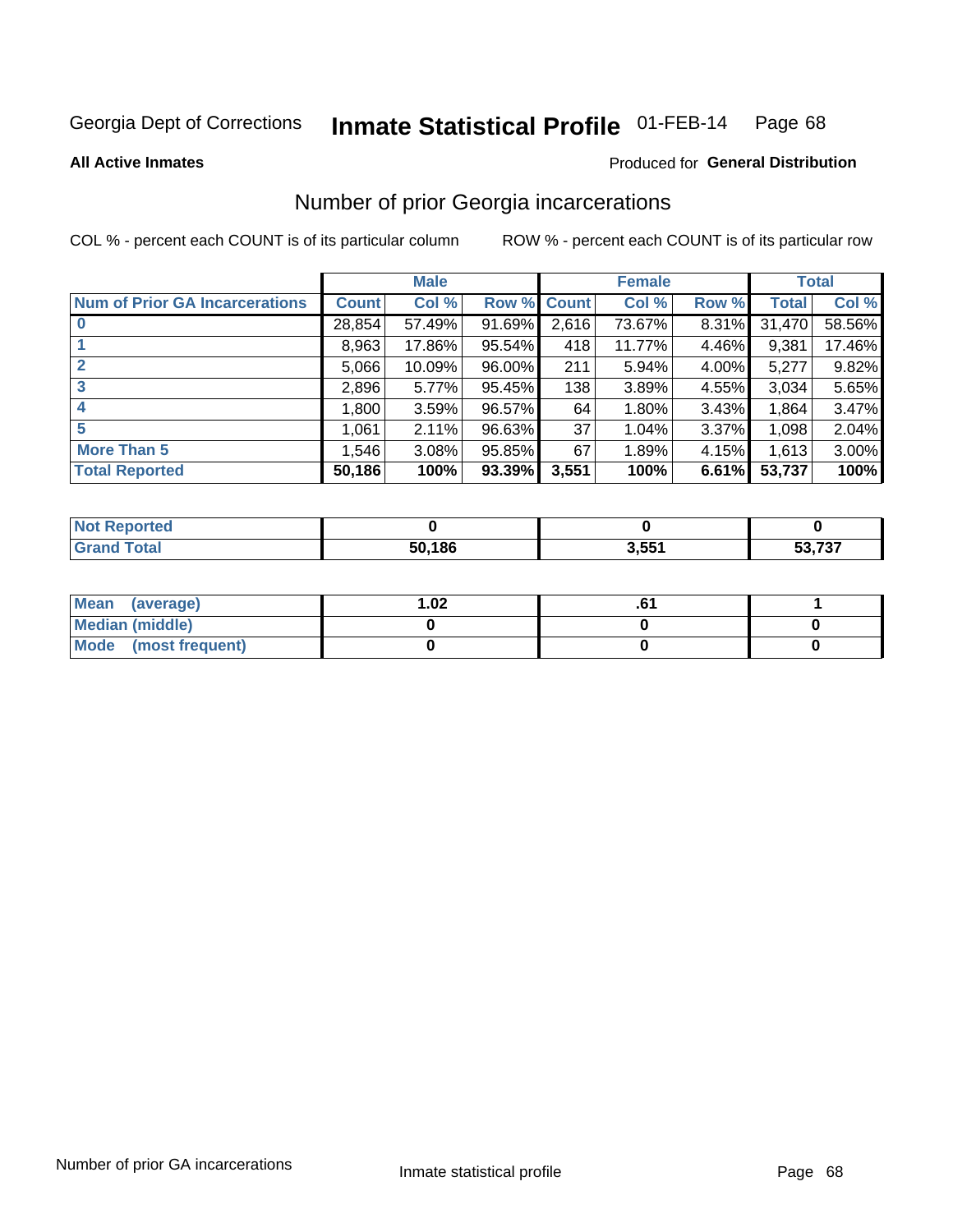#### Inmate Statistical Profile 01-FEB-14 Page 69

#### **All Active Inmates**

#### Produced for General Distribution

### Prison sentence in years

COL % - percent each COUNT is of its particular column

ROW % - percent each COUNT is of its particular row

|                                 | <b>Male</b>    |        |         | <b>Female</b>   |        |        | <b>Total</b>   |        |
|---------------------------------|----------------|--------|---------|-----------------|--------|--------|----------------|--------|
| <b>Prison Sentence In Years</b> | <b>Count</b>   | Col %  | Row %   | <b>Count</b>    | Col %  | Row %  | <b>Total</b>   | Col %  |
| $0 - 1$                         | 483            | 0.96%  | 94.89%  | $\overline{26}$ | 0.73%  | 5.11%  | 509            | 0.95%  |
| $1.1 - 2$                       | 702            | 1.40%  | 91.05%  | 69              | 1.94%  | 8.95%  | 771            | 1.43%  |
| $2.1 - 3$                       | 922            | 1.84%  | 91.11%  | 90 <sup>°</sup> | 2.53%  | 8.89%  | 1,012          | 1.88%  |
| $3.1 - 4$                       | 917            | 1.83%  | 92.53%  | 74              | 2.08%  | 7.47%  | 991            | 1.84%  |
| $4.1 - 5$                       | 2,142          | 4.27%  | 91.23%  | 206             | 5.80%  | 8.77%  | 2,348          | 4.37%  |
| $5.1 - 6$                       | 1,109          | 2.21%  | 89.72%  | 127             | 3.58%  | 10.28% | 1,236          | 2.30%  |
| $6.1 - 7$                       | 1,209          | 2.41%  | 91.73%  | 109             | 3.07%  | 8.27%  | 1,318          | 2.45%  |
| $7.1 - 8$                       | 1,215          | 2.42%  | 91.01%  | 120             | 3.38%  | 8.99%  | 1,335          | 2.48%  |
| $8.1 - 9$                       | 1,168          | 2.33%  | 91.61%  | 107             | 3.01%  | 8.39%  | 1,275          | 2.37%  |
| $9.1 - 10$                      | 5,483          | 10.93% | 90.75%  | 559             | 15.74% | 9.25%  | 6,042          | 11.24% |
| $10.1 - 12$                     | 2,824          | 5.63%  | 91.90%  | 249             | 7.01%  | 8.10%  | 3,073          | 5.72%  |
| $12.1 - 15$                     | 5,393          | 10.75% | 92.31%  | 449             | 12.64% | 7.69%  | 5,842          | 10.87% |
| $15.1 - 20$                     | 9,484          | 18.90% | 94.32%  | 571             | 16.08% | 5.68%  | 10,055         | 18.71% |
| 20.1 - Over                     | 9,158          | 18.25% | 95.58%  | 424             | 11.94% | 4.42%  | 9,582          | 17.83% |
| <b>Life</b>                     | 6,945          | 13.84% | 95.28%  | 344             | 9.69%  | 4.72%  | 7,289          | 13.56% |
| <b>Life Without Parole</b>      | 932            | 1.86%  | 97.29%  | 26              | 0.73%  | 2.71%  | 958            | 1.78%  |
| <b>Death</b>                    | 98             | 0.20%  | 98.99%  | 1               | 0.03%  | 1.01%  | 99             | 0.18%  |
| <b>Youthful Offenders</b>       | $\overline{2}$ | 0.01%  | 100.00% |                 |        |        | $\overline{2}$ | 0.01%  |
| <b>Total Reported</b>           | 50,186         | 100%   | 93.39%  | 3,551           | 100%   | 6.61%  | 53,737         | 100%   |

| <b>NOT</b><br>portea |            |       |        |  |
|----------------------|------------|-------|--------|--|
|                      | .186<br>50 | 3.551 | דמד מ' |  |

#### **Determinate (numeric) sentences only**

| <b>Mean</b> | 19.92 | 18.29 | 19.86 |
|-------------|-------|-------|-------|
|             |       |       |       |

All sentences (including determinate), with life, life without parole, and death sentences figured at 45 years

| OO EC<br>'Me.<br>.-<br>$\sim$<br>ററ<br>הה<br>28.J <i>I</i><br>. nr<br>_____<br>____<br>___ |  |  |  |
|--------------------------------------------------------------------------------------------|--|--|--|
|                                                                                            |  |  |  |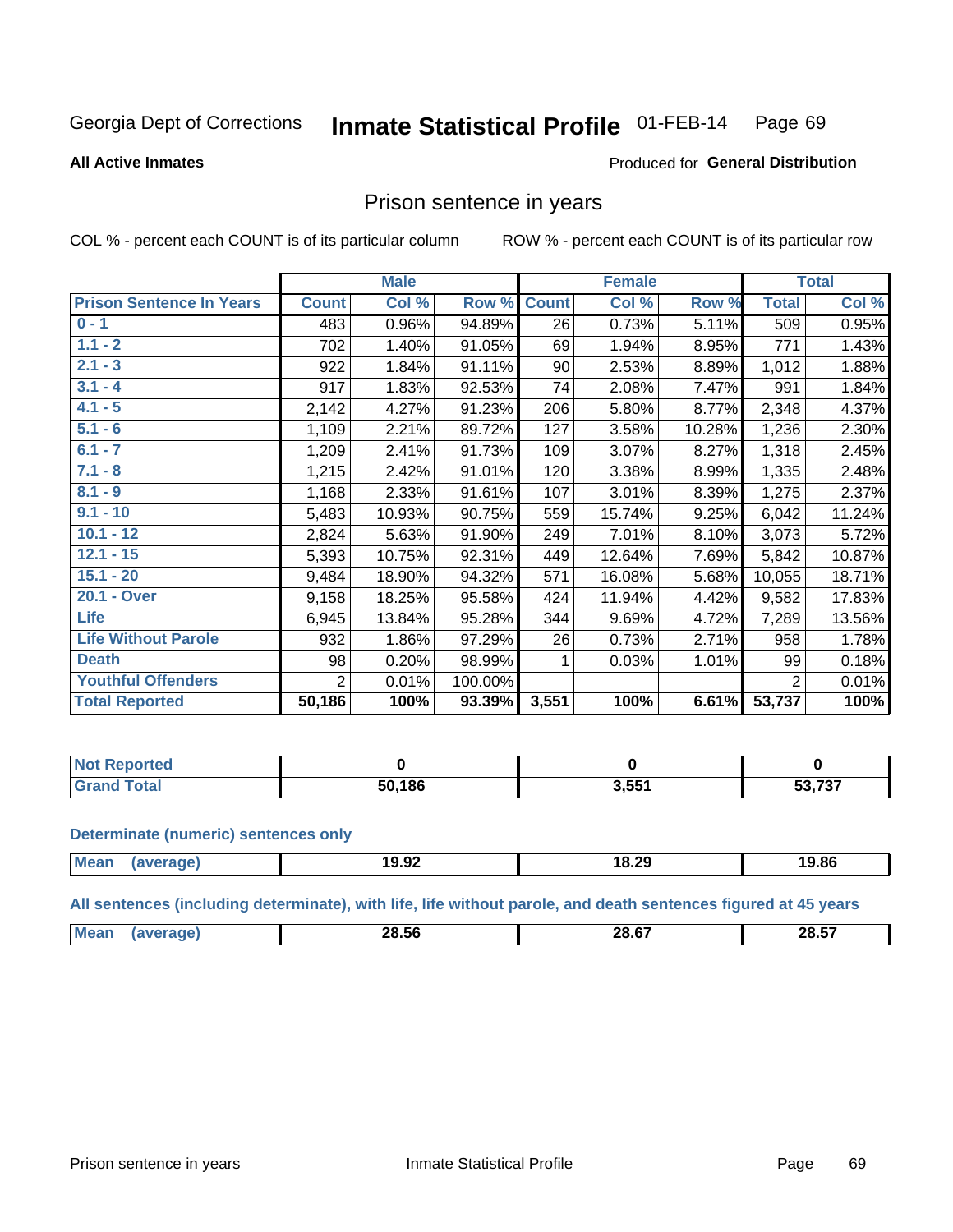#### Inmate Statistical Profile 01-FEB-14 Page 70

#### **All Active Inmates**

#### Produced for General Distribution

## Primary offense, broken out into felonies vs misdemeanors

COL % - percent each COUNT is of its particular column

|                                  | <b>Male</b>  |        |           | <b>Female</b>      |        |       | Total  |                 |
|----------------------------------|--------------|--------|-----------|--------------------|--------|-------|--------|-----------------|
| <b>Felonies and Misdemeanors</b> | <b>Count</b> | Col%   |           | <b>Row % Count</b> | Col%   | Row % | Total, | Col %           |
| <b>Felonies</b>                  | 49,986       | 99.75% | 93.38%    | 3.543              | 99.80% | 6.62% | 53,529 | 99.75% <b>I</b> |
| <b>Misdemeanors</b>              | 125          | .25%   | 94.70%    |                    | .20%   | 5.30% | 132    | .25%            |
| <b>Total Reported</b>            | 50,111       | 100%   | $93.38\%$ | 3,550              | 100%   | 6.62% | 53,661 | 100%            |

| <b>Not Reported</b>   | - -    |        | -~                    |  |
|-----------------------|--------|--------|-----------------------|--|
| Total<br><b>Grand</b> | 50.186 | 50,112 | דמד מ<br><b>JJ,7J</b> |  |

| Mo | ____ | 11 C.S<br>. | onies<br>. |
|----|------|-------------|------------|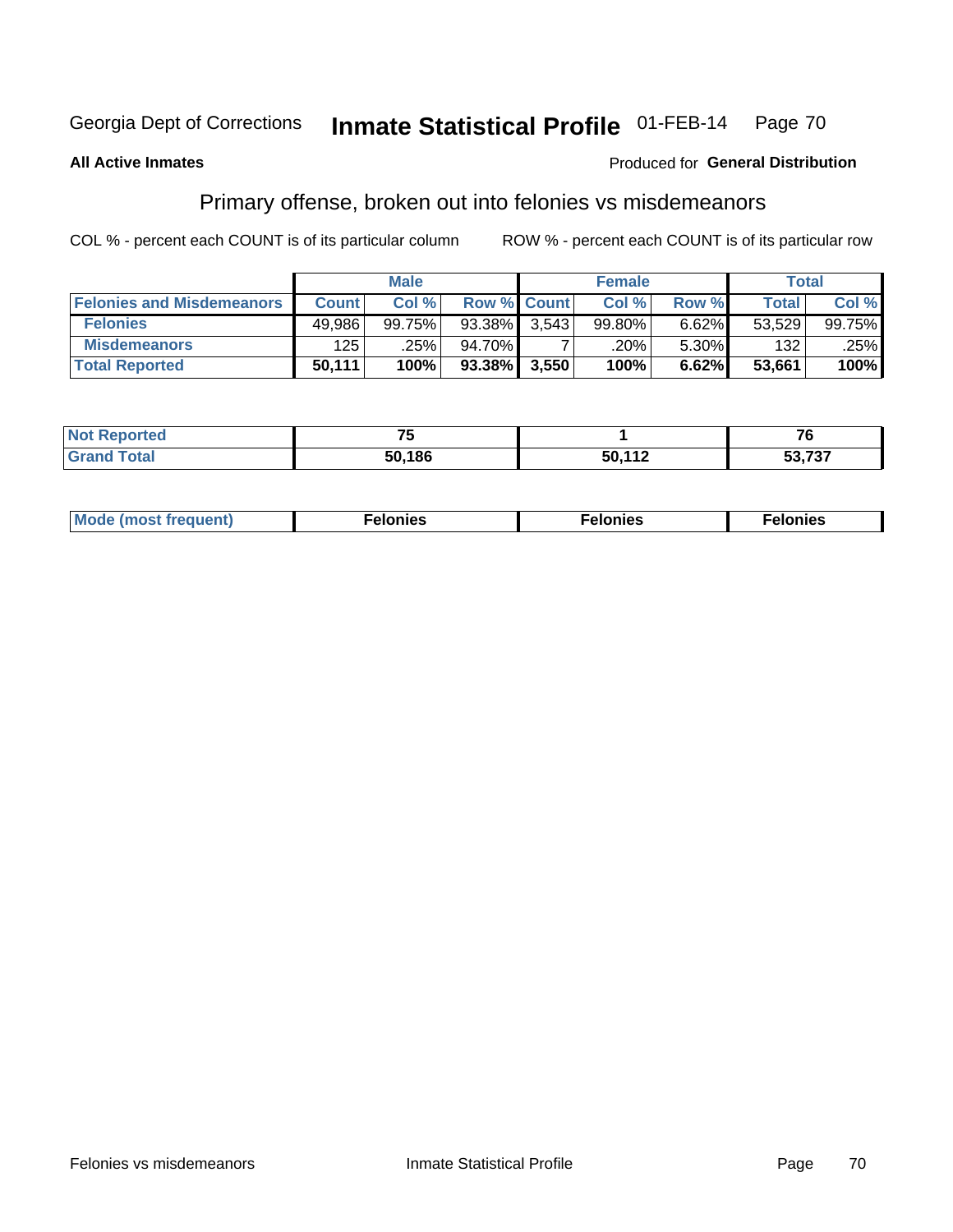## Georgia Dept of Corrections **Inmate Statistical Profile** 01-FEB-14 Page 71

#### **All Active Inmates**

### Produced for **General Distribution**

## Primary offense, broken out into six broad crime categories

COL % - percent each COUNT is of its particular column ROW % - percent each COUNT is of its particular row

|                         | <b>Male</b>  |        |           | <b>Female</b>   |        |        | <b>Total</b> |        |
|-------------------------|--------------|--------|-----------|-----------------|--------|--------|--------------|--------|
| <b>Crime Categories</b> | <b>Count</b> | Col %  |           | Row % Count     | Col %  | Row %  | <b>Total</b> | Col %  |
| <b>Violent</b>          | 24,786       | 49.78% | 94.15%    | 1,539           | 43.70% | 5.85%  | 26,325       | 49.38% |
| <b>Sex Crime</b><br>2   | 8,207        | 16.48% | 98.51%    | 124             | 3.52%  | 1.49%  | 8,331        | 15.63% |
| 3<br><b>Property</b>    | 9,004        | 18.08% | 89.56%    | 1,050           | 29.81% | 10.44% | 10,054       | 18.86% |
| <b>Drug</b><br>4        | 5,741        | 11.53% | 89.80%    | 652             | 18.51% | 10.20% | 6,393        | 11.99% |
| <b>Habit/DUI</b><br>5   | 84           | .17%   | 80.77%    | 20 <sub>1</sub> | .57%   | 19.23% | 104          | .20%   |
| <b>Other</b><br>6       | 1,969        | 3.95%  | 93.49%    | 137             | 3.89%  | 6.51%  | 2,106        | 3.95%  |
| <b>Total Reported</b>   | 49,791       | 100%   | $93.39\%$ | 3,522           | 100%   | 6.61%  | 53,313       | 100%   |

| onteo       | 395    | ററ<br>- 3     | 424<br>$ -$  |
|-------------|--------|---------------|--------------|
| <b>otal</b> | 50,186 | 2 GG1<br>J.JJ | ラヘラ<br>וט וי |

| Mc | .<br>$\cdots$ | VIOIEM |
|----|---------------|--------|
|    |               |        |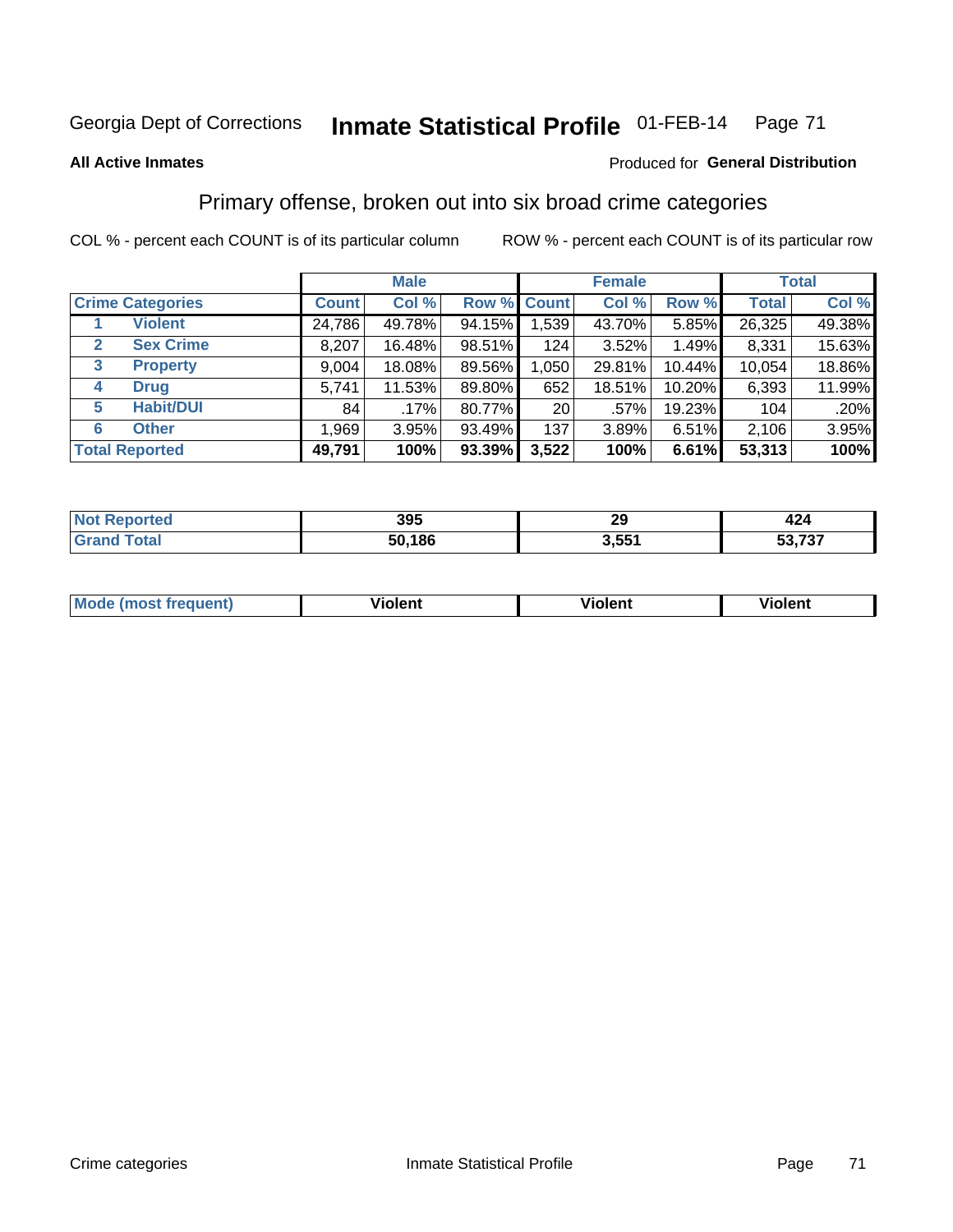## Georgia Dept of Corrections **Inmate Statistical Profile** 01-FEB-14 Page 72

**All Active Inmates**

### Produced for **General Distribution**

## Primary offense, detailed offense code

COL % - percent each COUNT is of its particular column ROW % - percent each COUNT is of its particular row

|   |                                            |                         | <b>Male</b> |         |                | <b>Female</b> |         |                | <b>Total</b> |
|---|--------------------------------------------|-------------------------|-------------|---------|----------------|---------------|---------|----------------|--------------|
|   | <b>Primary Offense</b>                     | <b>Count</b>            | Col %       | Row %   | <b>Count</b>   | Col %         | Row %   | <b>Total</b>   | Col %        |
| F | <b>Abuse, Neglect</b>                      |                         |             |         | 1              | .03%          | 100.00% | 1              | .01%         |
|   | <b>Elder/Disab</b>                         |                         |             |         |                |               |         |                |              |
| F | <b>Agg Aslt W Intnt To Rape</b>            | 59                      | .12%        | 100.00% |                |               |         | 59             | .11%         |
| F | <b>Agg Sex Battery Atmpt</b>               | $\overline{2}$          | .01%        | 100.00% |                |               |         | $\overline{2}$ | .01%         |
| F | <b>Aggrav Assault</b>                      | 4,845                   | 9.67%       | 94.61%  | 276            | 7.77%         | 5.39%   | 5,121          | 9.54%        |
| F | <b>Aggrav Assault Peace</b><br><b>Ofcr</b> | 278                     | .55%        | 95.86%  | 12             | .34%          | 4.14%   | 290            | .54%         |
| F | <b>Aggrav Battery</b>                      | 1,124                   | 2.24%       | 94.14%  | 70             | 1.97%         | 5.86%   | 1,194          | 2.23%        |
| F | <b>Aggrav Battery Peace</b><br><b>Ofcr</b> | 16                      | .03%        | 94.12%  | 1              | .03%          | 5.88%   | 17             | .03%         |
| F | <b>Aggrav Ch Molest, Atmpt</b>             | $\overline{4}$          | .01%        | 100.00% |                |               |         | 4              | .01%         |
| F | <b>Aggrav Child Molestation</b>            | 1,252                   | 2.50%       | 98.35%  | 21             | .59%          | 1.65%   | 1,273          | 2.37%        |
| F | <b>Aggrav Cruelty To</b>                   | 10                      | .02%        | 100.00% |                |               |         | 10             | .02%         |
|   | <b>Animals</b>                             |                         |             |         |                |               |         |                |              |
| F | <b>Aggrav Sexual Battery</b>               | 184                     | .37%        | 100.00% |                |               |         | 184            | .34%         |
| F | <b>Aggrav Sodomy</b>                       | 210                     | .42%        | 99.06%  | $\overline{2}$ | .06%          | .94%    | 212            | .40%         |
| F | <b>Aggrav Stalking</b>                     | 287                     | .57%        | 97.29%  | 8              | .23%          | 2.71%   | 295            | .55%         |
| F | <b>Aggravated Assault On</b><br>$65+$      | 6                       | .01%        | 100.00% |                |               |         | 6              | .01%         |
| F | <b>Aiding Escape</b>                       | 1                       | .01%        | 100.00% |                |               |         | 1              | .01%         |
| F | <b>Aircraft Hijacking</b>                  | 7                       | .01%        | 100.00% |                |               |         | $\overline{7}$ | .01%         |
| F | <b>Alter Id</b>                            | 1                       | .01%        | 100.00% |                |               |         | 1              | .01%         |
| F | <b>Armed Robbery</b>                       | 5,569                   | 11.11%      | 96.70%  | 190            | 5.35%         | 3.30%   | 5,759          | 10.73%       |
| F | <b>Arson 1st Degree</b>                    | 71                      | .14%        | 92.21%  | 6              | .17%          | 7.79%   | 77             | .14%         |
| F | <b>Arson 2nd Degree</b>                    | 7                       | .01%        | 87.50%  | 1              | .03%          | 12.50%  | 8              | .01%         |
| F | <b>Arson 3rd Degree</b>                    | $\overline{2}$          | .01%        | 66.67%  | 1              | .03%          | 33.33%  | 3              | .01%         |
| F | <b>Atmpt Aggrav Assault</b>                | 10                      | .02%        | 90.91%  | 1              | .03%          | 9.09%   | 11             | .02%         |
| F | <b>Atmpt Aggrav Sodomy</b>                 | 5                       | .01%        | 100.00% |                |               |         | 5              | .01%         |
| F | <b>Atmpt Armed Robbery</b>                 | 105                     | .21%        | 95.45%  | 5              | .14%          | 4.55%   | 110            | .20%         |
| F | <b>Atmpt Burglary</b>                      | 40                      | .08%        | 95.24%  | $\overline{2}$ | .06%          | 4.76%   | 42             | .08%         |
| F | <b>Atmpt Child Molestation</b>             | 22                      | .04%        | 100.00% |                |               |         | 22             | .04%         |
| F | <b>Atmpt Escape</b>                        | 2                       | .01%        | 100.00% |                |               |         | $\overline{2}$ | .01%         |
| F | <b>Atmpt Kidnap</b>                        | $\overline{\mathbf{4}}$ | .01%        | 100.00% |                |               |         | 4              | .01%         |
| F | <b>Atmpt Murder</b>                        | 52                      | .10%        | 92.86%  | 4              | .11%          | 7.14%   | 56             | .10%         |
| F | <b>Atmpt Rape</b>                          | 41                      | .08%        | 97.62%  | 1              | .03%          | 2.38%   | 42             | .08%         |
| F | <b>Atmpt Robbery</b>                       | 51                      | .10%        | 92.73%  | 4              | .11%          | 7.27%   | 55             | .10%         |
| F | <b>Atmpt Sodomy</b>                        | 1                       | .01%        | 100.00% |                |               |         | 1.             | .01%         |
| F | <b>Atmpt Theft By Taking</b>               | 8                       | .02%        | 100.00% |                |               |         | 8              | .01%         |
| F | <b>Atmpt Viol Substance</b>                | 21                      | .04%        | 95.45%  | 1              | .03%          | 4.55%   | 22             | .04%         |
|   | <b>Act</b>                                 |                         |             |         |                |               |         |                |              |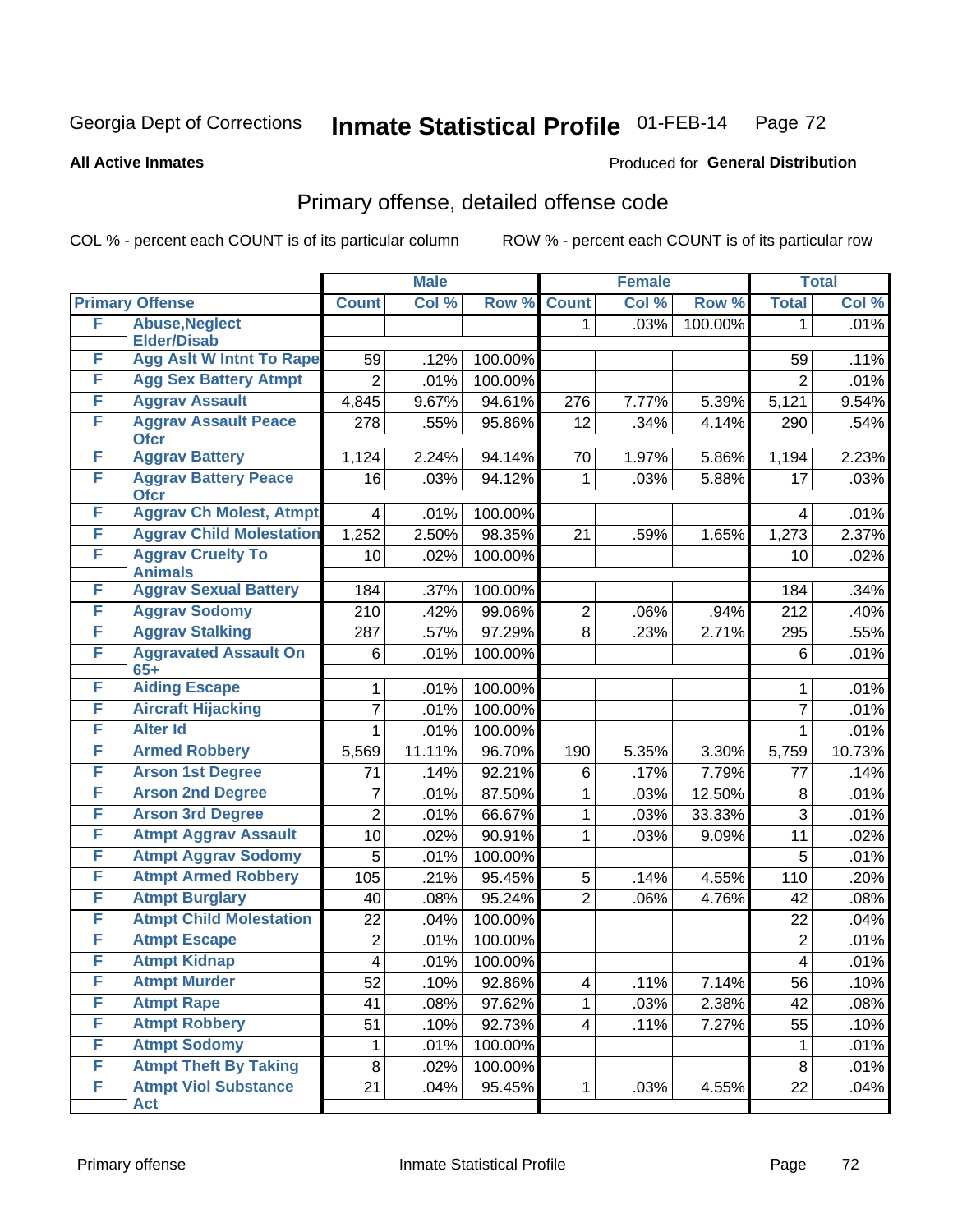Produced for **General Distribution**

#### **All Active Inmates**

### Primary offense, detailed offense code

|        |                                            | <b>Male</b>    |        |         | <b>Female</b>           |       |         | <b>Total</b>   |        |
|--------|--------------------------------------------|----------------|--------|---------|-------------------------|-------|---------|----------------|--------|
|        | <b>Primary Offense</b>                     | <b>Count</b>   | Col %  | Row %   | <b>Count</b>            | Col % | Row %   | <b>Total</b>   | Col %  |
| F      | <b>Att/Consprcy Commt</b>                  | 49             | .10%   | 87.50%  | 7                       | .20%  | 12.50%  | 56             | .10%   |
| F      | C/S/Of<br><b>Bad Checks</b>                |                |        |         |                         |       |         |                |        |
| F      |                                            | 6              | .01%   | 60.00%  | 4                       | .11%  | 40.00%  | 10             | .02%   |
| F      | <b>Bail Jumping</b>                        | $\overline{2}$ | .01%   | 33.33%  | 4                       | .11%  | 66.67%  | 6              | .01%   |
|        | <b>Bestiality</b>                          | 1              | .01%   | 50.00%  | 1                       | .03%  | 50.00%  | $\overline{2}$ | .01%   |
| F<br>F | <b>Bribery Govt Officer</b>                | 1              | .01%   | 100.00% |                         |       |         | 1              | .01%   |
|        | <b>Burg 1st Aft 6/30/12</b>                | 129            | .26%   | 91.49%  | 12                      | .34%  | 8.51%   | 141            | .26%   |
| F      | <b>Burg 2nd Aft 6/30/12</b>                | 33             | .07%   | 91.67%  | 3                       | .08%  | 8.33%   | 36             | .07%   |
| F      | <b>Burg Bef 7/1/12</b>                     | 5,440          | 10.86% | 96.18%  | 216                     | 6.08% | 3.82%   | 5,656          | 10.54% |
| F      | <b>Carry Concealed Weapon</b>              | 2              | .01%   | 100.00% |                         |       |         | 2              | .01%   |
| F      | <b>Carry Weapon At School</b>              | 5              | .01%   | 100.00% |                         |       |         | 5              | .01%   |
| F      | <b>Child Molestation</b>                   | 2,642          | 5.27%  | 97.85%  | 58                      | 1.63% | 2.15%   | 2,700          | 5.03%  |
| F      | <b>Chop Shop Violation</b>                 | $\overline{2}$ | .01%   | 100.00% |                         |       |         | $\overline{2}$ | .01%   |
| F      | <b>Cnspire Traffic Cntrl Sub</b>           | 9              | .02%   | 100.00% |                         |       |         | 9              | .02%   |
| F      | <b>Cntrbtng Delingency</b><br><b>Minor</b> |                |        |         | 1                       | .03%  | 100.00% | 1              | .01%   |
| F      | <b>Computer Pornography</b>                | 60             | .12%   | 100.00% |                         |       |         | 60             | .11%   |
| F      | <b>Computer Theft</b>                      | 10             | .02%   | 52.63%  | 9                       | .25%  | 47.37%  | 19             | .04%   |
| F      | <b>Conceal Death Of</b><br><b>Another</b>  | 10             | .02%   | 71.43%  | $\overline{\mathbf{4}}$ | .11%  | 28.57%  | 14             | .03%   |
| F      | <b>Conspiracy</b>                          | 34             | .07%   | 82.93%  | $\overline{7}$          | .20%  | 17.07%  | 41             | .08%   |
| F      | <b>Convsn Paymnts Real</b><br><b>Propy</b> | $\mathbf{1}$   | .01%   | 100.00% |                         |       |         | $\mathbf{1}$   | .01%   |
| F      | <b>Crmnl Damage 1st</b>                    | 30             | .06%   | 93.75%  | $\overline{2}$          | .06%  | 6.25%   | 32             | .06%   |
|        | <b>Degree</b>                              |                |        |         |                         |       |         |                |        |
| F      | <b>Crmnl Damage 2nd</b><br><b>Degree</b>   | 93             | .19%   | 90.29%  | 10                      | .28%  | 9.71%   | 103            | .19%   |
| F      | <b>Crmnl Interfere Govt</b><br><b>Prop</b> | 23             | .05%   | 92.00%  | $\overline{2}$          | .06%  | 8.00%   | 25             | .05%   |
| F      | <b>Crmnl Poss Explosives</b>               | 1              | .01%   | 100.00% |                         |       |         | 1              | .01%   |
| F      | <b>Crmnl Solicitation</b>                  |                |        |         | $\mathbf{1}$            | .03%  | 100.00% | $\mathbf{1}$   | .01%   |
| F      | <b>Crmnl Trespassing</b>                   | 3              | .01%   | 100.00% |                         |       |         | 3              | .01%   |
| F      | <b>Cruelty To Animals</b>                  | 4              | .01%   | 80.00%  | 1                       | .03%  | 20.00%  | 5              | .01%   |
| F      | <b>Cruelty To Children</b>                 | 281            | .56%   | 78.49%  | $77 \,$                 | 2.17% | 21.51%  | 358            | .67%   |
| F      | <b>Cruelty To Elder Person</b>             | 16             | .03%   | 69.57%  | $\overline{7}$          | .20%  | 30.43%  | 23             | .04%   |
| F      | <b>Defrauding State</b>                    | 1              | .01%   | 33.33%  | $\overline{2}$          | .06%  | 66.67%  | 3              | .01%   |
| F      | <b>Distributing Obscene Mat</b>            | 1              | .01%   | 100.00% |                         |       |         | $\mathbf{1}$   | .01%   |
| F      | <b>Dogfighting</b>                         | 1              | .01%   | 100.00% |                         |       |         | $\mathbf{1}$   | .01%   |
| F      | <b>Drvng Habtl Violator</b>                | $\overline{5}$ | .01%   | 100.00% |                         |       |         | 5              | .01%   |
| F      | Eavesdrop &                                | 4              | .01%   | 100.00% |                         |       |         | 4              | .01%   |
|        | <b>Surveillance</b>                        |                |        |         |                         |       |         |                |        |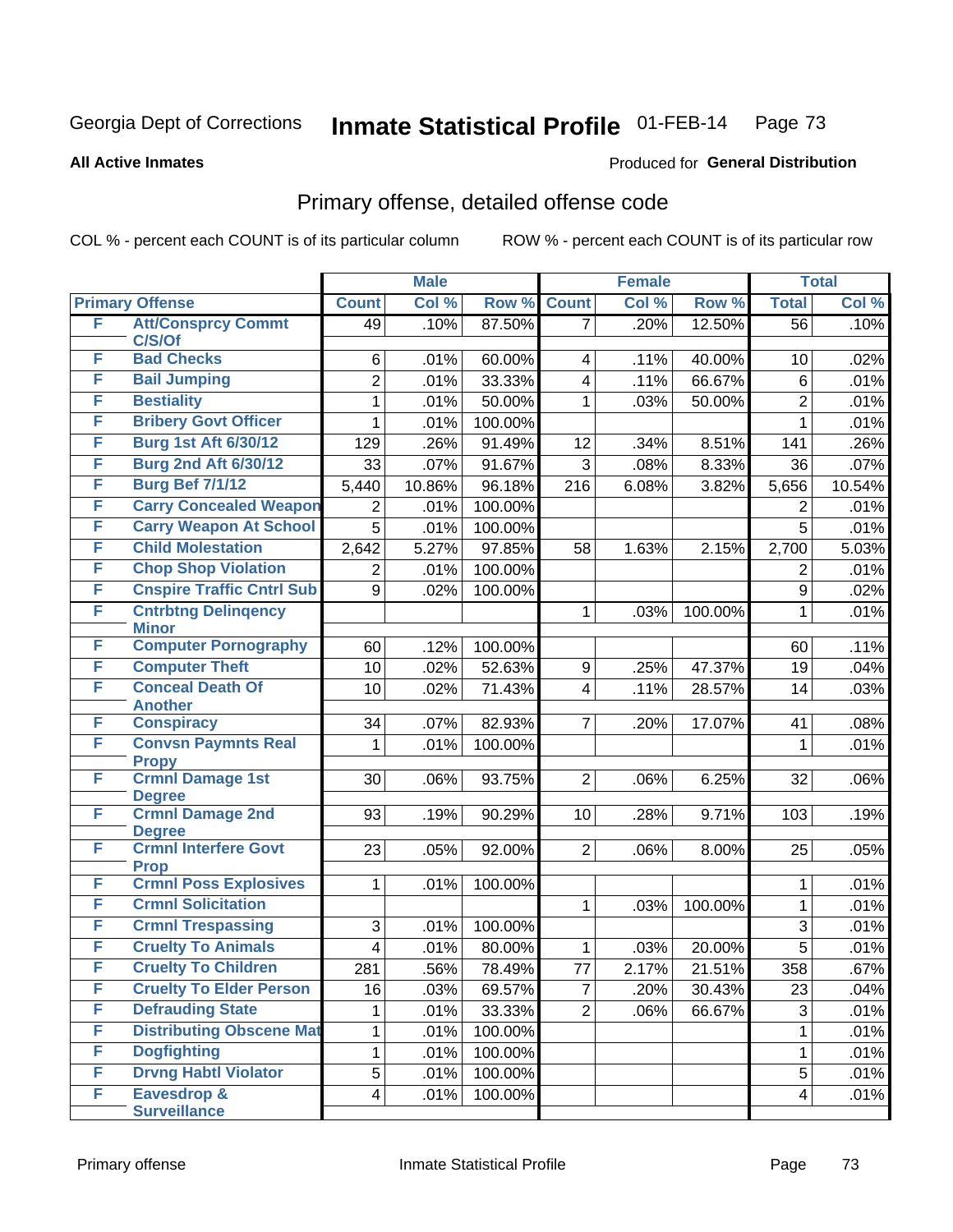#### **All Active Inmates**

#### Produced for **General Distribution**

### Primary offense, detailed offense code

|   |                                            |                 | <b>Male</b> |         |                | <b>Female</b> |        |                         | <b>Total</b> |
|---|--------------------------------------------|-----------------|-------------|---------|----------------|---------------|--------|-------------------------|--------------|
|   | <b>Primary Offense</b>                     | <b>Count</b>    | Col %       | Row %   | <b>Count</b>   | Col %         | Row %  | <b>Total</b>            | Col %        |
| F | <b>Entering Vehicle</b>                    | 110             | .22%        | 97.35%  | $\overline{3}$ | .08%          | 2.65%  | 113                     | .21%         |
| F | <b>Entice Child, Attempted</b>             | 8               | .02%        | 100.00% |                |               |        | 8                       | .01%         |
| F | <b>Enticing Child-Indec</b>                | 77              | .15%        | 96.25%  | 3              | .08%          | 3.75%  | 80                      | .15%         |
|   | <b>Purp</b>                                |                 |             |         |                |               |        |                         |              |
| F | <b>Escape</b>                              | 20              | .04%        | 83.33%  | 4              | .11%          | 16.67% | 24                      | .04%         |
| F | <b>False Imprisonment</b>                  | 181             | .36%        | 93.78%  | 12             | .34%          | 6.22%  | 193                     | $.36\%$      |
| F | <b>False Public Alarm</b>                  | 2               | .01%        | 100.00% |                |               |        | $\overline{2}$          | .01%         |
| F | <b>False Statements Govt</b>               | 26              | .05%        | 78.79%  | $\overline{7}$ | .20%          | 21.21% | 33                      | $.06\%$      |
| F | <b>False Swearing</b>                      | 2               | .01%        | 66.67%  | $\mathbf{1}$   | .03%          | 33.33% | 3                       | .01%         |
| F | <b>False Swearng Writtn</b><br><b>Stmt</b> | $\overline{3}$  | .01%        | 75.00%  | $\mathbf{1}$   | .03%          | 25.00% | $\overline{4}$          | .01%         |
| F | <b>Family Violence Battery</b>             | 122             | .24%        | 97.60%  | 3              | .08%          | 2.40%  | 125                     | .23%         |
| F | <b>Feticide</b>                            | 1.              | .01%        | 50.00%  | $\mathbf{1}$   | .03%          | 50.00% | $\overline{2}$          | .01%         |
| F | <b>Feticide By Vehicle</b>                 | $\overline{2}$  | .01%        | 40.00%  | 3              | .08%          | 60.00% | 5                       | .01%         |
| F | <b>Financial Identity Fraud</b>            | 41              | .08%        | 65.08%  | 22             | .62%          | 34.92% | 63                      | .12%         |
| F | <b>Fleeing/Eluding Police</b>              | 250             | .50%        | 95.06%  | 13             | .37%          | 4.94%  | 263                     | .49%         |
| F | <b>Forg 1st Aft 6/30/12</b>                | 4               | .01%        | 100.00% |                |               |        | 4                       | .01%         |
| F | <b>Forg 1st Bef 7/1/12</b>                 | 775             | 1.55%       | 71.83%  | 304            | 8.56%         | 28.17% | 1,079                   | 2.01%        |
| F | <b>Forg 2nd Bef 7/1/12</b>                 | 13              | .03%        | 81.25%  | 3              | .08%          | 18.75% | 16                      | .03%         |
| F | Forg 3rd Aft 6/30/12                       | 5               | .01%        | 71.43%  | $\overline{2}$ | .06%          | 28.57% | $\overline{7}$          | .01%         |
| F | Forg 4th Aft 6/30/12                       | 1               | .01%        | 100.00% |                |               |        | $\mathbf{1}$            | .01%         |
| F | <b>Fraudulent Access</b>                   | 3               | .01%        | 100.00% |                |               |        | 3                       | .01%         |
|   | <b>Compute</b>                             |                 |             |         |                |               |        |                         |              |
| F | <b>Fraudulent Checks</b>                   | $\overline{2}$  | .01%        | 100.00% |                |               |        | $\overline{2}$          | .01%         |
| F | <b>Fraudulent Credit Card</b>              | 65              | .13%        | 63.11%  | 38             | 1.07%         | 36.89% | 103                     | .19%         |
| F | <b>Gang Participation</b>                  | 29              | .06%        | 100.00% |                |               |        | 29                      | .05%         |
| F | <b>Guard Line</b><br><b>W/Weapon/Drugs</b> | 12              | .02%        | 63.16%  | $\overline{7}$ | .20%          | 36.84% | 19                      | .04%         |
| F | <b>Habit Traf Viol/Impaired</b>            | 21              | .04%        | 91.30%  | $\overline{2}$ | .06%          | 8.70%  | 23                      | .04%         |
| F | <b>Habit Traf Viol/Other</b>               | 12              | .02%        | 92.31%  | $\mathbf{1}$   | .03%          | 7.69%  | 13                      | .02%         |
| F | <b>Hijacking Motor Vehicle</b>             | 34              | .07%        | 94.44%  | $\overline{2}$ | .06%          | 5.56%  | 36                      | .07%         |
| F | <b>Hindering Appreh Or Pun</b>             | 3               | .01%        | 75.00%  | $\mathbf{1}$   | .03%          | 25.00% | $\overline{\mathbf{4}}$ | .01%         |
| F | <b>Hit-Run W/Injury/Fatality</b>           | $\overline{14}$ | .03%        | 66.67%  | $\overline{7}$ | .20%          | 33.33% | $\overline{21}$         | .04%         |
| F | <b>Homicide By Vessel</b>                  | 27              | .05%        | 87.10%  | $\overline{4}$ | .11%          | 12.90% | 31                      | .06%         |
| F | <b>Illegal Attm To Obt Drugs</b>           | 3               | .01%        | 75.00%  | $\mathbf 1$    | .03%          | 25.00% | $\overline{4}$          | .01%         |
| F | <b>Impersonating Officer</b>               | 4               | .01%        | 100.00% |                |               |        | $\overline{4}$          | .01%         |
| F | <b>Impersonation</b>                       | $\overline{2}$  | .01%        | 100.00% |                |               |        | $\overline{2}$          | .01%         |
| F | <b>Incest</b>                              | 188             | .38%        | 98.95%  | $\overline{2}$ | .06%          | 1.05%  | 190                     | .35%         |
| F | <b>Incest, Atmpt</b>                       | 2               | .01%        | 100.00% |                |               |        | $\overline{2}$          | .01%         |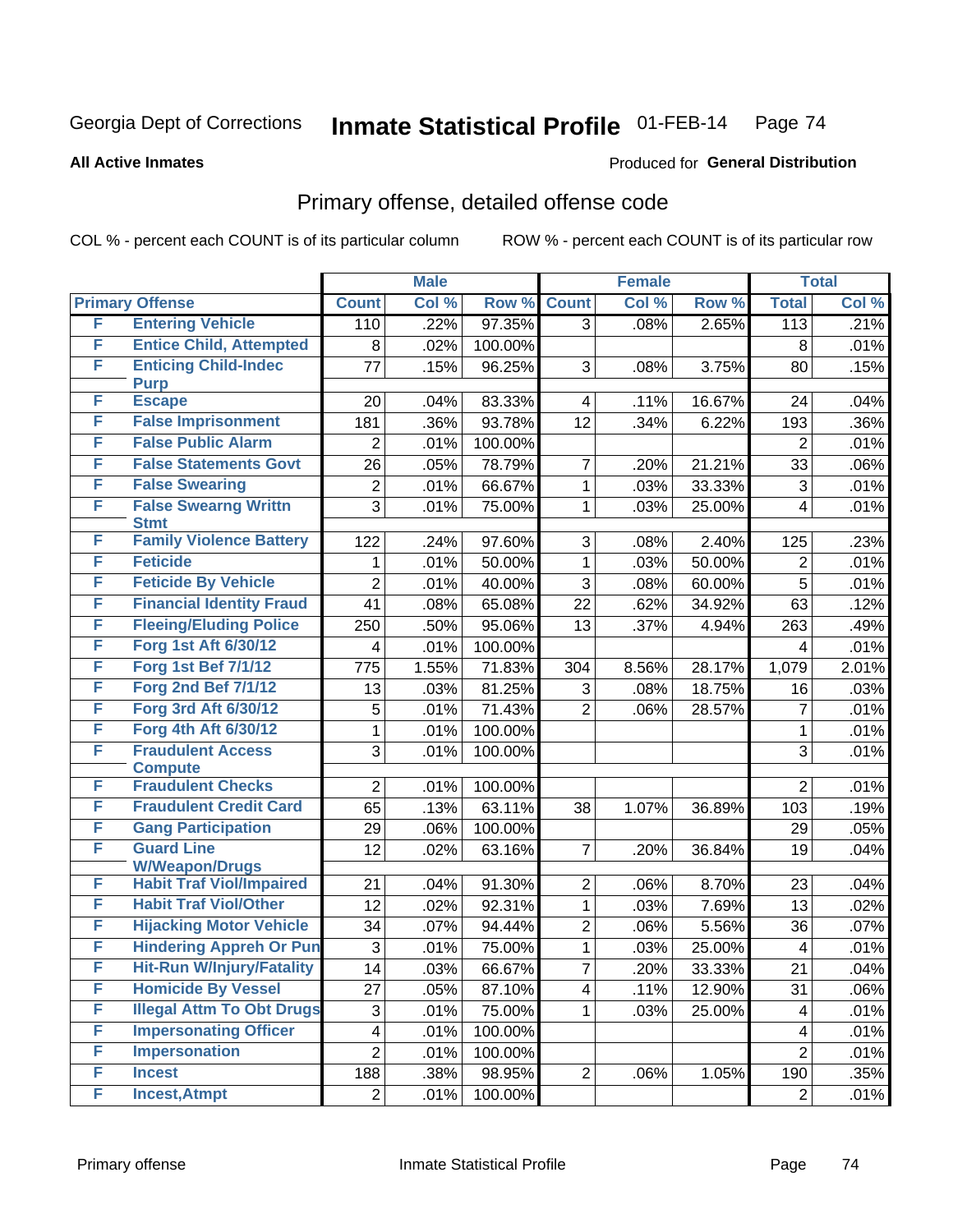**All Active Inmates**

#### Produced for **General Distribution**

### Primary offense, detailed offense code

|        |                                             |                         | <b>Male</b> |         | <b>Female</b>  |       |        | <b>Total</b>   |        |
|--------|---------------------------------------------|-------------------------|-------------|---------|----------------|-------|--------|----------------|--------|
|        | <b>Primary Offense</b>                      | <b>Count</b>            | Col %       | Row %   | <b>Count</b>   | Col % | Row %  | <b>Total</b>   | Col %  |
| F      | <b>Inciting To Insurrection</b>             | 1.                      | .01%        | 100.00% |                |       |        | 1              | .01%   |
| F      | <b>Influencing Witness</b>                  | 3                       | .01%        | 100.00% |                |       |        | 3              | .01%   |
| F      | <b>Injury By Vehicle</b>                    | 91                      | .18%        | 81.98%  | 20             | .56%  | 18.02% | 111            | .21%   |
| F      | <b>Interfere Electronic Dyce</b>            | 1                       | .01%        | 100.00% |                |       |        | 1              | .01%   |
| F      | <b>Interference With</b>                    | 10                      | .02%        | 100.00% |                |       |        | 10             | .02%   |
|        | <b>Custody</b>                              |                         |             |         |                |       |        |                |        |
| F<br>F | <b>Involuntary Manslaughter</b>             | 137                     | .27%        | 83.03%  | 28             | .79%  | 16.97% | 165            | .31%   |
| F      | <b>Kidnapping</b><br><b>Livestock Theft</b> | 1,508                   | 3.01%       | 96.92%  | 48             | 1.35% | 3.08%  | 1,556          | 2.90%  |
| F      |                                             | 3                       | .01%        | 100.00% |                |       |        | 3              | .01%   |
|        | <b>Machine Gun Activities</b>               | $\overline{2}$          | .01%        | 100.00% |                |       |        | $\overline{2}$ | .01%   |
| F      | <b>Manf Methamph 200-399</b><br>Gm          | 8                       | .02%        | 72.73%  | 3              | .08%  | 27.27% | 11             | .02%   |
| F      | <b>Manf Methamph 28-199</b>                 | 20                      | .04%        | 90.91%  | $\overline{2}$ | .06%  | 9.09%  | 22             | .04%   |
|        | Gm                                          |                         |             |         |                |       |        |                |        |
| F      | <b>Manf Methamph 400+ Gm</b>                | $\mathbf{1}$            | .01%        | 100.00% |                |       |        | $\mathbf{1}$   | .01%   |
| F      | <b>Manf Methamph Unspec</b>                 | 177                     | .35%        | 87.62%  | 25             | .70%  | 12.38% | 202            | .38%   |
| F      | <b>Amt</b><br><b>Manufact Meth Near</b>     | 14                      | .03%        | 82.35%  | 3              | .08%  | 17.65% | 17             | .03%   |
|        | <b>Child</b>                                |                         |             |         |                |       |        |                |        |
| F      | <b>Misc Assault/Battery</b>                 | 13                      | .03%        | 100.00% |                |       |        | 13             | .02%   |
| F      | <b>Misc CorrectionI Inst Off</b>            | 3                       | .01%        | 100.00% |                |       |        | 3              | .01%   |
| F      | <b>Misc Drugs Trafficking</b>               | 12                      | .02%        | 100.00% |                |       |        | 12             | .02%   |
| F      | <b>Misc Forgery</b>                         | 4                       | .01%        | 100.00% |                |       |        | $\overline{4}$ | .01%   |
| F      | <b>Misc Fraud</b>                           | 7                       | .01%        | 58.33%  | 5              | .14%  | 41.67% | 12             | .02%   |
| F      | <b>Misc Homicide Offense</b>                | 8                       | .02%        | 88.89%  | 1              | .03%  | 11.11% | 9              | .02%   |
| F      | <b>Misc Invasion Of Privacy</b>             | 4                       | .01%        | 100.00% |                |       |        | 4              | .01%   |
| F      | <b>Misc Mrals/Pblic H/Safty</b>             | 1                       | .01%        | 100.00% |                |       |        | 1              | .01%   |
| F      | <b>Misc Obscenity</b>                       | 3                       | .01%        | 100.00% |                |       |        | 3              | .01%   |
| F      | <b>Misc Public Order</b>                    | $\mathbf{1}$            | .01%        | 100.00% |                |       |        | 1              | .01%   |
| F      | <b>Misc Sexual Offense</b>                  | 19                      | .04%        | 100.00% |                |       |        | 19             | .04%   |
| F      | <b>Misc Weapon/Explosive</b>                | 1                       | .01%        | 100.00% |                |       |        | 1              | .01%   |
|        | Off                                         |                         |             |         |                |       |        |                |        |
| F      | <b>Murder</b>                               | 5,451                   | 10.88%      | 94.10%  | 342            | 9.63% | 5.90%  | 5,793          | 10.80% |
| F      | <b>Murder, Conspire To</b><br><b>Commit</b> | $\overline{7}$          | .01%        | 77.78%  | 2 <sup>1</sup> | .06%  | 22.22% | 9              | .02%   |
| F      | <b>Mutiny In Penal Inst</b>                 | $\overline{2}$          | .01%        | 100.00% |                |       |        | $\overline{2}$ | .01%   |
| F      | <b>Obstr Of Law Enf Officer</b>             | 457                     | .91%        | 91.77%  | 41             | 1.15% | 8.23%  | 498            | .93%   |
| F      | <b>Pandering By</b>                         | $\overline{2}$          | .01%        | 100.00% |                |       |        | $\overline{2}$ | .01%   |
|        | <b>Compulsion</b>                           |                         |             |         |                |       |        |                |        |
| F      | <b>Peeping Tom</b>                          | 14                      | .03%        | 100.00% |                |       |        | 14             | .03%   |
| F      | <b>Perjury</b>                              | $\overline{\mathbf{4}}$ | .01%        | 66.67%  | 2 <sup>1</sup> | .06%  | 33.33% | 6              | .01%   |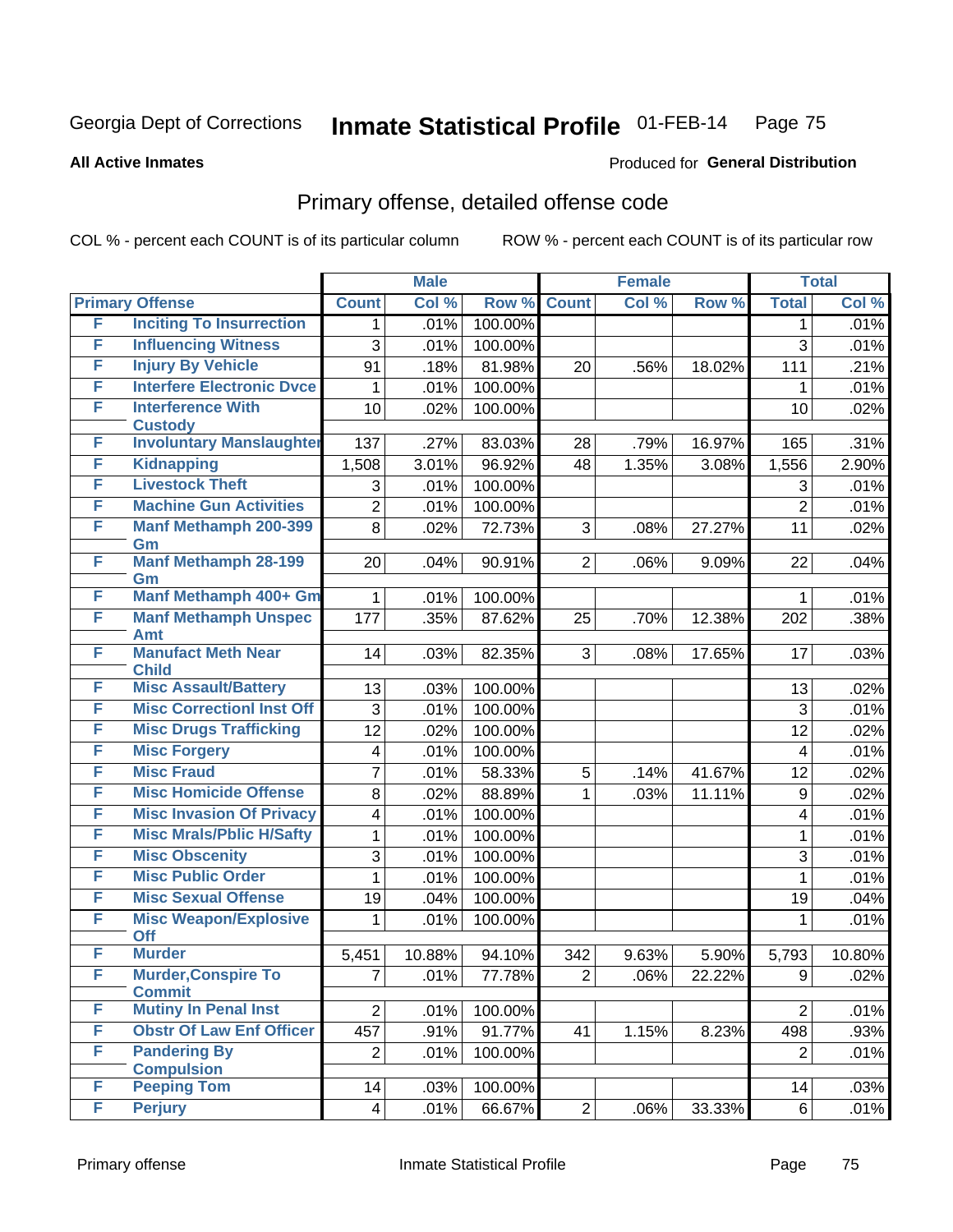**All Active Inmates**

#### Produced for **General Distribution**

### Primary offense, detailed offense code

|   |                                            |                 | <b>Male</b> |         | <b>Female</b>  |       |         | <b>Total</b>   |         |
|---|--------------------------------------------|-----------------|-------------|---------|----------------|-------|---------|----------------|---------|
|   | <b>Primary Offense</b>                     | <b>Count</b>    | Col %       | Row %   | <b>Count</b>   | Col % | Row %   | <b>Total</b>   | Col %   |
| F | <b>Pimping A Minor Under</b>               | 6               | .01%        | 85.71%  | $\overline{1}$ | .03%  | 14.29%  | $\overline{7}$ | .01%    |
|   | 18                                         |                 |             |         |                |       |         |                |         |
| F | <b>Poss Contraband</b><br><b>Articles</b>  | $\overline{2}$  | .01%        | 66.67%  | 1              | .03%  | 33.33%  | 3              | .01%    |
| F | <b>Poss Dep Stim Cntrf</b>                 | 70              | .14%        | 76.92%  | 21             | .59%  | 23.08%  | 91             | .17%    |
|   | <b>Drugs</b>                               |                 |             |         |                |       |         |                |         |
| F | <b>Poss Drug Related Matri</b>             | 9               | .02%        | 64.29%  | $\overline{5}$ | .14%  | 35.71%  | 14             | .03%    |
| F | <b>Poss Ephedrine</b>                      | 8               | .02%        | 61.54%  | $\overline{5}$ | .14%  | 38.46%  | 13             | .02%    |
| F | <b>Poss Firearm 1st</b>                    | 76              | .15%        | 98.70%  | $\mathbf 1$    | .03%  | 1.30%   | 77             | .14%    |
|   | <b>Offender</b>                            |                 |             |         |                |       |         |                |         |
| F | <b>Poss Firearm Convct</b><br><b>Felon</b> | 839             | 1.67%       | 96.22%  | 33             | .93%  | 3.78%   | 872            | 1.63%   |
| F | <b>Poss Knife During Crime</b>             | 3               | .01%        | 60.00%  | $\overline{2}$ | .06%  | 40.00%  | 5              | .01%    |
| F | <b>Poss Mda/Extsy</b>                      | 11              | .02%        | 91.67%  | $\mathbf{1}$   | .03%  | 8.33%   | 12             | .02%    |
| F | <b>Poss Methamphetamine</b>                | 365             | .73%        | 78.16%  | 102            | 2.87% | 21.84%  | 467            | .87%    |
| F | <b>Poss Narcotics Opiates</b>              | 50              | .10%        | 78.13%  | 14             | .39%  | 21.88%  | 64             | .12%    |
| F | <b>Poss Of Certain</b>                     | 18              | .04%        | 94.74%  | 1              | .03%  | 5.26%   | 19             | .04%    |
|   | <b>Weapons</b>                             |                 |             |         |                |       |         |                |         |
| F | <b>Poss Of Cocaine</b>                     | 590             | 1.18%       | 88.32%  | 78             | 2.20% | 11.68%  | 668            | 1.24%   |
| F | <b>Poss Of Firearm Dur</b>                 | 487             | .97%        | 95.49%  | 23             | .65%  | 4.51%   | 510            | .95%    |
|   | <b>Crime</b>                               |                 |             |         |                |       |         |                |         |
| F | <b>Poss Of Marijuana</b>                   | 75              | .15%        | 92.59%  | 6              | .17%  | 7.41%   | 81             | .15%    |
| F | <b>Poss Tools Commit</b><br><b>Crime</b>   | $\overline{38}$ | .08%        | 92.68%  | $\overline{3}$ | .08%  | 7.32%   | 41             | .08%    |
| F | <b>Poss W Int Dis Other</b>                | 87              | .17%        | 82.08%  | 19             | .54%  | 17.92%  | 106            | .20%    |
|   | <b>Drug</b>                                |                 |             |         |                |       |         |                |         |
| F | <b>Poss W Int Dist Cocaine</b>             | 429             | .86%        | 96.40%  | 16             | .45%  | 3.60%   | 445            | .83%    |
| F | <b>Poss W Int Dist</b>                     | 740             | 1.48%       | 96.23%  | 29             | .82%  | 3.77%   | 769            | 1.43%   |
|   | <b>Marijuana</b>                           |                 |             |         |                |       |         |                |         |
| F | <b>Poss W Int Dist Meth</b>                | 244             | .49%        | 77.46%  | 71             | 2.00% | 22.54%  | 315            | .59%    |
| F | <b>Poss Wpn, Drugs By</b>                  | 38              | .08%        | 95.00%  | $\overline{2}$ | .06%  | 5.00%   | 40             | .07%    |
| F | <b>Prisnr</b><br><b>Racketeering</b>       | 54              | .11%        | 68.35%  | 25             | .70%  | 31.65%  | 79             | .15%    |
| F | Rape                                       | 1,757           | 3.51%       | 99.66%  | 6              | .17%  | .34%    | 1,763          | 3.29%   |
| F | <b>Reck Cond Infected</b>                  | 9               | .02%        | 100.00% |                |       |         | 9              | .02%    |
|   | <b>Person</b>                              |                 |             |         |                |       |         |                |         |
| F | <b>Reckless Abandonment</b>                | 1               | .01%        | 100.00% |                |       |         | $\mathbf 1$    | $.01\%$ |
| F | <b>Recv Gds, Srvs Fraud</b>                |                 |             |         | 1              | .03%  | 100.00% | $\mathbf{1}$   | .01%    |
|   | <b>Obtnd</b>                               |                 |             |         |                |       |         |                |         |
| F | <b>Removal Baggage, Cargo</b>              | $\overline{2}$  | .01%        | 100.00% |                |       |         | $\overline{2}$ | .01%    |
| F | <b>Etc</b><br><b>Robbery</b>               |                 |             |         |                |       |         |                |         |
| F | <b>Robbery By Force</b>                    | 1,602           | 3.20%       | 93.14%  | 118            | 3.32% | 6.86%   | 1,720          | 3.21%   |
|   |                                            | 263             | .52%        | 92.28%  | 22             | .62%  | 7.72%   | 285            | .53%    |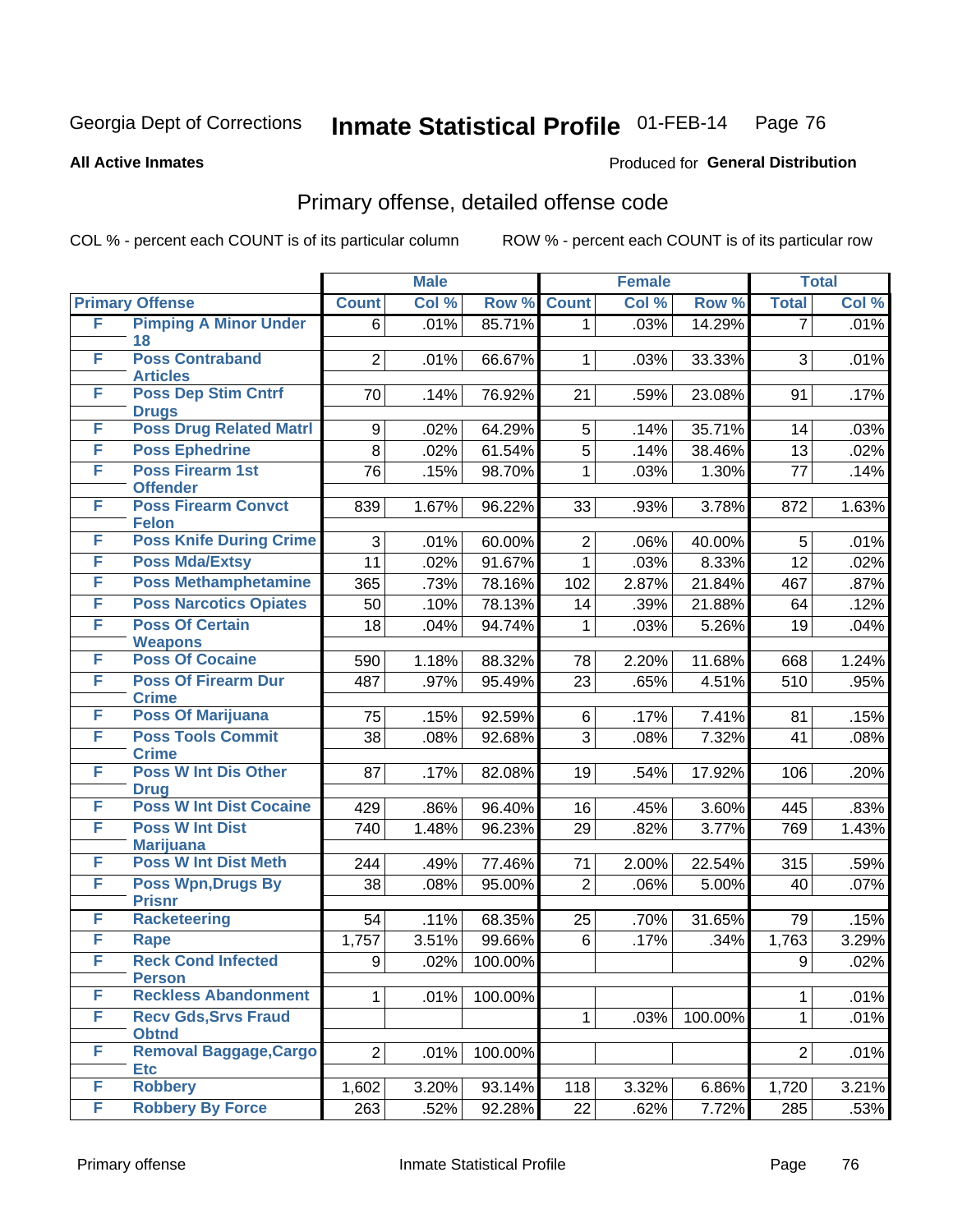**All Active Inmates**

#### Produced for **General Distribution**

### Primary offense, detailed offense code

|   |                                            |                           | <b>Male</b> |         |                | Female |        |                  | <b>Total</b> |
|---|--------------------------------------------|---------------------------|-------------|---------|----------------|--------|--------|------------------|--------------|
|   | <b>Primary Offense</b>                     | <b>Count</b>              | Col %       | Row %   | <b>Count</b>   | Col %  | Row %  | <b>Total</b>     | Col %        |
| F | <b>Robbery By Intimidation</b>             | $\overline{273}$          | .54%        | 91.92%  | 24             | .68%   | 8.08%  | $\overline{297}$ | .55%         |
| F | <b>Robbery By Sudden</b><br><b>Snatch</b>  | 136                       | .27%        | 92.52%  | 11             | .31%   | 7.48%  | 147              | .27%         |
| F | <b>S/D Cocaine</b>                         | 698                       | 1.39%       | 95.23%  | 35             | .99%   | 4.77%  | 733              | 1.37%        |
| F | <b>S/D Cont Sub Public</b>                 | 40                        | .08%        | 95.24%  | $\overline{2}$ | .06%   | 4.76%  | 42               | .08%         |
| F | <b>S/D Cont Sub School</b>                 | 37                        | .07%        | 100.00% |                |        |        | 37               | .07%         |
| F | <b>S/D Dep Stim Cntrf Drugs</b>            | 56                        | .11%        | 62.22%  | 34             | .96%   | 37.78% | 90               | .17%         |
| F | <b>S/D Narcotics Opiates</b>               | 17                        | .03%        | 77.27%  | 5              | .14%   | 22.73% | 22               | .04%         |
| F | <b>S/D Of Lsd</b>                          | 1                         | .01%        | 100.00% |                |        |        | 1                | .01%         |
| F | <b>S/D Of Marijuana</b>                    | 352                       | .70%        | 96.44%  | 13             | .37%   | 3.56%  | 365              | .68%         |
| F | <b>Sale Mda/Extsy</b>                      | 6                         | .01%        | 100.00% |                |        |        | 6                | .01%         |
| F | <b>Sale Methamphetamine</b>                | 123                       | .25%        | 79.87%  | 31             | .87%   | 20.13% | 154              | .29%         |
| F | <b>Sex Exploitation Child</b>              | 187                       | .37%        | 98.42%  | $\sqrt{3}$     | .08%   | 1.58%  | 190              | .35%         |
| F | <b>Sex Offender Fail Registr</b>           | 410                       | .82%        | 99.27%  | 3              | .08%   | .73%   | 413              | .77%         |
| F | <b>Sex Offender Fail To</b><br><b>Move</b> | 13                        | .03%        | 100.00% |                |        |        | 13               | .02%         |
| F | Sexl/Assit/Agn/Pers/Cstdy                  | 14                        | .03%        | 100.00% |                |        |        | 14               | .03%         |
| F | <b>Sexual Battery</b>                      | 198                       | .40%        | 99.00%  | $\overline{2}$ | .06%   | 1.00%  | 200              | .37%         |
| F | <b>Simple Battery</b>                      | 19                        | .04%        | 90.48%  | $\overline{2}$ | .06%   | 9.52%  | 21               | .04%         |
| F | <b>Sodomy</b>                              | 19                        | .04%        | 100.00% |                |        |        | 19               | .04%         |
| F | <b>Solicit Sodomy From</b>                 | 5                         | .01%        | 100.00% |                |        |        | 5                | .01%         |
|   | <b>Minor</b>                               |                           |             |         |                |        |        |                  |              |
| F | <b>Stalking</b>                            | 3                         | .01%        | 100.00% |                |        |        | 3                | .01%         |
| F | <b>Statutory Rape</b>                      | 842                       | 1.68%       | 97.57%  | 21             | .59%   | 2.43%  | 863              | 1.61%        |
| F | <b>Statutory Rape, Atmpt</b>               | $\overline{2}$            | .01%        | 100.00% |                |        |        | $\overline{2}$   | .01%         |
| F | <b>Tampering With</b><br><b>Evidence</b>   | 12                        | .02%        | 85.71%  | $\overline{2}$ | .06%   | 14.29% | 14               | .03%         |
| F | <b>Telecommunications</b><br><b>Fraud</b>  | 1                         | .01%        | 100.00% |                |        |        | 1                | .01%         |
| F | <b>Terrorist Threats &amp; Acts</b>        | 379                       | .76%        | 95.71%  | 17             | .48%   | 4.29%  | 396              | .74%         |
| F | <b>Theft Bring Prop In State</b>           | 10                        | .02%        | 100.00% |                |        |        | 10               | .02%         |
| F | <b>Theft By Conversion</b>                 | 26                        | .05%        | 86.67%  | 4              | .11%   | 13.33% | 30               | .06%         |
| F | <b>Theft By Deception</b>                  | 44                        | .09%        | 75.86%  | 14             | .39%   | 24.14% | 58               | .11%         |
| F | <b>Theft By Extortion</b>                  | $\ensuremath{\mathsf{3}}$ | .01%        | 100.00% |                |        |        | 3                | .01%         |
| F | <b>Theft By Rec Stolen Prop</b>            | 713                       | 1.42%       | 92.00%  | 62             | 1.75%  | 8.00%  | 775              | 1.44%        |
| F | <b>Theft By Shoplifting</b>                | 350                       | .70%        | 67.57%  | 168            | 4.73%  | 32.43% | 518              | .97%         |
| F | <b>Theft By Taking</b>                     | 893                       | 1.78%       | 86.20%  | 143            | 4.03%  | 13.80% | 1,036            | 1.93%        |
| F | <b>Theft Credit Card</b>                   | 17                        | .03%        | 85.00%  | 3              | .08%   | 15.00% | 20               | .04%         |
| F | <b>Theft Motorveh Or Part</b>              | 73                        | .15%        | 98.65%  | 1              | .03%   | 1.35%  | 74               | .14%         |
| F | <b>Theft Of Lost Property</b>              | $\overline{\mathbf{4}}$   | .01%        | 100.00% |                |        |        | 4                | .01%         |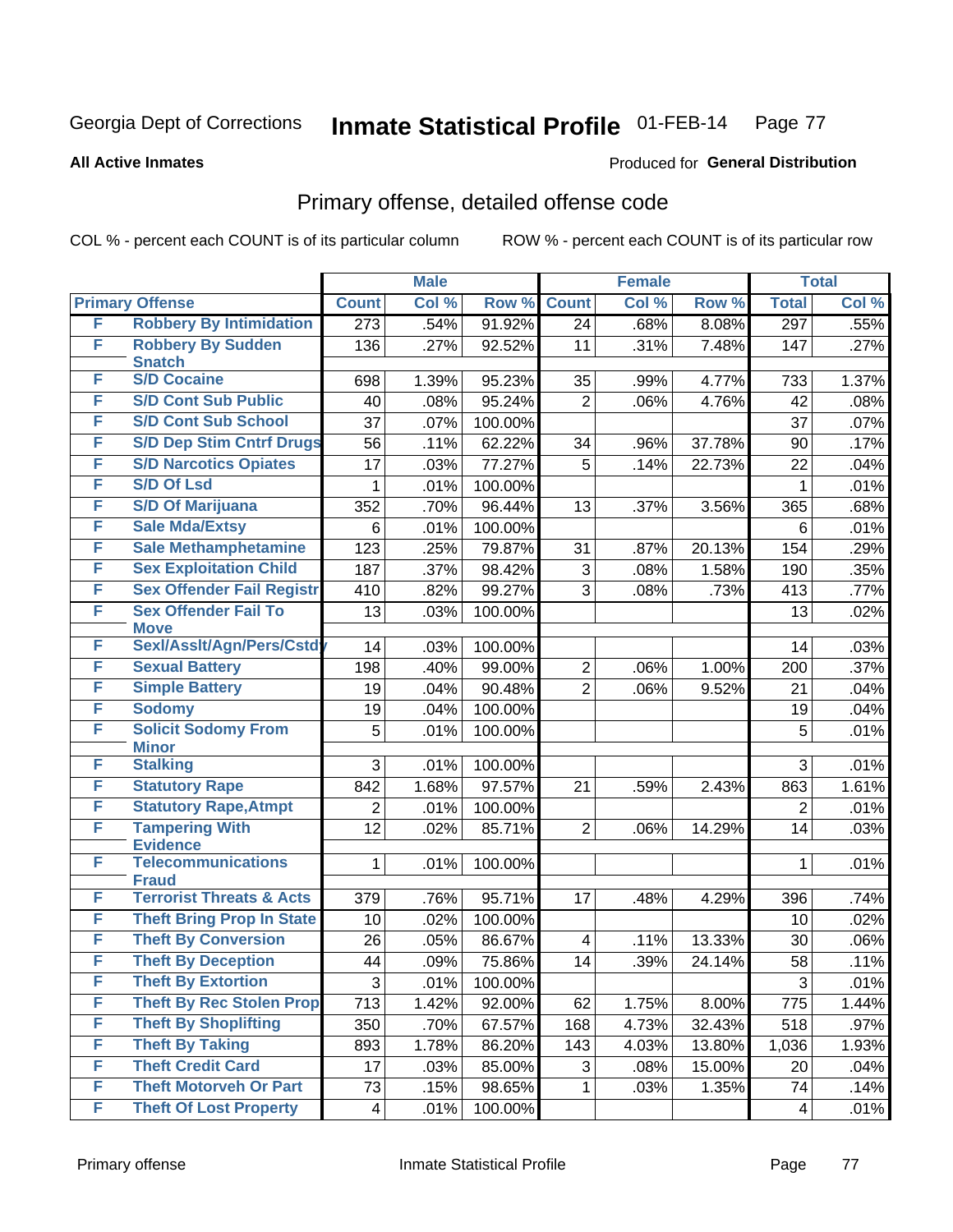**All Active Inmates**

#### Produced for **General Distribution**

### Primary offense, detailed offense code

|   |                                            |                         | <b>Male</b> |         | <b>Female</b>  |       | <b>Total</b> |                         |       |
|---|--------------------------------------------|-------------------------|-------------|---------|----------------|-------|--------------|-------------------------|-------|
|   | <b>Primary Offense</b>                     | <b>Count</b>            | Col %       | Row %   | <b>Count</b>   | Col % | Row %        | <b>Total</b>            | Col % |
| F | <b>Theft Of Services</b>                   | 3                       | .01%        | 100.00% |                |       |              | $\overline{3}$          | .01%  |
| F | <b>Theft Recv Prop Out</b><br><b>State</b> | 3                       | .01%        | 100.00% |                |       |              | 3                       | .01%  |
| F | <b>Traf Amphtmine 28-199</b><br>Gm         | 3                       | .01%        | 100.00% |                |       |              | 3                       | .01%  |
| F | Traf Amphtmine 400+ Gm                     | 4                       | .01%        | 100.00% |                |       |              | $\overline{4}$          | .01%  |
| F | <b>Traf Cocaine 201-400</b><br>Gm          | 168                     | .34%        | 95.45%  | 8              | .23%  | 4.55%        | 176                     | .33%  |
| F | <b>Traf Cocaine 401+ Gm</b>                | 130                     | .26%        | 94.89%  | $\overline{7}$ | .20%  | 5.11%        | 137                     | .26%  |
| F | <b>Traf Cocaine Less 200</b><br>Gm         | 338                     | .67%        | 96.02%  | 14             | .39%  | 3.98%        | 352                     | .66%  |
| F | Traf Marijna 10-2000 Lb                    | 96                      | .19%        | 93.20%  | $\overline{7}$ | .20%  | 6.80%        | 103                     | .19%  |
| F | Traf Marijna 10001+ Lb                     | 4                       | .01%        | 100.00% |                |       |              | $\overline{4}$          | .01%  |
| F | Traf Marijna 2001-10k Lb                   | $\overline{c}$          | .01%        | 100.00% |                |       |              | $\overline{2}$          | .01%  |
| F | <b>Traf Mda/Extsy 200-</b><br><b>399gm</b> | $\overline{\mathbf{4}}$ | .01%        | 100.00% |                |       |              | $\overline{\mathbf{4}}$ | .01%  |
| F | <b>Traf Mda/Extsy 28-199gm</b>             | 15                      | .03%        | 88.24%  | $\overline{2}$ | .06%  | 11.76%       | 17                      | .03%  |
| F | Traf Mda/Extsy 400+Gm                      | 3                       | .01%        | 100.00% |                |       |              | 3                       | .01%  |
| F | Traf Methamph 200-399<br>Gm                | 64                      | .13%        | 90.14%  | $\overline{7}$ | .20%  | 9.86%        | 71                      | .13%  |
| F | <b>Traf Methamph 28-199</b><br>Gm          | 217                     | .43%        | 86.45%  | 34             | .96%  | 13.55%       | 251                     | .47%  |
| F | Traf Methamph 400+ Gm                      | 50                      | .10%        | 92.59%  | $\overline{4}$ | .11%  | 7.41%        | 54                      | .10%  |
| F | <b>Traf Methamph Unspec</b><br>Amt         | 72                      | .14%        | 92.31%  | 6              | .17%  | 7.69%        | 78                      | .15%  |
| F | <b>Traf Methaqualone&lt; 400</b><br>Gm     | 1                       | .01%        | 100.00% |                |       |              | $\mathbf 1$             | .01%  |
| F | <b>Traf Narcotic 15-28 Gm</b>              | 12                      | .02%        | 100.00% |                |       |              | 12                      | .02%  |
| F | <b>Traf Narcotic 29+ Gm</b>                | $6\phantom{1}$          | .01%        | 100.00% |                |       |              | 6                       | .01%  |
| F | <b>Traf Narcotic Less 14 Gm</b>            | 11                      | .02%        | 100.00% |                |       |              | 11                      | .02%  |
| F | <b>Unknown Offense</b>                     | 19                      | .04%        | 86.36%  | 3              | .08%  | 13.64%       | 22                      | .04%  |
| F | <b>Uniwfl Mfg/Del/Dist N-C S</b>           | 15                      | .03%        | 93.75%  | $\mathbf{1}$   | .03%  | 6.25%        | 16                      | .03%  |
| F | <b>Use Comm Facity Vio C</b><br><b>Sub</b> | 3                       | .01%        | 75.00%  | $\mathbf{1}$   | .03%  | 25.00%       | $\overline{4}$          | .01%  |
| F | <b>Vehicular Homicide</b>                  | 287                     | .57%        | 83.92%  | 55             | 1.55% | 16.08%       | 342                     | .64%  |
| F | <b>Viol Dngrous Drgs Act</b>               | 151                     | .30%        | 85.31%  | 26             | .73%  | 14.69%       | 177                     | .33%  |
| F | <b>Viol Ga Cntrl Sbst Act</b>              | 61                      | .12%        | 91.04%  | 6              | .17%  | 8.96%        | 67                      | .12%  |
| F | <b>Viol Ga Securities Act</b>              | 1                       | .01%        | 50.00%  | $\mathbf 1$    | .03%  | 50.00%       | $\overline{2}$          | .01%  |
| F | <b>Viol Motor Vehicle Laws</b>             | 24                      | .05%        | 72.73%  | 9              | .25%  | 27.27%       | 33                      | .06%  |
| F | <b>Viol Oath Public Offcr</b>              | 1                       | .01%        | 100.00% |                |       |              | $\mathbf{1}$            | .01%  |
| F | <b>Violatn Othr States Law</b>             | 14                      | .03%        | 93.33%  | $\mathbf{1}$   | .03%  | 6.67%        | 15                      | .03%  |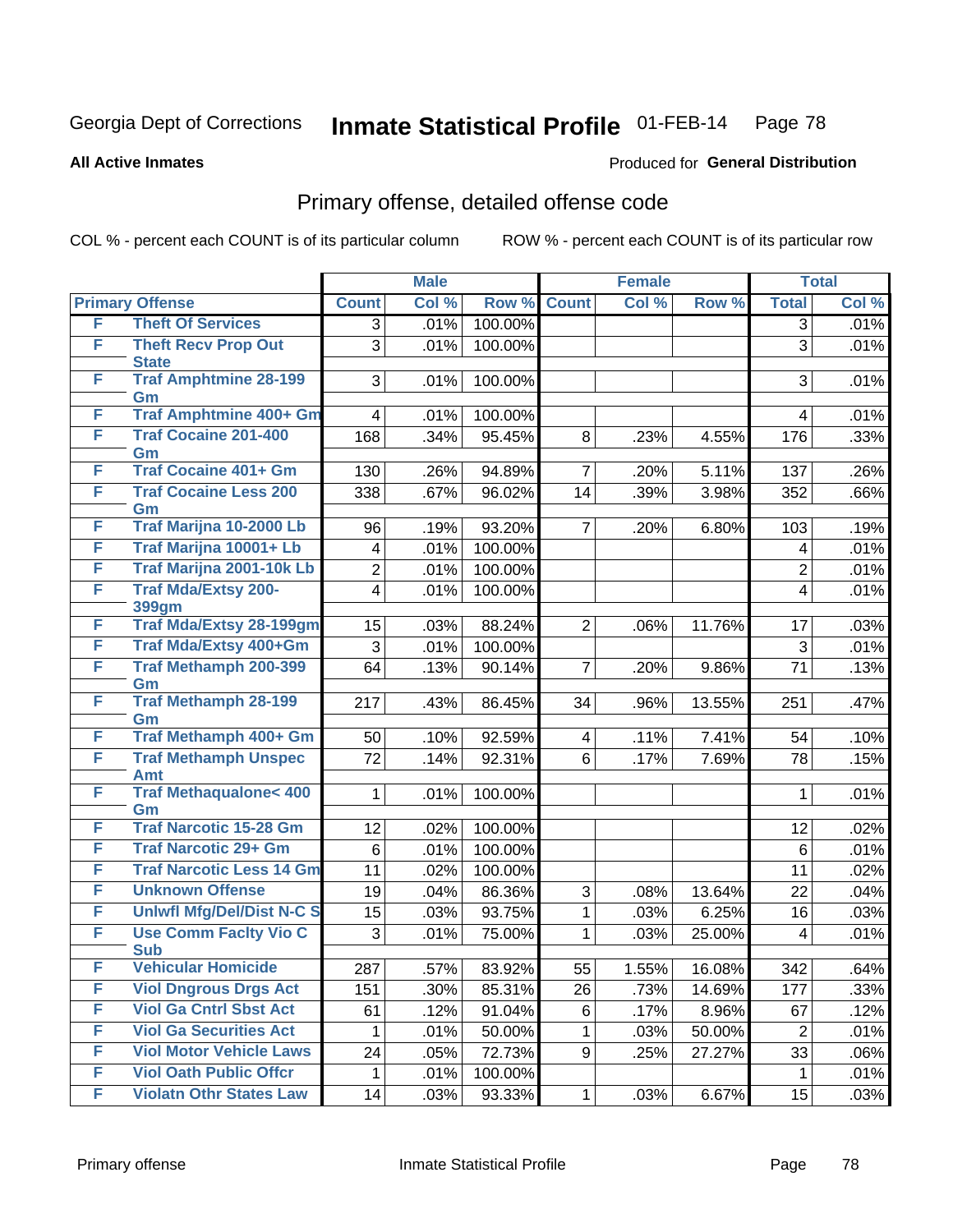**All Active Inmates**

#### Produced for **General Distribution**

### Primary offense, detailed offense code

|   |                                           |                | <b>Male</b> |         |              | <b>Female</b> |         |                | <b>Total</b> |
|---|-------------------------------------------|----------------|-------------|---------|--------------|---------------|---------|----------------|--------------|
|   | <b>Primary Offense</b>                    | <b>Count</b>   | Col %       | Row %   | <b>Count</b> | Col%          | Row %   | <b>Total</b>   | Col %        |
| F | <b>Vol Manslaughter Of</b>                | $\overline{3}$ | .01%        | 100.00% |              |               |         | $\overline{3}$ | .01%         |
|   | <b>Fetus</b>                              |                |             |         |              |               |         |                |              |
| F | <b>Voluntary Manslaughter</b>             | 1,103          | 2.20%       | 88.67%  | 141          | 3.97%         | 11.33%  | 1,244          | 2.32%        |
| M | <b>Abandonment Of Dep</b><br><b>Child</b> | 4              | .01%        | 100.00% |              |               |         | $\overline{4}$ | .01%         |
| M | <b>Abusive Language</b>                   | 1              | .01%        | 100.00% |              |               |         | 1              | .01%         |
| M | <b>Agg Assault With Knife</b>             | 1              | .01%        | 100.00% |              |               |         | 1              | .01%         |
| M | <b>Assault &amp; Battery</b>              | 6              | .01%        | 100.00% |              |               |         | 6              | .01%         |
| M | <b>Bad Checks</b>                         | 2              | .01%        | 66.67%  | $\mathbf{1}$ | .03%          | 33.33%  | 3              | .01%         |
| M | <b>Burglary</b>                           | 8              | .02%        | 100.00% |              |               |         | 8              | .01%         |
| M | <b>Cheating &amp; Swindling</b>           | 1              | .01%        | 100.00% |              |               |         | 1              | .01%         |
| M | <b>Cpwl &amp; Concealed</b>               | 4              | .01%        | 100.00% |              |               |         | $\overline{4}$ | .01%         |
|   | <b>Weapon</b>                             |                |             |         |              |               |         |                |              |
| M | <b>Crmnl Attempt</b>                      | 1              | .01%        | 100.00% |              |               |         | 1              | .01%         |
| M | <b>Crmnl Trespassing</b>                  | 5              | .01%        | 100.00% |              |               |         | 5              | .01%         |
| M | Dui                                       | 7              | .01%        | 87.50%  | $\mathbf{1}$ | .03%          | 12.50%  | 8              | .01%         |
| M | <b>Escape</b>                             | 4              | .01%        | 100.00% |              |               |         | $\overline{4}$ | .01%         |
| M | <b>Family Violence Battery</b>            | 1              | .01%        | 100.00% |              |               |         | 1              | .01%         |
| M | <b>Forgery</b>                            | $\overline{2}$ | .01%        | 100.00% |              |               |         | $\overline{2}$ | .01%         |
| M | <b>Impersonating Another</b>              |                |             |         | $\mathbf{1}$ | .03%          | 100.00% | $\mathbf{1}$   | .01%         |
| M | <b>Loitering Or Prowling</b>              | $\overline{2}$ | .01%        | 100.00% |              |               |         | $\overline{2}$ | .01%         |
| M | <b>Misc Misdemeanor</b>                   | 1              | .01%        | 100.00% |              |               |         | 1              | .01%         |
| M | <b>Obstr Of Law Enf Officer</b>           | 10             | .02%        | 100.00% |              |               |         | 10             | .02%         |
| M | <b>Other Misdemeanor</b>                  | 8              | .02%        | 100.00% |              |               |         | 8              | .01%         |
| M | <b>Pointing Gun At Another</b>            | 1              | .01%        | 100.00% |              |               |         | 1              | .01%         |
| M | <b>Poss Of Marijuana</b>                  | 3              | .01%        | 75.00%  | 1            | .03%          | 25.00%  | 4              | .01%         |
| M | <b>Prostitution</b>                       |                |             |         | $\mathbf{1}$ | .03%          | 100.00% | 1              | .01%         |
| M | <b>Public Drunkenness</b>                 | 3              | .01%        | 100.00% |              |               |         | 3              | .01%         |
| M | <b>Public Indecency</b>                   | 5              | .01%        | 100.00% |              |               |         | 5              | .01%         |
| M | <b>Reckless Driving</b>                   | 1              | .01%        | 100.00% |              |               |         | 1              | .01%         |
| M | <b>Robbery</b>                            | 1              | .01%        | 100.00% |              |               |         | 1              | .01%         |
| M | <b>Simple Assault</b>                     |                |             |         | $\mathbf{1}$ | .03%          | 100.00% | 1              | .01%         |
| M | <b>Simple Battery</b>                     | 1              | .01%        | 100.00% |              |               |         | 1              | .01%         |
| M | <b>Theft By Deception &lt;</b><br>\$500   | $\overline{3}$ | .01%        | 100.00% |              |               |         | 3              | .01%         |
| M | <b>Theft By Taking</b>                    | 8 <sup>1</sup> | .02%        | 100.00% |              |               |         | 8              | .01%         |
| M | <b>Theft By Taking -</b>                  | 22             | .04%        | 100.00% |              |               |         | 22             | .04%         |
|   | <b>Larceny</b>                            |                |             |         |              |               |         |                |              |
| M | Theft/Lost/Property< \$500                | $\mathbf{1}$   | .01%        | 100.00% |              |               |         | 1.             | .01%         |
| M | <b>Vagrancy</b>                           | $\mathbf{1}$   | .01%        | 100.00% |              |               |         | 1              | .01%         |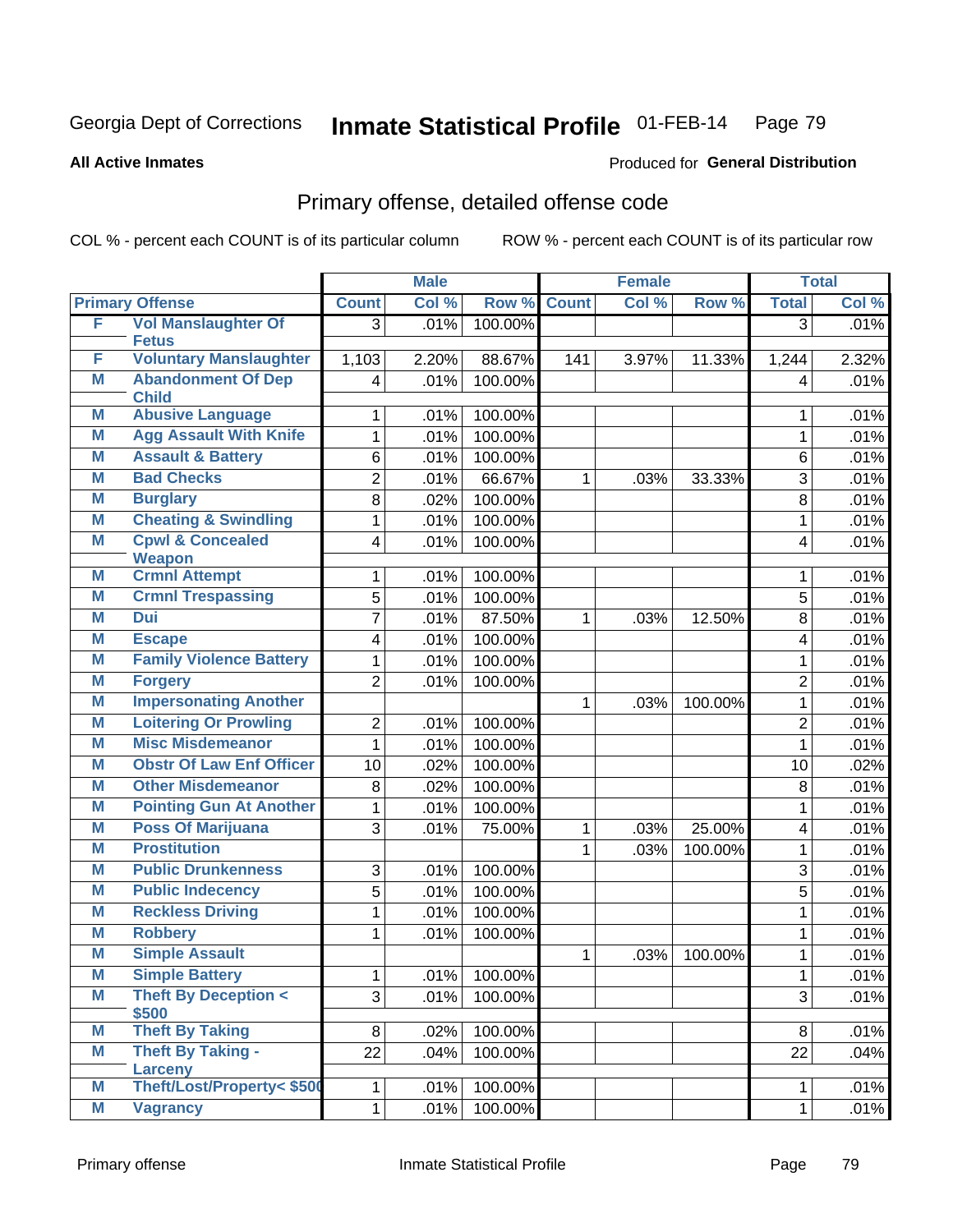Produced for **General Distribution**

#### **All Active Inmates**

### Primary offense, detailed offense code

|                        |                             |              | <b>Male</b> |                    |       | <b>Female</b> |        |                    | <b>Total</b> |
|------------------------|-----------------------------|--------------|-------------|--------------------|-------|---------------|--------|--------------------|--------------|
| <b>Primary Offense</b> |                             | <b>Count</b> | Col %       | <b>Row % Count</b> |       | Col %         | Row %  | Total <sub>1</sub> | Col %        |
| M                      | <b>Viol Motor Veh Law</b>   | 3            | .01% l      | 75.00%             |       | $.03\%$       | 25.00% |                    | .01%         |
| M                      | <b>Viol Othr States Law</b> |              | $.01\%$     | 100.00%            |       |               |        |                    | .01%         |
| М                      | <b>Wife Beating</b>         |              | .01%        | 100.00%            |       |               |        |                    | .01%         |
| M                      | <b>Worthless Checks</b>     |              | .01%        | 100.00%            |       |               |        |                    | .01%         |
| <b>Total Rported</b>   |                             | 50,111       | 101%        | $93.38\%$          | 3,550 | 100%          | 6.62%  | 53,661             | 101%         |

| Reported<br>NOT | $-$    |       | $\sim$<br>70     |
|-----------------|--------|-------|------------------|
| 'ota.           | 50,186 | 3,551 | E277<br>,,,,<br> |

| Mode (most frequent) | 1902 Armed Robbery | 1101 Murder | 1101 Murder |
|----------------------|--------------------|-------------|-------------|
|----------------------|--------------------|-------------|-------------|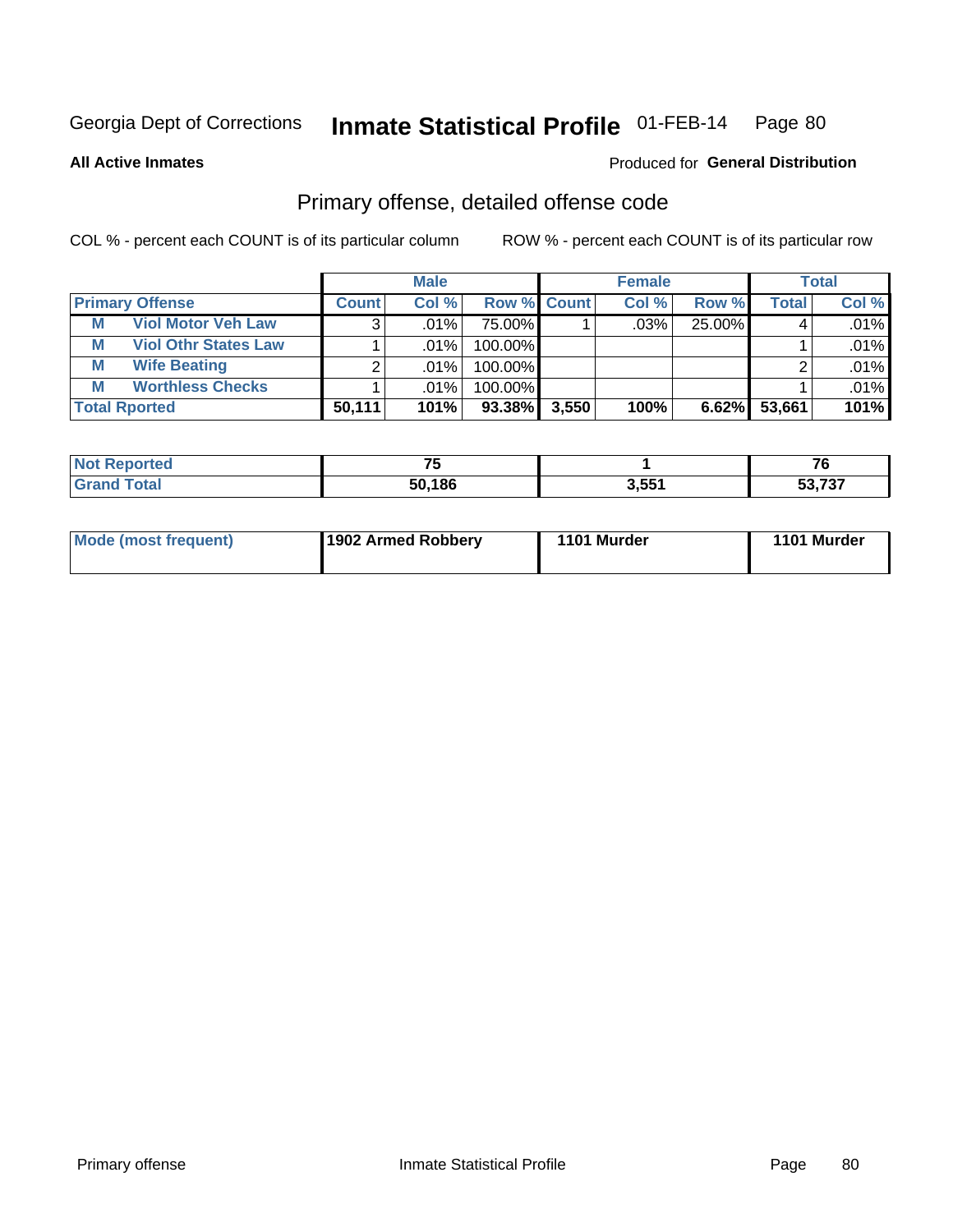#### **All Active Inmates**

#### Produced for **General Distribution**

### County of conviction of primary offense

|     |                             |              | <b>Male</b> |        | <b>Female</b>  |       |        | <b>Total</b> |       |
|-----|-----------------------------|--------------|-------------|--------|----------------|-------|--------|--------------|-------|
|     | <b>County of Conviction</b> | <b>Count</b> | Col %       | Row %  | <b>Count</b>   | Col % | Row %  | <b>Total</b> | Col % |
| 000 | <b>Unknown</b>              | 395          | .79%        | 93.16% | 29             | .82%  | 6.84%  | 424          | .79%  |
| 001 | <b>Appling County</b>       | 92           | .18%        | 92.93% | $\overline{7}$ | .20%  | 7.07%  | 99           | .18%  |
| 002 | <b>Atkinson County</b>      | 51           | .10%        | 98.08% | 1              | .03%  | 1.92%  | 52           | .10%  |
| 003 | <b>Bacon County</b>         | 74           | .15%        | 92.50% | 6              | .17%  | 7.50%  | 80           | .15%  |
| 004 | <b>Baker County</b>         | 11           | .02%        | 91.67% | $\mathbf{1}$   | .03%  | 8.33%  | 12           | .02%  |
| 005 | <b>Baldwin County</b>       | 322          | .64%        | 94.99% | 17             | .48%  | 5.01%  | 339          | .63%  |
| 006 | <b>Banks County</b>         | 60           | .12%        | 95.24% | 3              | .08%  | 4.76%  | 63           | .12%  |
| 007 | <b>Barrow County</b>        | 256          | .51%        | 91.76% | 23             | .65%  | 8.24%  | 279          | .52%  |
| 008 | <b>Bartow County</b>        | 644          | 1.28%       | 88.46% | 84             | 2.37% | 11.54% | 728          | 1.35% |
| 009 | <b>Ben Hill County</b>      | 252          | .50%        | 95.45% | 12             | .34%  | 4.55%  | 264          | .49%  |
| 010 | <b>Berrien County</b>       | 88           | .18%        | 94.62% | 5              | .14%  | 5.38%  | 93           | .17%  |
| 011 | <b>Bibb County</b>          | 1,043        | 2.08%       | 95.16% | 53             | 1.49% | 4.84%  | 1,096        | 2.04% |
| 012 | <b>Bleckley County</b>      | 62           | .12%        | 89.86% | $\overline{7}$ | .20%  | 10.14% | 69           | .13%  |
| 013 | <b>Brantley County</b>      | 65           | .13%        | 91.55% | 6              | .17%  | 8.45%  | 71           | .13%  |
| 014 | <b>Brooks County</b>        | 74           | .15%        | 93.67% | 5              | .14%  | 6.33%  | 79           | .15%  |
| 015 | <b>Bryan County</b>         | 89           | .18%        | 98.89% | 1              | .03%  | 1.11%  | 90           | .17%  |
| 016 | <b>Bulloch County</b>       | 491          | .98%        | 91.78% | 44             | 1.24% | 8.22%  | 535          | 1.00% |
| 017 | <b>Burke County</b>         | 208          | .41%        | 96.30% | 8              | .23%  | 3.70%  | 216          | .40%  |
| 018 | <b>Butts County</b>         | 148          | .29%        | 95.48% | $\overline{7}$ | .20%  | 4.52%  | 155          | .29%  |
| 019 | <b>Calhoun County</b>       | 29           | .06%        | 87.88% | 4              | .11%  | 12.12% | 33           | .06%  |
| 020 | <b>Camden County</b>        | 171          | .34%        | 92.43% | 14             | .39%  | 7.57%  | 185          | .34%  |
| 021 | <b>Candler County</b>       | 118          | .24%        | 90.08% | 13             | .37%  | 9.92%  | 131          | .24%  |
| 022 | <b>Carroll County</b>       | 554          | 1.10%       | 91.72% | 50             | 1.41% | 8.28%  | 604          | 1.12% |
| 023 | <b>Catoosa County</b>       | 344          | .69%        | 91.98% | 30             | .84%  | 8.02%  | 374          | .70%  |
| 024 | <b>Charlton County</b>      | 62           | .12%        | 93.94% | 4              | .11%  | 6.06%  | 66           | .12%  |
| 025 | <b>Chatham County</b>       | 2,169        | 4.32%       | 96.96% | 68             | 1.91% | 3.04%  | 2,237        | 4.16% |
| 026 | <b>Chattahoochee County</b> | 34           | .07%        | 94.44% | $\overline{2}$ | .06%  | 5.56%  | 36           | .07%  |
| 027 | <b>Chattooga County</b>     | 227          | .45%        | 87.31% | 33             | .93%  | 12.69% | 260          | .48%  |
| 028 | <b>Cherokee County</b>      | 481          | .96%        | 92.32% | 40             | 1.13% | 7.68%  | 521          | .97%  |
| 029 | <b>Clarke County</b>        | 448          | .89%        | 95.52% | 21             | .59%  | 4.48%  | 469          | .87%  |
| 030 | <b>Clay County</b>          | 34           | .07%        | 94.44% | $\overline{2}$ | .06%  | 5.56%  | 36           | .07%  |
| 031 | <b>Clayton County</b>       | 1,480        | 2.95%       | 92.96% | 112            | 3.15% | 7.04%  | 1,592        | 2.96% |
| 032 | <b>Clinch County</b>        | 45           | .09%        | 95.74% | $\overline{2}$ | .06%  | 4.26%  | 47           | .09%  |
| 033 | <b>Cobb County</b>          | 2,553        | 5.09%       | 91.77% | 229            | 6.45% | 8.23%  | 2,782        | 5.18% |
| 034 | <b>Coffee County</b>        | 240          | .48%        | 93.75% | 16             | .45%  | 6.25%  | 256          | .48%  |
| 035 | <b>Colquitt County</b>      | 241          | .48%        | 94.51% | 14             | .39%  | 5.49%  | 255          | .47%  |
| 036 | <b>Columbia County</b>      | 385          | .77%        | 91.89% | 34             | .96%  | 8.11%  | 419          | .78%  |
| 037 | <b>Cook County</b>          | 115          | .23%        | 96.64% | 4              | .11%  | 3.36%  | 119          | .22%  |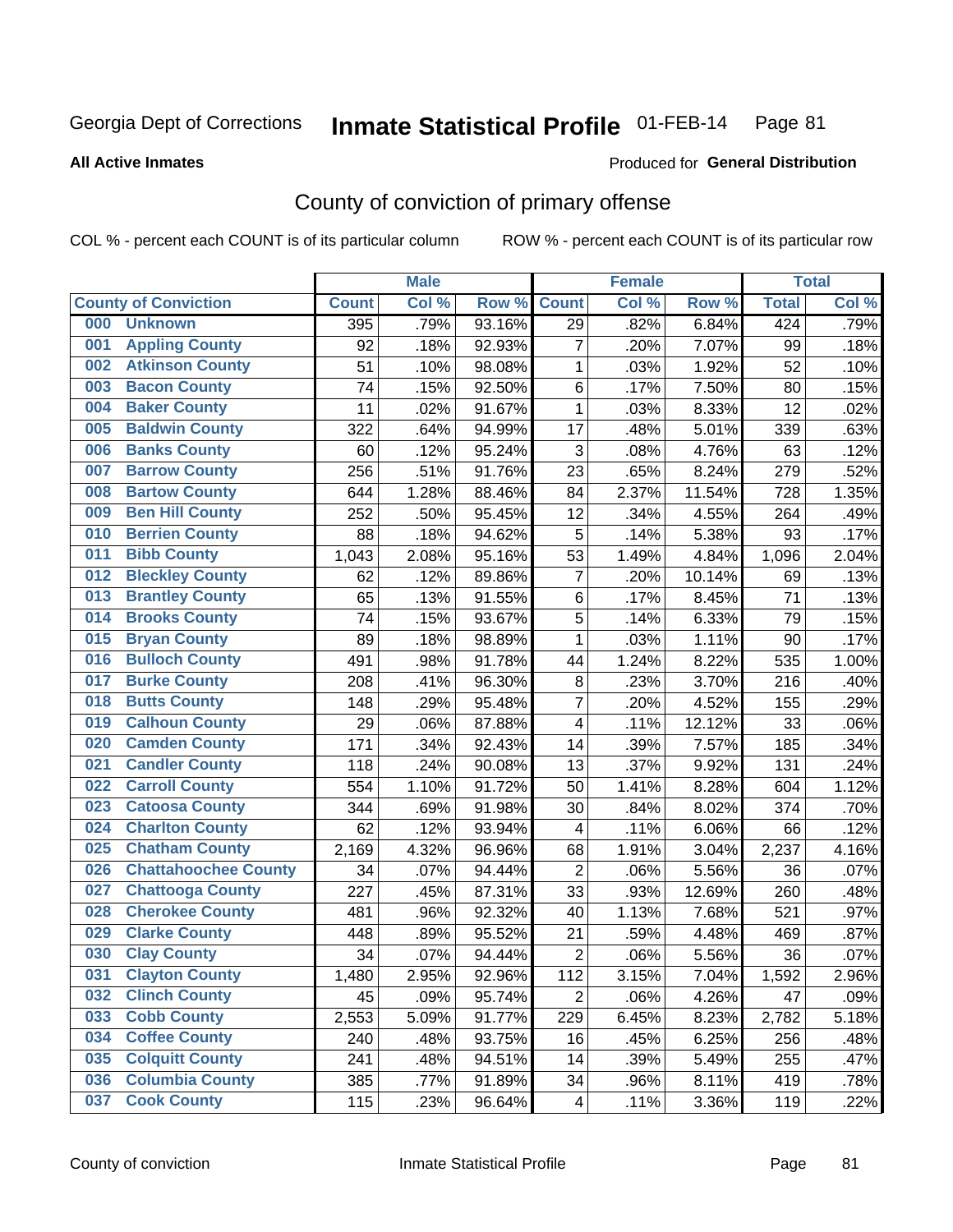#### **All Active Inmates**

#### Produced for **General Distribution**

### County of conviction of primary offense

|     |                             |              | <b>Male</b> |         | <b>Female</b>           |       |        | <b>Total</b>    |         |
|-----|-----------------------------|--------------|-------------|---------|-------------------------|-------|--------|-----------------|---------|
|     | <b>County of Conviction</b> | <b>Count</b> | Col %       | Row %   | <b>Count</b>            | Col % | Row %  | <b>Total</b>    | Col %   |
| 038 | <b>Coweta County</b>        | 523          | 1.04%       | 93.23%  | 38                      | 1.07% | 6.77%  | 561             | 1.04%   |
| 039 | <b>Crawford County</b>      | 16           | .03%        | 100.00% |                         |       |        | 16              | .03%    |
| 040 | <b>Crisp County</b>         | 262          | .52%        | 94.93%  | 14                      | .39%  | 5.07%  | 276             | .51%    |
| 041 | <b>Dade County</b>          | 105          | .21%        | 93.75%  | $\overline{7}$          | .20%  | 6.25%  | 112             | .21%    |
| 042 | <b>Dawson County</b>        | 98           | .20%        | 93.33%  | $\overline{7}$          | .20%  | 6.67%  | 105             | .20%    |
| 043 | <b>Decatur County</b>       | 296          | .59%        | 93.67%  | 20                      | .56%  | 6.33%  | 316             | .59%    |
| 044 | <b>Dekalb County</b>        | 3,144        | 6.26%       | 95.53%  | 147                     | 4.14% | 4.47%  | 3,291           | 6.12%   |
| 045 | <b>Dodge County</b>         | 150          | .30%        | 93.17%  | 11                      | .31%  | 6.83%  | 161             | .30%    |
| 046 | <b>Dooly County</b>         | 95           | .19%        | 94.06%  | $\,6\,$                 | .17%  | 5.94%  | 101             | .19%    |
| 047 | <b>Dougherty County</b>     | 1,007        | 2.01%       | 93.76%  | 67                      | 1.89% | 6.24%  | 1,074           | 2.00%   |
| 048 | <b>Douglas County</b>       | 1,238        | 2.47%       | 90.10%  | 136                     | 3.83% | 9.90%  | 1,374           | 2.56%   |
| 049 | <b>Early County</b>         | 95           | .19%        | 95.96%  | 4                       | .11%  | 4.04%  | 99              | .18%    |
| 050 | <b>Echols County</b>        | 12           | .02%        | 100.00% |                         |       |        | 12              | .02%    |
| 051 | <b>Effingham County</b>     | 204          | .41%        | 93.58%  | 14                      | .39%  | 6.42%  | 218             | .41%    |
| 052 | <b>Elbert County</b>        | 147          | .29%        | 94.23%  | $9\,$                   | .25%  | 5.77%  | 156             | .29%    |
| 053 | <b>Emanuel County</b>       | 173          | .34%        | 91.53%  | 16                      | .45%  | 8.47%  | 189             | .35%    |
| 054 | <b>Evans County</b>         | 89           | .18%        | 94.68%  | 5                       | .14%  | 5.32%  | 94              | .17%    |
| 055 | <b>Fannin County</b>        | 93           | .19%        | 86.92%  | 14                      | .39%  | 13.08% | 107             | .20%    |
| 056 | <b>Fayette County</b>       | 355          | .71%        | 89.65%  | 41                      | 1.15% | 10.35% | 396             | .74%    |
| 057 | <b>Floyd County</b>         | 821          | 1.64%       | 89.73%  | 94                      | 2.65% | 10.27% | 915             | 1.70%   |
| 058 | <b>Forsyth County</b>       | 345          | .69%        | 88.69%  | 44                      | 1.24% | 11.31% | 389             | .72%    |
| 059 | <b>Franklin County</b>      | 143          | .28%        | 90.51%  | 15                      | .42%  | 9.49%  | 158             | .29%    |
| 060 | <b>Fulton County</b>        | 4,900        | 9.76%       | 95.80%  | $\overline{2}$ 15       | 6.05% | 4.20%  | 5,115           | 9.52%   |
| 061 | <b>Gilmer County</b>        | 110          | .22%        | 94.02%  | 7                       | .20%  | 5.98%  | 117             | .22%    |
| 062 | <b>Glascock County</b>      | 5            | .01%        | 83.33%  | $\mathbf{1}$            | .03%  | 16.67% | $6\phantom{1}6$ | $.01\%$ |
| 063 | <b>Glynn County</b>         | 499          | .99%        | 95.05%  | 26                      | .73%  | 4.95%  | 525             | .98%    |
| 064 | <b>Gordon County</b>        | 342          | .68%        | 87.69%  | 48                      | 1.35% | 12.31% | 390             | .73%    |
| 065 | <b>Grady County</b>         | 221          | .44%        | 94.85%  | 12                      | .34%  | 5.15%  | 233             | .43%    |
| 066 | <b>Greene County</b>        | 123          | .25%        | 93.18%  | $9\,$                   | .25%  | 6.82%  | 132             | .25%    |
| 067 | <b>Gwinnett County</b>      | 2,415        | 4.81%       | 93.14%  | 178                     | 5.01% | 6.86%  | 2,593           | 4.83%   |
| 068 | <b>Habersham County</b>     | 102          | .20%        | 96.23%  | $\overline{\mathbf{4}}$ | .11%  | 3.77%  | 106             | .20%    |
| 069 | <b>Hall County</b>          | 693          | 1.38%       | 90.71%  | 71                      | 2.00% | 9.29%  | 764             | 1.42%   |
| 070 | <b>Hancock County</b>       | 39           | .08%        | 97.50%  | $\mathbf 1$             | .03%  | 2.50%  | 40              | .07%    |
| 071 | <b>Haralson County</b>      | 134          | .27%        | 92.41%  | 11                      | .31%  | 7.59%  | 145             | .27%    |
| 072 | <b>Harris County</b>        | 103          | .21%        | 94.50%  | 6                       | .17%  | 5.50%  | 109             | .20%    |
| 073 | <b>Hart County</b>          | 141          | .28%        | 92.16%  | 12                      | .34%  | 7.84%  | 153             | .28%    |
| 074 | <b>Heard County</b>         | 48           | .10%        | 87.27%  | $\overline{7}$          | .20%  | 12.73% | 55              | .10%    |
| 075 | <b>Henry County</b>         | 531          | 1.06%       | 91.08%  | 52                      | 1.46% | 8.92%  | 583             | 1.08%   |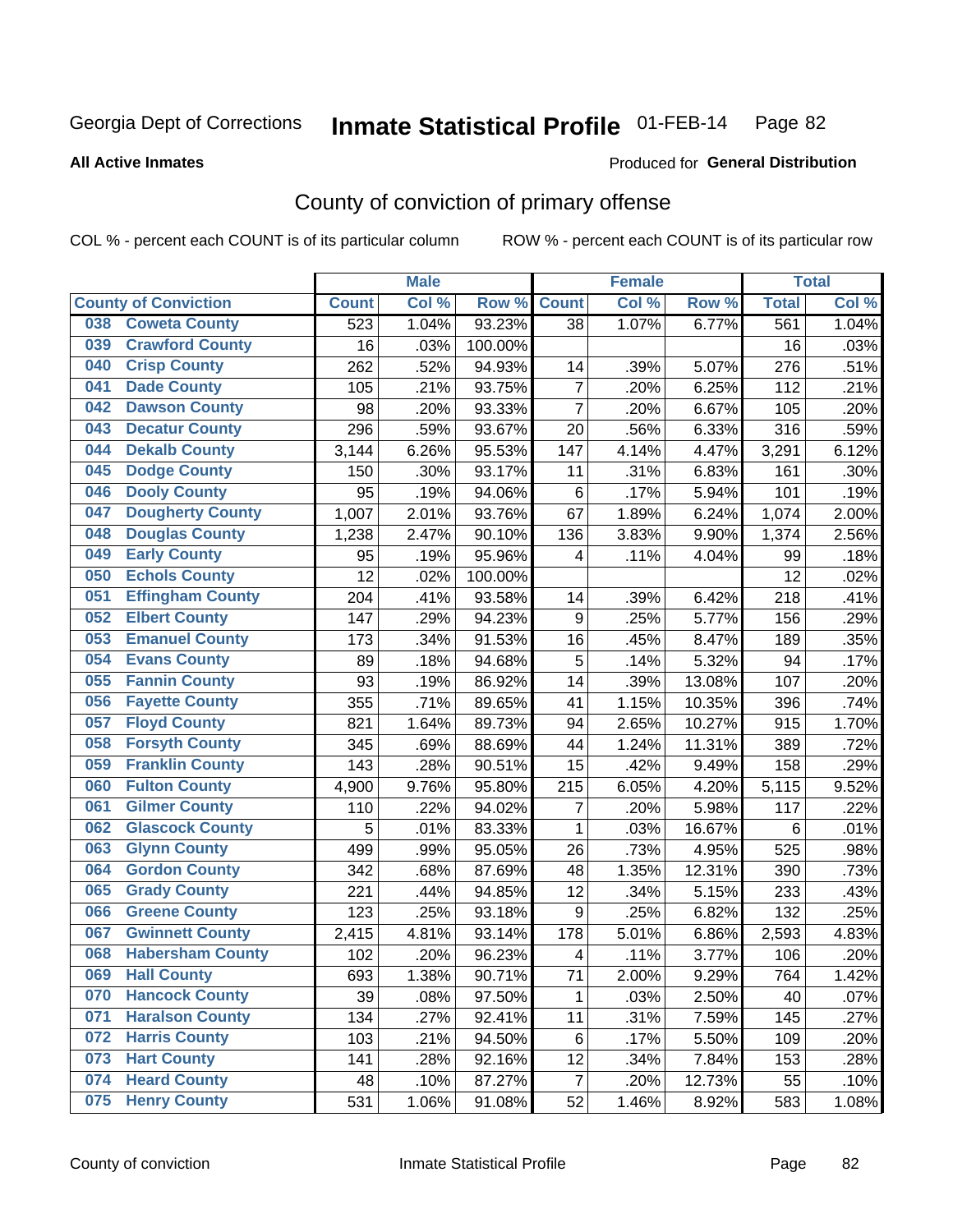Produced for **General Distribution**

#### **All Active Inmates**

### County of conviction of primary offense

|                  |                             |              | <b>Male</b> |         |                  | <b>Female</b> |        |              | <b>Total</b> |
|------------------|-----------------------------|--------------|-------------|---------|------------------|---------------|--------|--------------|--------------|
|                  | <b>County of Conviction</b> | <b>Count</b> | Col %       | Row %   | <b>Count</b>     | Col %         | Row %  | <b>Total</b> | Col %        |
|                  | 076 Houston County          | 704          | 1.40%       | 94.50%  | 41               | 1.15%         | 5.50%  | 745          | 1.39%        |
| 077              | <b>Irwin County</b>         | 74           | .15%        | 94.87%  | 4                | .11%          | 5.13%  | 78           | .15%         |
| 078              | <b>Jackson County</b>       | 254          | .51%        | 91.70%  | 23               | .65%          | 8.30%  | 277          | .52%         |
| 079              | <b>Jasper County</b>        | 57           | .11%        | 90.48%  | $\,6$            | .17%          | 9.52%  | 63           | .12%         |
| 080              | <b>Jeff Davis County</b>    | 87           | .17%        | 94.57%  | 5                | .14%          | 5.43%  | 92           | .17%         |
| 081              | <b>Jefferson County</b>     | 175          | .35%        | 98.31%  | 3                | .08%          | 1.69%  | 178          | .33%         |
| 082              | <b>Jenkins County</b>       | 74           | .15%        | 94.87%  | 4                | .11%          | 5.13%  | 78           | .15%         |
| 083              | <b>Johnson County</b>       | 53           | .11%        | 98.15%  | $\mathbf 1$      | .03%          | 1.85%  | 54           | .10%         |
| 084              | <b>Jones County</b>         | 209          | .42%        | 87.82%  | 29               | .82%          | 12.18% | 238          | .44%         |
| 085              | <b>Lamar County</b>         | 75           | .15%        | 91.46%  | $\overline{7}$   | .20%          | 8.54%  | 82           | .15%         |
| 086              | <b>Lanier County</b>        | 48           | .10%        | 96.00%  | $\overline{c}$   | .06%          | 4.00%  | 50           | .09%         |
| 087              | <b>Laurens County</b>       | 302          | .60%        | 94.67%  | 17               | .48%          | 5.33%  | 319          | .59%         |
| 088              | <b>Lee County</b>           | 66           | .13%        | 92.96%  | 5                | .14%          | 7.04%  | 71           | .13%         |
| 089              | <b>Liberty County</b>       | 303          | .60%        | 94.69%  | 17               | .48%          | 5.31%  | 320          | .60%         |
| 090              | <b>Lincoln County</b>       | 31           | .06%        | 93.94%  | $\mathbf 2$      | .06%          | 6.06%  | 33           | .06%         |
| 091              | <b>Long County</b>          | 83           | .17%        | 93.26%  | $\,6$            | .17%          | 6.74%  | 89           | .17%         |
| 092              | <b>Lowndes County</b>       | 554          | 1.10%       | 95.19%  | 28               | .79%          | 4.81%  | 582          | 1.08%        |
| 093              | <b>Lumpkin County</b>       | 90           | .18%        | 90.00%  | 10               | .28%          | 10.00% | 100          | .19%         |
| 094              | <b>Macon County</b>         | 62           | .12%        | 96.88%  | 2                | .06%          | 3.13%  | 64           | .12%         |
| 095              | <b>Madison County</b>       | 96           | .19%        | 93.20%  | $\overline{7}$   | .20%          | 6.80%  | 103          | .19%         |
| 096              | <b>Marion County</b>        | 26           | .05%        | 96.30%  | $\mathbf{1}$     | .03%          | 3.70%  | 27           | .05%         |
| 097              | <b>Mcduffie County</b>      | 193          | .38%        | 95.54%  | $\boldsymbol{9}$ | .25%          | 4.46%  | 202          | .38%         |
| 098              | <b>Mcintosh County</b>      | 76           | .15%        | 92.68%  | 6                | .17%          | 7.32%  | 82           | .15%         |
| 099              | <b>Meriwether County</b>    | 168          | .33%        | 96.55%  | 6                | .17%          | 3.45%  | 174          | .32%         |
| 100              | <b>Miller County</b>        | 35           | .07%        | 100.00% |                  |               |        | 35           | .07%         |
| 101              | <b>Mitchell County</b>      | 203          | .40%        | 91.03%  | 20               | .56%          | 8.97%  | 223          | .41%         |
| 102              | <b>Monroe County</b>        | 160          | .32%        | 90.40%  | 17               | .48%          | 9.60%  | 177          | .33%         |
| 103              | <b>Montgomery County</b>    | 41           | .08%        | 100.00% |                  |               |        | 41           | .08%         |
| 104              | <b>Morgan County</b>        | 156          | .31%        | 90.70%  | 16               | .45%          | 9.30%  | 172          | .32%         |
| 105              | <b>Murray County</b>        | 147          | .29%        | 91.88%  | 13               | .37%          | 8.13%  | 160          | .30%         |
| 106              | <b>Muscogee County</b>      | 1,296        | 2.58%       | 95.08%  | 67               | 1.89%         | 4.92%  | 1,363        | 2.54%        |
| 107              | <b>Newton County</b>        | 637          | 1.27%       | 92.05%  | 55               | 1.55%         | 7.95%  | 692          | 1.29%        |
| 108              | <b>Oconee County</b>        | 53           | .11%        | 98.15%  | 1                | .03%          | 1.85%  | 54           | .10%         |
| 109              | <b>Oglethorpe County</b>    | 60           | .12%        | 96.77%  | $\overline{c}$   | .06%          | 3.23%  | 62           | .12%         |
| 110              | <b>Paulding County</b>      | 278          | .55%        | 93.29%  | 20               | .56%          | 6.71%  | 298          | .55%         |
| 111              | <b>Peach County</b>         | 76           | .15%        | 96.20%  | 3                | .08%          | 3.80%  | 79           | .15%         |
| $\overline{112}$ | <b>Pickens County</b>       | 87           | .17%        | 92.55%  | $\overline{7}$   | .20%          | 7.45%  | 94           | .17%         |
| 113              | <b>Pierce County</b>        | 79           | .16%        | 96.34%  | 3                | .08%          | 3.66%  | 82           | .15%         |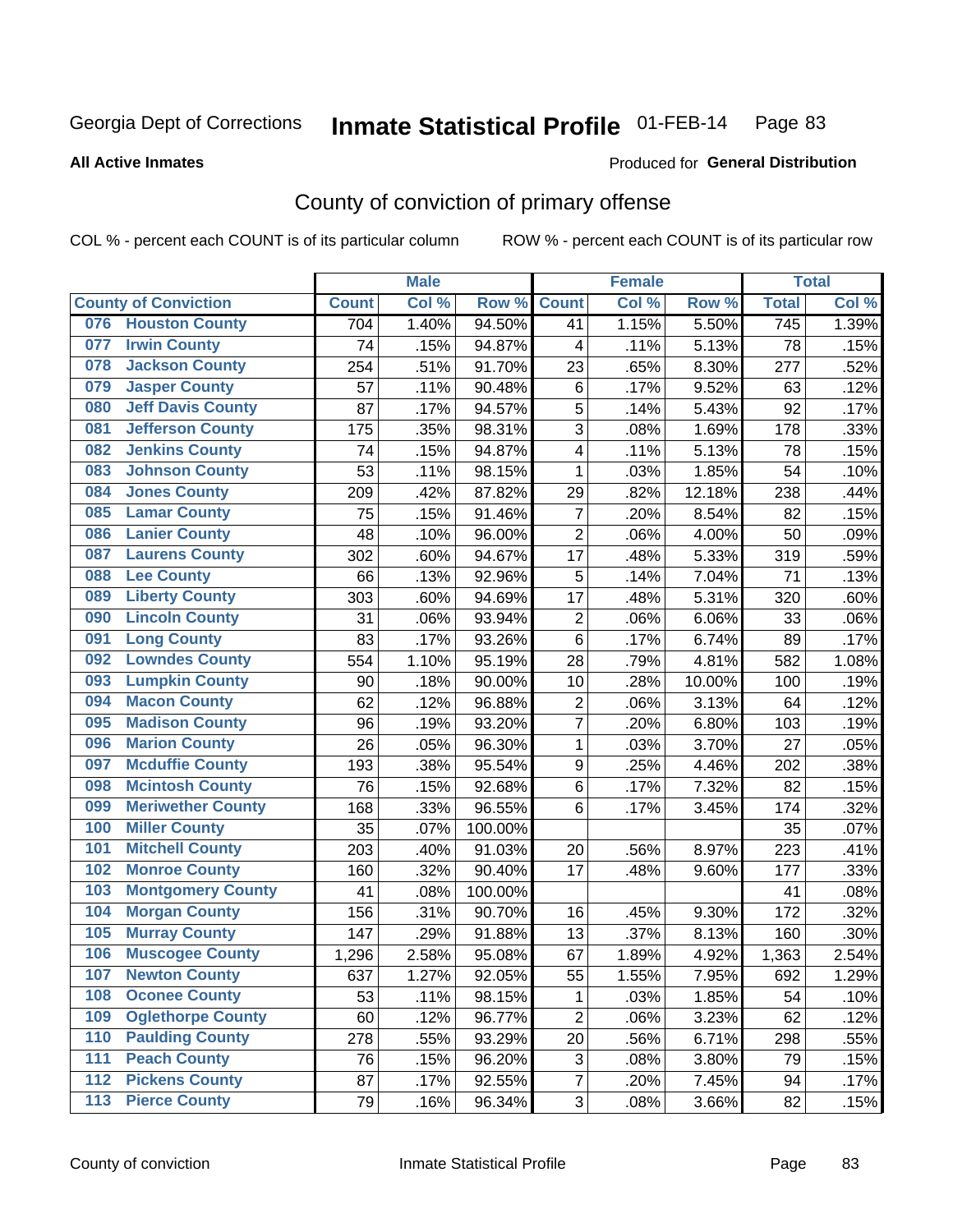Produced for **General Distribution**

#### **All Active Inmates**

# County of conviction of primary offense

|                                        |              | <b>Male</b> |         |                | <b>Female</b> |        |                 | <b>Total</b> |
|----------------------------------------|--------------|-------------|---------|----------------|---------------|--------|-----------------|--------------|
| <b>County of Conviction</b>            | <b>Count</b> | Col %       | Row %   | <b>Count</b>   | Col %         | Row %  | <b>Total</b>    | Col %        |
| 114 Pike County                        | 48           | .10%        | 90.57%  | 5              | .14%          | 9.43%  | $\overline{53}$ | .10%         |
| $\overline{115}$<br><b>Polk County</b> | 166          | .33%        | 95.95%  | $\overline{7}$ | .20%          | 4.05%  | 173             | .32%         |
| <b>Pulaski County</b><br>116           | 56           | .11%        | 96.55%  | $\overline{2}$ | .06%          | 3.45%  | 58              | .11%         |
| <b>Putnam County</b><br>117            | 172          | .34%        | 91.98%  | 15             | .42%          | 8.02%  | 187             | .35%         |
| 118<br><b>Quitman County</b>           | 21           | .04%        | 100.00% |                |               |        | 21              | .04%         |
| <b>Rabun County</b><br>119             | 43           | .09%        | 87.76%  | 6              | .17%          | 12.24% | 49              | .09%         |
| <b>Randolph County</b><br>120          | 68           | .14%        | 95.77%  | 3              | .08%          | 4.23%  | 71              | .13%         |
| <b>Richmond County</b><br>121          | 1,922        | 3.83%       | 94.26%  | 117            | 3.29%         | 5.74%  | 2,039           | 3.79%        |
| <b>Rockdale County</b><br>122          | 432          | .86%        | 93.51%  | 30             | .84%          | 6.49%  | 462             | .86%         |
| <b>Schley County</b><br>123            | 18           | .04%        | 94.74%  | 1              | .03%          | 5.26%  | 19              | .04%         |
| <b>Screven County</b><br>124           | 130          | .26%        | 94.20%  | 8              | .23%          | 5.80%  | 138             | .26%         |
| <b>Seminole County</b><br>125          | 69           | .14%        | 87.34%  | 10             | .28%          | 12.66% | 79              | .15%         |
| 126<br><b>Spalding County</b>          | 482          | .96%        | 93.41%  | 34             | .96%          | 6.59%  | 516             | .96%         |
| 127<br><b>Stephens County</b>          | 168          | .33%        | 92.31%  | 14             | .39%          | 7.69%  | 182             | .34%         |
| <b>Stewart County</b><br>128           | 28           | .06%        | 96.55%  | $\mathbf{1}$   | .03%          | 3.45%  | 29              | .05%         |
| <b>Sumter County</b><br>129            | 207          | .41%        | 94.09%  | 13             | .37%          | 5.91%  | 220             | .41%         |
| <b>Talbot County</b><br>130            | 49           | .10%        | 94.23%  | 3              | .08%          | 5.77%  | 52              | .10%         |
| <b>Taliaferro County</b><br>131        | 25           | .05%        | 89.29%  | 3              | .08%          | 10.71% | 28              | .05%         |
| <b>Tattnall County</b><br>132          | 190          | .38%        | 92.68%  | 15             | .42%          | 7.32%  | 205             | .38%         |
| <b>Taylor County</b><br>133            | 69           | .14%        | 94.52%  | 4              | .11%          | 5.48%  | 73              | .14%         |
| <b>Telfair County</b><br>134           | 95           | .19%        | 95.00%  | 5              | .14%          | 5.00%  | 100             | .19%         |
| <b>Terrell County</b><br>135           | 82           | .16%        | 96.47%  | 3              | .08%          | 3.53%  | 85              | .16%         |
| <b>Thomas County</b><br>136            | 217          | .43%        | 93.94%  | 14             | .39%          | 6.06%  | 231             | .43%         |
| <b>Tift County</b><br>137              | 329          | .66%        | 95.92%  | 14             | .39%          | 4.08%  | 343             | .64%         |
| <b>Toombs County</b><br>138            | 324          | .65%        | 91.27%  | 31             | .87%          | 8.73%  | 355             | .66%         |
| <b>Towns County</b><br>139             | 36           | .07%        | 92.31%  | 3              | .08%          | 7.69%  | 39              | .07%         |
| <b>Treutlen County</b><br>140          | 89           | .18%        | 96.74%  | 3              | .08%          | 3.26%  | 92              | .17%         |
| <b>Troup County</b><br>141             | 584          | 1.16%       | 91.68%  | 53             | 1.49%         | 8.32%  | 637             | 1.19%        |
| <b>Turner County</b><br>142            | 62           | .12%        | 91.18%  | 6              | .17%          | 8.82%  | 68              | .13%         |
| <b>Twiggs County</b><br>143            | 61           | .12%        | 95.31%  | 3              | .08%          | 4.69%  | 64              | .12%         |
| <b>Union County</b><br>144             | 68           | .14%        | 83.95%  | 13             | .37%          | 16.05% | 81              | .15%         |
| 145<br><b>Upson County</b>             | 180          | .36%        | 95.74%  | 8              | .23%          | 4.26%  | 188             | .35%         |
| <b>Walker County</b><br>146            | 388          | .77%        | 90.87%  | 39             | 1.10%         | 9.13%  | 427             | .79%         |
| <b>Walton County</b><br>147            | 476          | .95%        | 88.31%  | 63             | 1.77%         | 11.69% | 539             | 1.00%        |
| <b>Ware County</b><br>148              | 341          | .68%        | 92.92%  | 26             | .73%          | 7.08%  | 367             | .68%         |
| <b>Warren County</b><br>149            | 48           | .10%        | 96.00%  | $\overline{2}$ | .06%          | 4.00%  | 50              | .09%         |
| <b>Washington County</b><br>150        | 185          | .37%        | 89.81%  | 21             | .59%          | 10.19% | 206             | .38%         |
| <b>Wayne County</b><br>151             | 160          | .32%        | 91.95%  | 14             | .39%          | 8.05%  | 174             | .32%         |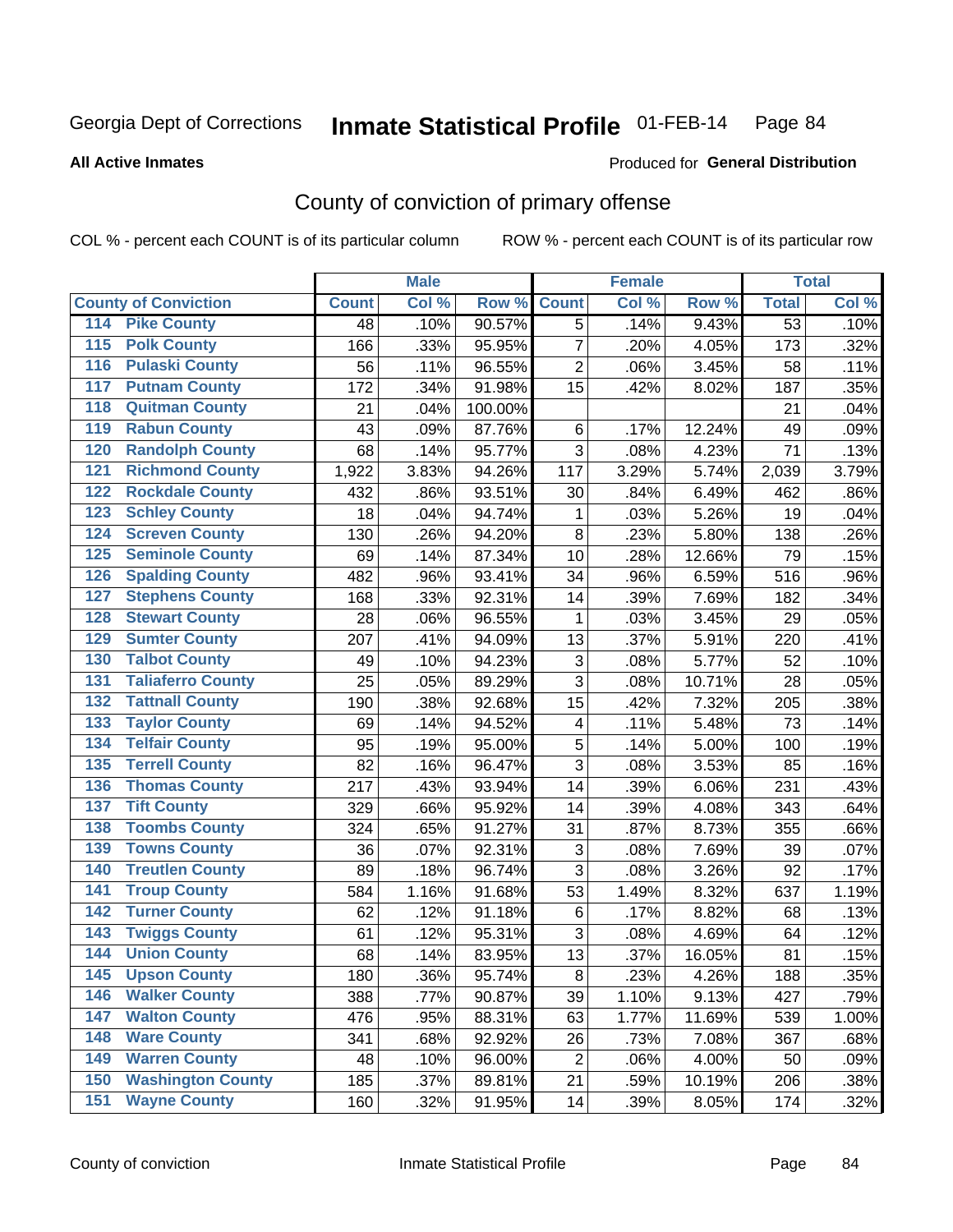**All Active Inmates**

#### Produced for **General Distribution**

### County of conviction of primary offense

|                                |              | <b>Male</b> |             |       | <b>Female</b> |        |              | <b>Total</b> |
|--------------------------------|--------------|-------------|-------------|-------|---------------|--------|--------------|--------------|
| <b>County of Conviction</b>    | <b>Count</b> | Col %       | Row % Count |       | Col %         | Row %  | <b>Total</b> | Col %        |
| <b>Webster County</b><br>152   | 8            | .02%        | 88.89%      |       | .03%          | 11.11% | 9            | .02%         |
| <b>Wheeler County</b><br>153   | 24           | $.05\%$     | 100.00%     |       |               |        | 24           | .04%         |
| <b>White County</b><br>154     | 102          | .20%        | 85.71%      | 17    | .48%          | 14.29% | 119          | .22%         |
| <b>Whitfield County</b><br>155 | 552          | 1.10%       | 90.64%      | 57    | 1.61%         | 9.36%  | 609          | 1.13%        |
| <b>Wilcox County</b><br>156    | 41           | $.08\%$     | 89.13%      | 5     | .14%          | 10.87% | 46           | .09%         |
| <b>Wilkes County</b><br>157    | 68           | .14%        | 94.44%      | 4     | $.11\%$       | 5.56%  | 72           | .13%         |
| <b>Wilkinson County</b><br>158 | 43           | .09%        | 95.56%      | 2     | .06%          | 4.44%  | 45           | .08%         |
| <b>Worth County</b><br>159     | 120          | .24%        | 93.75%      | 8     | .23%          | 6.25%  | 128          | .24%         |
| <b>Total Rported</b>           | 50,186       | 100%        | 93.39%      | 3,551 | 100%          | 6.61%  | 53,737       | 100%         |

| <b>Not Reported</b> |        |       |        |
|---------------------|--------|-------|--------|
| <b>Grand Total</b>  | 50,186 | 3,551 | 53,737 |

| Mode (most frequent) | <b>Fulton County</b> | <b>Cobb County</b> | <b>Fulton County</b> |
|----------------------|----------------------|--------------------|----------------------|
|                      |                      |                    |                      |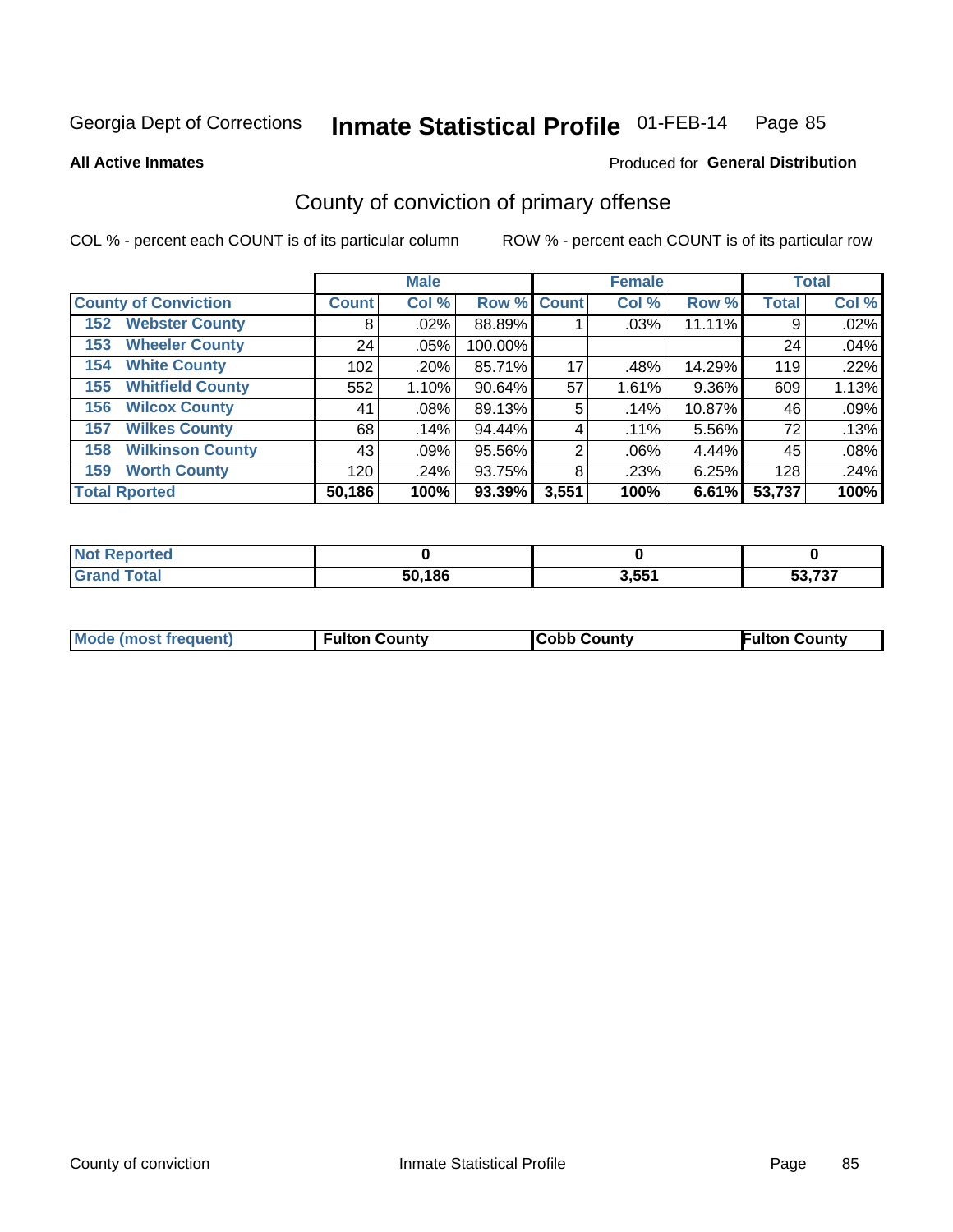**All Active Inmates**

#### Produced for **General Distribution**

### Circuit of conviction of primary offense

|                         |                                 |                  | <b>Male</b> |        |              | <b>Female</b> |        |              | <b>Total</b> |
|-------------------------|---------------------------------|------------------|-------------|--------|--------------|---------------|--------|--------------|--------------|
|                         | <b>Circuit of Conviction</b>    | <b>Count</b>     | Col %       | Row %  | <b>Count</b> | Col %         | Row %  | <b>Total</b> | Col %        |
| $\overline{1}$          | <b>Alapaha Circuit</b>          | $\overline{347}$ | .70%        | 96.12% | 14           | .40%          | 3.88%  | 361          | .68%         |
| $\overline{2}$          | <b>Alcovy Circuit</b>           | 1,113            | 2.24%       | 90.41% | 118          | 3.35%         | 9.59%  | 1,231        | 2.31%        |
| $\overline{\mathbf{3}}$ | <b>Atlanta Circuit</b>          | 4,900            | 9.84%       | 95.80% | 215          | 6.10%         | 4.20%  | 5,115        | 9.59%        |
| 4                       | <b>Atlantic Circuit</b>         | 830              | 1.67%       | 94.32% | 50           | 1.42%         | 5.68%  | 880          | 1.65%        |
| 5                       | <b>Augusta Circuit</b>          | 2,515            | 5.05%       | 94.05% | 159          | 4.51%         | 5.95%  | 2,674        | 5.02%        |
| $\overline{\mathbf{6}}$ | <b>Blue Ridge Circuit</b>       | 481              | .97%        | 92.32% | 40           | 1.14%         | 7.68%  | 521          | .98%         |
| 7                       | <b>Brunswick Circuit</b>        | 1,009            | 2.03%       | 93.86% | 66           | 1.87%         | 6.14%  | 1,075        | 2.02%        |
| 8                       | <b>Chattahoochee Circuit</b>    | 1,577            | 3.17%       | 95.00% | 83           | 2.36%         | 5.00%  | 1,660        | 3.11%        |
| $\overline{9}$          | <b>Cherokee Circuit</b>         | 986              | 1.98%       | 88.19% | 132          | 3.75%         | 11.81% | 1,118        | 2.10%        |
| 10                      | <b>Clayton Circuit</b>          | 1,480            | 2.97%       | 92.96% | 112          | 3.18%         | 7.04%  | 1,592        | 2.99%        |
| $\overline{11}$         | <b>Cobb Circuit</b>             | 2,553            | 5.13%       | 91.77% | 229          | 6.50%         | 8.23%  | 2,782        | 5.22%        |
| 12                      | <b>Conasauga Circuit</b>        | 699              | 1.40%       | 90.90% | 70           | 1.99%         | 9.10%  | 769          | 1.44%        |
| 13                      | <b>Cordele Circuit</b>          | 650              | 1.31%       | 94.61% | 37           | 1.05%         | 5.39%  | 687          | 1.29%        |
| 14                      | <b>Coweta Circuit</b>           | 1,877            | 3.77%       | 92.42% | 154          | 4.37%         | 7.58%  | 2,031        | 3.81%        |
| 15                      | <b>Dougherty Circuit</b>        | 1,007            | 2.02%       | 93.76% | 67           | 1.90%         | 6.24%  | 1,074        | 2.01%        |
| 16                      | <b>Dublin Circuit</b>           | 505              | 1.01%       | 95.46% | 24           | .68%          | 4.54%  | 529          | .99%         |
| 17                      | <b>Eastern Circuit</b>          | 2,169            | 4.36%       | 96.96% | 68           | 1.93%         | 3.04%  | 2,237        | 4.20%        |
| 18                      | <b>Flint Circuit</b>            | 531              | 1.07%       | 91.08% | 52           | 1.48%         | 8.92%  | 583          | 1.09%        |
| 19                      | <b>Griffin Circuit</b>          | 1,065            | 2.14%       | 92.37% | 88           | 2.50%         | 7.63%  | 1,153        | 2.16%        |
| 20                      | <b>Gwinnett Circuit</b>         | 2,415            | 4.85%       | 93.14% | 178          | 5.05%         | 6.86%  | 2,593        | 4.86%        |
| $\overline{21}$         | <b>Houston Circuit</b>          | 704              | 1.41%       | 94.50% | 41           | 1.16%         | 5.50%  | 745          | 1.40%        |
| $\overline{22}$         | <b>Lookout Mountain Circuit</b> | 1,064            | 2.14%       | 90.71% | 109          | 3.09%         | 9.29%  | 1,173        | 2.20%        |
| 23                      | <b>Macon Circuit</b>            | 1,135            | 2.28%       | 95.30% | 56           | 1.59%         | 4.70%  | 1,191        | 2.23%        |
| 24                      | <b>Middle Circuit</b>           | 975              | 1.96%       | 92.07% | 84           | 2.39%         | 7.93%  | 1,059        | 1.99%        |
| 25                      | <b>Mountain Circuit</b>         | 313              | .63%        | 92.88% | 24           | .68%          | 7.12%  | 337          | .63%         |
| 26                      | <b>Northeastern Circuit</b>     | 791              | 1.59%       | 91.02% | 78           | 2.21%         | 8.98%  | 869          | 1.63%        |
| $\overline{27}$         | <b>Northern Circuit</b>         | 587              | 1.18%       | 92.88% | 45           | 1.28%         | 7.12%  | 632          | 1.19%        |
| 28                      | <b>Ocmulgee Circuit</b>         | 1,121            | 2.25%       | 92.19% | 95           | 2.70%         | 7.81%  | 1,216        | 2.28%        |
| 29                      | <b>Oconee Circuit</b>           | 428              | .86%        | 94.48% | 25           | .71%          | 5.52%  | 453          | .85%         |
| 30                      | <b>Ogeechee Circuit</b>         | 899              | 1.81%       | 92.78% | 70           | 1.99%         | 7.22%  | 969          | 1.82%        |
| $\overline{31}$         | <b>Pataula Circuit</b>          | 404              | .81%        | 94.84% | 22           | .62%          | 5.16%  | 426          | .80%         |
| 32                      | <b>Piedmont Circuit</b>         | 570              | 1.14%       | 92.08% | 49           | 1.39%         | 7.92%  | 619          | 1.16%        |
| 33                      | <b>Rome Circuit</b>             | 821              | 1.65%       | 89.73% | 94           | 2.67%         | 10.27% | 915          | 1.72%        |
| 34                      | <b>South Georgia Circuit</b>    | 760              | 1.53%       | 93.02% | 57           | 1.62%         | 6.98%  | 817          | 1.53%        |
| 35                      | <b>Southern Circuit</b>         | 1,098            | 2.21%       | 94.74% | 61           | 1.73%         | 5.26%  | 1,159        | 2.17%        |
| 36                      | <b>Southwestern Circuit</b>     | 389              | .78%        | 94.42% | 23           | .65%          | 5.58%  | 412          | .77%         |
| 37                      | <b>Stone Mountain Circuit</b>   | 3,144            | 6.31%       | 95.53% | 147          | 4.17%         | 4.47%  | 3,291        | 6.17%        |
| 38                      | <b>Tallapoosa Circuit</b>       | 300              | .60%        | 94.34% | 18           | .51%          | 5.66%  | 318          | .60%         |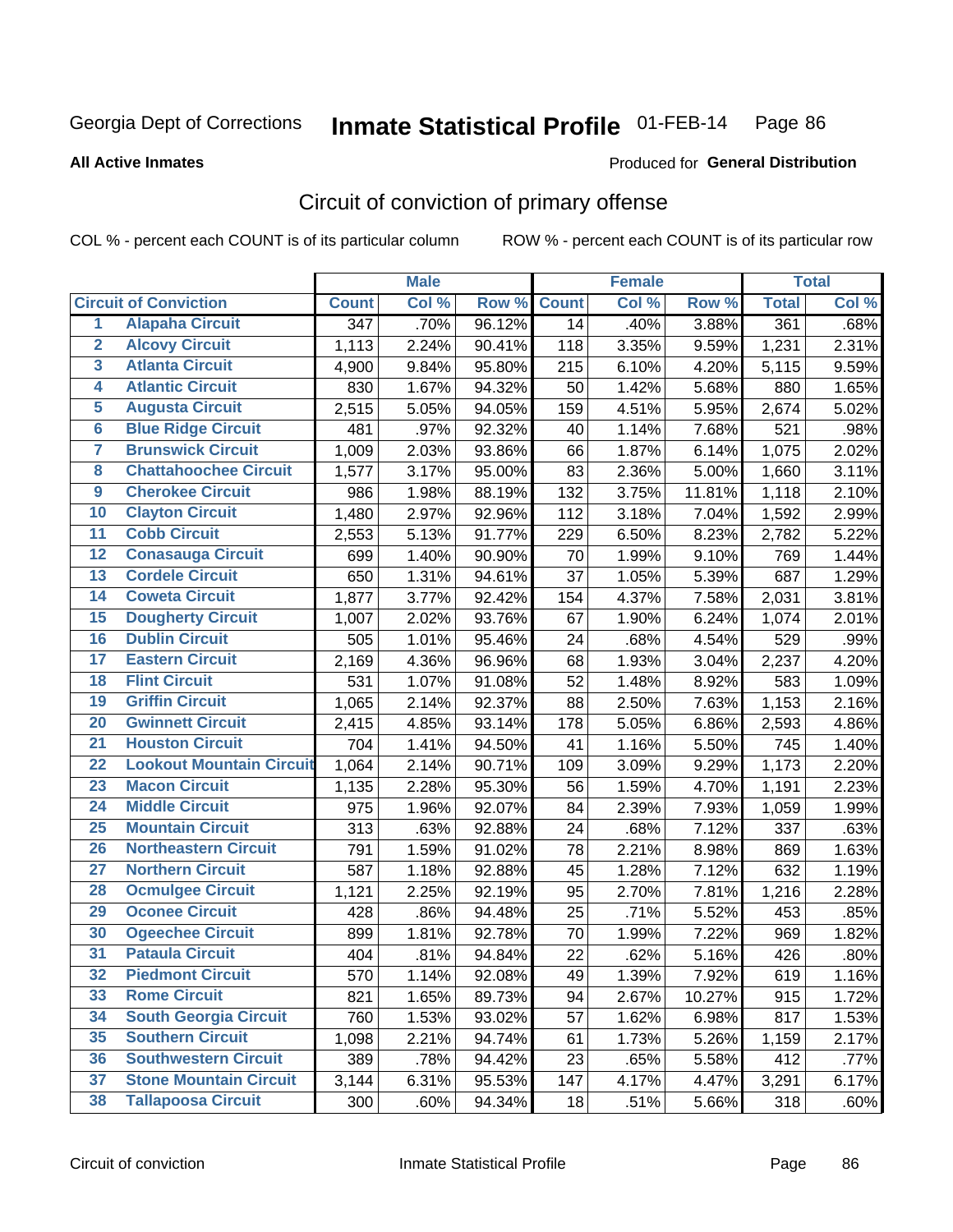Produced for **General Distribution**

#### **All Active Inmates**

# Circuit of conviction of primary offense

|                                   |              | <b>Male</b> |        |              | <b>Female</b> |          |              | <b>Total</b> |
|-----------------------------------|--------------|-------------|--------|--------------|---------------|----------|--------------|--------------|
| <b>Circuit of Conviction</b>      | <b>Count</b> | Col %       | Row %  | <b>Count</b> | Col %         | Row %    | <b>Total</b> | Col %        |
| <b>Tifton Circuit</b><br>39       | 585          | 1.17%       | 94.81% | 32           | .91%          | 5.19%    | 617          | 1.16%        |
| <b>Toombs Circuit</b><br>40       | 370          | .74%        | 94.63% | 21           | $.60\%$       | 5.37%    | 391          | .73%         |
| <b>Waycross Circuit</b><br>41     | 861          | 1.73%       | 93.38% | 61           | 1.73%         | 6.62%    | 922          | 1.73%        |
| <b>Western Circuit</b><br>42      | 501          | 1.01%       | 95.79% | 22           | .62%          | 4.21%    | 523          | .98%         |
| <b>Rockdale Circuit</b><br>43     | 432          | .87%        | 93.51% | 30           | .85%          | 6.49%    | 462          | .87%         |
| <b>Douglas Circuit</b><br>44      | 1,238        | 2.49%       | 90.10% | 136          | 3.86%         | $9.90\%$ | 1,374        | 2.58%        |
| <b>Appalachian Circuit</b><br>45  | 290          | .58%        | 91.19% | 28           | $.80\%$       | 8.81%    | 318          | .60%         |
| <b>Enotah Circuit</b><br>46       | 296          | .59%        | 87.32% | 43           | 1.22%         | 12.68%   | 339          | .64%         |
| <b>Bell-Forsyth Circuit</b><br>47 | 345          | .69%        | 88.69% | 44           | 1.25%         | 11.31%   | 389          | .73%         |
| <b>Towaliga Circuit</b><br>48     | 383          | .77%        | 92.51% | 31           | .88%          | 7.49%    | 414          | .78%         |
| <b>Paulding Circuit</b><br>49     | 278          | .56%        | 93.29% | 20           | .57%          | 6.71%    | 298          | .56%         |
| <b>Total Rported</b>              | 49,791       | 100%        | 93.39% | 3,522        | 100%          | 6.61%    | 53,313       | 100%         |

| tet | 395               | 29    | TA 7                    |
|-----|-------------------|-------|-------------------------|
|     | ,186<br>En.<br>эu | 3.55' | $F^{\alpha}$ 707<br>، ت |

| M | . | -----<br>oг | ----<br>пLс |
|---|---|-------------|-------------|
|   |   | <b>OUNN</b> |             |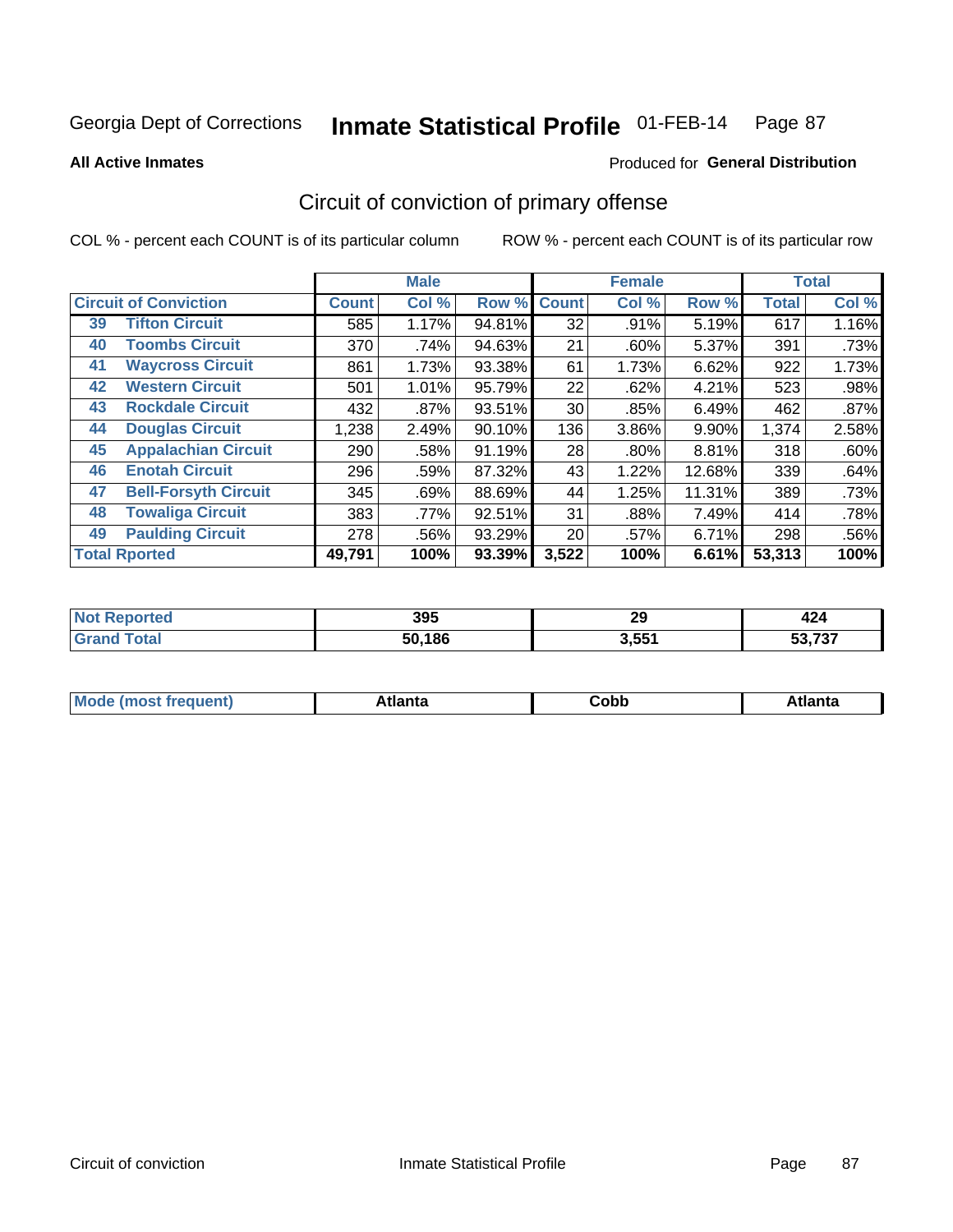#### **All Active Inmates**

#### Produced for **General Distribution**

#### Years served (jail + prison) in this incarceration

|                        |              | <b>Male</b> |         |                | <b>Female</b> |                  |              | <b>Total</b> |
|------------------------|--------------|-------------|---------|----------------|---------------|------------------|--------------|--------------|
| <b>Years Served</b>    | <b>Count</b> | Col %       | Row %   | <b>Count</b>   | Col %         | Row <sub>%</sub> | <b>Total</b> | Col %        |
| Less than one year     | 9,855        | 19.64%      | 91.18%  | 953            | 26.84%        | 8.82%            | 10,808       | 20.11%       |
| 1 to 1.99 years        | 7,837        | 15.62%      | 91.65%  | 714            | 20.11%        | 8.35%            | 8,551        | 15.91%       |
| 2 to 2.99 years        | 6,029        | 12.01%      | 92.61%  | 481            | 13.55%        | 7.39%            | 6,510        | 12.11%       |
| 3 to 3.99 years        | 4,016        | 8.00%       | 93.16%  | 295            | 8.31%         | 6.84%            | 4,311        | 8.02%        |
| 4 to 4.99 years        | 3,463        | 6.90%       | 93.39%  | 245            | 6.90%         | 6.61%            | 3,708        | 6.90%        |
| 5 to 5.99 years        | 2,583        | 5.15%       | 94.30%  | 156            | 4.39%         | 5.70%            | 2,739        | 5.10%        |
| $6$ to $6.99$ years    | 2,486        | 4.95%       | 95.29%  | 123            | 3.46%         | 4.71%            | 2,609        | 4.86%        |
| 7 to 7.99 years        | 1,913        | 3.81%       | 94.70%  | 107            | 3.01%         | 5.30%            | 2,020        | 3.76%        |
| <b>8 to 8.99 years</b> | 1,474        | 2.94%       | 94.37%  | 88             | 2.48%         | 5.63%            | 1,562        | 2.91%        |
| 9 to 9.99 years        | 1,260        | 2.51%       | 94.95%  | 67             | 1.89%         | 5.05%            | 1,327        | 2.47%        |
| 10 to 10.99 years      | 946          | 1.88%       | 94.98%  | 50             | 1.41%         | 5.02%            | 996          | 1.85%        |
| 11 to 11.99 years      | 880          | 1.75%       | 95.65%  | 40             | 1.13%         | 4.35%            | 920          | 1.71%        |
| 12 to 12.99 years      | 796          | 1.59%       | 96.48%  | 29             | 0.82%         | 3.52%            | 825          | 1.54%        |
| 13 to 13.99 years      | 725          | 1.44%       | 96.41%  | 27             | 0.76%         | 3.59%            | 752          | 1.40%        |
| 14 to 14.99 years      | 675          | 1.34%       | 95.74%  | 30             | 0.84%         | 4.26%            | 705          | 1.31%        |
| 15 to 15.99 years      | 570          | 1.14%       | 95.16%  | 29             | 0.82%         | 4.84%            | 599          | 1.11%        |
| 16 to 16.99 years      | 629          | 1.25%       | 97.82%  | 14             | 0.39%         | 2.18%            | 643          | 1.20%        |
| 17 to 17.99 years      | 545          | 1.09%       | 97.67%  | 13             | 0.37%         | 2.33%            | 558          | 1.04%        |
| 18 to 18.99 years      | 506          | 1.01%       | 96.56%  | 18             | 0.51%         | 3.44%            | 524          | 0.98%        |
| 19 to 19.99 years      | 429          | 0.85%       | 96.84%  | 14             | 0.39%         | 3.16%            | 443          | 0.82%        |
| 20 to 20.99 years      | 366          | 0.73%       | 96.57%  | 13             | 0.37%         | 3.43%            | 379          | 0.71%        |
| 21 to 21.99 years      | 282          | 0.56%       | 96.91%  | $9\,$          | 0.25%         | 3.09%            | 291          | 0.54%        |
| 22 to 22.99 years      | 282          | 0.56%       | 96.91%  | 9              | 0.25%         | 3.09%            | 291          | 0.54%        |
| 23 to 23.99 years      | 211          | 0.42%       | 97.24%  | 6              | 0.17%         | 2.76%            | 217          | 0.40%        |
| 24 to 24.99 years      | 166          | 0.33%       | 98.22%  | 3              | 0.08%         | 1.78%            | 169          | 0.31%        |
| 25 to 25.99 years      | 169          | 0.34%       | 98.26%  | $\overline{3}$ | 0.08%         | 1.74%            | 172          | 0.32%        |
| 26 to 26.99 years      | 152          | 0.30%       | 98.06%  | 3              | 0.08%         | 1.94%            | 155          | 0.29%        |
| 27 to 27.99 years      | 108          | 0.22%       | 100.00% |                |               |                  | 108          | 0.20%        |
| 28 to 28.99 years      | 101          | 0.20%       | 97.12%  | 3              | 0.08%         | 2.88%            | 104          | 0.19%        |
| 29 to 29.99 years      | 83           | 0.17%       | 97.65%  | $\overline{2}$ | 0.06%         | 2.35%            | 85           | 0.16%        |
| Thirty + years         | 649          | 1.29%       | 98.93%  | $\overline{7}$ | 0.20%         | 1.07%            | 656          | 1.22%        |
| <b>Total Reported</b>  | 50,186       | 100%        | 93.39%  | 3,551          | 100%          | 6.61%            | 53,737       | 100%         |

| <b>Not Reported</b> |           |       |        |
|---------------------|-----------|-------|--------|
| <b>Grand Total</b>  | 50,186    | 3,551 | 53,737 |
|                     |           |       |        |
| Mean<br>(average)   | 6.03      | 3.86  | 5.89   |
| $A = A$             | <u>າາ</u> | າ າາ  | הה ב   |

| 1.11                   | ----               | ----               |                       |
|------------------------|--------------------|--------------------|-----------------------|
| <b>Median (middle)</b> | J.J                | 2.22               | 3.22                  |
| Mode (most frequent)   | Less than one year | Less than one year | Less than one<br>vear |
|                        |                    |                    |                       |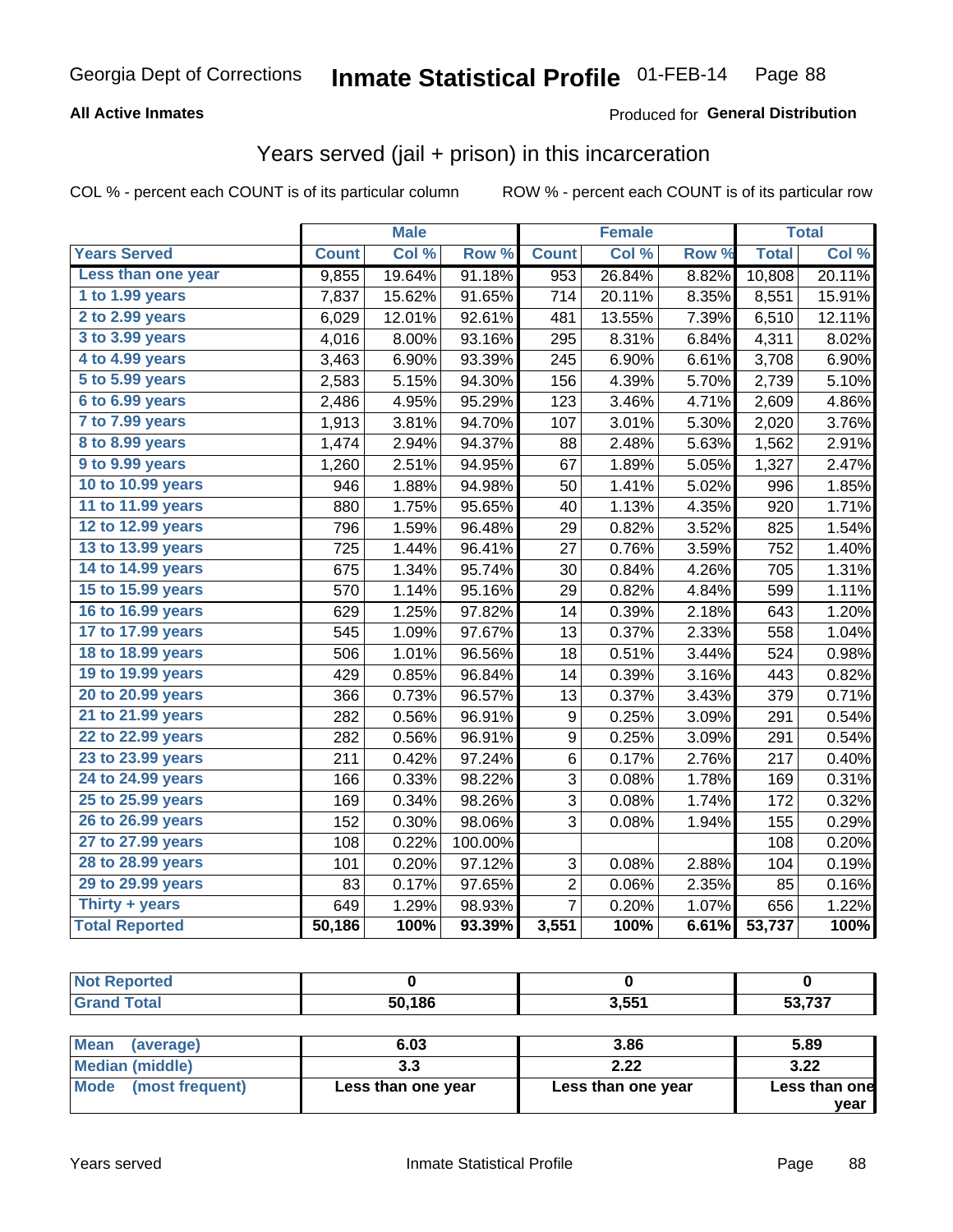#### **All Active Inmates**

Produced for **General Distribution**

#### Results of most recent HIV tests

|                         | <b>Male</b>  |        |           | <b>Female</b> |           |          | Total  |        |
|-------------------------|--------------|--------|-----------|---------------|-----------|----------|--------|--------|
| <b>HIV Test Results</b> | <b>Count</b> | Col%   | Row %I    | <b>Count</b>  | Col %     | Row %    | Total  | Col %  |
| <b>Positive</b>         | 769          | 1.62%  | $93.21\%$ | 56            | 1.65%     | $6.79\%$ | 825    | 1.62%  |
| <b>Negative</b>         | 46,774       | 98.38% | 93.33%    | 3,344         | $98.35\%$ | 6.67%    | 50,118 | 98.37% |
| <b>Indeterminate</b>    | ີ            | 0.01%  | 100.00%   |               |           |          |        | 0.01%  |
| <b>Total Reported</b>   | 47,546       | 100%   | $93.33\%$ | 3,400         | 100%      | 6.67%    | 50,946 | 100%   |

| <b>Not Reported</b> | 2,640  | 151   | 2,791            |
|---------------------|--------|-------|------------------|
| Total               | 50,186 | 3,551 | E2 727<br>33,73. |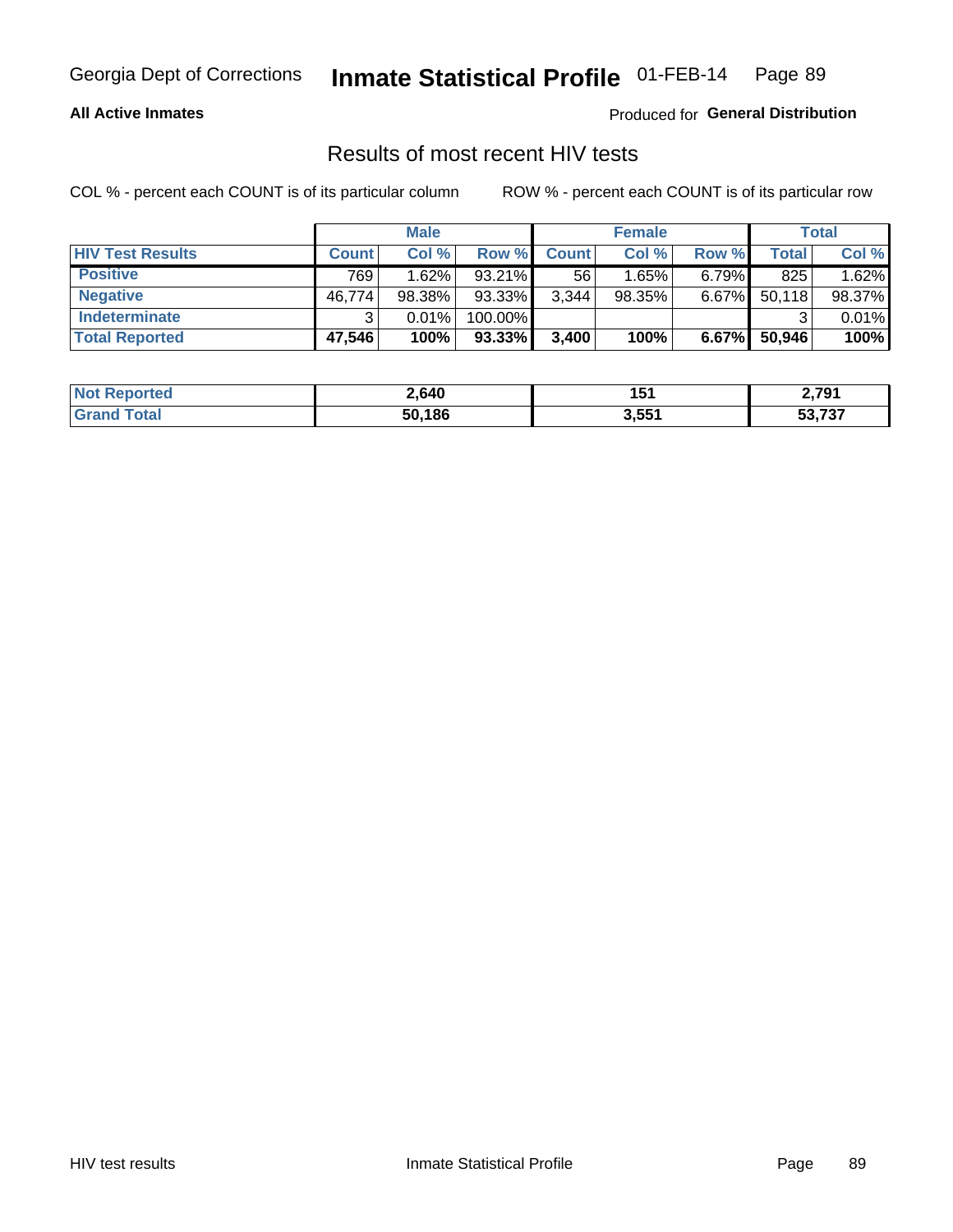#### **All Active Inmates**

#### Produced for **General Distribution**

#### Results of most recent tuberculosis test

|                                  | <b>Male</b>  |          |           | <b>Female</b> |           |          | Total  |          |
|----------------------------------|--------------|----------|-----------|---------------|-----------|----------|--------|----------|
| <b>Tuberculosis Test Results</b> | <b>Count</b> | Col%     | Row %I    | <b>Count</b>  | Col%      | Row %    | Total  | Col %    |
| <b>Positive on current test</b>  | 8.372        | 17.55%   | $97.56\%$ | 209           | 6.15%     | 2.44%    | 8,581  | 16.79%   |
| <b>Positive on previous test</b> | 32           | $0.07\%$ | 100.00%   |               |           |          | 32     | $0.06\%$ |
| <b>Negative</b>                  | 39,295       | 82.38%   | 92.49%    | 3,192         | $93.85\%$ | $7.51\%$ | 42.487 | 83.14%   |
| <b>Total Reported</b>            | 47,699       | 100%     | 93.34%    | 3.401         | 100%      | $6.66\%$ | 51,100 | 100%     |

| <b>Not Reported</b> | ∠,487  | 150   | 2,637            |
|---------------------|--------|-------|------------------|
| Total<br>' Grano    | 50,186 | 3,551 | よっ フクフ<br>33.731 |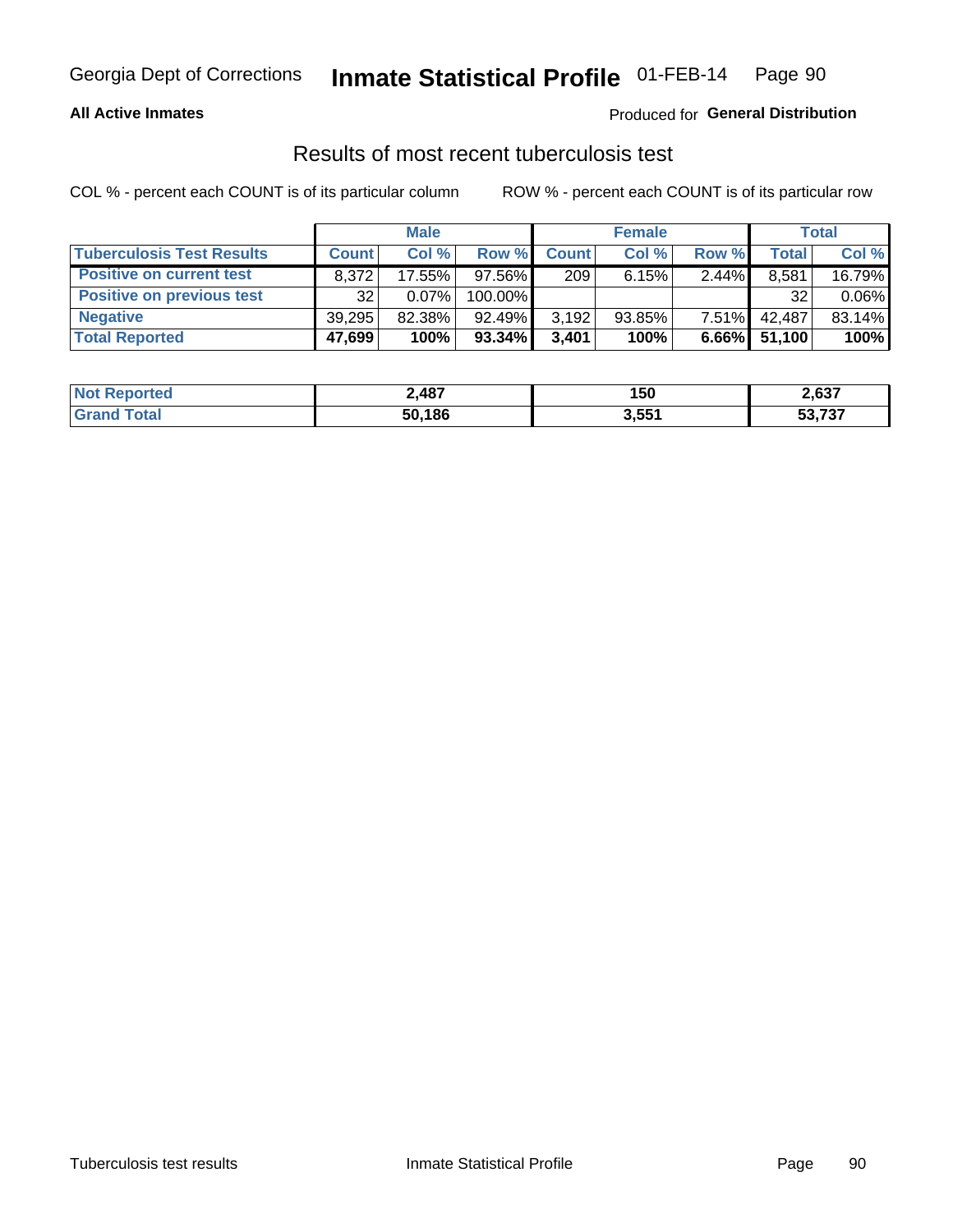#### **All Active Inmates**

Produced for **General Distribution**

#### Results of most recent syphilis test

|                                 | <b>Male</b>  |           |           | <b>Female</b> |        |          | Total  |        |
|---------------------------------|--------------|-----------|-----------|---------------|--------|----------|--------|--------|
| <b>Syphilis Test Results</b>    | <b>Count</b> | Col%      | Row %     | <b>Count</b>  | Col %  | Row %    | Total  | Col %  |
| <b>Positive on current test</b> | 323          | $1.44\%$  | $95.00\%$ |               | 1.76%  | $5.00\%$ | 340    | 1.45%  |
| <b>Negative</b>                 | 22.092       | $98.56\%$ | 95.89%    | 947           | 98.24% | $4.11\%$ | 23,039 | 98.55% |
| <b>Total Reported</b>           | 22,415       | 100%      | 95.88%    | 964           | 100%   | 4.12%    | 23,379 | 100%   |

| <b>Not Reported</b> | 27.774 | 2,587 | 30,358                                      |
|---------------------|--------|-------|---------------------------------------------|
| <b>Grand Total</b>  | 50,186 | 3,551 | $F^{\alpha}$ 707<br>วว. <i>เ</i> ว <i>เ</i> |